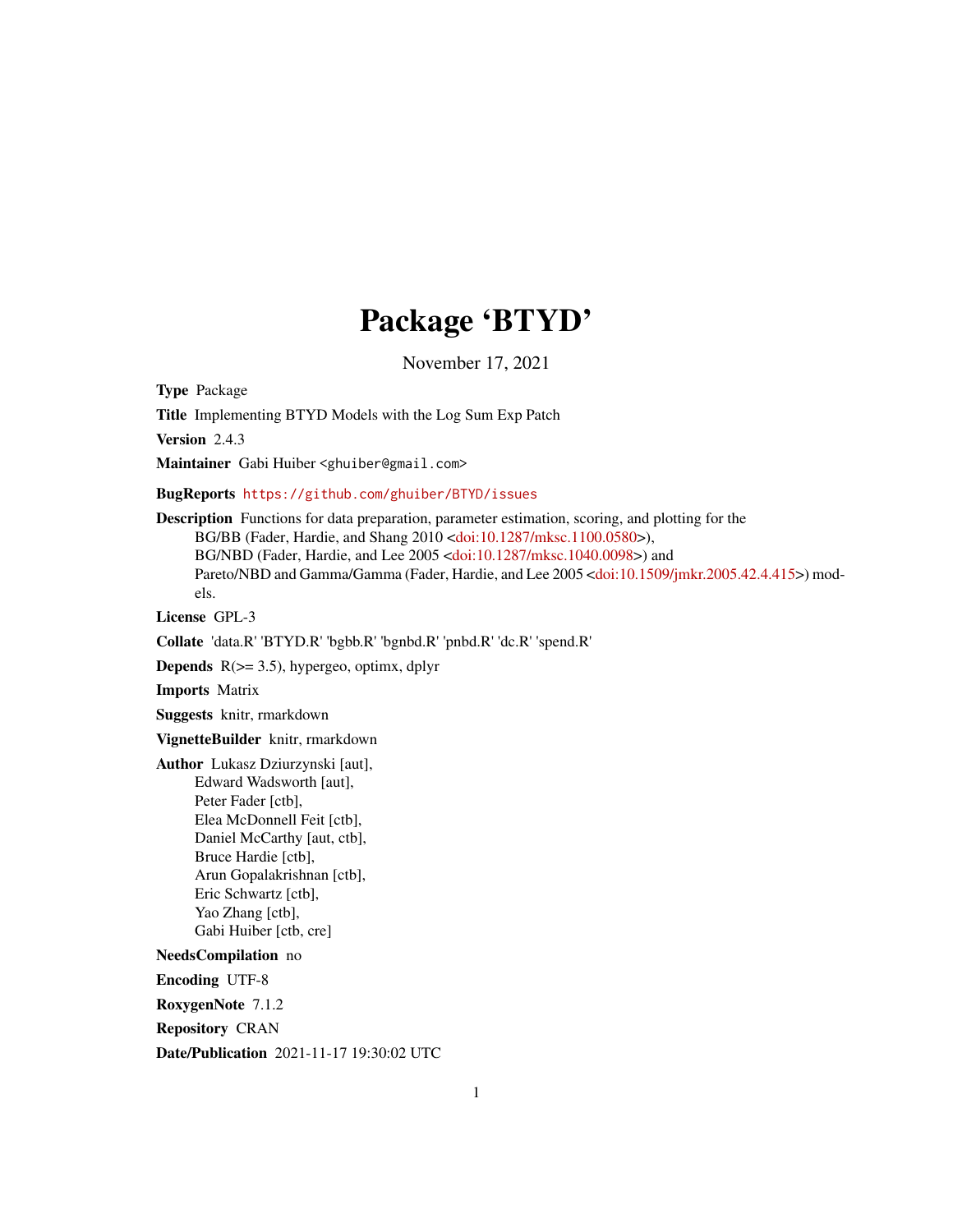# R topics documented:

|                                             | 4  |
|---------------------------------------------|----|
|                                             | 6  |
|                                             | 7  |
|                                             | 8  |
|                                             | 9  |
|                                             | 11 |
|                                             | 12 |
|                                             | 13 |
|                                             | 14 |
|                                             | 16 |
|                                             | 16 |
|                                             | 18 |
| bgbb.PlotFreqVsConditionalExpectedFrequency | 19 |
|                                             | 21 |
|                                             | 23 |
|                                             | 25 |
|                                             | 26 |
|                                             | 27 |
|                                             | 28 |
|                                             | 30 |
|                                             | 31 |
|                                             | 32 |
|                                             | 33 |
|                                             | 35 |
|                                             | 36 |
|                                             | 37 |
|                                             | 38 |
|                                             | 39 |
|                                             | 41 |
|                                             | 43 |
|                                             | 44 |
|                                             | 45 |
|                                             | 46 |
|                                             | 47 |
|                                             | 48 |
|                                             | 49 |
|                                             | 50 |
|                                             | 52 |
| bgnbd.PlotTrackingCum                       | 54 |
| bgnbd.PlotTrackingInc                       | 55 |
|                                             | 57 |
|                                             |    |
|                                             | 58 |
|                                             | 59 |
| cdnowElog                                   | 60 |
|                                             | 61 |
|                                             | 62 |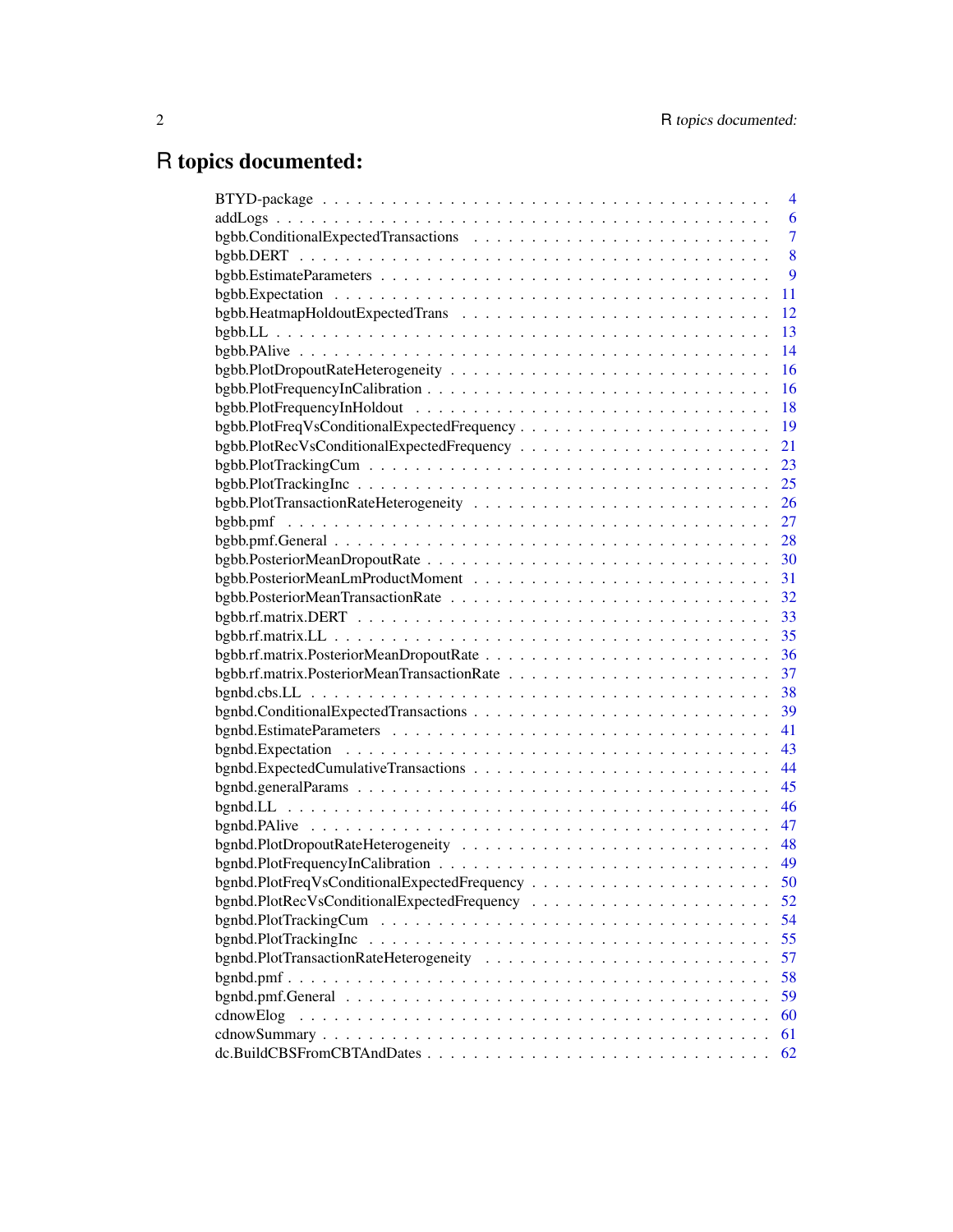|                            | 63 |
|----------------------------|----|
|                            | 64 |
|                            | 65 |
|                            | 66 |
|                            | 67 |
|                            | 68 |
|                            | 69 |
|                            | 69 |
|                            | 70 |
|                            | 71 |
|                            | 72 |
|                            | 73 |
|                            | 73 |
|                            | 74 |
|                            | 76 |
|                            | 77 |
|                            | 77 |
|                            | 79 |
|                            | 80 |
|                            | 83 |
|                            | 85 |
|                            | 86 |
|                            | 87 |
|                            | 88 |
|                            | 88 |
|                            | 89 |
|                            | 90 |
|                            | 91 |
|                            | 92 |
|                            | 93 |
|                            | 95 |
|                            | 97 |
|                            | 98 |
|                            | 99 |
|                            |    |
|                            |    |
|                            |    |
|                            |    |
|                            |    |
|                            |    |
| pnbd.PlotRateHeterogeneity |    |
|                            |    |
|                            |    |
|                            |    |
|                            |    |
| pnbd.pmf                   |    |
|                            |    |
|                            |    |
|                            |    |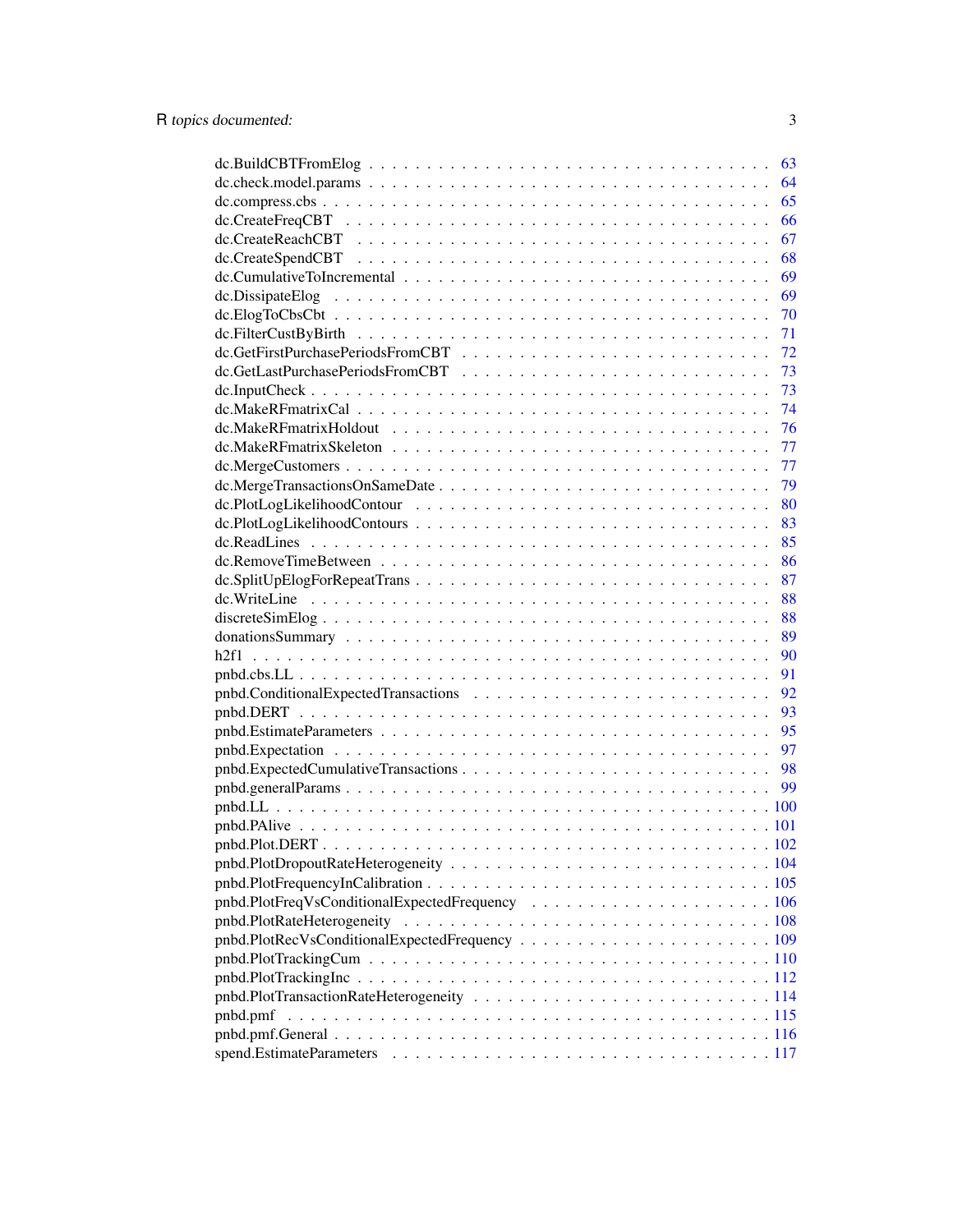<span id="page-3-0"></span>

| Index | 126 |
|-------|-----|
|       |     |
|       |     |
|       |     |

| BTYD-package |      | This project | was funded | and sponsored                                                     | bv |
|--------------|------|--------------|------------|-------------------------------------------------------------------|----|
|              |      |              |            | <b>Rhrefhttps://wca.wharton.upenn.eduWharton Customer Analyt-</b> |    |
|              | tcs. |              |            |                                                                   |    |

## Description

This package implements the BG/BB, BG/NBD and Pareto/NBD models, which capture/project customer purchase patterns in a typical non-contractual setting.

#### Details

While these models are developed on a customer-by-customer basis, they do not necessarily require data at such a granular level. The Pareto/NBD requires a "customer-by-sufficient-statistic" matrix (CBS), which consists of each customer's frequency, recency (the time of their last transactions) and total time observed - but the timing of each and every transaction (other than the last) is not needed by the model. If, however, you do have the granular data in the form of an event log (which contains at least columns for customer identification and the time of each transaction, and potentially more columns such as transaction amount), this package provides functions to convert it to a CBS. You can use [dc.ReadLines](#page-84-1) to get your event log from a comma-delimited file to an event log usable by this package; it is possible to use read.table or read.csv, but formatting will be required afterwards. You can then convert the event log directly to a CBS (for both the calibration and holdout periods) using [dc.ElogToCbsCbt](#page-69-1). As the name suggests, this function also produces a customer-by-time matrix (CBT). This matrix consists of a row for every customer and a column for every date, and is populated by a statistic of your choice (reach, frequency, or spend). It is not necessary for any of the models presented in this package, but is used as a building block to produce the CBS.

The BG/NBD model requires all the same inputs as the Pareto/NBD model.

The BG/BB model requires the same information as the Pareto/NBD model, but as it models discrete transaction opportunities, this information can be condensed into a recency-frequency matrix. A recency-frequency matrix contains a row for every recency/frequency combination in the given time period, and each row contains the number of customers with that recency/frequency combination. Since frequency will always be less than or equal to recency, this matrix will contain  $(n)(n-1)/2 + 1$ rows at most, with n as the number of transaction opportunities (of course, the maximum number of rows for pooled data - for customers with varying numbers of transaction opportunities - will be the sum of the above equation for each unique number of transaction opportunities). You can convert a CBS to recency-frequency matrices using [dc.MakeRFmatrixCal](#page-73-1) and [dc.MakeRFmatrixHoldout](#page-75-1).

If you want to test the data contained in the package, or have data formatted as a customer-bysufficient-statistic or recency-frequency matrix, a good starting place would be pnbd. EstimateParameters, [bgnbd.EstimateParameters](#page-40-1), or [bgbb.EstimateParameters](#page-8-1).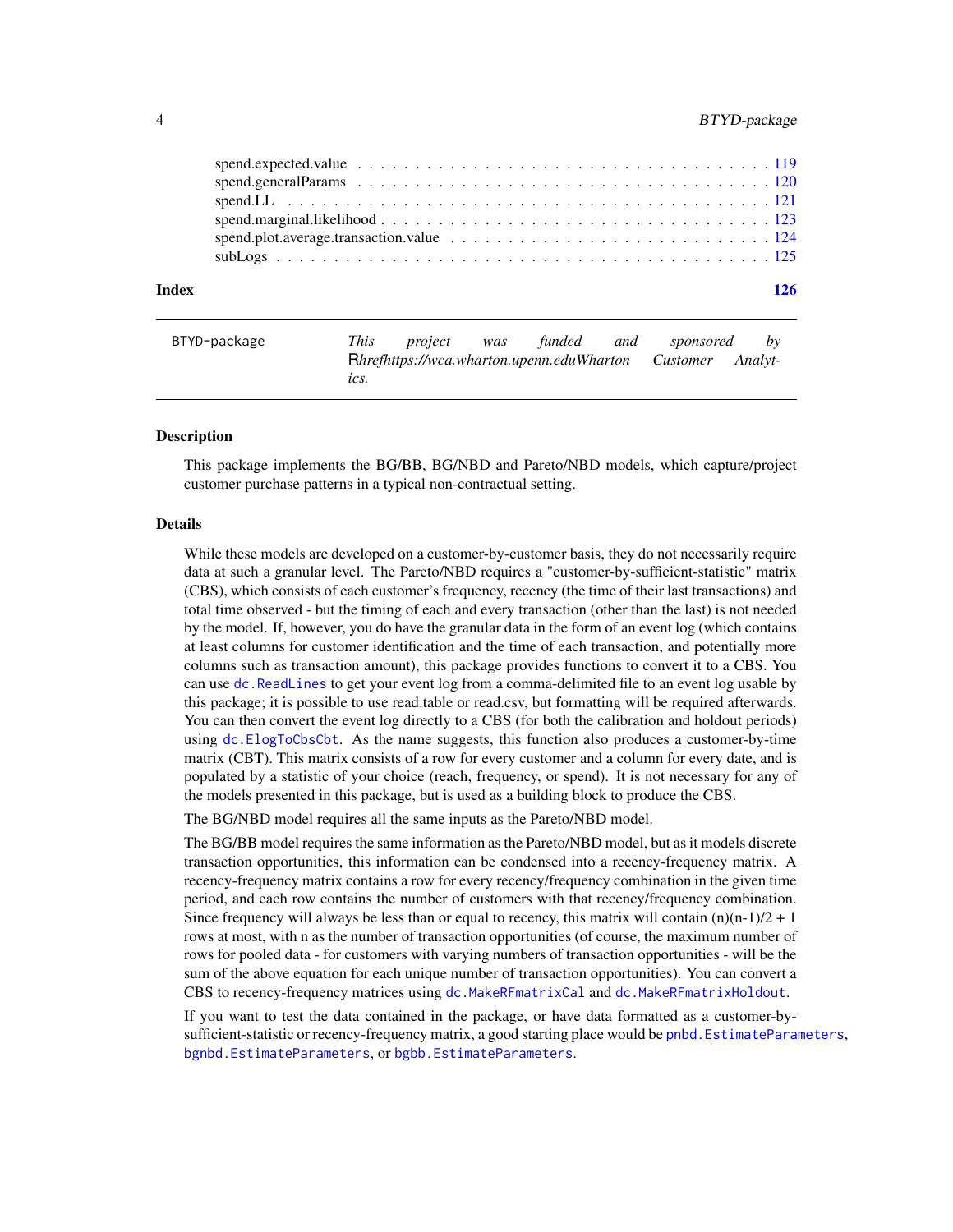## BTYD-package 5

Following that, [pnbd.PlotFrequencyInCalibration](#page-104-1), [bgnbd.PlotFrequencyInCalibration](#page-48-1) and [bgbb.PlotFrequencyInCalibration](#page-15-1) will give a check that the model fits the data in-sample. Further plotting functions, comparing actual and expected results, are labelled "pnbd.Plot...", "bgnbd.Plot..." and "bgbb.Plot...". The building blocks of these functions are also provided: [pnbd.LL](#page-99-1), [bgnbd.LL](#page-45-1) [bgbb.LL](#page-12-1), [pnbd.pmf](#page-114-1), [bgnbd.pmf](#page-57-1), [bgbb.pmf](#page-26-1), [pnbd.Expectation](#page-96-1), [bgnbd.Expectation](#page-42-1), [bgbb.Expectation](#page-10-1), [pnbd.ConditionalExpectedTransactions](#page-91-1), [bgnbd.ConditionalExpectedTransactions](#page-38-1), and bgbb.ConditionalExpec may be of particular interest.

This package uses the following conventions:

The time period used to estimate the model parameters is called the *calibration period*. Users may be accustomed to this being called the estimation period, or simply being referred to as "in-sample". Function parameter names generally follow this convention: for example, "n.cal" is used to refer to the number of transaction opportunities in the calibration period.

The time period used to validate model performance is called the *holdout period*. Users may be accustomed to this being called the validation period, or simply being referred to as "out-of-sample". Function parameters relating to this time period are generally appended with ".star". For example, n.star is used to refer to the number of transaction opportunities in the holdout period.

As described in the papers referenced below, the BG/BB, BG/NBD and Pareto/NBD models are generally concerned with repeat transactions, not total transactions. This means that a customer's first transaction in the calibration period is usually not part of the data being modeled - this is due to the fact that a new customer generally does not show up "on the company's radar" until after their first purchase has taken place. This means that the modal number of repeat purchases tends to be zero. If your data does not have a relatively large number of customers with zero transactions, but does have a relatively large number of customers with one transaction, and the estimation functions are struggling, the problem is most likely that you are including customers' very first transactions. Some of the data-conversion functions have examples illustrating how to work with data that includes this very first transaction. Note that this does not apply to the holdout period; in the holdout period, we already know about the customer and take all of their previous transactions into account.

#### Author(s)

Maintainer: Gabi Huiber <ghuiber@gmail.com> [contributor]

Authors:

- Lukasz Dziurzynski
- Edward Wadsworth
- Daniel McCarthy [contributor]

Other contributors:

- Peter Fader [contributor]
- Elea McDonnell Feit [contributor]
- Bruce Hardie [contributor]
- Arun Gopalakrishnan [contributor]
- Eric Schwartz [contributor]
- Yao Zhang [contributor]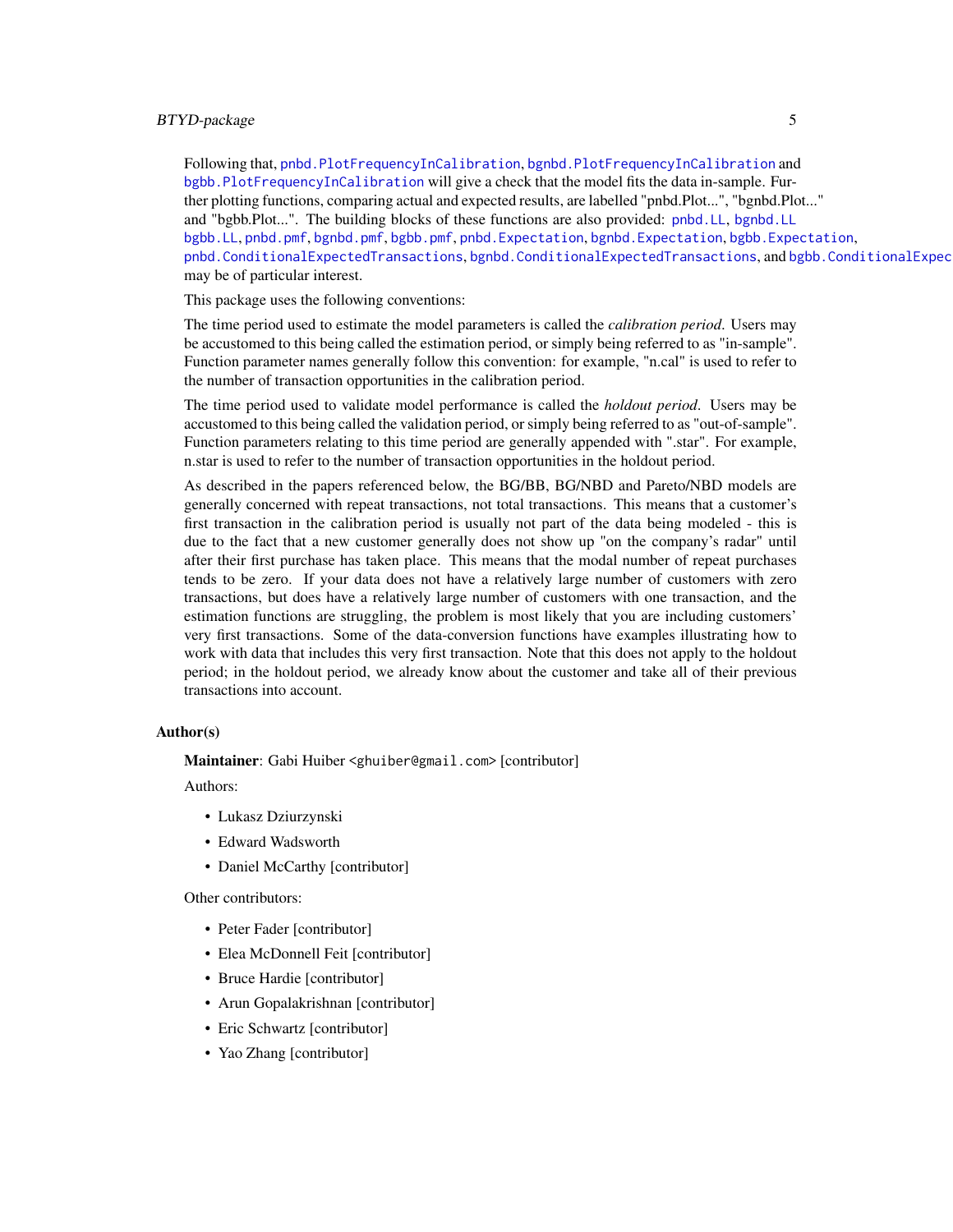## <span id="page-5-0"></span>References

See <https://www.brucehardie.com> for papers, notes, and datasets relating to applied probability models in marketing.

Fader, Peter S., and Bruce G.S. Hardie. "A Note on Deriving the Pareto/NBD Model and Related Expressions." November. 2005. Web. <http://www.brucehardie.com/notes/008/>

Fader, Peter S., Bruce G.S. Hardie, and Ka L. Lee. "RFM and CLV: Using Iso-Value Curves for Customer Base Analysis." *Journal of Marketing Research* Vol.42, pp.415-430. November. 2005. <http://www.brucehardie.com/papers.html>

Fader, Peter S., and Bruce G.S. Hardie. "Deriving an Expression for P  $(X(t) = x)$  Under the Pareto/NBD Model." September. 2006. Web. <http://www.brucehardie.com/notes/012/>

Fader, Peter S., and Bruce G.S. Hardie. "Creating an RFM summary using Excel." December. 2008. Web. <http://www.brucehardie.com/notes/022/>

Fader, Peter S., Bruce G.S. Hardie, and Jen Shang. "Customer-Base Analysis in a Discrete-Time Noncontractual Setting." *Marketing Science* 29(6), pp. 1086-1108. 2010. INFORMS. [http:](http://www.brucehardie.com/papers/020/) [//www.brucehardie.com/papers/020/](http://www.brucehardie.com/papers/020/)

Jerath, Kinshuk, Peter S. Fader, and Bruce G.S. Hardie. "Customer-Base Analysis on a 'Data Diet': Model Inference Using Repeated Cross-Sectional Summary (RCSS) Data." June. 2011. Available at SSRN: [https://papers.ssrn.com/sol3/papers.cfm?abstract\\_id=1708562](https://papers.ssrn.com/sol3/papers.cfm?abstract_id=1708562) or doi: [10.2139/](https://doi.org/10.2139/ssrn.1708562) [ssrn.1708562](https://doi.org/10.2139/ssrn.1708562)

Fader, Peter S., Bruce G.S. Hardie, and Ka L. Lee. ""Counting Your Customers" the Easy Way: An Alternative to the Pareto/NBD Model." *Marketing Science* Vol.24, pp.275-284. Spring. 2005. <http://www.brucehardie.com/papers.html>

Fader, Peter S., Hardie, Bruce G.S., and Lee, Ka Lok. "Computing P(alive) Using the BG/NBD Model." December. 2008. Web. [http://www.brucehardie.com/notes/021/palive\\_for\\_BGNBD.](http://www.brucehardie.com/notes/021/palive_for_BGNBD.pdf) [pdf](http://www.brucehardie.com/notes/021/palive_for_BGNBD.pdf)

## See Also

Useful links:

• Report bugs at <https://github.com/ghuiber/BTYD/issues>

addLogs *Add Logs*

## **Description**

Given  $log(a)$  and  $log(b)$ , returns  $log(a + b)$ 

## Usage

addLogs(loga, logb)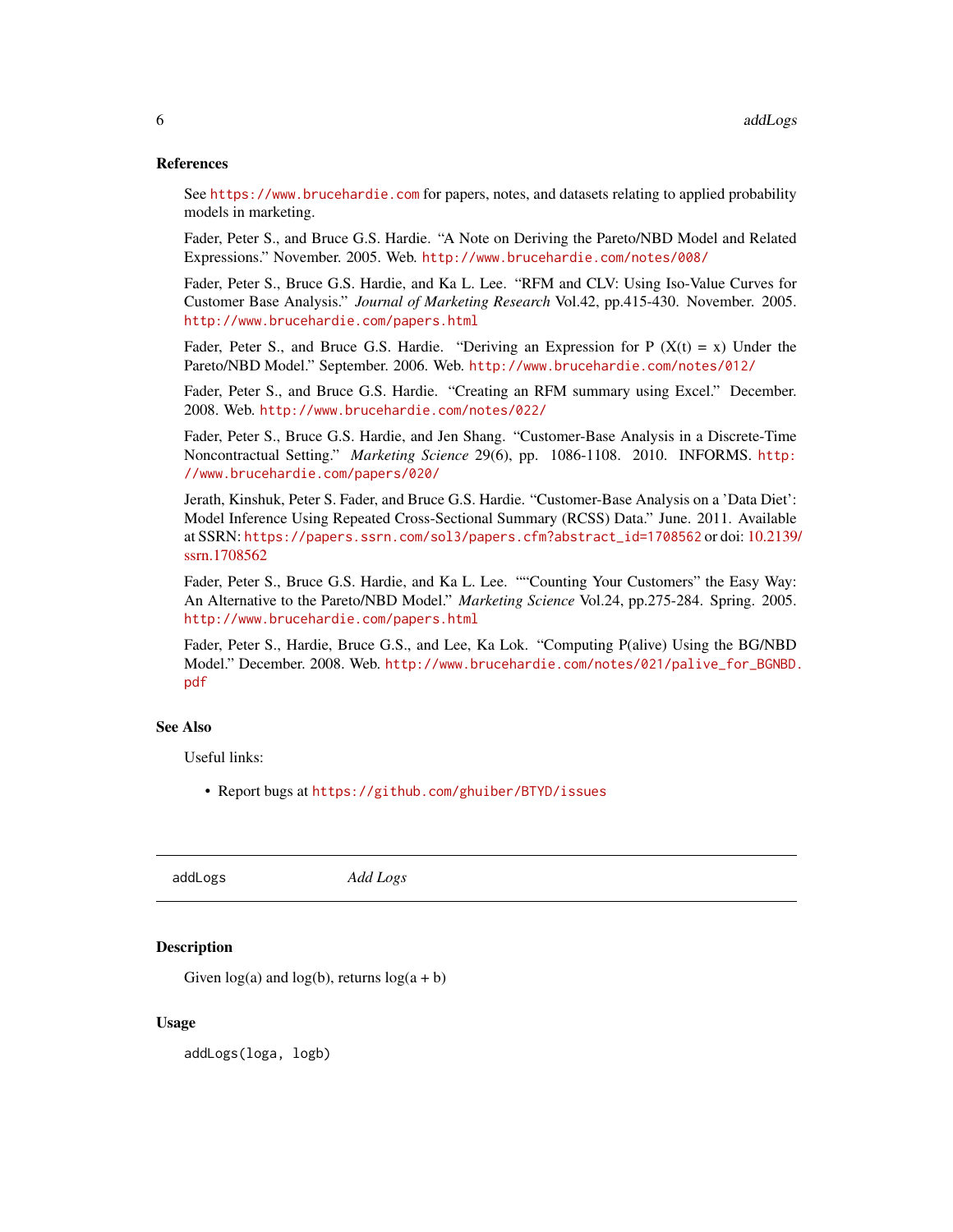#### <span id="page-6-0"></span>Arguments

| loga | first number in log space. |
|------|----------------------------|
| logb | first number in log space. |

<span id="page-6-1"></span>bgbb.ConditionalExpectedTransactions *BG/BB Conditional Expected Transactions*

#### Description

Calculates the number of expected transactions in the holdout period, conditional on a customer's behavior in the calibration period.

## Usage

```
bgbb.ConditionalExpectedTransactions(params, n.cal, n.star, x, t.x)
```
#### Arguments

| params | BG/BB parameters - a vector with alpha, beta, gamma, and delta, in that order.<br>Alpha and beta are unobserved parameters for the beta-Bernoulli transaction<br>process. Gamma and delta are unobserved parameters for the beta-geometric<br>dropout process. |
|--------|----------------------------------------------------------------------------------------------------------------------------------------------------------------------------------------------------------------------------------------------------------------|
| n.cal  | number of transaction opportunities in the calibration period. Can also be a<br>vector of calibration period transaction opportunities - see details.                                                                                                          |
| n.star | number of transaction opportunities in the holdout period, or a vector of holdout<br>period transaction opportunities.                                                                                                                                         |
| X      | the number of repeat transactions made by the customer in the calibration period.<br>Can also be vector of frequencies - see details.                                                                                                                          |
| t.x    | recency - the transaction opportunity in which the customer made their last trans-<br>action. Can also be a vector of recencies - see details.                                                                                                                 |

#### Details

 $E(X(n, n+n^*)$  | alpha, beta, gamma, delta, x, t.x, n). This function requires the holdout period to immediately follow the calibration period.

n.cal, n.star, x, and t.x may be vectors. The standard rules for vector operations apply - if they are not of the same length, shorter vectors will be recycled (start over at the first element) until they are as long as the longest vector. It is advisable to keep vectors to the same length and to use single values for parameters that are to be the same for all calculations. If one of these parameters has a length greater than one, the output will be a vector of probabilities.

#### Value

The number of transactions a customer is expected to make in the  $n$ . star transaction opportunities following the calibration period, conditional on their behavior during the calibration period.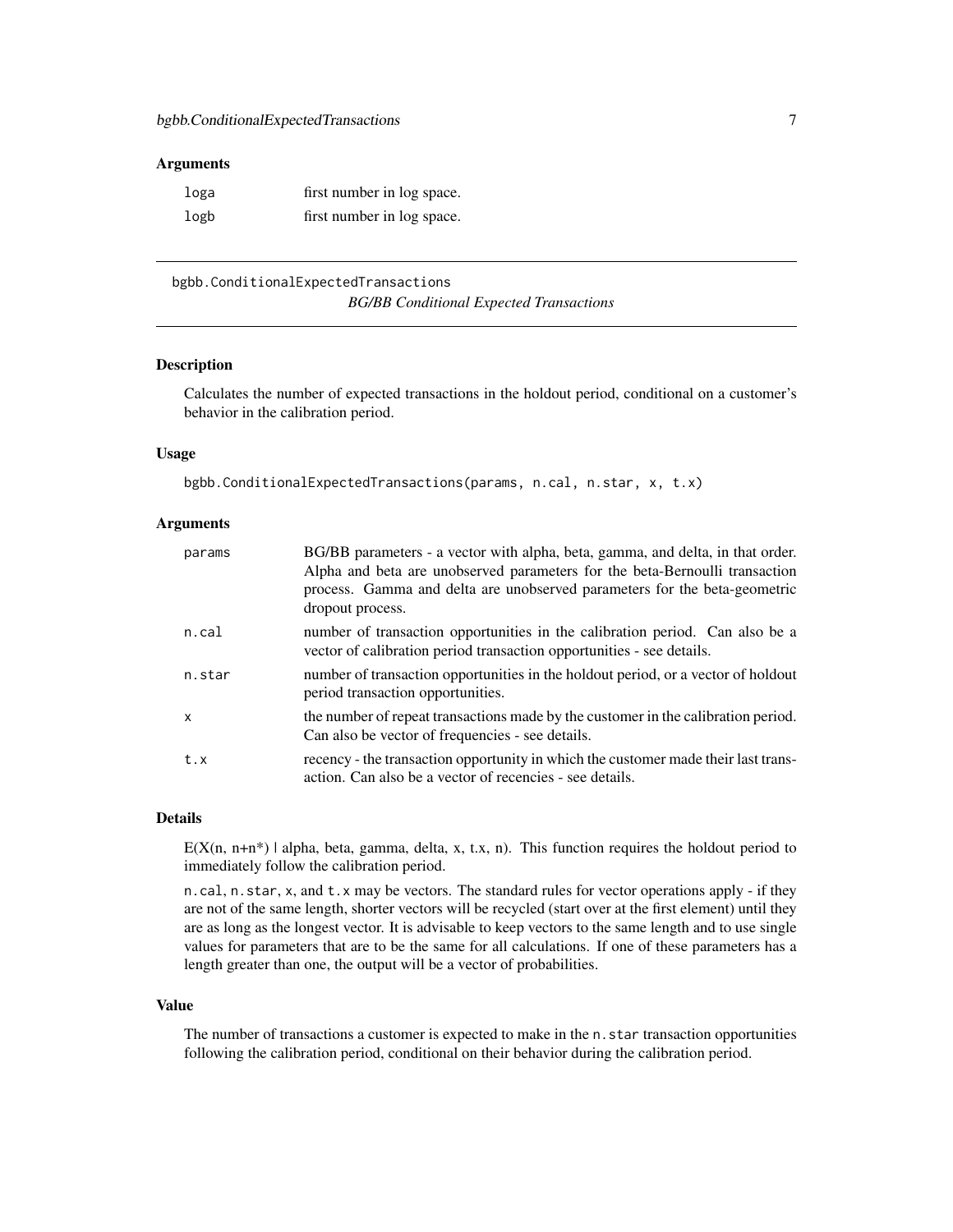## <span id="page-7-0"></span>References

Fader, Peter S., Bruce G.S. Hardie, and Jen Shang. "Customer-Base Analysis in a Discrete-Time Noncontractual Setting." *Marketing Science* 29(6), pp. 1086-1108. 2010. INFORMS. [Web.](http://www.brucehardie.com/papers/020/)

## Examples

params <- c(1.20, 0.75, 0.66, 2.78) # the number of transactions a customer is expected # to make in the 10 transaction opportunities # following the calibration period, which consisted # of 6 transaction opportunities (during which they # made 3 transactions, the last of which occurred # in the 4th opportunity) bgbb.ConditionalExpectedTransactions(params, n.cal=6, n.star=10, x=3, t.x=4) # We can also use vectors as input: bgbb.ConditionalExpectedTransactions(params, n.cal=6, n.star=1:10, x=3, t.x=4) bgbb.ConditionalExpectedTransactions(params, n.cal=6, n.star=10, x=1:4, t.x=4)

<span id="page-7-1"></span>bgbb.DERT *BG/BB Discounted Expected Residual Transactions*

## Description

Computes the number of discounted expected residual transactions by a customer, conditional on their behavior in the calibration period.

## Usage

```
bgbb.DERT(params, x, t.x, n.cal, d)
```

| params       | BG/BB parameters - a vector with alpha, beta, gamma, and delta, in that order.<br>Alpha and beta are unobserved parameters for the beta-Bernoulli transaction<br>process. Gamma and delta are unobserved parameters for the beta-geometric<br>dropout process. |
|--------------|----------------------------------------------------------------------------------------------------------------------------------------------------------------------------------------------------------------------------------------------------------------|
| $\mathsf{x}$ | the number of repeat transactions made by the customer in the calibration period.<br>Can also be vector of frequencies - see details.                                                                                                                          |
| t.x          | recency - the transaction opportunity in which the customer made their last trans-<br>action. Can also be a vector of recencies - see details.                                                                                                                 |
| n.cal        | number of transaction opportunities in the calibration period. Can also be a<br>vector of calibration period transaction opportunities - see details.                                                                                                          |
| d            | discount rate.                                                                                                                                                                                                                                                 |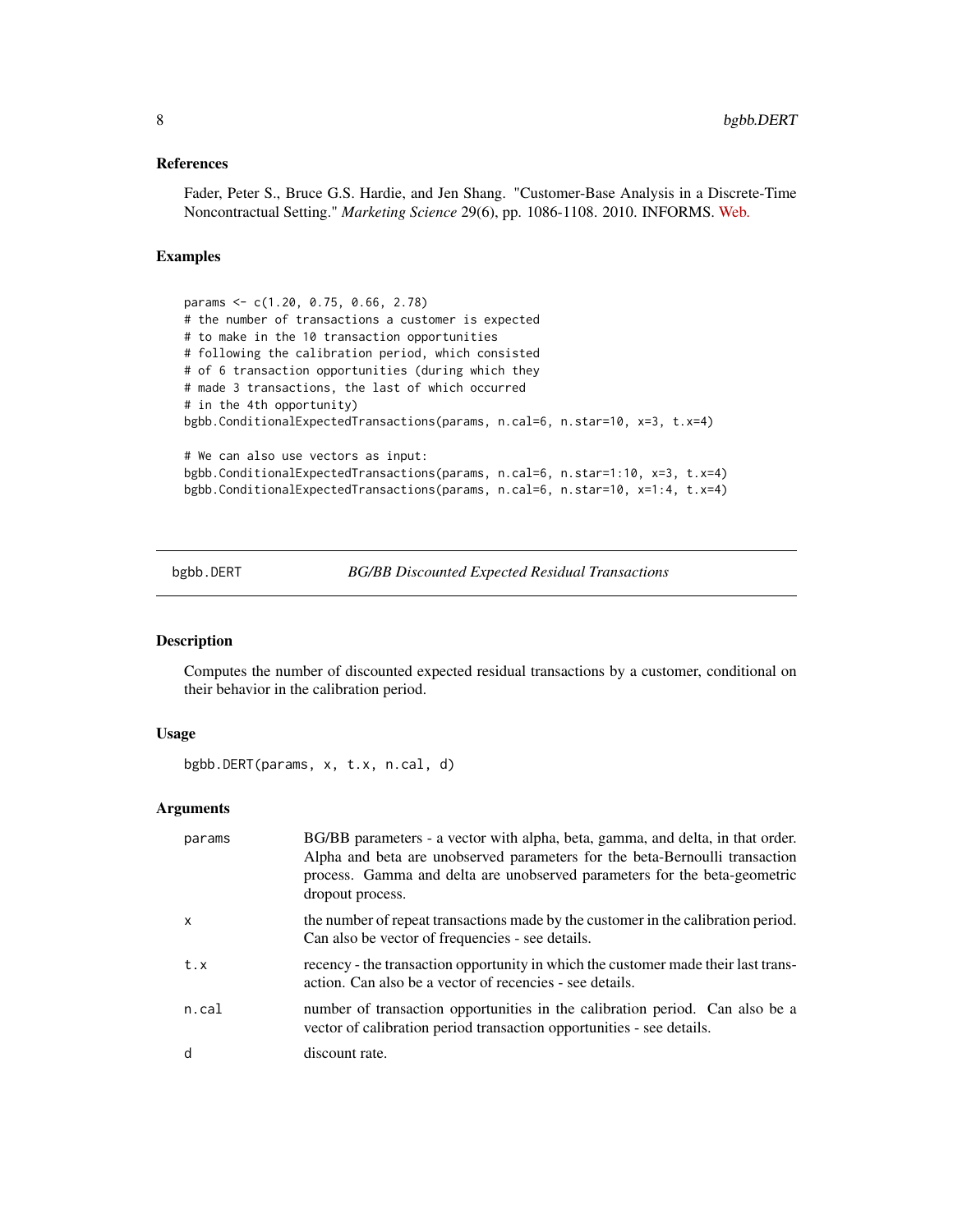#### <span id="page-8-0"></span>Details

DERT(d | alpha, beta, gamma, delta, x, t.x, n). This is the present value of the expected future transaction stream for a customer with x transactions and a recency of t.x in n.cal transaction opportunities, discounted by a rate d.

x, t.x, and n.cal may be vectors. The standard rules for vector operations apply - if they are not of the same length, shorter vectors will be recycled (start over at the first element) until they are as long as the longest vector. It is advisable to keep vectors to the same length and to use single values for parameters that are to be the same for all calculations. If one of these parameters has a length greater than one, the output will be also be a vector.

#### Value

The present value of the expected future transaction stream for a particular customer.

#### References

Fader, Peter S., Bruce G.S. Hardie, and Jen Shang. "Customer-Base Analysis in a Discrete-Time Noncontractual Setting." *Marketing Science* 29(6), pp. 1086-1108. 2010. INFORMS. [Web.](http://www.brucehardie.com/papers/020/) See equation 14.

## Examples

```
params <- c(1.20, 0.75, 0.66, 2.78)
# Compute DERT for a customer who made 3 transactions
# in the calibration period(consisting of 6 transaction
# opportunities), with the last transaction occurring
# during the 4th transaction opportunity, discounted at
# 10%.
bgbb.DERT(params, x=3, t.x=4, n.cal=6, d=0.1)
# We can also compare DERT for several customers:
bgbb.DERT(params, x=1:6, t.x=6, n.cal=6, d=0.1)
```
<span id="page-8-1"></span>bgbb.EstimateParameters

*BG/BB Parameter estimation*

#### Description

Estimates parameters for the BG/BB model.

## Usage

```
bgbb.EstimateParameters(
  rf.matrix,
 par.start = c(1, 1, 1, 1),max.param.value = 1000
)
```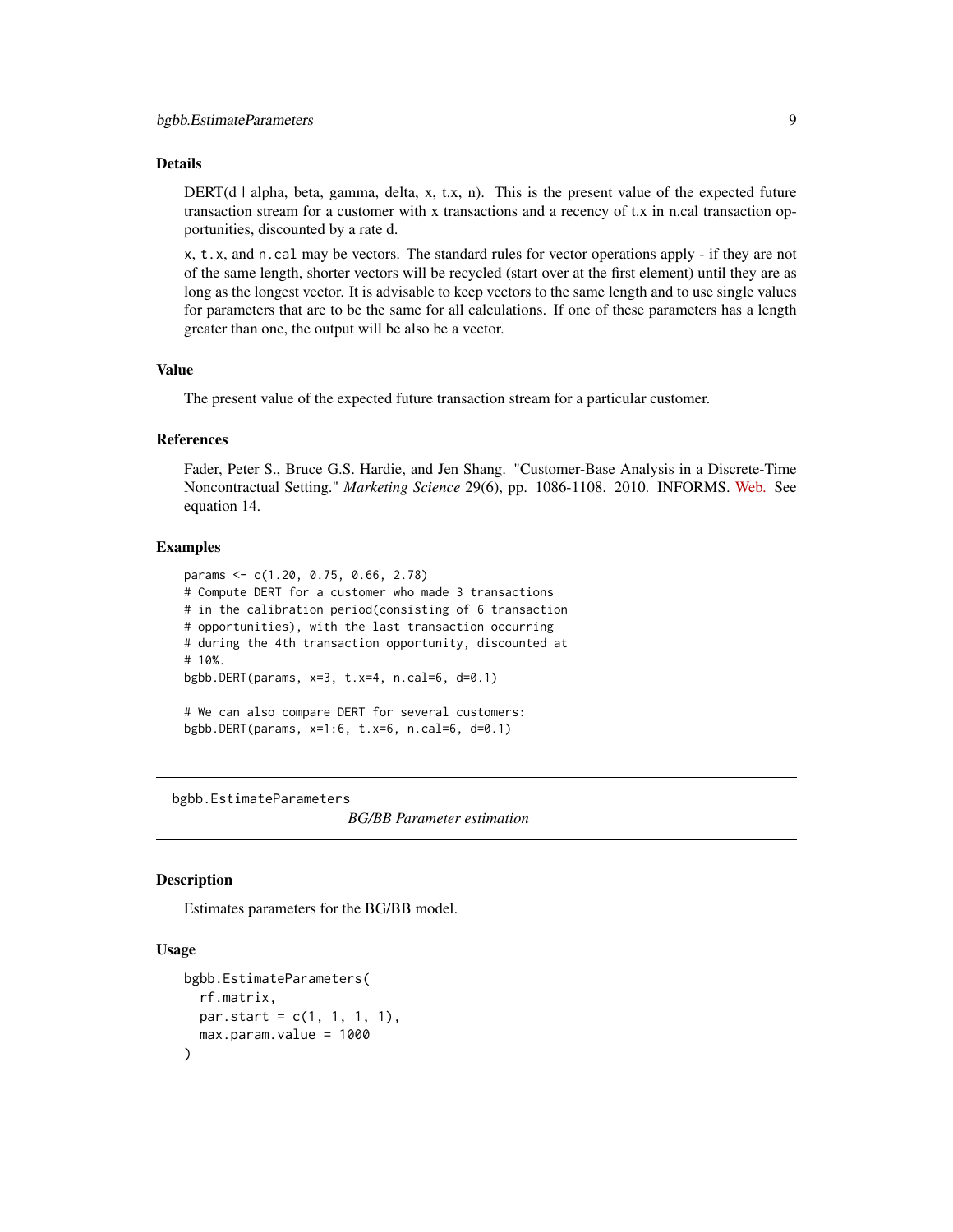#### Arguments

| rf.matrix       | recency-frequency matrix. It must contain columns for frequency ("x"), recency                                                                                                                                                                                          |
|-----------------|-------------------------------------------------------------------------------------------------------------------------------------------------------------------------------------------------------------------------------------------------------------------------|
|                 | ("t.x"), number of transaction opportunities in the calibration period ("n.cal"),                                                                                                                                                                                       |
|                 | and the number of customers with this combination of recency, frequency and                                                                                                                                                                                             |
|                 | transaction opportunities in the calibration period ("custs"). Note that recency                                                                                                                                                                                        |
|                 | must be the time between the start of the calibration period and the customer's                                                                                                                                                                                         |
|                 | last transaction, not the time between the customer's last transaction and the end<br>of the calibration period.                                                                                                                                                        |
| par.start       | initial BG/BB parameters - a vector with alpha, beta, gamma, and delta, in<br>that order. Alpha and beta are unobserved parameters for the beta-Bernoulli<br>transaction process. Gamma and delta are unobserved parameters for the beta-<br>geometric dropout process. |
| max.param.value |                                                                                                                                                                                                                                                                         |
|                 |                                                                                                                                                                                                                                                                         |

the upper bound on parameters.

## Details

The best-fitting parameters are determined using the [bgbb.rf.matrix.LL](#page-34-1) function. The sum of the log-likelihood for each customer (for a set of parameters) is maximized in order to estimate paramaters.

A set of starting parameters must be provided for this method. If no parameters are provided,  $(1,1,1,1)$  is used as a default. It may be useful to use starting values for parameters that represent your best guess of the heterogeneity in the transaction and dropout rates of customers. It may be necessary to run the estimation from multiple starting points to ensure that it converges. To compare the log-likelihoods of different parameters, use [bgbb.rf.matrix.LL](#page-34-1).

The lower bound on the parameters to be estimated is always zero, since BG/BB parameters cannot be negative. The upper bound can be set with the max.param.value parameter.

#### Value

Vector of estimated paramaters.

#### See Also

[bgbb.rf.matrix.LL](#page-34-1)

## Examples

```
data(donationsSummary)
```

```
rf.matrix <- donationsSummary$rf.matrix
# donationsSummary$rf.matrix already has appropriate column names
# starting-point parameters
starting params \leq c(1, 1, 0.5, 3)# estimated parameters
est.params <- bgbb.EstimateParameters(rf.matrix, startingparams)
# log-likelihood of estimated parameters
bgbb.rf.matrix.LL(est.params, rf.matrix)
```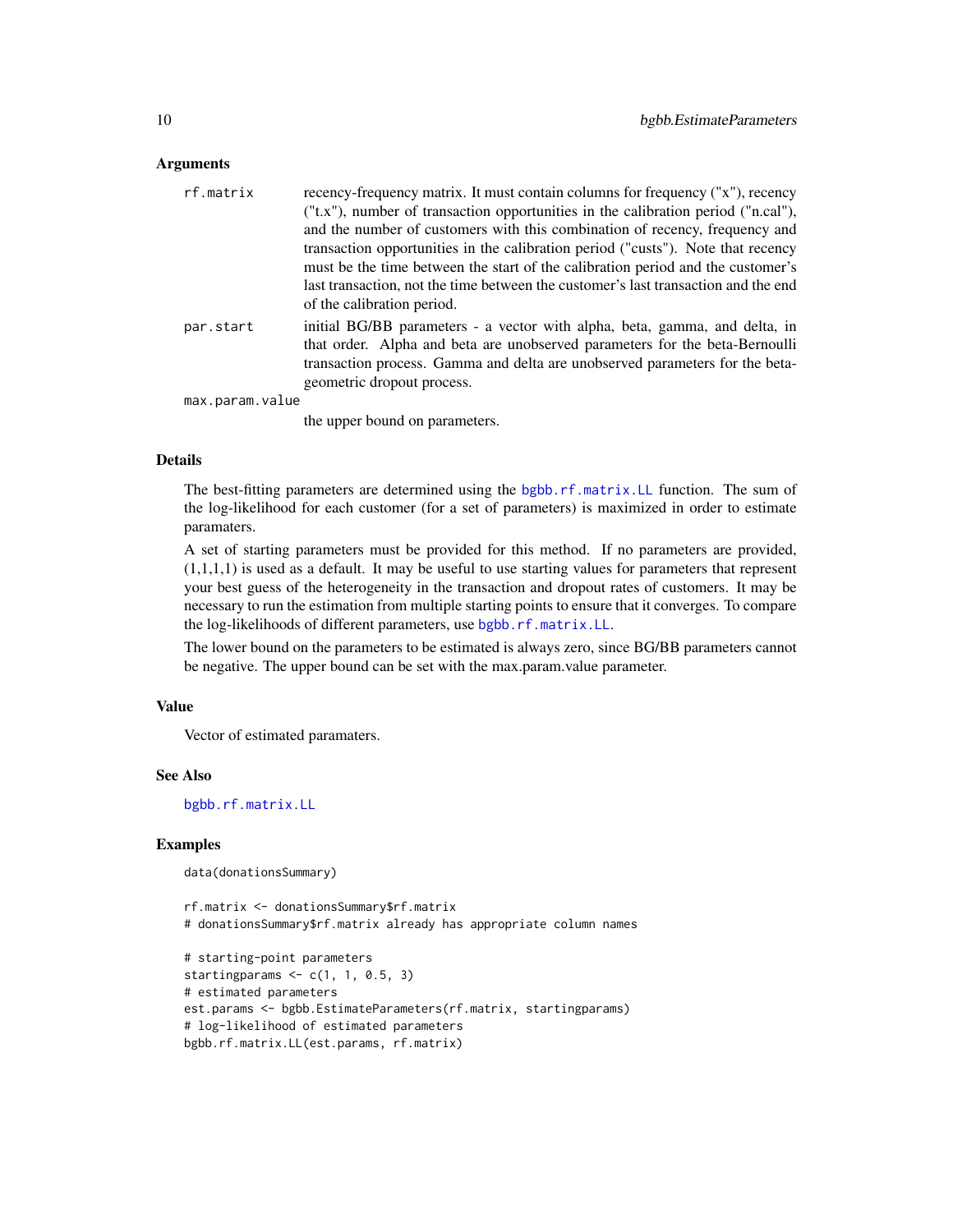<span id="page-10-1"></span><span id="page-10-0"></span>bgbb.Expectation *BG/BB Expectation*

## Description

Returns the number of transactions that a randomly chosen customer (for whom we have no prior information) is expected to make in the first n transaction opportunities.

#### Usage

bgbb.Expectation(params, n)

#### **Arguments**

| params | BG/BB parameters - a vector with alpha, beta, gamma, and delta, in that order.<br>Alpha and beta are unobserved parameters for the beta-Bernoulli transaction<br>process. Gamma and delta are unobserved parameters for the beta-geometric<br>dropout process. |
|--------|----------------------------------------------------------------------------------------------------------------------------------------------------------------------------------------------------------------------------------------------------------------|
| n      | number of transaction opportunities; may also be a vector.                                                                                                                                                                                                     |

#### Details

 $E(X(n) | alpha, beta, gamma, delta)$ 

## Value

Mean of the BG/BB probability mass function.

## References

Fader, Peter S., Bruce G.S. Hardie, and Jen Shang. "Customer-Base Analysis in a Discrete-Time Noncontractual Setting." *Marketing Science* 29(6), pp. 1086-1108. 2010. INFORMS. [Web.](http://www.brucehardie.com/papers/020/)

#### Examples

```
params <- c(1.20, 0.75, 0.66, 2.78)
# Expected number of transactions that a randomly chosen customer
# will make in the first 10 transaction opportunities.
bgbb.Expectation(params, n=10)
```

```
# We can also compare expected transactions over time:
bgbb.Expectation(params, n=1:10)
```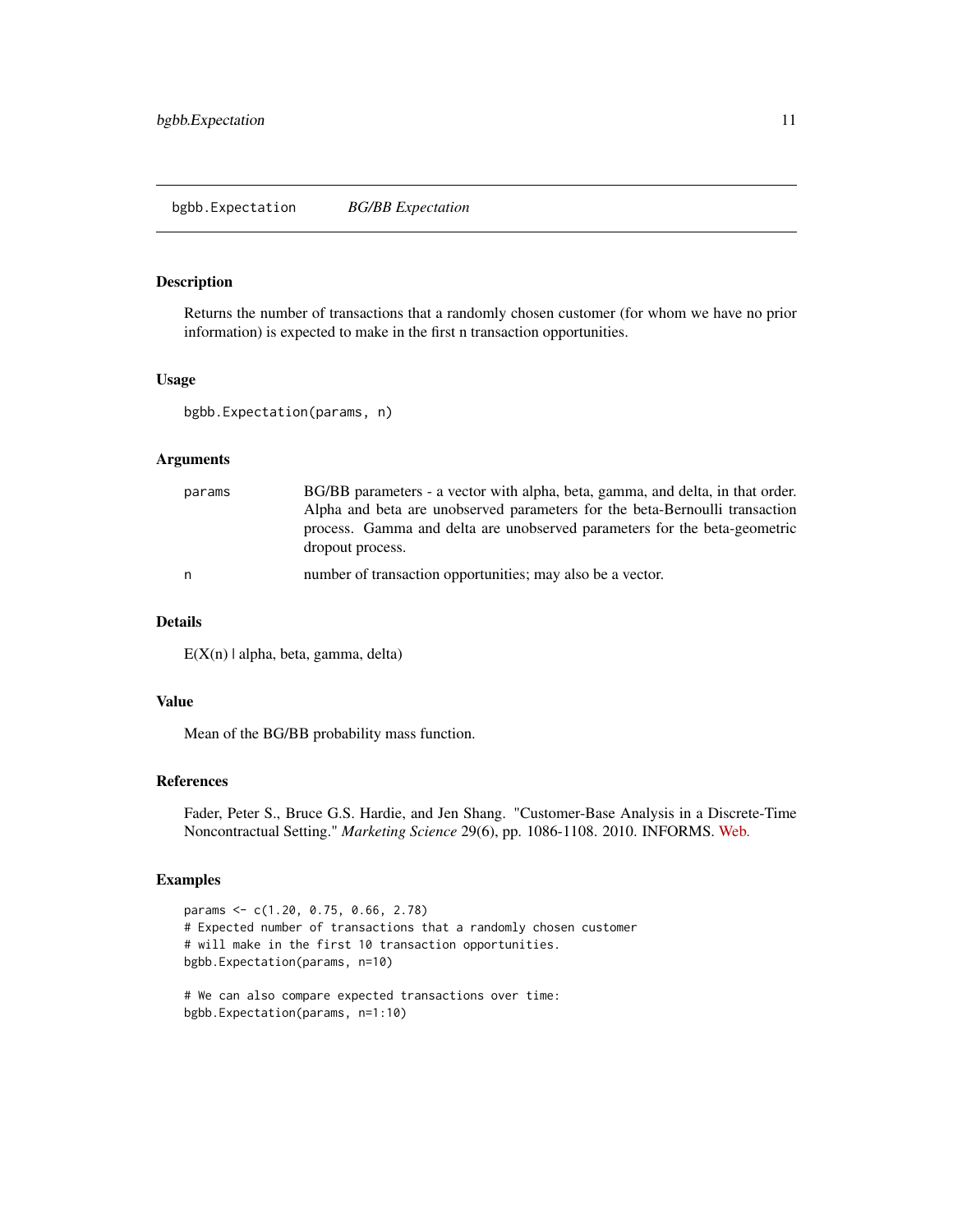<span id="page-11-0"></span>bgbb.HeatmapHoldoutExpectedTrans

*BG/BB Heatmap of Holdout Period Expected Transactions*

#### Description

Plots a heatmap based on the conditional expected holdout period frequency for each recencyfrequency combination in the calibration period.

## Usage

```
bgbb.HeatmapHoldoutExpectedTrans(
 params,
 n.cal,
 n.star,
 xlab = "Recency",
 ylab = "Frequency",
 xticklab = NULL,
  title = "Heatmap of Conditional Expected Transactions"
\mathcal{L}
```
## Arguments

| params   | BG/BB parameters - a vector with alpha, beta, gamma, and delta, in that order.<br>Alpha and beta are unobserved parameters for the beta-Bernoulli transaction<br>process. Gamma and delta are unobserved parameters for the beta-geometric<br>dropout process. |
|----------|----------------------------------------------------------------------------------------------------------------------------------------------------------------------------------------------------------------------------------------------------------------|
| n.cal    | number of transaction opportunities in the calibration period.                                                                                                                                                                                                 |
| n.star   | number of transaction opportunities in the holdout period.                                                                                                                                                                                                     |
| xlab     | descriptive label for the x axis.                                                                                                                                                                                                                              |
| ylab     | descriptive label for the y axis.                                                                                                                                                                                                                              |
| xticklab | vector containing a label for each tick mark on the x axis.                                                                                                                                                                                                    |
| title    | title placed on the top-center of the plot.                                                                                                                                                                                                                    |

## Details

 $E(X(n, n+n^*)$  | alpha, beta, gamma, delta, x, t.x, n). This function requires the holdout period to immediately follow the calibration period.

## Value

A matrix containing the conditional expected transactions in the holdout period for each recencyfrequency combination in the calibration period. The rows represent calibration period frequencies, and the columns represent calibration period recencies.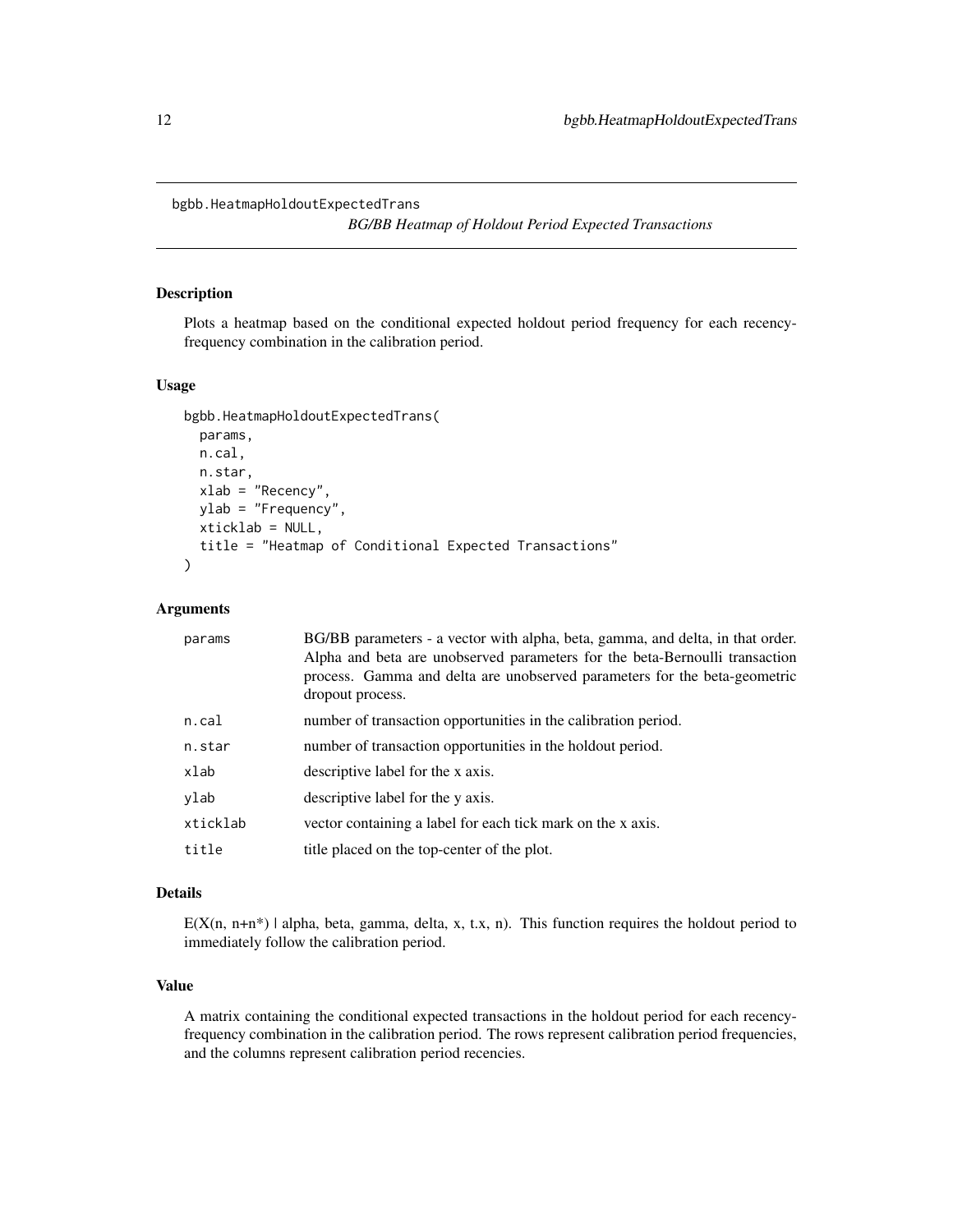#### <span id="page-12-0"></span> $bgbb.LL$  13

## References

Fader, Peter S., Bruce G.S. Hardie, and Jen Shang. "Customer-Base Analysis in a Discrete-Time Noncontractual Setting." *Marketing Science* 29(6), pp. 1086-1108. 2010. INFORMS. [Web.](http://www.brucehardie.com/papers/020/)

## See Also

[bgbb.ConditionalExpectedTransactions](#page-6-1)

## Examples

```
data(donationsSummary)
```

```
rf.matrix <- donationsSummary$rf.matrix
# donationsSummary$rf.matrix already has appropriate column names
# starting-point parameters
starting params \leq c(1, 1, 0.5, 3)# estimated parameters
est.params <- bgbb.EstimateParameters(rf.matrix, startingparams)
# Plot a heatmap of conditional expected transactions in
# a holdout period of 5 transaction opportunities, given
# that the calibration period consisted of 6 transaction
# opportunities.
bgbb.HeatmapHoldoutExpectedTrans(est.params, n.cal=6, n.star=5)
```
<span id="page-12-1"></span>bgbb.LL *BG/BB Log-Likelihood*

#### Description

Calculates the log-likelihood of the BG/BB model.

#### Usage

bgbb.LL(params, x, t.x, n.cal)

| params       | BG/BB parameters - a vector with alpha, beta, gamma, and delta, in that order.<br>Alpha and beta are unobserved parameters for the beta-Bernoulli transaction<br>process. Gamma and delta are unobserved parameters for the beta-geometric<br>dropout process. |
|--------------|----------------------------------------------------------------------------------------------------------------------------------------------------------------------------------------------------------------------------------------------------------------|
| $\mathsf{x}$ | the number of repeat transactions made by the customer in the calibration period.<br>Can also be vector of frequencies - see details.                                                                                                                          |
| t.x          | recency - the transaction opportunity in which the customer made their last trans-<br>action. Can also be a vector of recencies - see details.                                                                                                                 |
| n.cal        | number of transaction opportunities in the calibration period. Can also be a<br>vector of calibration period transaction opportunities - see details.                                                                                                          |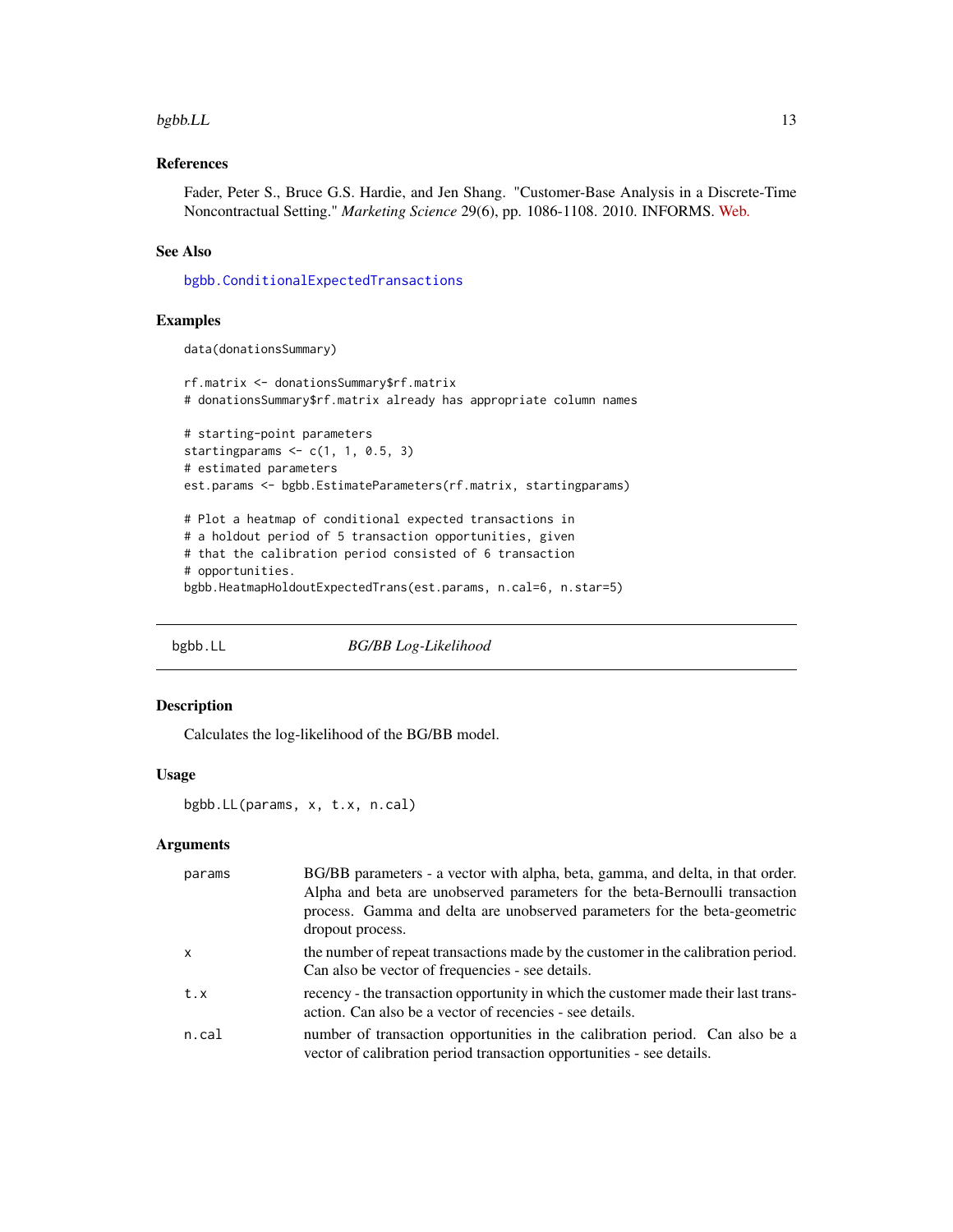## <span id="page-13-0"></span>Details

x, t.x, and n.cal may be vectors. The standard rules for vector operations apply - if they are not of the same length, shorter vectors will be recycled (start over at the first element) until they are as long as the longest vector. It is advisable to keep vectors to the same length and to use single values for parameters that are to be the same for all calculations. If one of these parameters has a length greater than one, the output will be also be a vector.

## Value

A vector of log-likelihoods as long as the longest input vector (x, t.x, or n.cal).

## References

Fader, Peter S., Bruce G.S. Hardie, and Jen Shang. "Customer-Base Analysis in a Discrete-Time Noncontractual Setting." *Marketing Science* 29(6), pp. 1086-1108. 2010. INFORMS. [Web.](http://www.brucehardie.com/papers/020/)

## Examples

params <- c(1.20, 0.75, 0.66, 2.78) # Returns the log likelihood of the parameters for a customer who # made 3 transactions in a calibration period with 6 transaction opportunities, # with the last transaction occurring during the 4th transaction opportunity. bgbb.LL(params, x=3, t.x=4, n.cal=6) # We can also give vectors as function parameters: set.seed(7)  $x \le -$  sample(1:3, 10, replace = TRUE)  $t.x \leq$  sample(3:5, 10, replace = TRUE)  $n.cal < - rep(5, 10)$ bgbb.LL(params, x, t.x, n.cal)

bgbb.PAlive *BG/BB P(Alive)*

#### Description

Uses BG/BB model parameters and a customer's past transaction behavior to return the probability that they will be alive in the transaction opportunity following the calibration period.

## Usage

bgbb.PAlive(params, x, t.x, n.cal)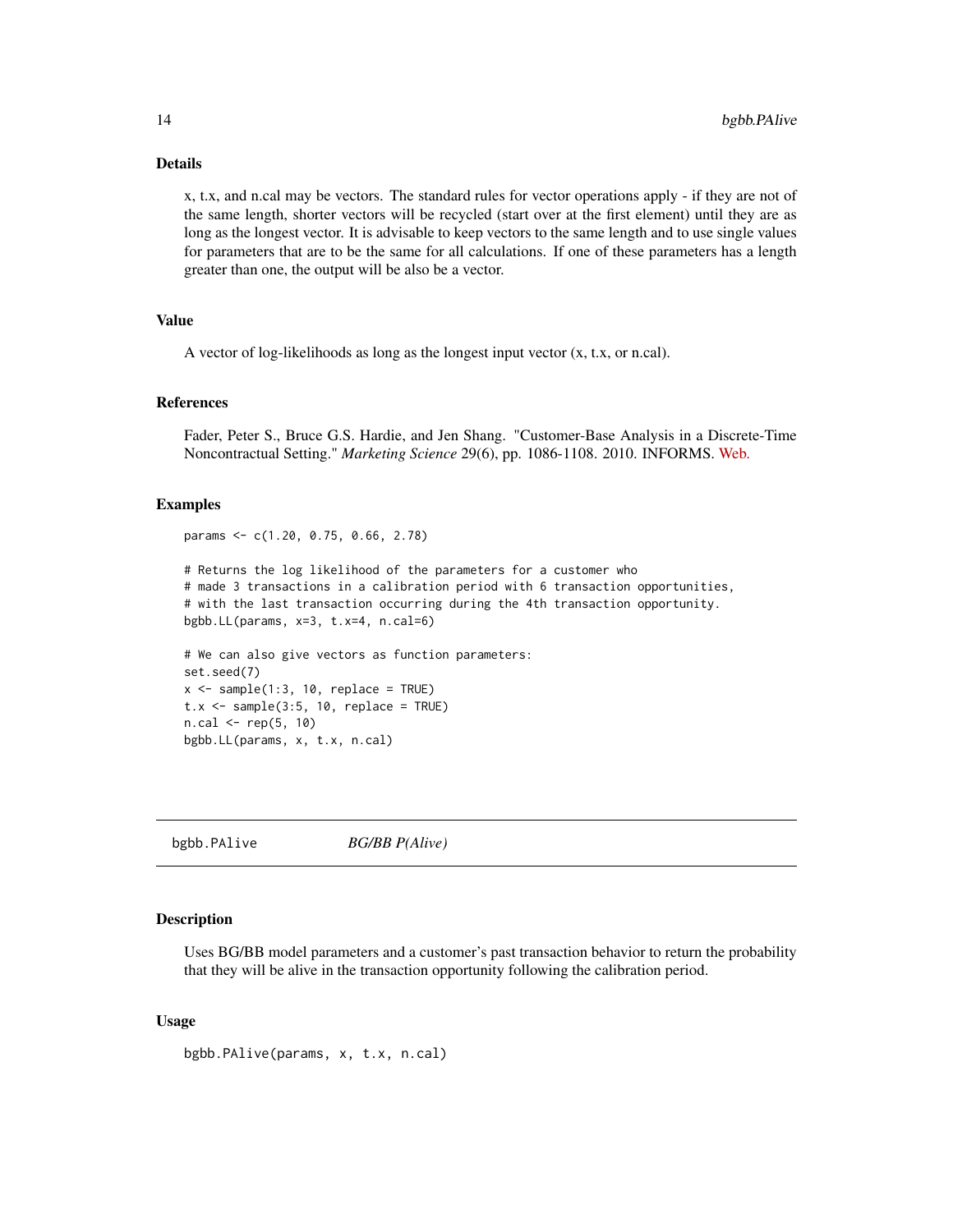## bgbb.PAlive 15

#### Arguments

| params   | BG/BB parameters - a vector with alpha, beta, gamma, and delta, in that order.<br>Alpha and beta are unobserved parameters for the beta-Bernoulli transaction<br>process. Gamma and delta are unobserved parameters for the beta-geometric<br>dropout process. |
|----------|----------------------------------------------------------------------------------------------------------------------------------------------------------------------------------------------------------------------------------------------------------------|
| X        | the number of repeat transactions made by the customer in the calibration period.<br>Can also be vector of frequencies - see details.                                                                                                                          |
| t.x      | recency - the transaction opportunity in which the customer made their last trans-<br>action. Can also be a vector of recencies - see details.                                                                                                                 |
| $n$ .cal | number of transaction opportunities in the calibration period. Can also be a<br>vector of calibration period transaction opportunities - see details.                                                                                                          |

#### Details

x, t.x, and n.cal may be vectors. The standard rules for vector operations apply - if they are not of the same length, shorter vectors will be recycled (start over at the first element) until they are as long as the longest vector. It is advisable to keep vectors to the same length and to use single values for parameters that are to be the same for all calculations. If one of these parameters has a length greater than one, the output will be a vector of probabilities.

P(alive at n+1 | alpha, beta, gamma, delta, x, t.x, n)

## Value

Probability that the customer is alive at the  $(n+1)$ th transaction opportunity. If x, t.x, and/or n.cal are of length greater than one, then this will be a vector of probabilities (containing one element matching each element of the longest input vector).

## References

Fader, Peter S., Bruce G.S. Hardie, and Jen Shang. "Customer-Base Analysis in a Discrete-Time Noncontractual Setting." *Marketing Science* 29(6), pp. 1086-1108. 2010. INFORMS. [Web.](http://www.brucehardie.com/papers/020/)

#### Examples

```
params <- c(1.20, 0.75, 0.66, 2.78)
```

```
# The probability that a customer who made 3 transactions in
# the calibration period (which consisted of 6 transaction
# opportunities), with the last transaction occurring at the
# 4th transaction opportunity, is alive at the 7th transaction
# opportunity
bgbb.PAlive(params, x=3, t.x=4, n.cal=6)
```

```
# The input parameters may also be vectors:
bgbb.PAlive(params, x=1, t.x=1:6, n.cal=6)
```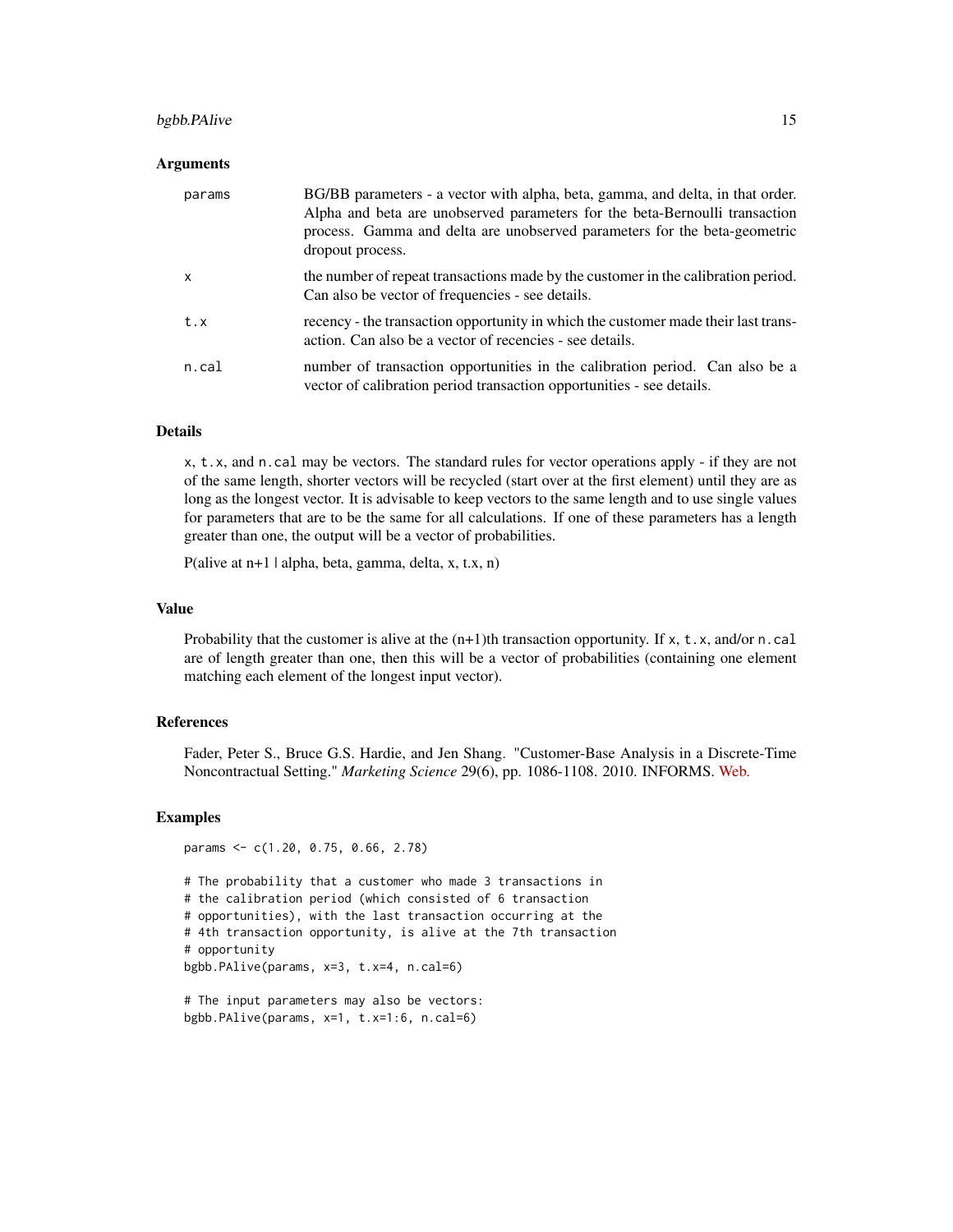<span id="page-15-0"></span>bgbb.PlotDropoutRateHeterogeneity

*BG/BB Plot Dropout Rate Heterogeneity*

## **Description**

Plots and returns the estimated beta distribution of Theta (customers' propensities to drop out).

## Usage

bgbb.PlotDropoutRateHeterogeneity(params)

#### Arguments

params BG/BB parameters - a vector with alpha, beta, gamma, and delta, in that order. Alpha and beta are unobserved parameters for the beta-Bernoulli transaction process. Gamma and delta are unobserved parameters for the beta-geometric dropout process.

#### Details

This returns the distribution of each customer's geometric parameter that determines their lifetime (using the BG/BB assumption that a customer's lifetime can be modeled with a geometric distribution).

## Value

Distribution of customers' propensities to drop out.

## Examples

```
params <- c(1.2, 0.75, 0.66, 2.78)
bgbb.PlotDropoutRateHeterogeneity(params)
params <- c(0.2, 1.5, 3.2, 6)
bgbb.PlotDropoutRateHeterogeneity(params)
```
<span id="page-15-1"></span>bgbb.PlotFrequencyInCalibration *BG/BB Plot Frequency in Calibration Period*

## Description

Plots the actual and expected number of customers who made a certain number of repeat transactions in the calibration period. Also returns a matrix with this comparison.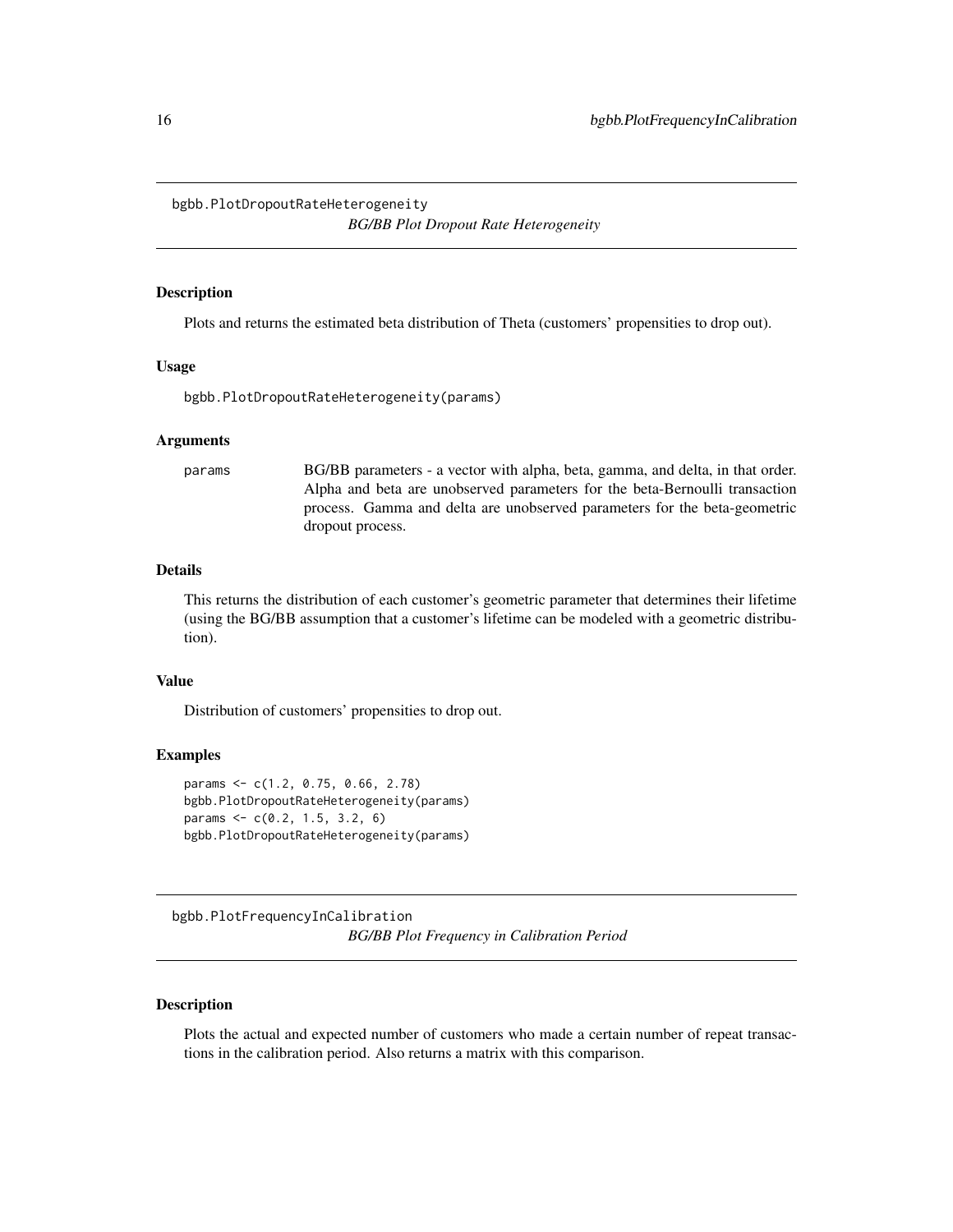## Usage

```
bgbb.PlotFrequencyInCalibration(
 params,
 rf.matrix,
 censor = NULL,
 plotZero = TRUE,
 xlab = "Calibration period transactions",
 ylab = "Customers",
  title = "Frequency of Repeat Transactions"
\mathcal{L}
```
## Arguments

| params    | BG/BB parameters - a vector with alpha, beta, gamma, and delta, in that order.<br>Alpha and beta are unobserved parameters for the beta-Bernoulli transaction<br>process. Gamma and delta are unobserved parameters for the beta-geometric<br>dropout process.                                                                                                                                                                                                                                                                                |
|-----------|-----------------------------------------------------------------------------------------------------------------------------------------------------------------------------------------------------------------------------------------------------------------------------------------------------------------------------------------------------------------------------------------------------------------------------------------------------------------------------------------------------------------------------------------------|
| rf.matrix | recency-frequency matrix. It must contain columns for frequency ("x"), recency<br>("t.x"), number of transaction opportunities in the calibration period ("n.cal"),<br>and the number of customers with this combination of recency, frequency and<br>transaction opportunities in the calibration period ("custs"). Note that recency<br>must be the time between the start of the calibration period and the customer's<br>last transaction, not the time between the customer's last transaction and the end<br>of the calibration period. |
| censor    | optional. Any calibration period frequency at this number, or above it, will be<br>binned together. If the censor number is greater than the maximum recency in<br>the recency-frequency matrix, the maximum recency will be used as the censor<br>number.                                                                                                                                                                                                                                                                                    |
| plotZero  | If FALSE, the histogram will exclude the zero bin.                                                                                                                                                                                                                                                                                                                                                                                                                                                                                            |
| xlab      | descriptive label for the x axis.                                                                                                                                                                                                                                                                                                                                                                                                                                                                                                             |
| ylab      | descriptive label for the y axis.                                                                                                                                                                                                                                                                                                                                                                                                                                                                                                             |
| title     | title placed on the top-center of the plot.                                                                                                                                                                                                                                                                                                                                                                                                                                                                                                   |
|           |                                                                                                                                                                                                                                                                                                                                                                                                                                                                                                                                               |

## Value

Calibration period repeat transaction frequency comparison matrix, actual vs. expected.

## References

Fader, Peter S., Bruce G.S. Hardie, and Jen Shang. "Customer-Base Analysis in a Discrete-Time Noncontractual Setting." *Marketing Science* 29(6), pp. 1086-1108. 2010. INFORMS. [Web.](http://www.brucehardie.com/papers/020/)

## Examples

data(donationsSummary)

rf.matrix <- donationsSummary\$rf.matrix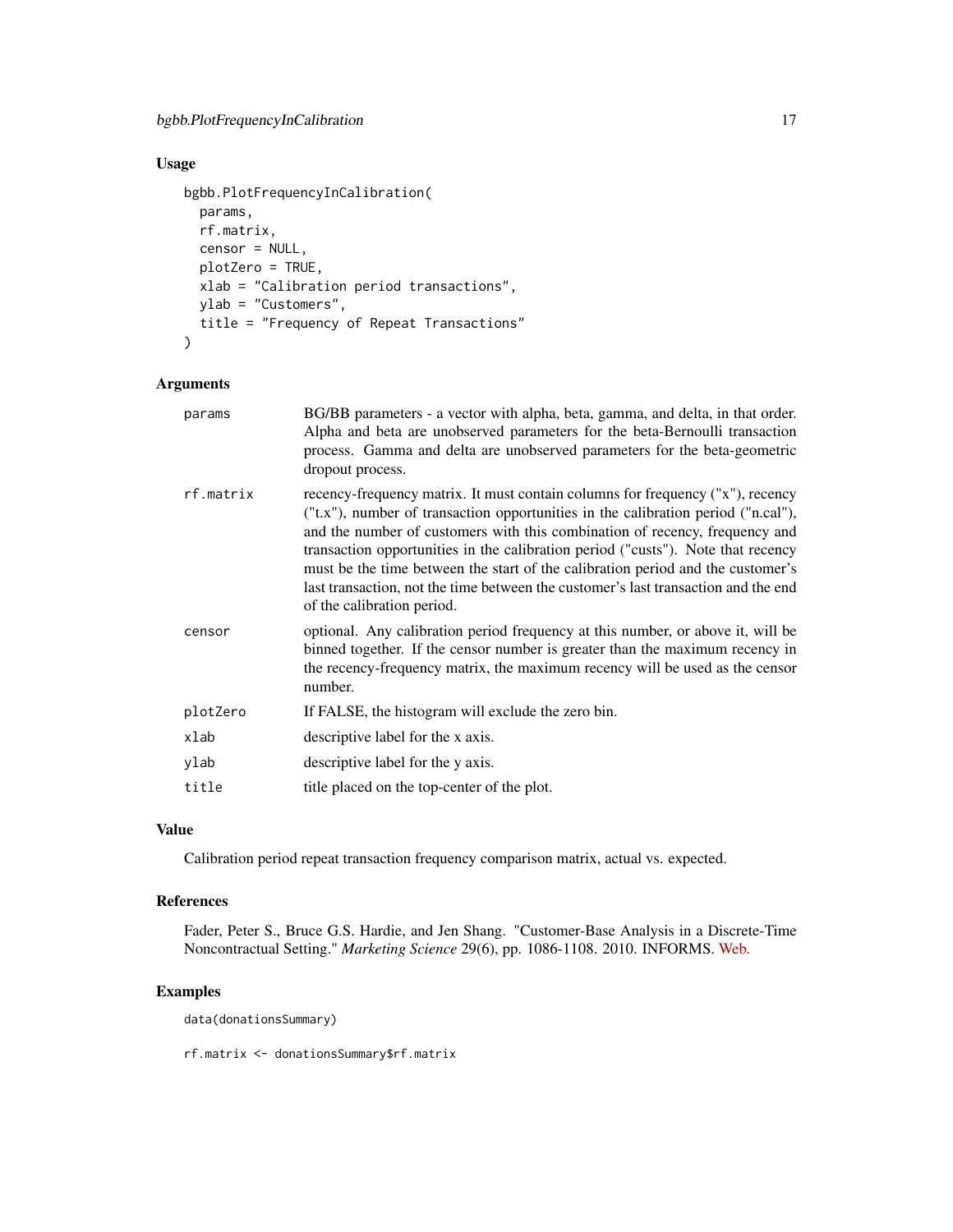# donationsSummary\$rf.matrix already has appropriate column names

```
# starting-point parameters
starting params \leq c(1, 1, 0.5, 3)# estimated parameters
est.params <- bgbb.EstimateParameters(rf.matrix, startingparams)
# plot actual vs. expected frequencies in the calibration period
bgbb.PlotFrequencyInCalibration(est.params, rf.matrix)
```
bgbb.PlotFrequencyInHoldout *BG/BB Plot Frequency in Holdout*

## Description

Plots the actual and expected number of customers who made a certain number of transactions in the holdout period, binned according to holdout period frequencies. Also returns a matrix with this comparison and the number of customers in each bin.

## Usage

```
bgbb.PlotFrequencyInHoldout(
 params,
 n.cal,
 rf.matrix.holdout,
 censor = NULL,
 plotZero = TRUE,
  title = "Frequency of Repeat Transactions",
 xlab = "Holdout period transactions",
 ylab = "Customers"
\mathcal{L}
```

| params            | BG/BB parameters - a vector with alpha, beta, gamma, and delta, in that order.<br>Alpha and beta are unobserved parameters for the beta-Bernoulli transaction<br>process. Gamma and delta are unobserved parameters for the beta-geometric<br>dropout process. |  |
|-------------------|----------------------------------------------------------------------------------------------------------------------------------------------------------------------------------------------------------------------------------------------------------------|--|
| n.cal             | number of transaction opportunities in the calibration period.                                                                                                                                                                                                 |  |
| rf.matrix.holdout |                                                                                                                                                                                                                                                                |  |
|                   | holdout period recency-frequency matrix. It must contain columns for frequency<br>in the holdout period ("x.star"), the number of transaction opportunities in the<br>holdout period ("n.star"), and the number of customers with each frequency<br>("cuts").  |  |

<span id="page-17-0"></span>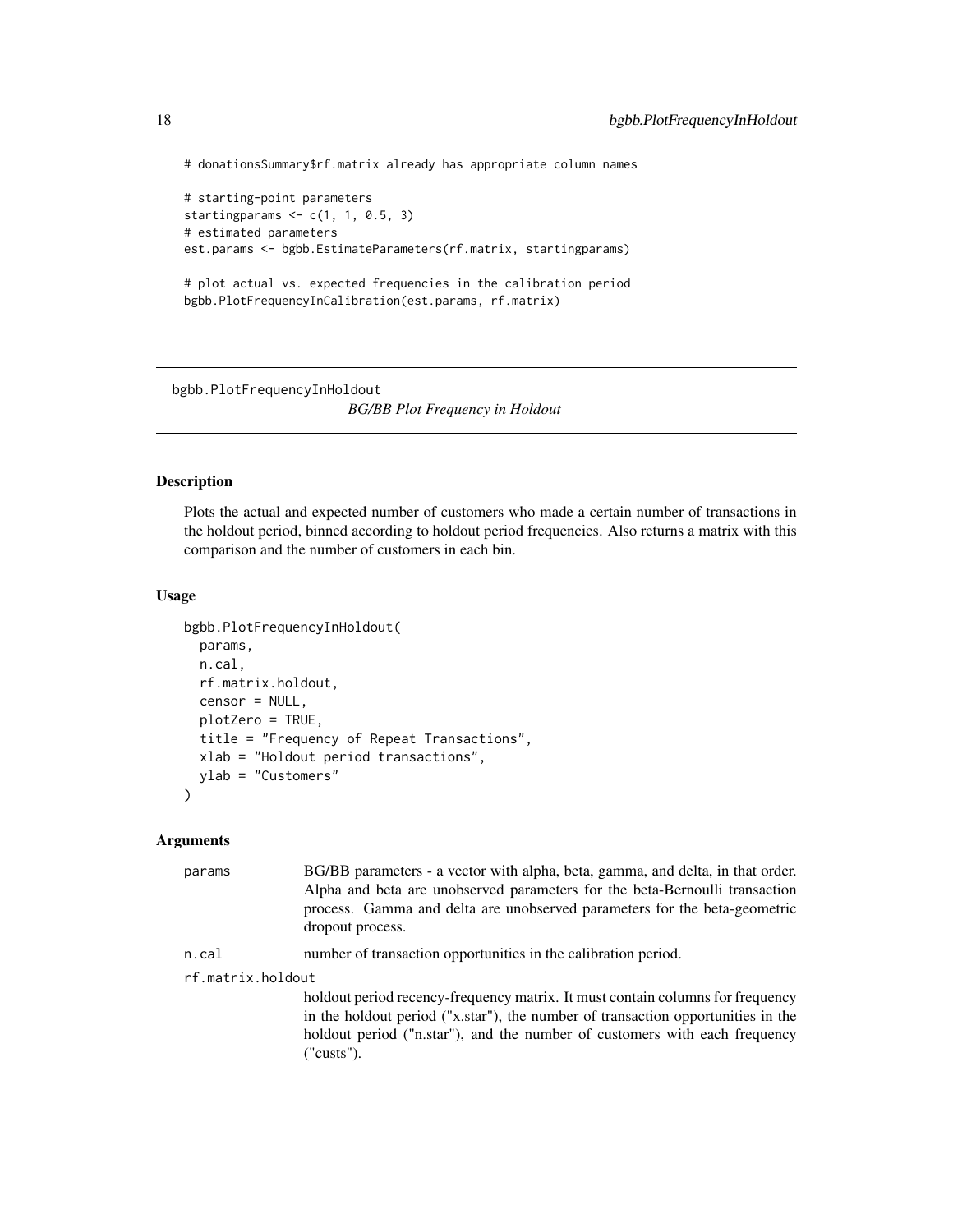<span id="page-18-0"></span>

| censor   | optional. Any calibration period frequency at this number, or above it, will be<br>binned together. If the censor number is greater than the maximum recency in<br>the recency-frequency matrix, the maximum recency will be used as the censor<br>number. |
|----------|------------------------------------------------------------------------------------------------------------------------------------------------------------------------------------------------------------------------------------------------------------|
| plotZero | If FALSE, the histogram will exclude the zero bin.                                                                                                                                                                                                         |
| title    | title placed on the top-center of the plot.                                                                                                                                                                                                                |
| xlab     | descriptive label for the x axis.                                                                                                                                                                                                                          |
| vlab     | descriptive label for the y axis.                                                                                                                                                                                                                          |

## Value

Holdout period repeat transaction frequency comparison matrix (actual vs. expected).

#### References

Fader, Peter S., Bruce G.S. Hardie, and Jen Shang. "Customer-Base Analysis in a Discrete-Time Noncontractual Setting." *Marketing Science* 29(6), pp. 1086-1108. 2010. INFORMS. [Web.](http://www.brucehardie.com/papers/020/)

## Examples

data(donationsSummary)

```
rf.matrix <- donationsSummary$rf.matrix
rf.matrix.holdout <- donationsSummary$rf.matrix.holdout
# donationsSummary$rf.matrix and donationsSummary$rf.matrix.holdout already
# have appropriate column names
# starting-point parameters
starting params \leq c(1, 1, 0.5, 3)# estimated parameters
est.params <- bgbb.EstimateParameters(rf.matrix, startingparams)
# number of periods in the calibration period
n.cal = max(rf.matrix[,"n.cal"])
bgbb.PlotFrequencyInHoldout(est.params, n.cal, rf.matrix.holdout)
```
bgbb.PlotFreqVsConditionalExpectedFrequency *BG/BB Plot Frequency vs Conditional Expected Frequency*

## Description

Plots the actual and conditional expected number of transactions made by customers in the holdout period, binned according to calibration period frequencies. Also returns a matrix with this comparison and the number of customers in each bin.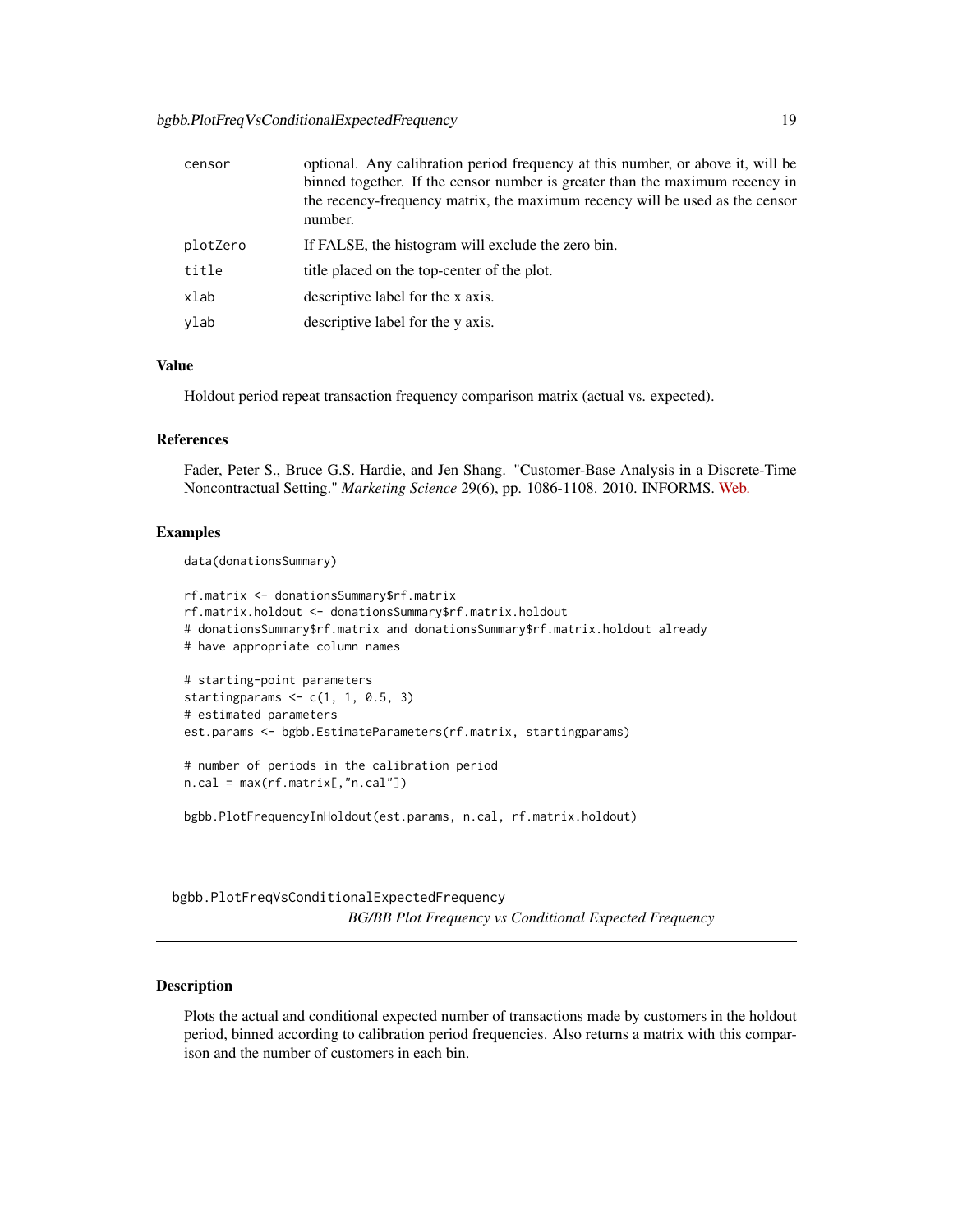## Usage

```
bgbb.PlotFreqVsConditionalExpectedFrequency(
 params,
 n.star,
 rf.matrix,
 x.star,
 trunc = NULL,
 xlab = "Calibration period transactions",
 ylab = "Holdout period transactions",
 xticklab = NULL,
  title = "Conditional Expectation"
\mathcal{L}
```
## Arguments

| params    | BG/BB parameters - a vector with alpha, beta, gamma, and delta, in that order.<br>Alpha and beta are unobserved parameters for the beta-Bernoulli transaction<br>process. Gamma and delta are unobserved parameters for the beta-geometric<br>dropout process.                                                                                                                                                                                                                                                                                |
|-----------|-----------------------------------------------------------------------------------------------------------------------------------------------------------------------------------------------------------------------------------------------------------------------------------------------------------------------------------------------------------------------------------------------------------------------------------------------------------------------------------------------------------------------------------------------|
| n.star    | number of transaction opportunities in the holdout period.                                                                                                                                                                                                                                                                                                                                                                                                                                                                                    |
| rf.matrix | recency-frequency matrix. It must contain columns for frequency ("x"), recency<br>("t.x"), number of transaction opportunities in the calibration period ("n.cal"),<br>and the number of customers with this combination of recency, frequency and<br>transaction opportunities in the calibration period ("custs"). Note that recency<br>must be the time between the start of the calibration period and the customer's<br>last transaction, not the time between the customer's last transaction and the end<br>of the calibration period. |
| x.star    | a vector containing the number of transactions made in the holdout period by<br>the groups of customers with the same recency and frequency in the calibration<br>period. It must be in the same order as the rf.matrix.                                                                                                                                                                                                                                                                                                                      |
| trunc     | optional integer used to truncate the plot. In the plot, all calibration period<br>frequencies above the truncation number will be removed. If the truncation<br>number is greater than the maximum frequency, R will warn you and change it<br>to the maximum frequency.                                                                                                                                                                                                                                                                     |
| xlab      | descriptive label for the x axis.                                                                                                                                                                                                                                                                                                                                                                                                                                                                                                             |
| ylab      | descriptive label for the y axis.                                                                                                                                                                                                                                                                                                                                                                                                                                                                                                             |
| xticklab  | vector containing a label for each tick mark on the x axis.                                                                                                                                                                                                                                                                                                                                                                                                                                                                                   |
| title     | title placed on the top-center of the plot.                                                                                                                                                                                                                                                                                                                                                                                                                                                                                                   |
|           |                                                                                                                                                                                                                                                                                                                                                                                                                                                                                                                                               |

## Value

Holdout period transaction frequency comparison matrix (actual vs. expected), binned by calibration period frequency.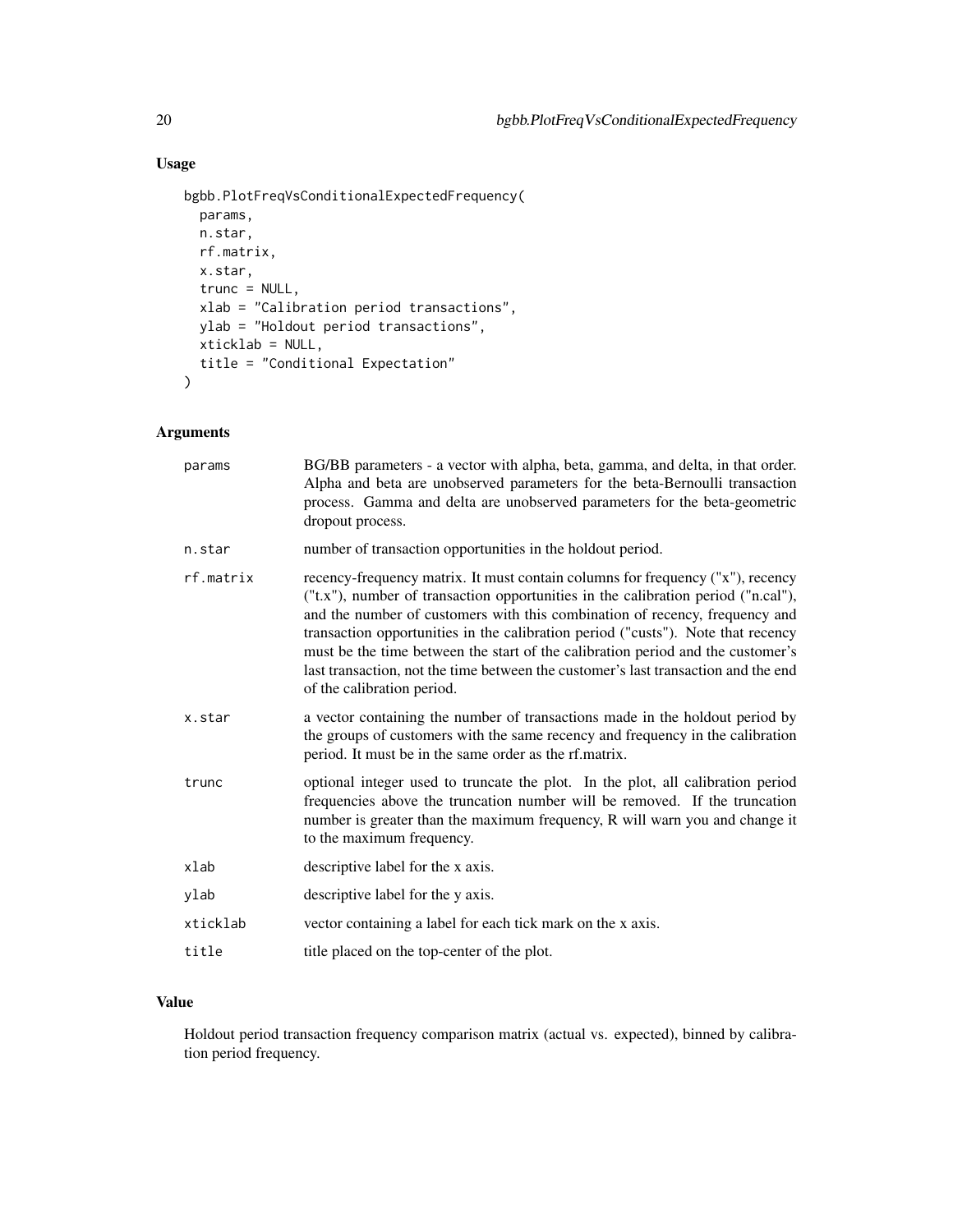## <span id="page-20-0"></span>References

Fader, Peter S., Bruce G.S. Hardie, and Jen Shang. "Customer-Base Analysis in a Discrete-Time Noncontractual Setting." *Marketing Science* 29(6), pp. 1086-1108. 2010. INFORMS. [Web.](http://www.brucehardie.com/papers/020/)

## Examples

data(donationsSummary)

```
rf.matrix <- donationsSummary$rf.matrix
# donationsSummary$rf.matrix already has appropriate column names
# starting-point parameters
starting params \leq c(1, 1, 0.5, 3)# estimated parameters
est.params <- bgbb.EstimateParameters(rf.matrix, startingparams)
# get the holdout period transactions
x.star <- donationsSummary$x.star
# number of transaction opportunities in the holdout period
n.star <- 5
# Plot holdout period transactions
```
bgbb.PlotFreqVsConditionalExpectedFrequency(est.params, n.star, rf.matrix, x.star, trunc=6)

bgbb.PlotRecVsConditionalExpectedFrequency *BG/BB Plot Recency vs Conditional Expected Frequency*

## Description

Plots the actual and conditional expected number of transactions made by customers in the holdout period, binned according to calibration period recencies. Also returns a matrix with this comparison and the number of customers in each bin.

#### Usage

```
bgbb.PlotRecVsConditionalExpectedFrequency(
 params,
 n.star,
  rf.matrix,
 x.star,
  trunc = NULL,
 xlab = "Calibration period recency",
 ylab = "Holdout period transactions",
 xticklab = NULL,
  title = "Conditional Expected Transactions by Recency"
)
```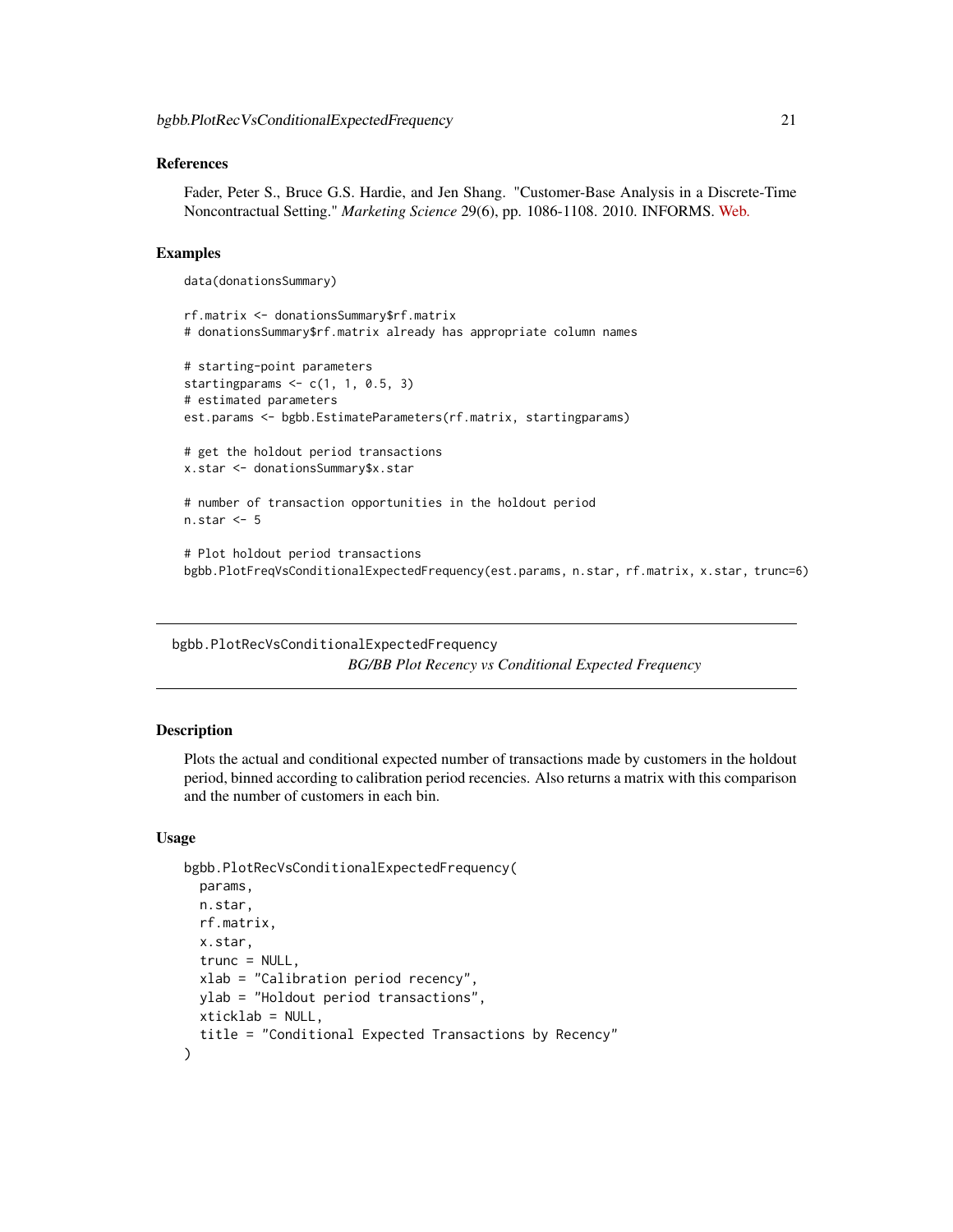## Arguments

| params    | BG/BB parameters - a vector with alpha, beta, gamma, and delta, in that order.<br>Alpha and beta are unobserved parameters for the beta-Bernoulli transaction<br>process. Gamma and delta are unobserved parameters for the beta-geometric<br>dropout process.                                                                                                                                                                                                                                                                                |
|-----------|-----------------------------------------------------------------------------------------------------------------------------------------------------------------------------------------------------------------------------------------------------------------------------------------------------------------------------------------------------------------------------------------------------------------------------------------------------------------------------------------------------------------------------------------------|
| n.star    | number of transaction opportunities in the holdout period.                                                                                                                                                                                                                                                                                                                                                                                                                                                                                    |
| rf.matrix | recency-frequency matrix. It must contain columns for frequency ("x"), recency<br>("t.x"), number of transaction opportunities in the calibration period ("n.cal"),<br>and the number of customers with this combination of recency, frequency and<br>transaction opportunities in the calibration period ("custs"). Note that recency<br>must be the time between the start of the calibration period and the customer's<br>last transaction, not the time between the customer's last transaction and the end<br>of the calibration period. |
| x.star    | a vector containing the number of transactions made in the holdout period by<br>the groups of customers with the same recency and frequency in the calibration<br>period. It must be in the same order as the rf.matrix.                                                                                                                                                                                                                                                                                                                      |
| trunc     | optional integer used to truncate the plot. In the plot, all calibration period<br>frequencies above the truncation number will be removed. If the truncation<br>number is greater than the maximum frequency, R will warn you and change it<br>to the maximum frequency.                                                                                                                                                                                                                                                                     |
| xlab      | descriptive label for the x axis.                                                                                                                                                                                                                                                                                                                                                                                                                                                                                                             |
| ylab      | descriptive label for the y axis.                                                                                                                                                                                                                                                                                                                                                                                                                                                                                                             |
| xticklab  | vector containing a label for each tick mark on the x axis.                                                                                                                                                                                                                                                                                                                                                                                                                                                                                   |
| title     | title placed on the top-center of the plot.                                                                                                                                                                                                                                                                                                                                                                                                                                                                                                   |

## Value

Holdout period transaction frequency comparison matrix (actual vs. expected), binned by calibration period recency.

## References

Fader, Peter S., Bruce G.S. Hardie, and Jen Shang. "Customer-Base Analysis in a Discrete-Time Noncontractual Setting." *Marketing Science* 29(6), pp. 1086-1108. 2010. INFORMS. [Web.](http://www.brucehardie.com/papers/020/)

## Examples

```
data(donationsSummary)
```

```
rf.matrix <- donationsSummary$rf.matrix
# donationsSummary$rf.matrix already has appropriate column names
# starting-point parameters
starting params \leq c(1, 1, 0.5, 3)# estimated parameters
est.params <- bgbb.EstimateParameters(rf.matrix, startingparams)
```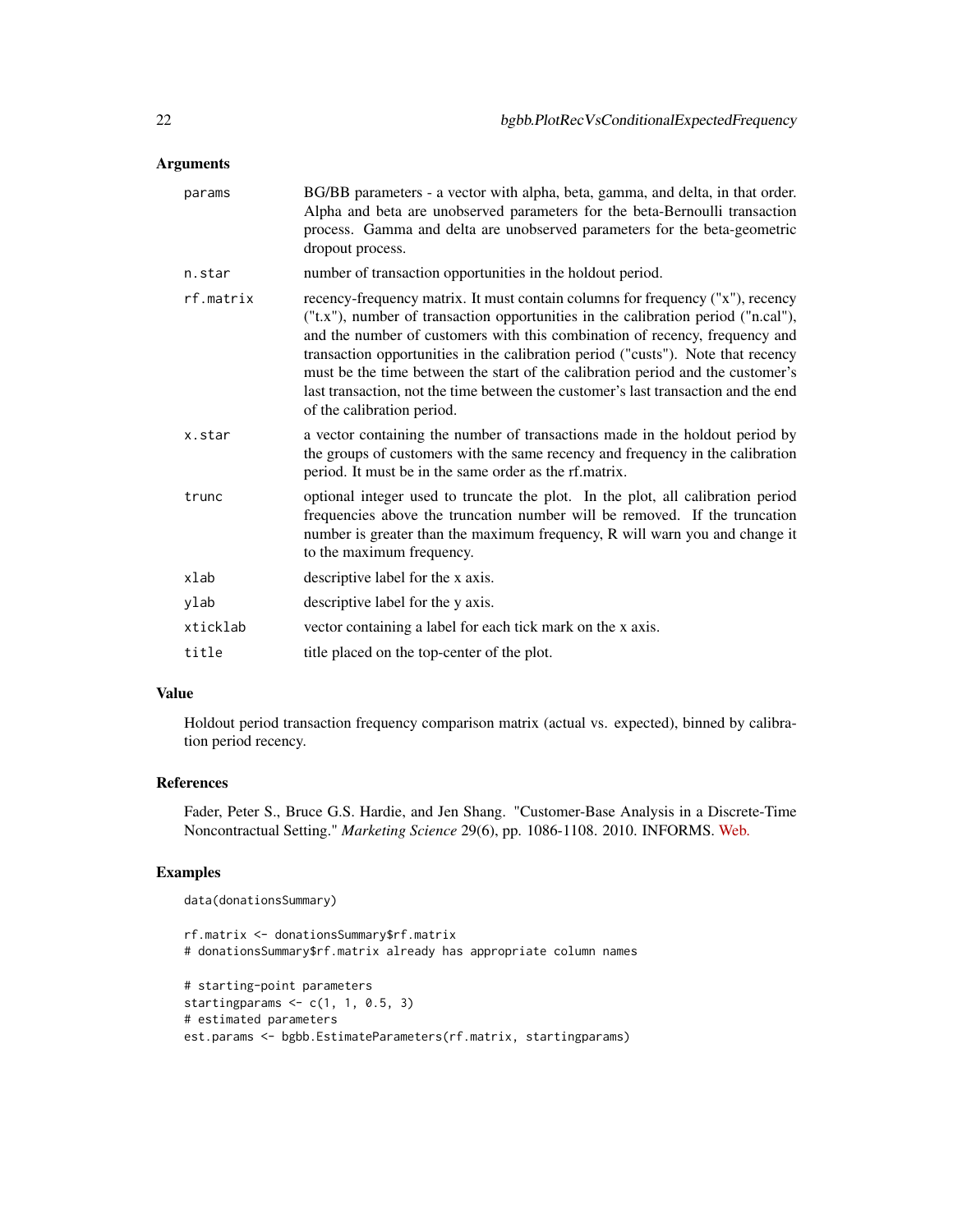## <span id="page-22-0"></span>bgbb.PlotTrackingCum 23

# get the holdout period transactions x.star <- donationsSummary\$x.star # number of transaction opportunities in the holdout period n.star <- 5 # Compare holdout period transactions. bgbb.PlotRecVsConditionalExpectedFrequency(est.params, n.star, rf.matrix, x.star, trunc=6)

bgbb.PlotTrackingCum *BG/BB Tracking Cumulative Transactions Plot*

## Description

Plots the actual and expected cumulative total repeat transactions by all customers for the calibration and holdout periods. Also returns a matrix with this comparison.

## Usage

```
bgbb.PlotTrackingCum(
 params,
  rf.matrix,
  actual.cum.repeat.transactions,
  xlab = "Time",
 ylab = "Cumulative Transactions",
  xticklab = NULL,
  title = "Tracking Cumulative Transactions"
)
```
## Arguments

| params    | BG/BB parameters - a vector with alpha, beta, gamma, and delta, in that order.<br>Alpha and beta are unobserved parameters for the beta-Bernoulli transaction<br>process. Gamma and delta are unobserved parameters for the beta-geometric<br>dropout process.                                                                                                                                                                                                                                                                                      |
|-----------|-----------------------------------------------------------------------------------------------------------------------------------------------------------------------------------------------------------------------------------------------------------------------------------------------------------------------------------------------------------------------------------------------------------------------------------------------------------------------------------------------------------------------------------------------------|
| rf.matrix | recency-frequency matrix. It must contain columns for frequency ("x"), recency<br>$("t.x")$ , number of transaction opportunities in the calibration period $("n.cal")$ ,<br>and the number of customers with this combination of recency, frequency and<br>transaction opportunities in the calibration period ("custs"). Note that recency<br>must be the time between the start of the calibration period and the customer's<br>last transaction, not the time between the customer's last transaction and the end<br>of the calibration period. |
|           | actual.cum.repeat.transactions                                                                                                                                                                                                                                                                                                                                                                                                                                                                                                                      |
|           | vector containing the cumulative number of repeat transactions made by cus-<br>tomers in all transaction opportunities (both calibration and holdout periods).                                                                                                                                                                                                                                                                                                                                                                                      |

tomers in all transaction opportunities (both calibration and holdout periods). Its unit of time should be the same as the units of the recency-frequency matrix used to estimate the model parameters.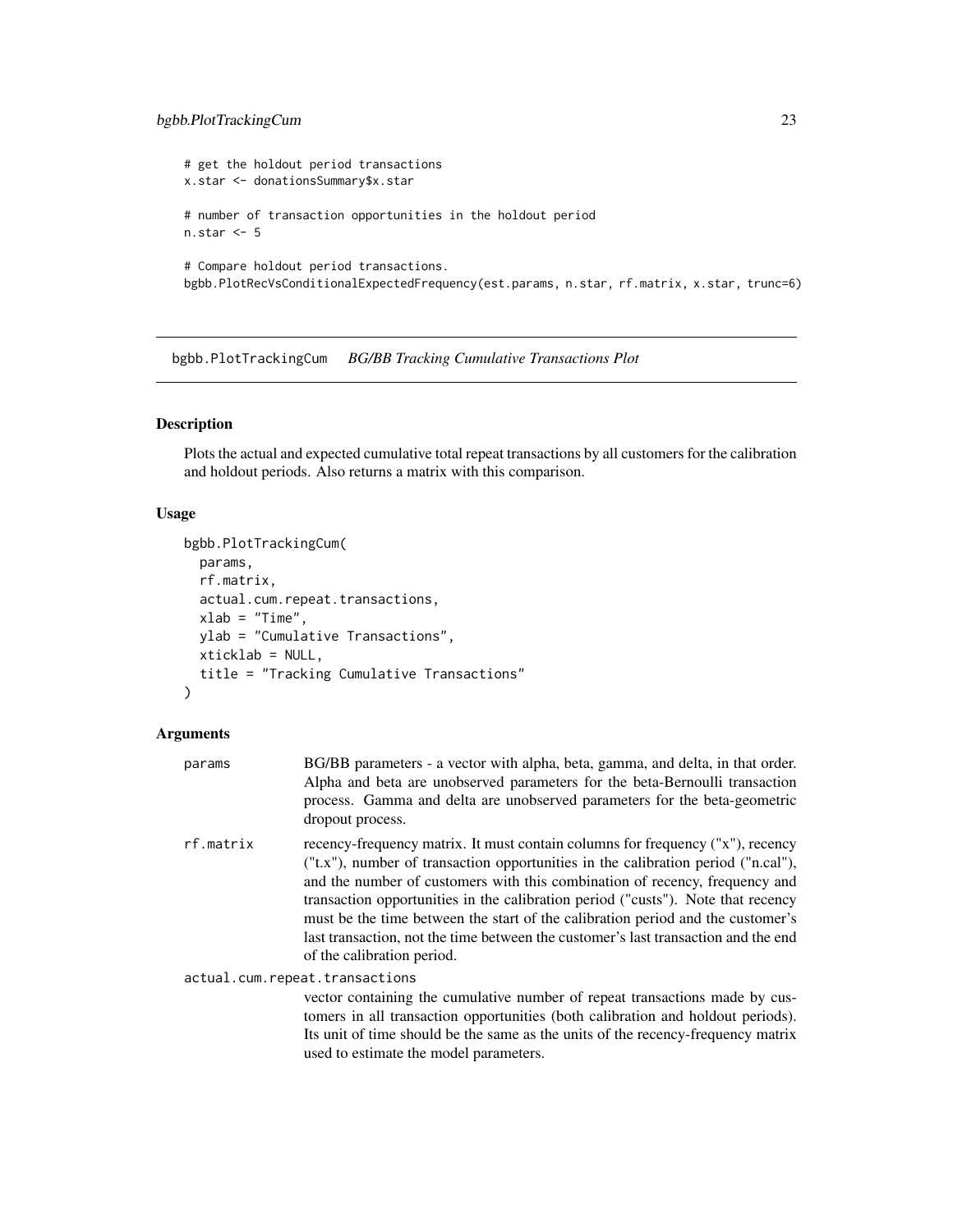| xlab     | descriptive label for the x axis.                           |
|----------|-------------------------------------------------------------|
| vlab     | descriptive label for the y axis.                           |
| xticklab | vector containing a label for each tick mark on the x axis. |
| title    | title placed on the top-center of the plot.                 |

## Details

The holdout period should immediately follow the calibration period. This function assumes that all customers' calibration periods end on the same date, rather than starting on the same date (thus customers' birth periods are determined using  $max(n, cal) - n$ . cal rather than assuming that they are all 0).

#### Value

Matrix containing actual and expected cumulative repeat transactions.

#### References

Fader, Peter S., Bruce G.S. Hardie, and Jen Shang. "Customer-Base Analysis in a Discrete-Time Noncontractual Setting." *Marketing Science* 29(6), pp. 1086-1108. 2010. INFORMS. [Web.](http://www.brucehardie.com/papers/020/)

#### Examples

```
data(donationsSummary)
# donationsSummary$rf.matrix already has appropriate column names
rf.matrix <- donationsSummary$rf.matrix
# starting-point parameters
startingparams \leq c(1, 1, 0.5, 3)# estimated parameters
est.params <- bgbb.EstimateParameters(rf.matrix, startingparams)
# get the annual repeat transactions, and transform them into
# a cumulative form
actual.inc.repeat.transactions <- donationsSummary$annual.trans
actual.cum.repeat.transactions <- cumsum(actual.inc.repeat.transactions)
# set appropriate x-axis
x.tickmarks <- c( "'96","'97","'98","'99","'00","'01","'02","'03","'04","'05","'06" )
```
# plot actual vs. expected transactions. The calibration period was 6 periods long. bgbb.PlotTrackingCum(est.params, rf.matrix, actual.cum.repeat.transactions, xticklab=x.tickmarks)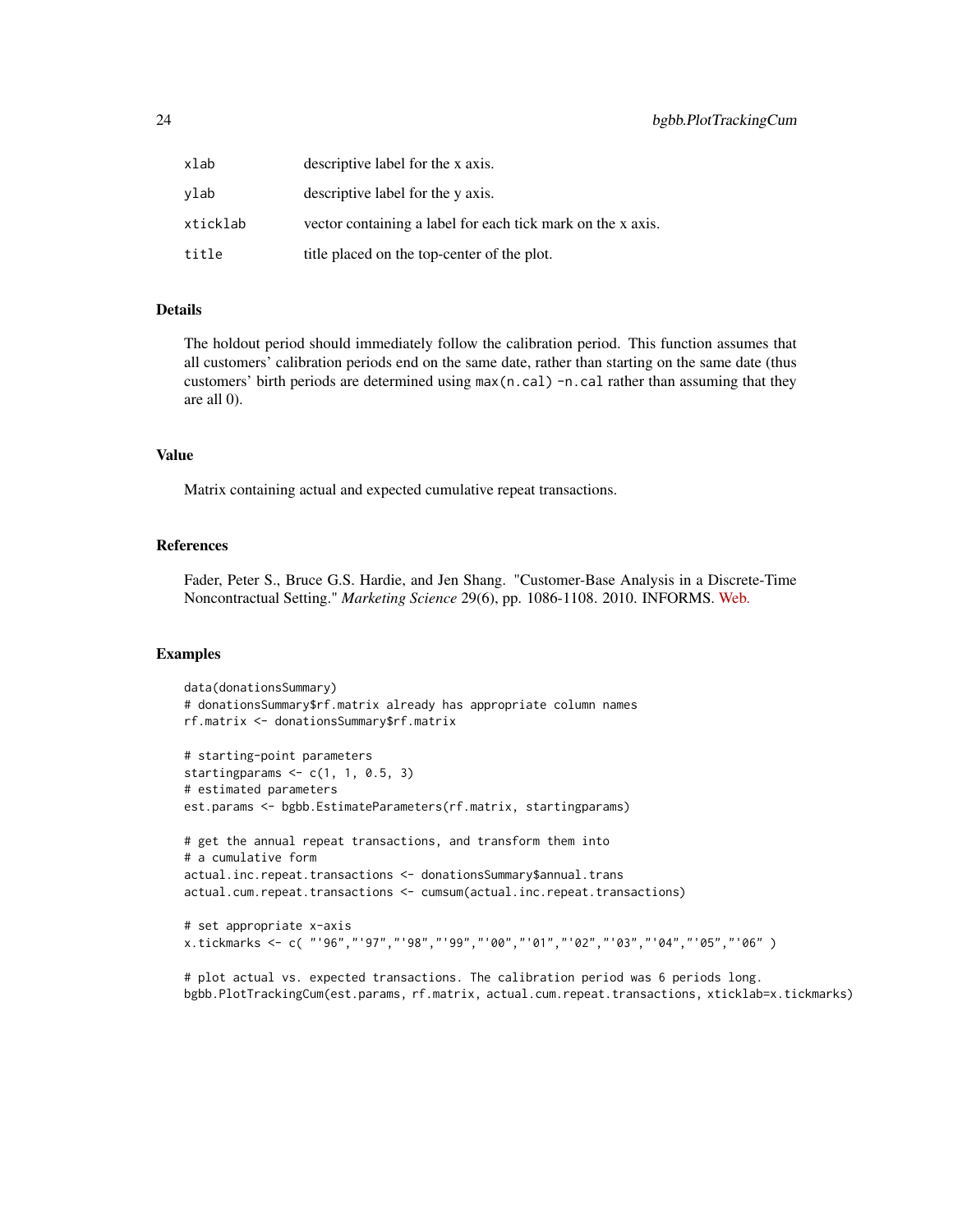<span id="page-24-0"></span>bgbb.PlotTrackingInc *BG/BB Tracking Incremental Transactions Plot*

## Description

Plots the actual and expected incremental total repeat transactions by all customers for the calibration and holdout periods. Also returns a matrix of this comparison.

## Usage

```
bgbb.PlotTrackingInc(
 params,
 rf.matrix,
 actual.inc.repeat.transactions,
 xlab = "Time",ylab = "Transactions",
 xticklab = NULL,
  title = "Tracking Incremental Transactions"
\mathcal{L}
```

| params                         | BG/BB parameters - a vector with alpha, beta, gamma, and delta, in that order.<br>Alpha and beta are unobserved parameters for the beta-Bernoulli transaction<br>process. Gamma and delta are unobserved parameters for the beta-geometric<br>dropout process.                                                                                                                                                                                                                                                                                |  |
|--------------------------------|-----------------------------------------------------------------------------------------------------------------------------------------------------------------------------------------------------------------------------------------------------------------------------------------------------------------------------------------------------------------------------------------------------------------------------------------------------------------------------------------------------------------------------------------------|--|
| rf.matrix                      | recency-frequency matrix. It must contain columns for frequency ("x"), recency<br>("t.x"), number of transaction opportunities in the calibration period ("n.cal"),<br>and the number of customers with this combination of recency, frequency and<br>transaction opportunities in the calibration period ("custs"). Note that recency<br>must be the time between the start of the calibration period and the customer's<br>last transaction, not the time between the customer's last transaction and the end<br>of the calibration period. |  |
| actual.inc.repeat.transactions |                                                                                                                                                                                                                                                                                                                                                                                                                                                                                                                                               |  |
|                                | vector containing the incremental number of repeat transactions made by cus-<br>tomers in all transaction opportunities (both calibration and holdout periods).<br>Its unit of time should be the same as the units of the recency-frequency matrix<br>used to estimate the model parameters.                                                                                                                                                                                                                                                 |  |
| xlab                           | descriptive label for the x axis.                                                                                                                                                                                                                                                                                                                                                                                                                                                                                                             |  |
| ylab                           | descriptive label for the y axis.                                                                                                                                                                                                                                                                                                                                                                                                                                                                                                             |  |
| xticklab                       | vector containing a label for each tick mark on the x axis.                                                                                                                                                                                                                                                                                                                                                                                                                                                                                   |  |
|                                |                                                                                                                                                                                                                                                                                                                                                                                                                                                                                                                                               |  |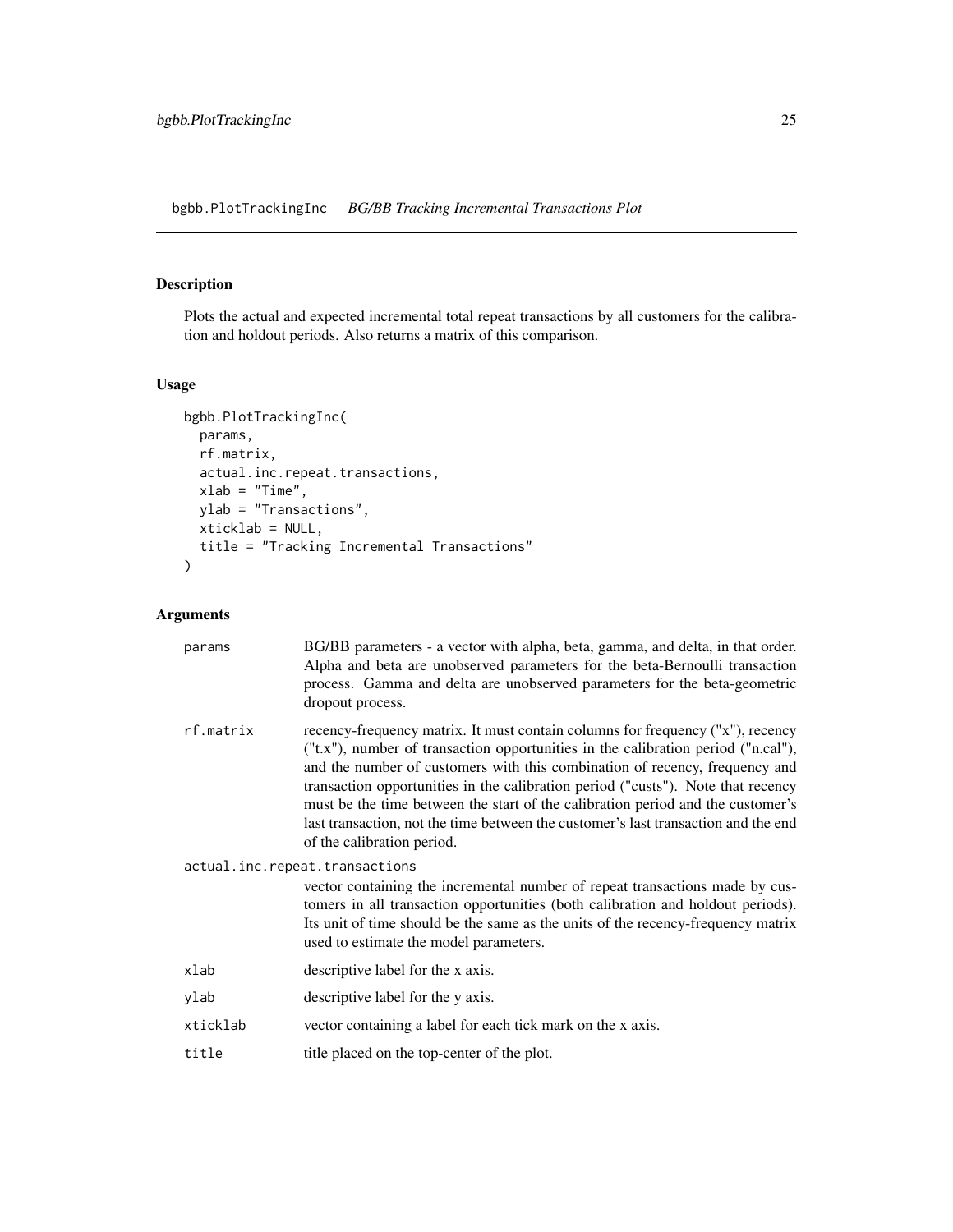## <span id="page-25-0"></span>Details

The holdout period should immediately follow the calibration period. This function assumes that all customers' calibration periods end on the same date, rather than starting on the same date (thus customers' birth periods are determined using  $max(n, cal) -n, cal$  rather than assuming that they are all 0).

## Value

Matrix containing actual and expected incremental repeat transactions.

#### References

Fader, Peter S., Bruce G.S. Hardie, and Jen Shang. "Customer-Base Analysis in a Discrete-Time Noncontractual Setting." *Marketing Science* 29(6), pp. 1086-1108. 2010. INFORMS. [Web.](http://www.brucehardie.com/papers/020/)

#### Examples

```
data(donationsSummary)
# donationsSummary$rf.matrix already has appropriate column names
rf.matrix <- donationsSummary$rf.matrix
# starting-point parameters
starting params \leq c(1, 1, 0.5, 3)# estimated parameters
est.params <- bgbb.EstimateParameters(rf.matrix, startingparams)
# get the annual repeat transactions
actual.inc.repeat.transactions <- donationsSummary$annual.trans
# Set appropriate x-axis
x.tickmarks <- c( "'96","'97","'98","'99","'00","'01","'02","'03","'04","'05","'06" )
# Plot actual vs. expected transactions. The calibration period was 6 periods long.
bgbb.PlotTrackingInc(est.params, rf.matrix, actual.inc.repeat.transactions, xticklab=x.tickmarks)
```
bgbb.PlotTransactionRateHeterogeneity *BG/BB Plot Transaction Rate Heterogeneity*

## Description

Plots and returns the estimated beta distribution of P (customers' propensities to purchase).

## Usage

bgbb.PlotTransactionRateHeterogeneity(params)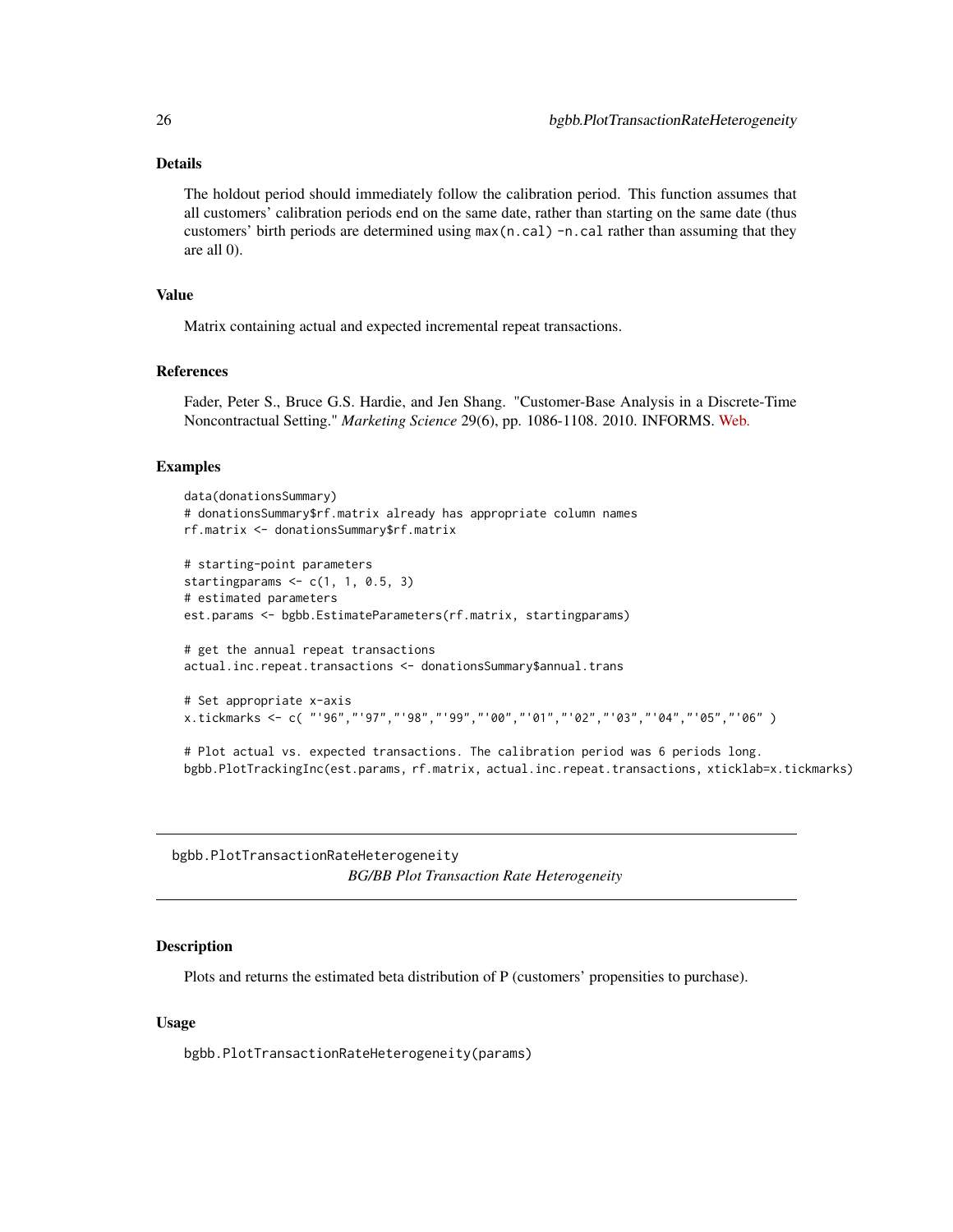#### <span id="page-26-0"></span>bgbb.pmf 27

#### Arguments

params BG/BB parameters - a vector with alpha, beta, gamma, and delta, in that order. Alpha and beta are unobserved parameters for the beta-Bernoulli transaction process. Gamma and delta are unobserved parameters for the beta-geometric dropout process.

## Details

This returns the distribution of each customer's Bernoulli parameter, which determines the level of their purchasing (using the BG/BB assumption that purchasing on the individual level can be modeled with a Bernoulli distribution).

## Value

Distribution of customers' propensities to purchase.

## Examples

```
params <- c(1.2, 0.75, 0.66, 2.78)
bgbb.PlotTransactionRateHeterogeneity(params)
params \leq c(0.2, 1.5, 3.2, 6)bgbb.PlotTransactionRateHeterogeneity(params)
```
## <span id="page-26-1"></span>bgbb.pmf *BG/BB Probability Mass Function*

## Description

Probability mass function for the BG/BB.

## Usage

```
bgbb.pmf(params, n, x)
```

| params | BG/BB parameters - a vector with alpha, beta, gamma, and delta, in that order.<br>Alpha and beta are unobserved parameters for the beta-Bernoulli transaction<br>process. Gamma and delta are unobserved parameters for the beta-geometric<br>dropout process. |
|--------|----------------------------------------------------------------------------------------------------------------------------------------------------------------------------------------------------------------------------------------------------------------|
| n      | number of transaction opportunities; may also be a vector.                                                                                                                                                                                                     |
| x      | number of transactions; may also be a vector.                                                                                                                                                                                                                  |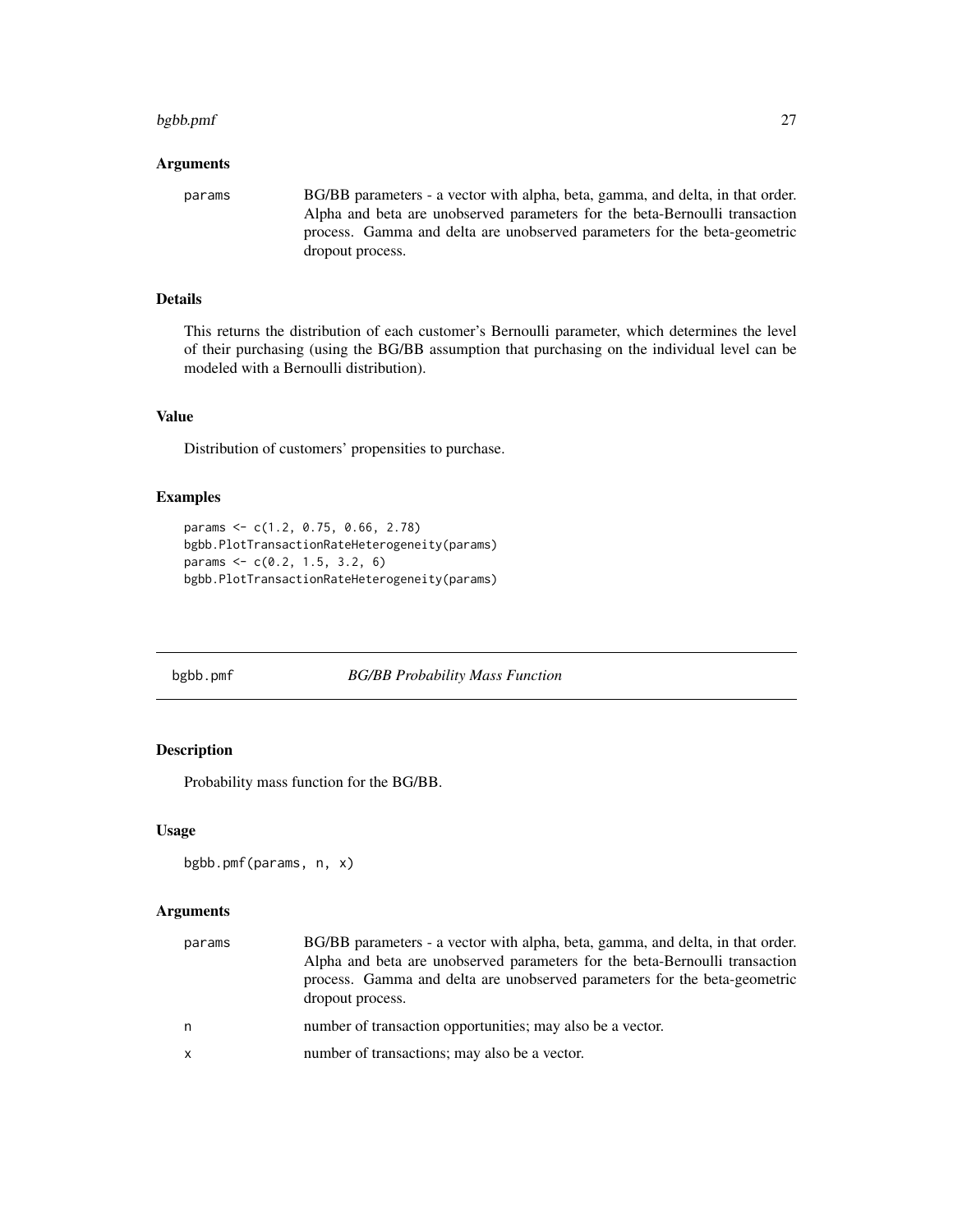## Details

 $P(X(n)=x | alpha, beta, gamma, delta)$ . Returns the probability that a customer makes x transactions in the first n transaction opportunities.

Parameters n and x may be vectors. The standard rules for vector operations apply - if they are not of the same length, the shorter vector will be recycled (start over at the first element) until it is as long as the longest vector. It is advisable to keep vectors to the same length and to use single values for parameters that are to be the same for all calculations. If one of these parameters has a length greater than one, the output will be a vector of probabilities.

## Value

Probability of  $X(n)=x$ , conditional on model parameters.

## References

Fader, Peter S., Bruce G.S. Hardie, and Jen Shang. "Customer-Base Analysis in a Discrete-Time Noncontractual Setting." *Marketing Science* 29(6), pp. 1086-1108. 2010. INFORMS. [Web.](http://www.brucehardie.com/papers/020/)

## See Also

[bgbb.pmf.General](#page-27-1)

## Examples

```
params <- c(1.20, 0.75, 0.66, 2.78)
# The probability that a customer made 3 transactions in the first
# 6 transaction opportunities.
bgbb.pmf(params, n=6, x=3)
```
# Vectors may also be used as arguments: bgbb.pmf(params, n=6, x=0:6)

<span id="page-27-1"></span>bgbb.pmf.General *BG/BB General Probability Mass Function*

## **Description**

Calculates the probability that a customer will make x.star transactions in the first n.star transaction opportunities following the calibration period.

## Usage

```
bgbb.pmf.General(params, n.cal, n.star, x.star)
```
<span id="page-27-0"></span>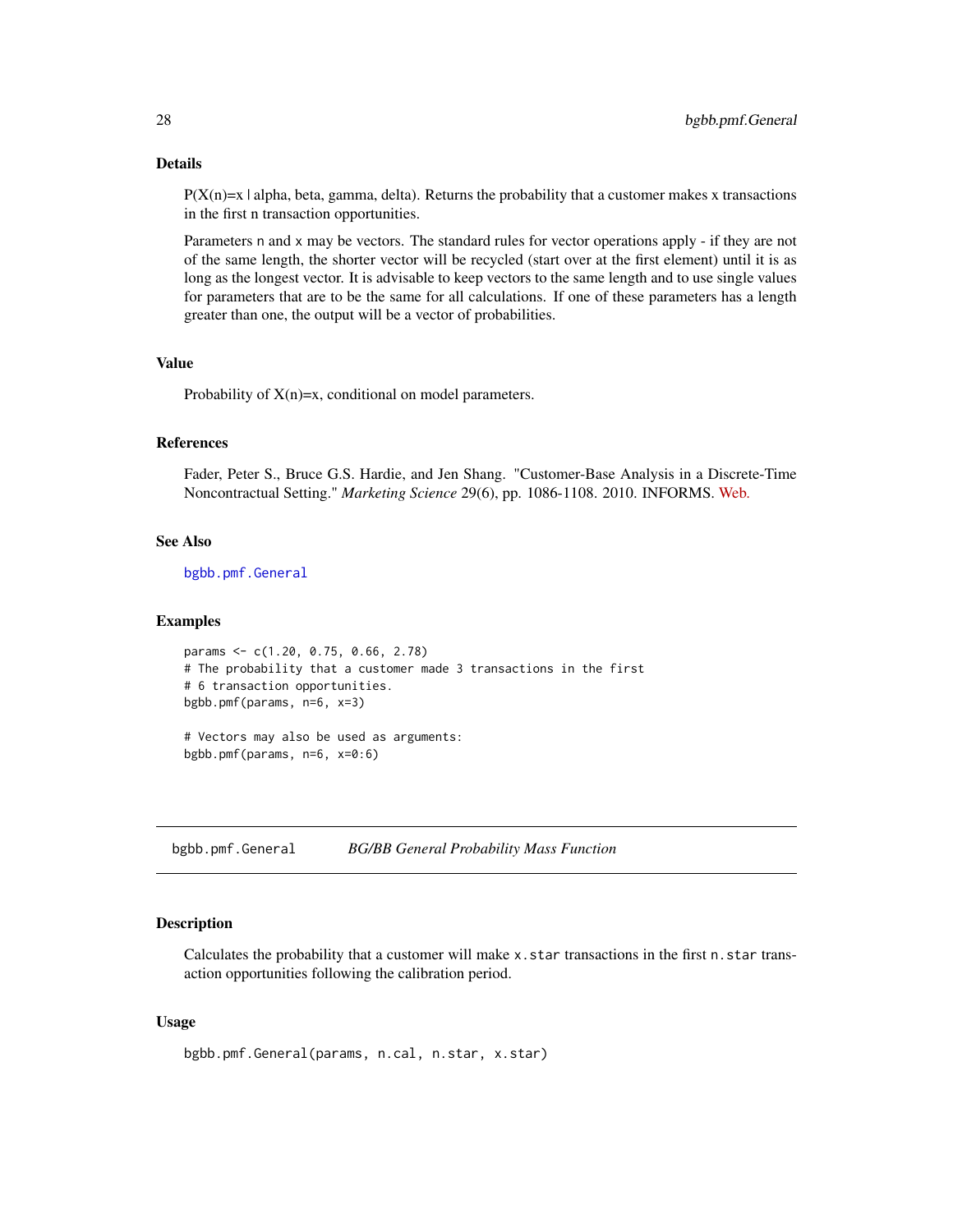## bgbb.pmf.General 29

#### Arguments

| params | BG/BB parameters - a vector with alpha, beta, gamma, and delta, in that order.<br>Alpha and beta are unobserved parameters for the beta-Bernoulli transaction<br>process. Gamma and delta are unobserved parameters for the beta-geometric<br>dropout process. |
|--------|----------------------------------------------------------------------------------------------------------------------------------------------------------------------------------------------------------------------------------------------------------------|
| n.cal  | number of transaction opportunities in the calibration period. Can also be a<br>vector of calibration period transaction opportunities - see details.                                                                                                          |
| n.star | number of transaction opportunities in the holdout period, or a vector of holdout<br>period transaction opportunities.                                                                                                                                         |
| x.star | number of transactions in the holdout period, or a vector of transaction frequen-<br>cies.                                                                                                                                                                     |

## Details

 $P(X(n, n + n^*) = x^* | \text{alpha}, \text{beta}, \text{gamma}, \text{delta})$ . This is a more generalized version of the bgbb.pmf. Setting n.cal to 0 reduces this function to the probability mass function in its usual format - the probability that a user will make x.star transactions in the first n.star transaction opportunities.

It is impossible for a customer to make a negative number of transactions, or to make more transactions than there are transaction opportunities. This function will throw an error if such inputs are provided.

n.cal, n.star, and x.star may be vectors. The standard rules for vector operations apply - if they are not of the same length, shorter vectors will be recycled (start over at the first element) until they are as long as the longest vector. It is advisable to keep vectors to the same length and to use single values for parameters that are to be the same for all calculations. If one of these parameters has a length greater than one, the output will be a vector of probabilities.

## Value

Probability of  $X(n, n + n^*) = x^*$ , given BG/BB model parameters.

#### References

Fader, Peter S., Bruce G.S. Hardie, and Jen Shang. "Customer-Base Analysis in a Discrete-Time Noncontractual Setting." *Marketing Science* 29(6), pp. 1086-1108. 2010. INFORMS. [Web.](http://www.brucehardie.com/papers/020/)

#### See Also

[bgbb.pmf](#page-26-1)

## Examples

```
params <- c(1.20, 0.75, 0.66, 2.78)
# Probability that a customer will make 3 transactions in the 10
# transaction opportunities following the 6 transaction opportunities
# in the calibration period, given BG/BB parameters.
bgbb.pmf.General(params, n.cal=6, n.star=10, x.star=3)
```
# Vectors may also be provided as input: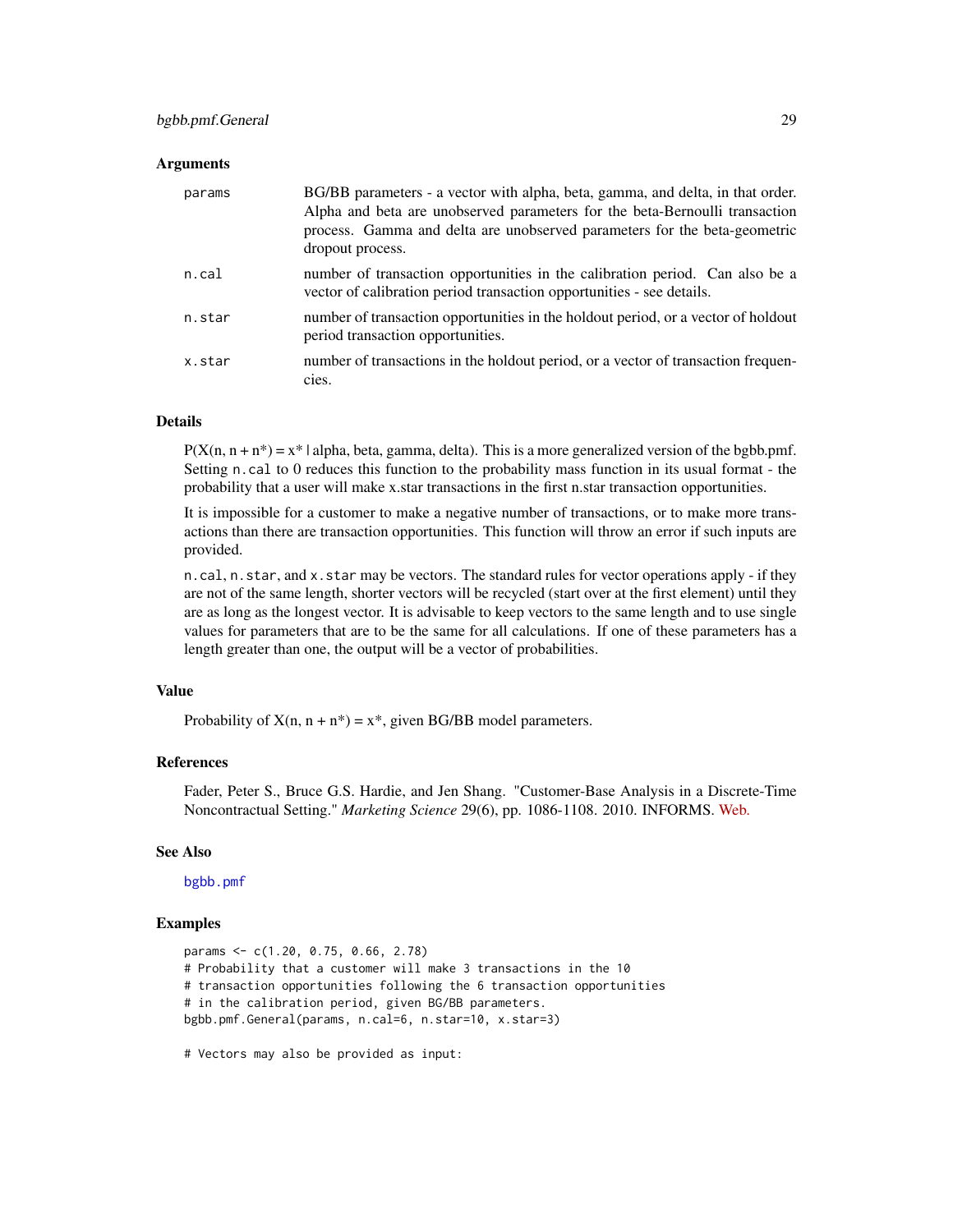```
# Comparison between different frequencies:
bgbb.pmf.General(params, n.cal=6, n.star=10, x.star=1:10)
# Comparison between different holdout transaction opportunities:
bgbb.pmf.General(params, n.cal=6, n.star=5:15, x.star=3)
```

```
bgbb.PosteriorMeanDropoutRate
```
*BG/BB Posterior Mean Dropout Rate*

#### Description

Computes the mean value of the marginal posterior value of Theta, the geometric dropout process parameter.

## Usage

bgbb.PosteriorMeanDropoutRate(params, x, t.x, n.cal)

#### Arguments

| params       | BG/BB parameters - a vector with alpha, beta, gamma, and delta, in that order.<br>Alpha and beta are unobserved parameters for the beta-Bernoulli transaction<br>process. Gamma and delta are unobserved parameters for the beta-geometric<br>dropout process. |
|--------------|----------------------------------------------------------------------------------------------------------------------------------------------------------------------------------------------------------------------------------------------------------------|
| $\mathsf{x}$ | the number of repeat transactions made by the customer in the calibration period.<br>Can also be vector of frequencies - see details.                                                                                                                          |
| t.x          | recency - the transaction opportunity in which the customer made their last trans-<br>action. Can also be a vector of recencies - see details.                                                                                                                 |
| n. cal       | number of transaction opportunities in the calibration period. Can also be a<br>vector of calibration period transaction opportunities - see details.                                                                                                          |

## Details

E(Theta | alpha, beta, gamma, delta, x, t.x, n). This is calculated by setting  $1 = 0$  and  $m = 1$  in [bgbb.PosteriorMeanLmProductMoment](#page-30-1).

x, t.x, and n.cal may be vectors. The standard rules for vector operations apply - if they are not of the same length, shorter vectors will be recycled (start over at the first element) until they are as long as the longest vector. It is advisable to keep vectors to the same length and to use single values for parameters that are to be the same for all calculations. If one of these parameters has a length greater than one, the output will be also be a vector.

#### Value

The posterior mean dropout rate.

<span id="page-29-0"></span>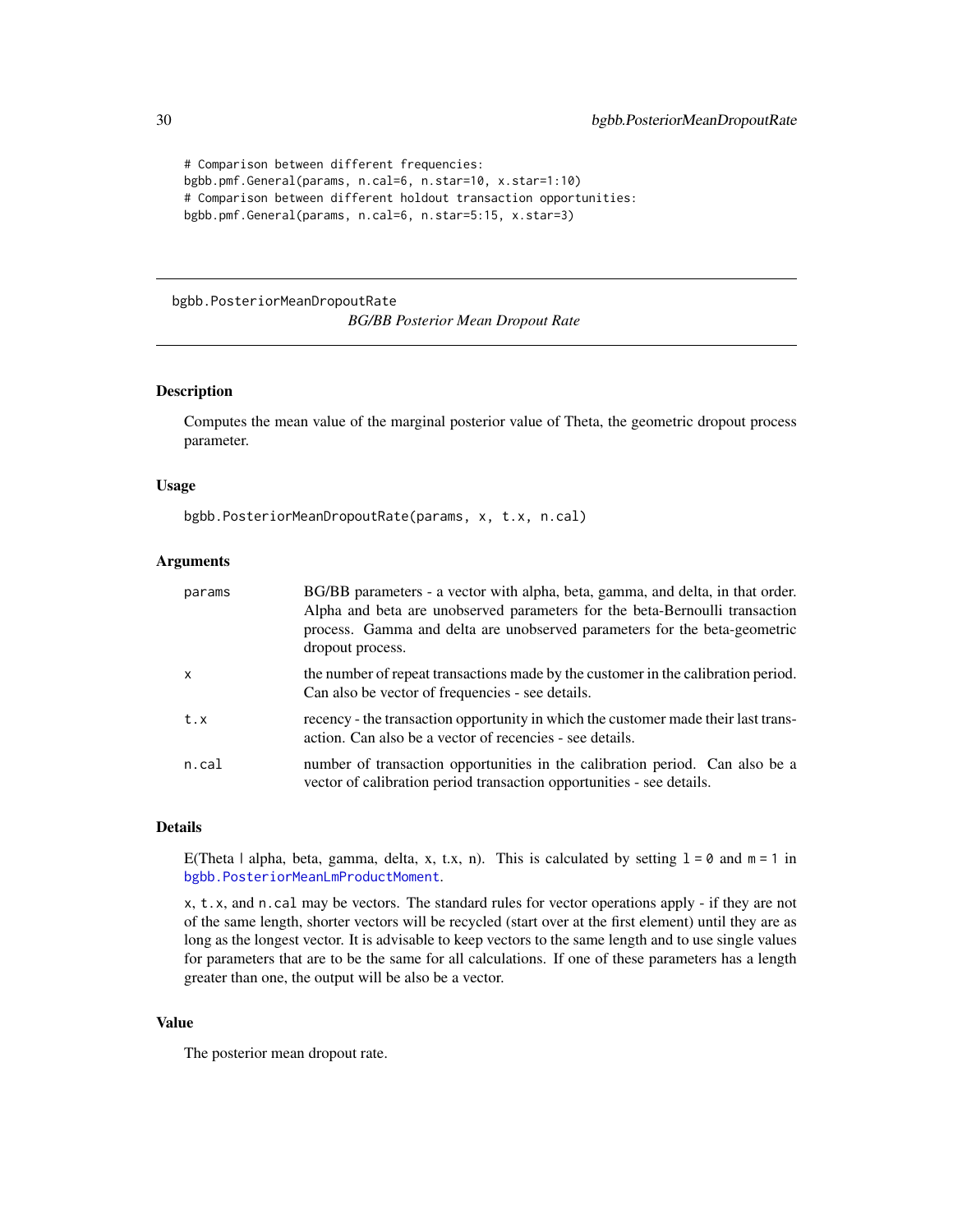## <span id="page-30-0"></span>References

Fader, Peter S., Bruce G.S. Hardie, and Jen Shang. "Customer-Base Analysis in a Discrete-Time Noncontractual Setting." *Marketing Science* 29(6), pp. 1086-1108. 2010. INFORMS. [Web.](http://www.brucehardie.com/papers/020/)

## See Also

[bgbb.rf.matrix.PosteriorMeanDropoutRate](#page-35-1)

## Examples

```
data(donationsSummary)
```

```
rf.matrix <- donationsSummary$rf.matrix
# donationsSummary$rf.matrix already has appropriate column names
```

```
# starting-point parameters
starting params \leq c(1, 1, 0.5, 3)# estimated parameters
est.params <- bgbb.EstimateParameters(rf.matrix, startingparams)
```

```
# return the posterior mean dropout rate vector
bgbb.rf.matrix.PosteriorMeanDropoutRate(est.params, rf.matrix)
```

```
bgbb.PosteriorMeanLmProductMoment
                        BG/BB Posterior Mean (l,m)th Product Moment
```
## Description

Computes the (l,m)th product moment of the joint posterior distribution of P (the Bernoulli transaction process parameter) and Theta (the geometric dropout process parameter).

## Usage

```
bgbb.PosteriorMeanLmProductMoment(params, l, m, x, t.x, n.cal)
```

| params | BG/BB parameters - a vector with alpha, beta, gamma, and delta, in that order.<br>Alpha and beta are unobserved parameters for the beta-Bernoulli transaction<br>process. Gamma and delta are unobserved parameters for the beta-geometric<br>dropout process. |
|--------|----------------------------------------------------------------------------------------------------------------------------------------------------------------------------------------------------------------------------------------------------------------|
|        | moment degree of P                                                                                                                                                                                                                                             |
| m      | moment degree of Theta                                                                                                                                                                                                                                         |
| x      | the number of repeat transactions made by the customer in the calibration period.<br>Can also be vector of frequencies - see details.                                                                                                                          |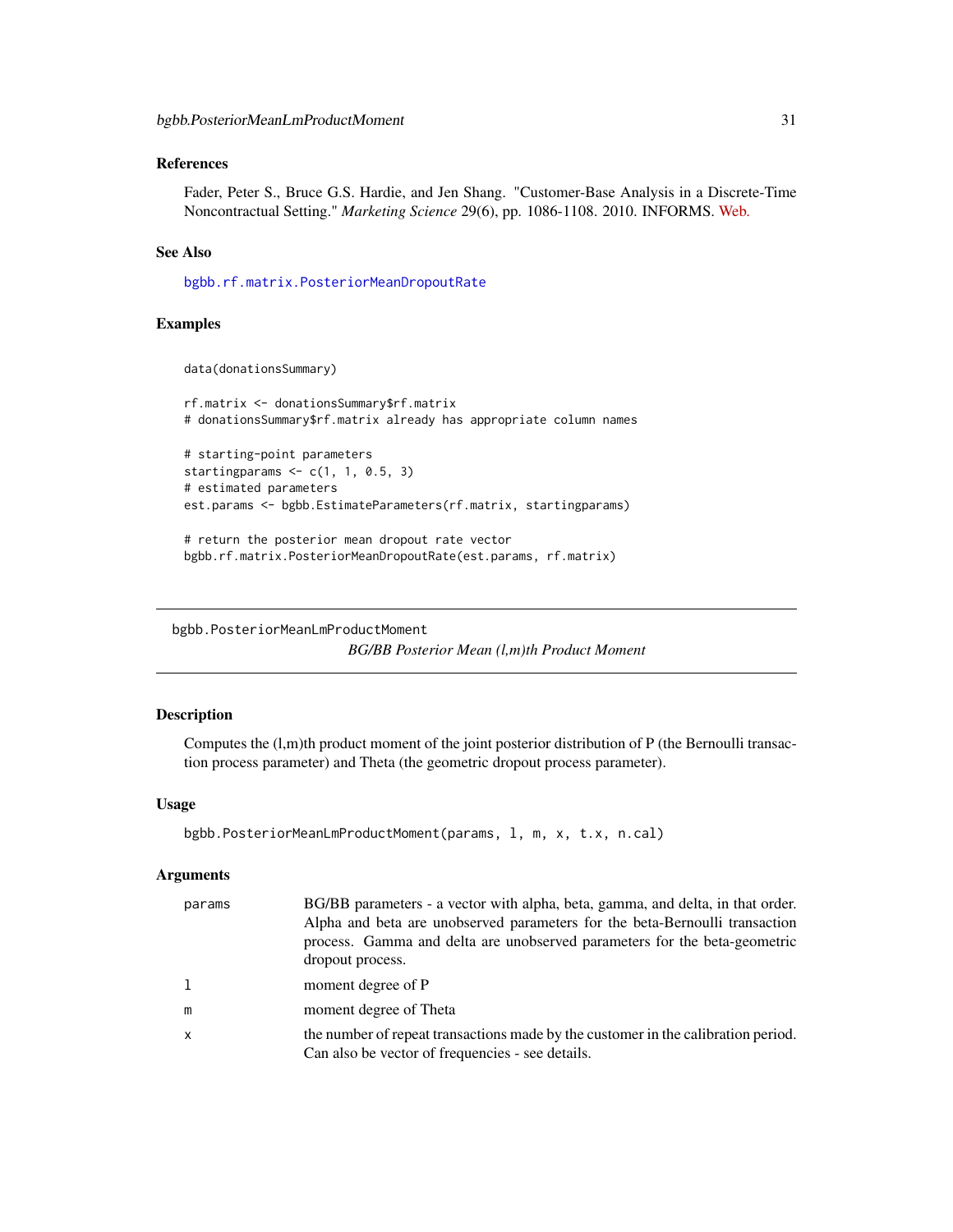<span id="page-31-0"></span>

| t.x   | recency - the transaction opportunity in which the customer made their last trans-<br>action. Can also be a vector of recencies - see details.        |
|-------|-------------------------------------------------------------------------------------------------------------------------------------------------------|
| n.cal | number of transaction opportunities in the calibration period. Can also be a<br>vector of calibration period transaction opportunities - see details. |

## Details

 $E((P)^{A}(Theta)^{A}m \mid alpha, beta, gamma, delta, x, t.x, n)$ 

x, t.x, and n.cal may be vectors. The standard rules for vector operations apply - if they are not of the same length, shorter vectors will be recycled (start over at the first element) until they are as long as the longest vector. It is advisable to keep vectors to the same length and to use single values for parameters that are to be the same for all calculations. If one of these parameters has a length greater than one, the output will be also be a vector.

## Value

The expected posterior (l,m)th product moment.

## References

Fader, Peter S., Bruce G.S. Hardie, and Jen Shang. "Customer-Base Analysis in a Discrete-Time Noncontractual Setting." *Marketing Science* 29(6), pp. 1086-1108. 2010. INFORMS. [Web.](http://www.brucehardie.com/papers/020/) See equation 17.

bgbb.PosteriorMeanTransactionRate *BG/BB Posterior Mean Transaction Rate*

## Description

Computes the mean value of the marginal posterior value of P, the Bernoulli transaction process parameter.

#### Usage

```
bgbb.PosteriorMeanTransactionRate(params, x, t.x, n.cal)
```

| params       | BG/BB parameters - a vector with alpha, beta, gamma, and delta, in that order.<br>Alpha and beta are unobserved parameters for the beta-Bernoulli transaction<br>process. Gamma and delta are unobserved parameters for the beta-geometric<br>dropout process. |
|--------------|----------------------------------------------------------------------------------------------------------------------------------------------------------------------------------------------------------------------------------------------------------------|
| $\mathsf{x}$ | the number of repeat transactions made by the customer in the calibration period.<br>Can also be vector of frequencies - see details.                                                                                                                          |
| t.x          | recency - the transaction opportunity in which the customer made their last trans-<br>action. Can also be a vector of recencies - see details.                                                                                                                 |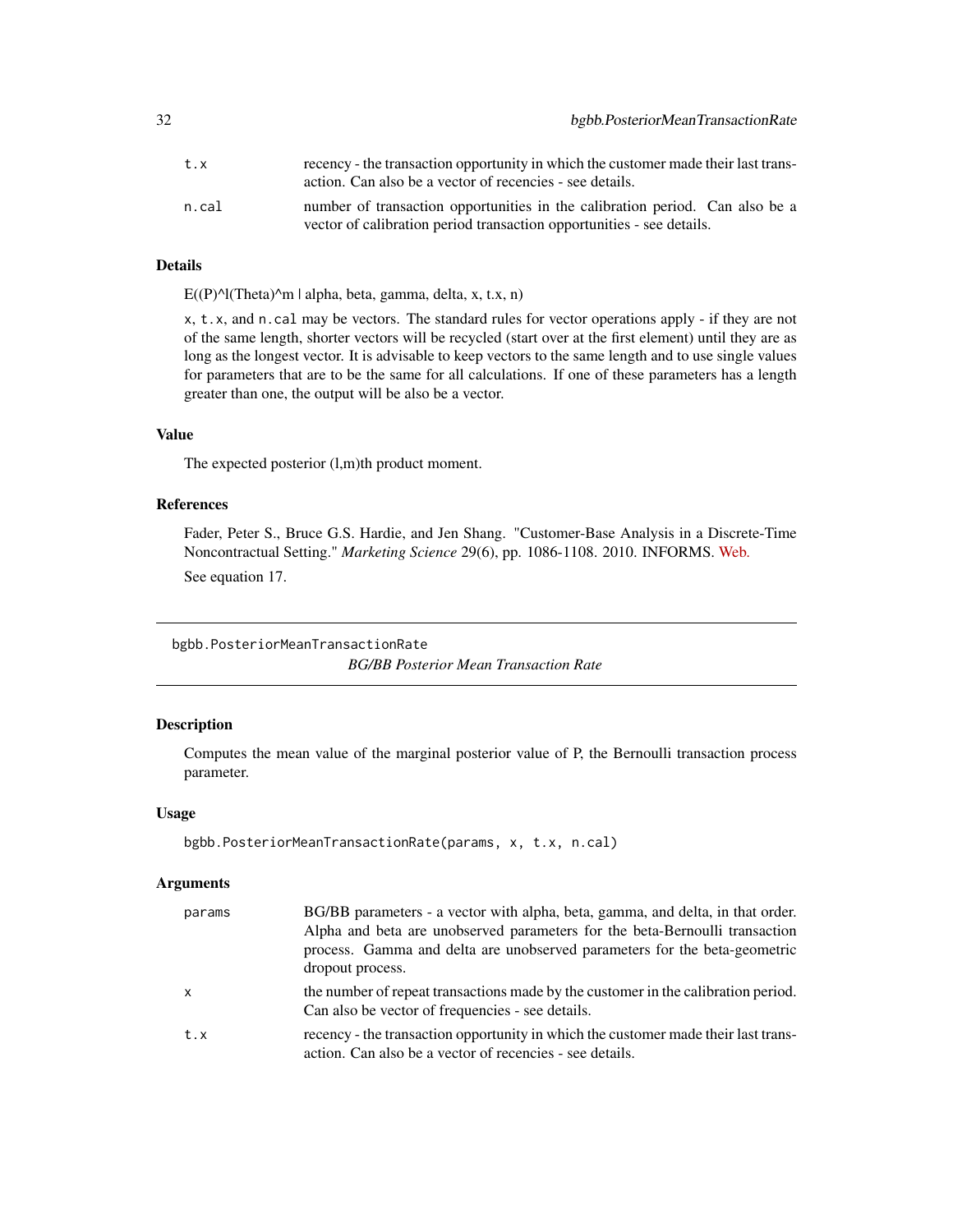<span id="page-32-0"></span>n.cal number of transaction opportunities in the calibration period. Can also be a vector of calibration period transaction opportunities - see details.

## Details

E(P | alpha, beta, gamma, delta, x, t.x, n). This is calculated by setting  $1 = 1$  and  $m = 0$  in bgbb. PosteriorMeanLmProductMom

x, t.x, and n.cal may be vectors. The standard rules for vector operations apply - if they are not of the same length, shorter vectors will be recycled (start over at the first element) until they are as long as the longest vector. It is advisable to keep vectors to the same length and to use single values for parameters that are to be the same for all calculations. If one of these parameters has a length greater than one, the output will be also be a vector.

## Value

The posterior mean transaction rate.

#### References

Fader, Peter S., Bruce G.S. Hardie, and Jen Shang. "Customer-Base Analysis in a Discrete-Time Noncontractual Setting." *Marketing Science* 29(6), pp. 1086-1108. 2010. INFORMS. [Web.](http://www.brucehardie.com/papers/020/)

## See Also

[bgbb.rf.matrix.PosteriorMeanTransactionRate](#page-36-1)

#### Examples

data(donationsSummary)

```
rf.matrix <- donationsSummary$rf.matrix
# donationsSummary$rf.matrix already has appropriate column names
```

```
# starting-point parameters
starting params \leq c(1, 1, 0.5, 3)# estimated parameters
est.params <- bgbb.EstimateParameters(rf.matrix, startingparams)
# return the posterior mean transaction rate vector
```

```
bgbb.rf.matrix.PosteriorMeanTransactionRate(est.params, rf.matrix)
```
bgbb.rf.matrix.DERT *BG/BB Discounted Expected Residual Transactions using a recencyfrequency matrix*

#### Description

Computes the number of discounted expected residual transactions by a customer, conditional on their behavior in the calibration period.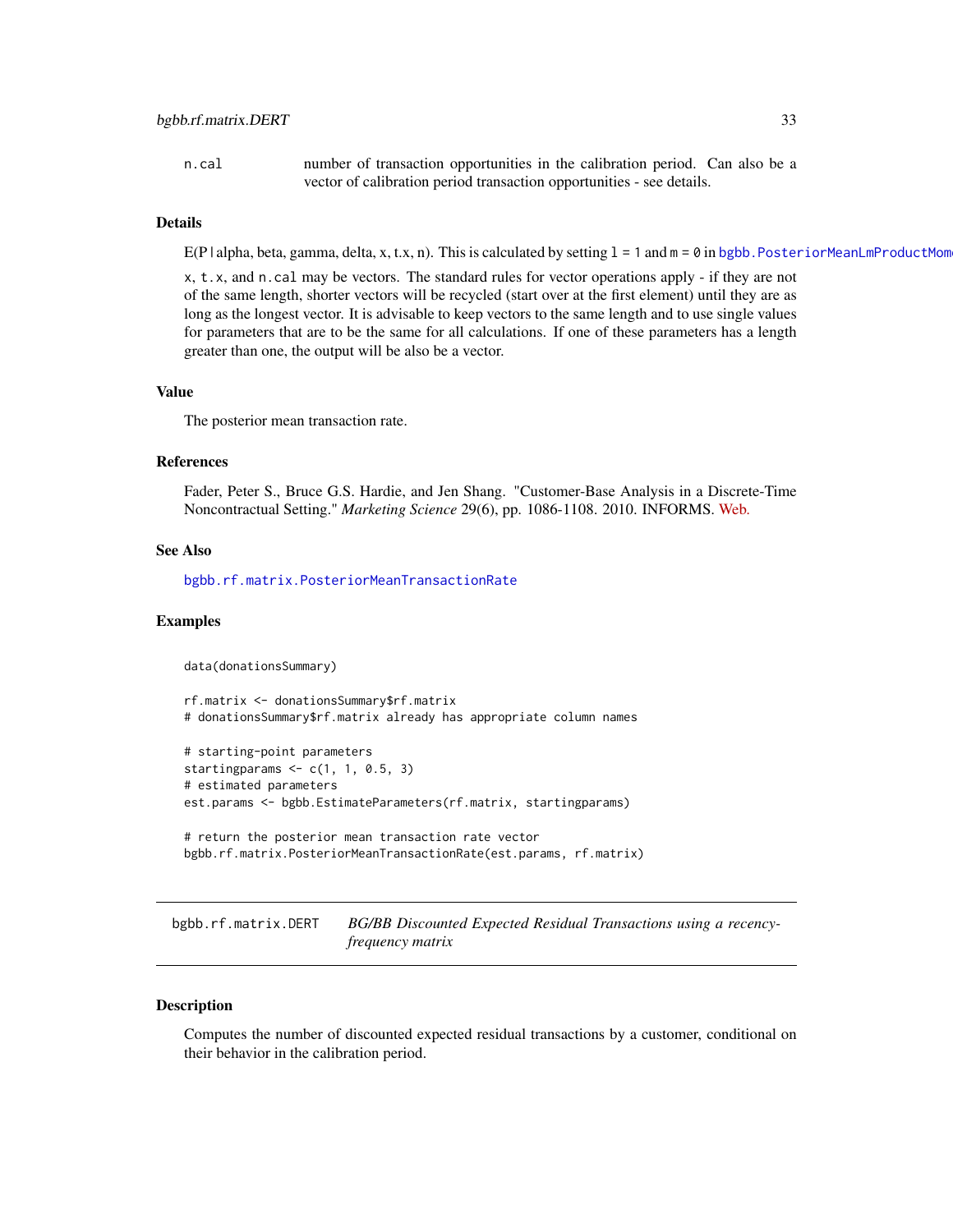#### Usage

bgbb.rf.matrix.DERT(params, rf.matrix, d)

#### Arguments

| params    | BG/BB parameters - a vector with alpha, beta, gamma, and delta, in that order.<br>Alpha and beta are unobserved parameters for the beta-Bernoulli transaction<br>process. Gamma and delta are unobserved parameters for the beta-geometric<br>dropout process.                                                                                                                                                                                                                                                                                      |
|-----------|-----------------------------------------------------------------------------------------------------------------------------------------------------------------------------------------------------------------------------------------------------------------------------------------------------------------------------------------------------------------------------------------------------------------------------------------------------------------------------------------------------------------------------------------------------|
| rf.matrix | recency-frequency matrix. It must contain columns for frequency ("x"), recency<br>$("t.x")$ , number of transaction opportunities in the calibration period $("n.cal")$ ,<br>and the number of customers with this combination of recency, frequency and<br>transaction opportunities in the calibration period ("custs"). Note that recency<br>must be the time between the start of the calibration period and the customer's<br>last transaction, not the time between the customer's last transaction and the end<br>of the calibration period. |
| d         | discount rate.                                                                                                                                                                                                                                                                                                                                                                                                                                                                                                                                      |

## Value

The present value of the expected future transaction stream for a particular customer.

## References

Fader, Peter S., Bruce G.S. Hardie, and Jen Shang. "Customer-Base Analysis in a Discrete-Time Noncontractual Setting." *Marketing Science* 29(6), pp. 1086-1108. 2010. INFORMS. [Web.](http://www.brucehardie.com/papers/020/) See equation 14.

#### See Also

[bgbb.DERT](#page-7-1)

## Examples

data(donationsSummary)

```
rf.matrix <- donationsSummary$rf.matrix
# donationsSummary$rf.matrix already has appropriate column names
```

```
# starting-point parameters
startingparams \leq c(1, 1, 0.5, 3)# estimated parameters
est.params <- bgbb.EstimateParameters(rf.matrix, startingparams)
# compute DERT for a customer from every row in rf.matrix,
# discounted at 10%.
bgbb.rf.matrix.DERT(est.params, rf.matrix, d = 0.1)
```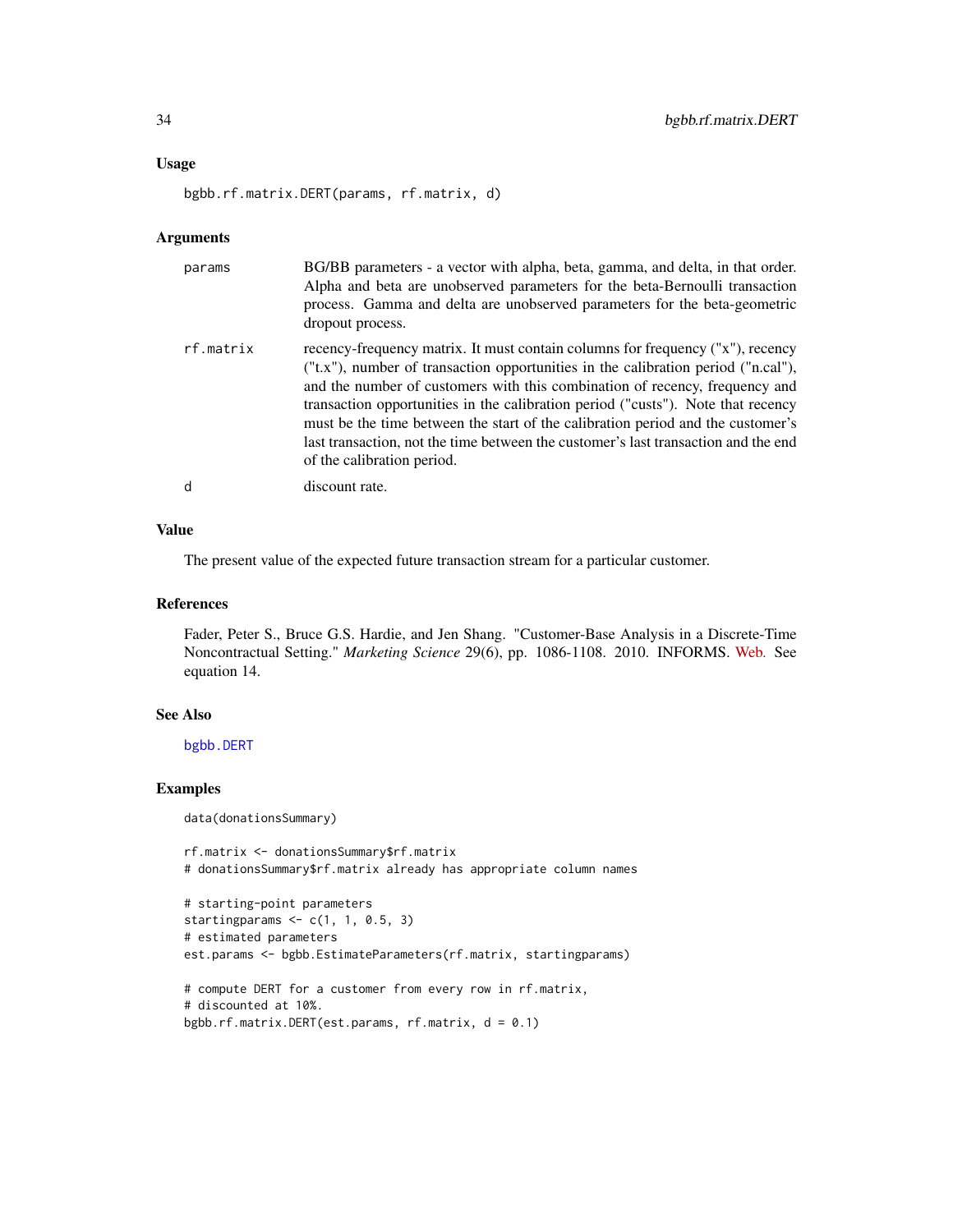<span id="page-34-1"></span><span id="page-34-0"></span>bgbb.rf.matrix.LL *BG/BB Log-Likelihood using a recency-frequency matrix*

## Description

Calculates the log-likelihood of the BG/BB model.

## Usage

bgbb.rf.matrix.LL(params, rf.matrix)

## Arguments

| params    | BG/BB parameters - a vector with alpha, beta, gamma, and delta, in that order.<br>Alpha and beta are unobserved parameters for the beta-Bernoulli transaction<br>process. Gamma and delta are unobserved parameters for the beta-geometric<br>dropout process.                                                                                                                                                                                                                                                                                |
|-----------|-----------------------------------------------------------------------------------------------------------------------------------------------------------------------------------------------------------------------------------------------------------------------------------------------------------------------------------------------------------------------------------------------------------------------------------------------------------------------------------------------------------------------------------------------|
| rf.matrix | recency-frequency matrix. It must contain columns for frequency ("x"), recency<br>("t.x"), number of transaction opportunities in the calibration period ("n.cal"),<br>and the number of customers with this combination of recency, frequency and<br>transaction opportunities in the calibration period ("custs"). Note that recency<br>must be the time between the start of the calibration period and the customer's<br>last transaction, not the time between the customer's last transaction and the end<br>of the calibration period. |

#### Value

The total log-likelihood of the provided data in rf.matrix.

## References

Fader, Peter S., Bruce G.S. Hardie, and Jen Shang. "Customer-Base Analysis in a Discrete-Time Noncontractual Setting." *Marketing Science* 29(6), pp. 1086-1108. 2010. INFORMS. [Web.](http://www.brucehardie.com/papers/020/)

## See Also

[bgbb.LL](#page-12-1)

## Examples

```
data(donationsSummary)
```
rf.matrix <- donationsSummary\$rf.matrix # donationsSummary\$rf.matrix already has appropriate column names

params <- c(1.20, 0.75, 0.66, 2.78) bgbb.rf.matrix.LL(params, rf.matrix)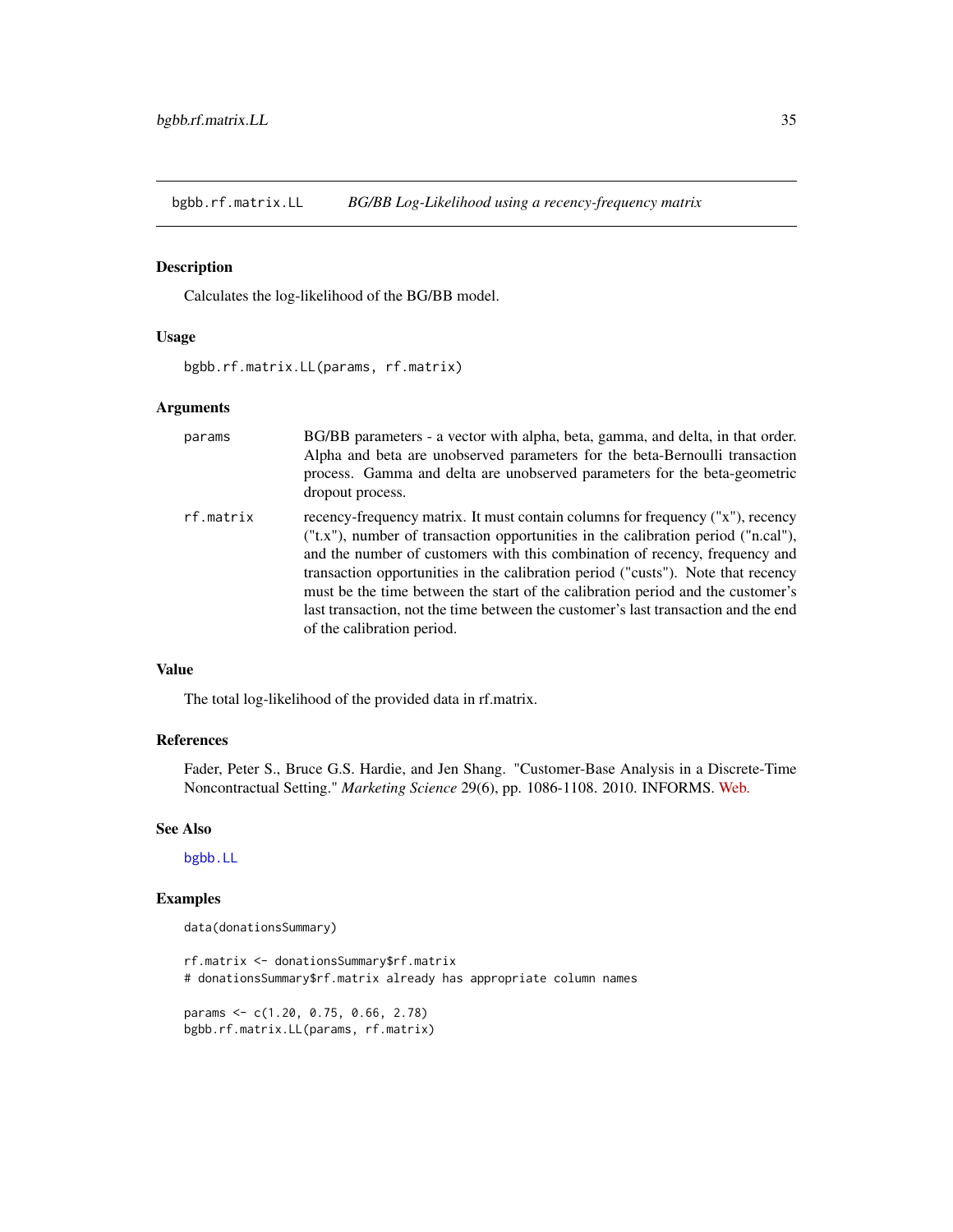<span id="page-35-1"></span><span id="page-35-0"></span>bgbb.rf.matrix.PosteriorMeanDropoutRate

*BG/BB Posterior Mean Dropout Rate using a recency-frequency matrix*

## Description

Computes the mean value of the marginal posterior value of Theta, the geometric dropout process parameter.

#### Usage

bgbb.rf.matrix.PosteriorMeanDropoutRate(params, rf.matrix)

## Arguments

| params    | BG/BB parameters - a vector with alpha, beta, gamma, and delta, in that order.<br>Alpha and beta are unobserved parameters for the beta-Bernoulli transaction<br>process. Gamma and delta are unobserved parameters for the beta-geometric<br>dropout process.                                                                                                                                                                                                                                                                                |
|-----------|-----------------------------------------------------------------------------------------------------------------------------------------------------------------------------------------------------------------------------------------------------------------------------------------------------------------------------------------------------------------------------------------------------------------------------------------------------------------------------------------------------------------------------------------------|
| rf.matrix | recency-frequency matrix. It must contain columns for frequency ("x"), recency<br>("t.x"), number of transaction opportunities in the calibration period ("n.cal"),<br>and the number of customers with this combination of recency, frequency and<br>transaction opportunities in the calibration period ("custs"). Note that recency<br>must be the time between the start of the calibration period and the customer's<br>last transaction, not the time between the customer's last transaction and the end<br>of the calibration period. |

## Details

E(Theta | alpha, beta, gamma, delta, x, t.x, n). This is calculated by setting  $1 = 0$  and  $m = 1$  in [bgbb.PosteriorMeanLmProductMoment](#page-30-1).

rf.matrix has columns x, t.x, and n.cal'.

## Value

The posterior mean dropout rate.

## References

Fader, Peter S., Bruce G.S. Hardie, and Jen Shang. "Customer-Base Analysis in a Discrete-Time Noncontractual Setting." *Marketing Science* 29(6), pp. 1086-1108. 2010. INFORMS. [Web.](http://www.brucehardie.com/papers/020/)

## See Also

[bgbb.PosteriorMeanDropoutRate](#page-29-1)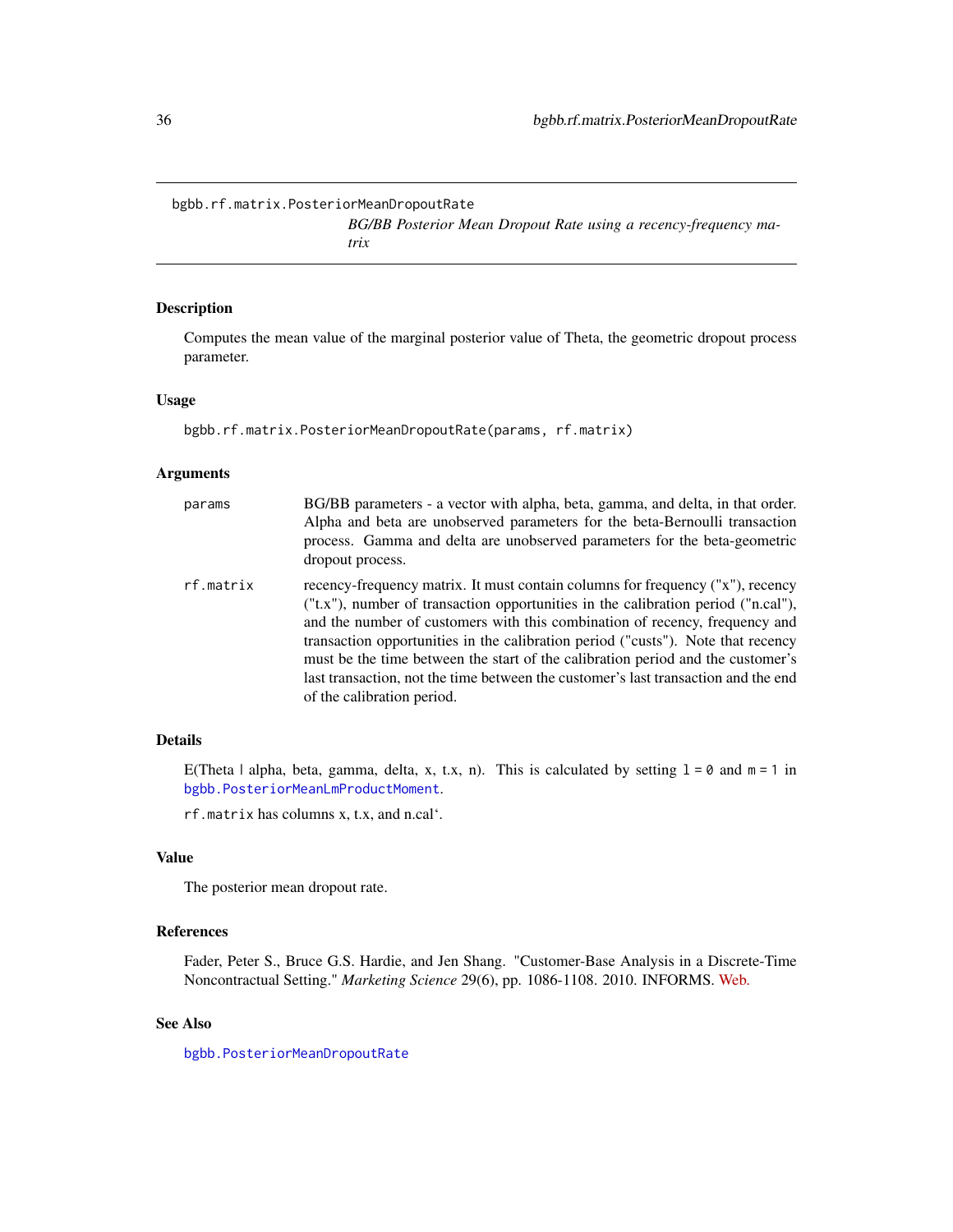data(donationsSummary)

# Examples

```
rf.matrix <- donationsSummary$rf.matrix
# donationsSummary$rf.matrix already has appropriate column names
# starting-point parameters
starting params \leq c(1, 1, 0.5, 3)# estimated parameters
est.params <- bgbb.EstimateParameters(rf.matrix, startingparams)
# return the posterior mean dropout rate vector
```
bgbb.rf.matrix.PosteriorMeanDropoutRate(est.params, rf.matrix)

bgbb.rf.matrix.PosteriorMeanTransactionRate *BG/BB Posterior Mean Transaction Rate using a recency-frequency matrix*

# Description

Computes the mean value of the marginal posterior value of P, the Bernoulli transaction process parameter.

## Usage

bgbb.rf.matrix.PosteriorMeanTransactionRate(params, rf.matrix)

# Arguments

| params    | BG/BB parameters - a vector with alpha, beta, gamma, and delta, in that order.<br>Alpha and beta are unobserved parameters for the beta-Bernoulli transaction<br>process. Gamma and delta are unobserved parameters for the beta-geometric<br>dropout process.                                                                                                                                                                                                                                                                                      |
|-----------|-----------------------------------------------------------------------------------------------------------------------------------------------------------------------------------------------------------------------------------------------------------------------------------------------------------------------------------------------------------------------------------------------------------------------------------------------------------------------------------------------------------------------------------------------------|
| rf.matrix | recency-frequency matrix. It must contain columns for frequency ("x"), recency<br>$("t.x")$ , number of transaction opportunities in the calibration period $("n.cal")$ ,<br>and the number of customers with this combination of recency, frequency and<br>transaction opportunities in the calibration period ("custs"). Note that recency<br>must be the time between the start of the calibration period and the customer's<br>last transaction, not the time between the customer's last transaction and the end<br>of the calibration period. |

# Details

rf.matrix has columns x, t.x, and n.cal'.

# Value

The posterior mean transaction rate.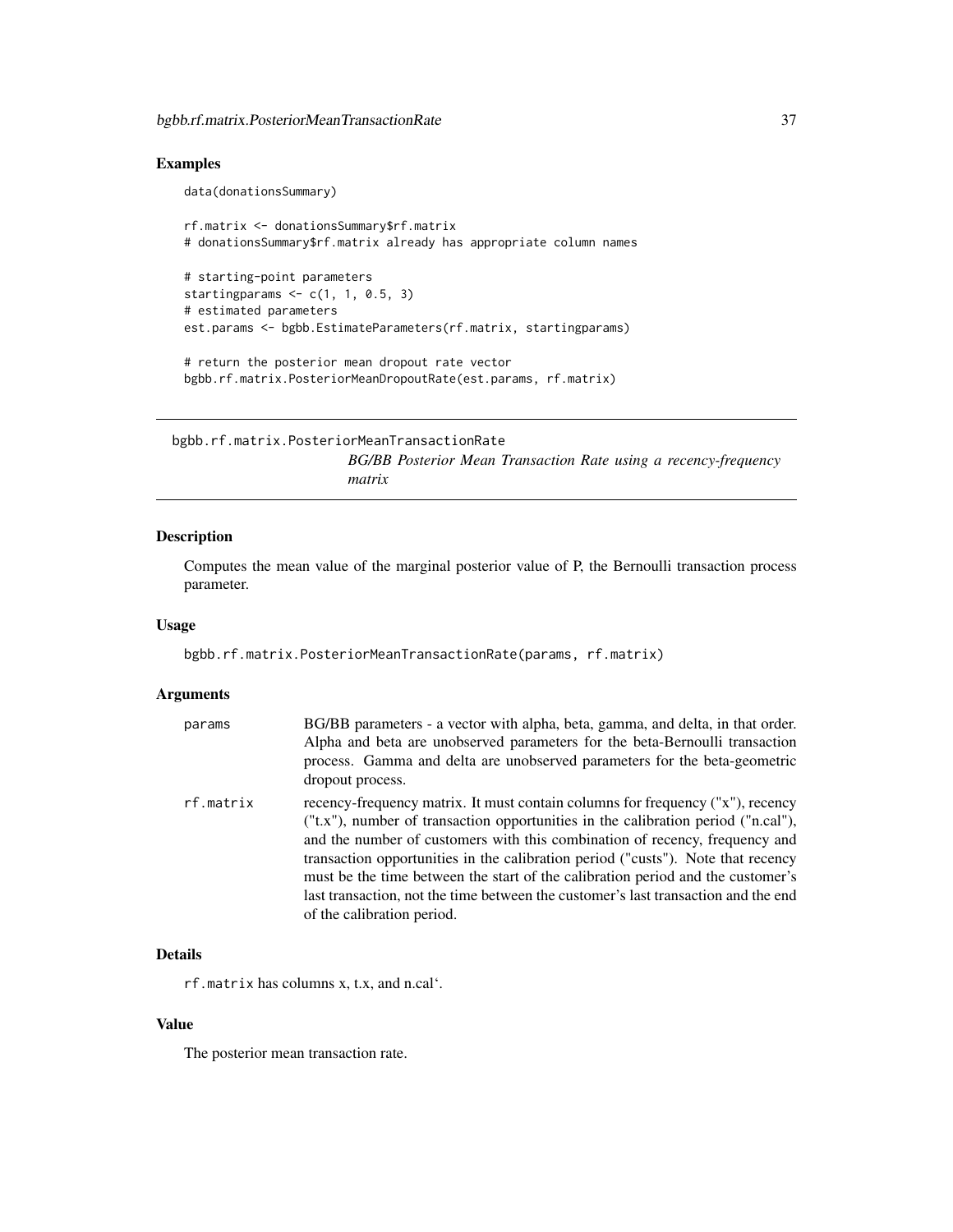# References

Fader, Peter S., Bruce G.S. Hardie, and Jen Shang. "Customer-Base Analysis in a Discrete-Time Noncontractual Setting." *Marketing Science* 29(6), pp. 1086-1108. 2010. INFORMS. [Web.](http://www.brucehardie.com/papers/020/)

# See Also

[bgbb.PosteriorMeanTransactionRate](#page-31-0)

## Examples

```
data(donationsSummary)
```

```
rf.matrix <- donationsSummary$rf.matrix
# donationsSummary$rf.matrix already has appropriate column names
```

```
# starting-point parameters
startingparams <-c(1, 1, 0.5, 3)# estimated parameters
est.params <- bgbb.EstimateParameters(rf.matrix, startingparams)
```

```
# return the posterior mean transaction rate vector
bgbb.rf.matrix.PosteriorMeanTransactionRate(est.params, rf.matrix)
```
<span id="page-37-0"></span>bgnbd.cbs.LL *BG/NBD Log-Likelihood Wrapper*

# Description

Calculates the log-likelihood sum of the BG/NBD model.

# Usage

```
bgnbd.cbs.LL(params, cal.cbs)
```
# Arguments

| params  | BG/NBD parameters - a vector with r, alpha, a, and b, in that order. r and<br>alpha are unobserved parameters for the NBD transaction process. a and b are<br>unobserved parameters for the Beta geometric dropout process.                                                                                                                                                                                                                                                                                                                                                                                   |
|---------|---------------------------------------------------------------------------------------------------------------------------------------------------------------------------------------------------------------------------------------------------------------------------------------------------------------------------------------------------------------------------------------------------------------------------------------------------------------------------------------------------------------------------------------------------------------------------------------------------------------|
| cal.cbs | calibration period CBS (customer by sufficient statistic). It must contain columns<br>for frequency ("x"), recency ("t.x"), and total time observed ("T.cal"). Note<br>that recency must be the time between the start of the calibration period and<br>the customer's last transaction, not the time between the customer's last trans-<br>action and the end of the calibration period. If your data is compressed (see<br>dc. compress. cbs), a fourth column labeled "custs" (number of customers with<br>a specific combination of recency, frequency and length of calibration period) is<br>available. |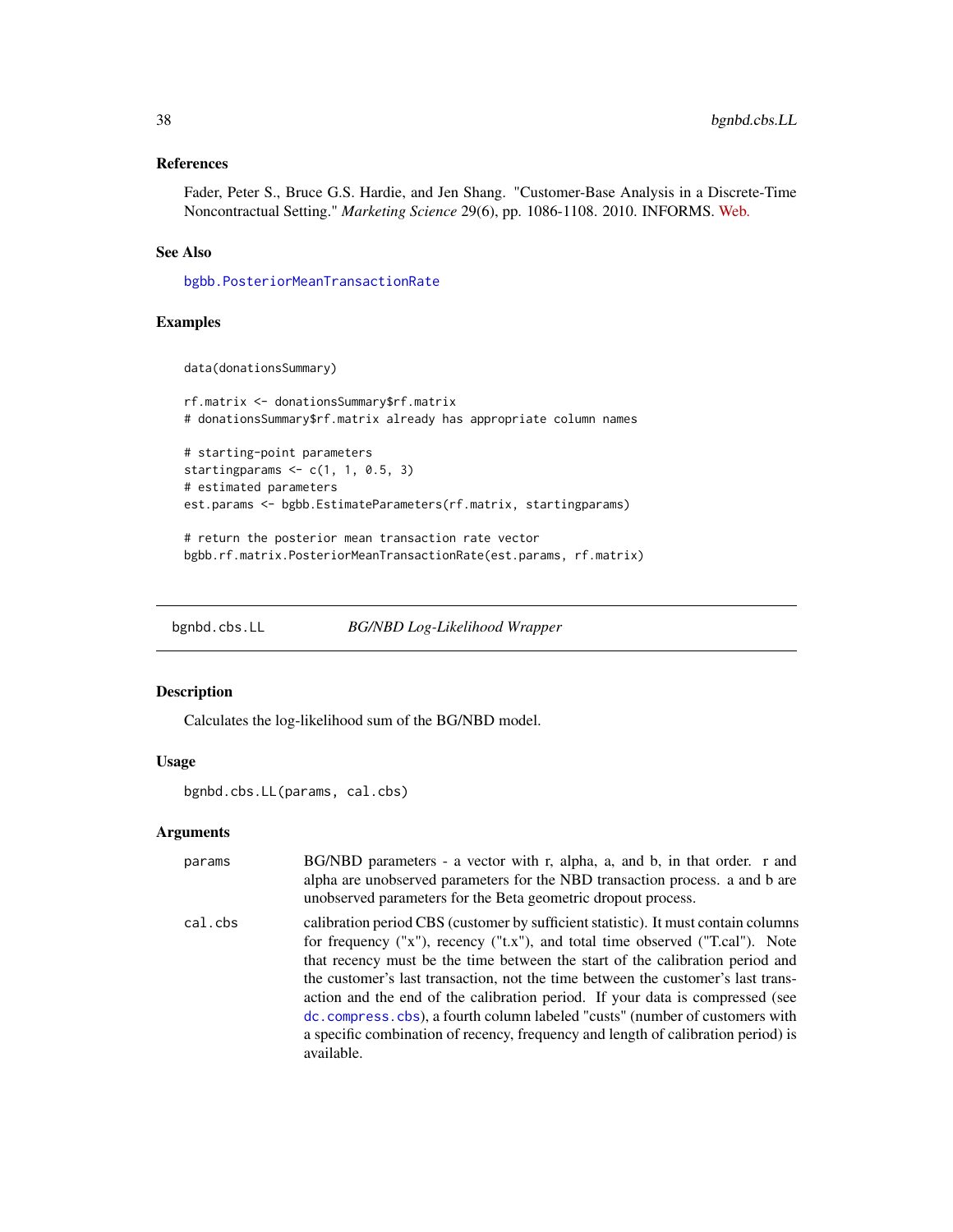# Details

Note: do not use a compressed cal.cbs matrix. It makes quicker work for Pareto/NBD estimation as implemented in this package, but the opposite is true for BG/NBD. For proof, compare the definition of the [bgnbd.cbs.LL](#page-37-0) to that of [pnbd.cbs.LL](#page-90-0).

#### Value

The total log-likelihood of the provided data.

## See Also

```
bgnbd.EstimateParameters
bgnbd.LL
```
## Examples

data(cdnowSummary)

```
cal.cbs <- cdnowSummary$cbs
# cal.cbs already has column names required by method
```

```
# random assignment of parameters
params <- c(0.5, 6, 1.2, 3.3)
# returns the log-likelihood of the given parameters
bgnbd.cbs.LL(params, cal.cbs)
```

```
# compare the speed and results to the following:
cal.cbs.compressed <- dc.compress.cbs(cal.cbs)
bgnbd.cbs.LL (params, cal.cbs.compressed)
```

```
# Returns the log likelihood of the parameters for a customer who
# made 3 transactions in a calibration period that ended at t=6,
# with the last transaction occurring at t=4.
bgnbd.LL(params, x=3, t.x=4, T.cal=6)
```

```
# We can also give vectors as function parameters:
set.seed(7)
x \le - sample(1:4, 10, replace = TRUE)
t.x \leq same sample(1:4, 10, replace = TRUE)
T.cal < - rep(4, 10)bgnbd.LL(params, x, t.x, T.cal)
```
<span id="page-38-0"></span>bgnbd.ConditionalExpectedTransactions *BG/NBD Conditional Expected Transactions*

## **Description**

 $E[X(T, cal, T, cal + T, star) | x, t.x, r, alpha, a, b]$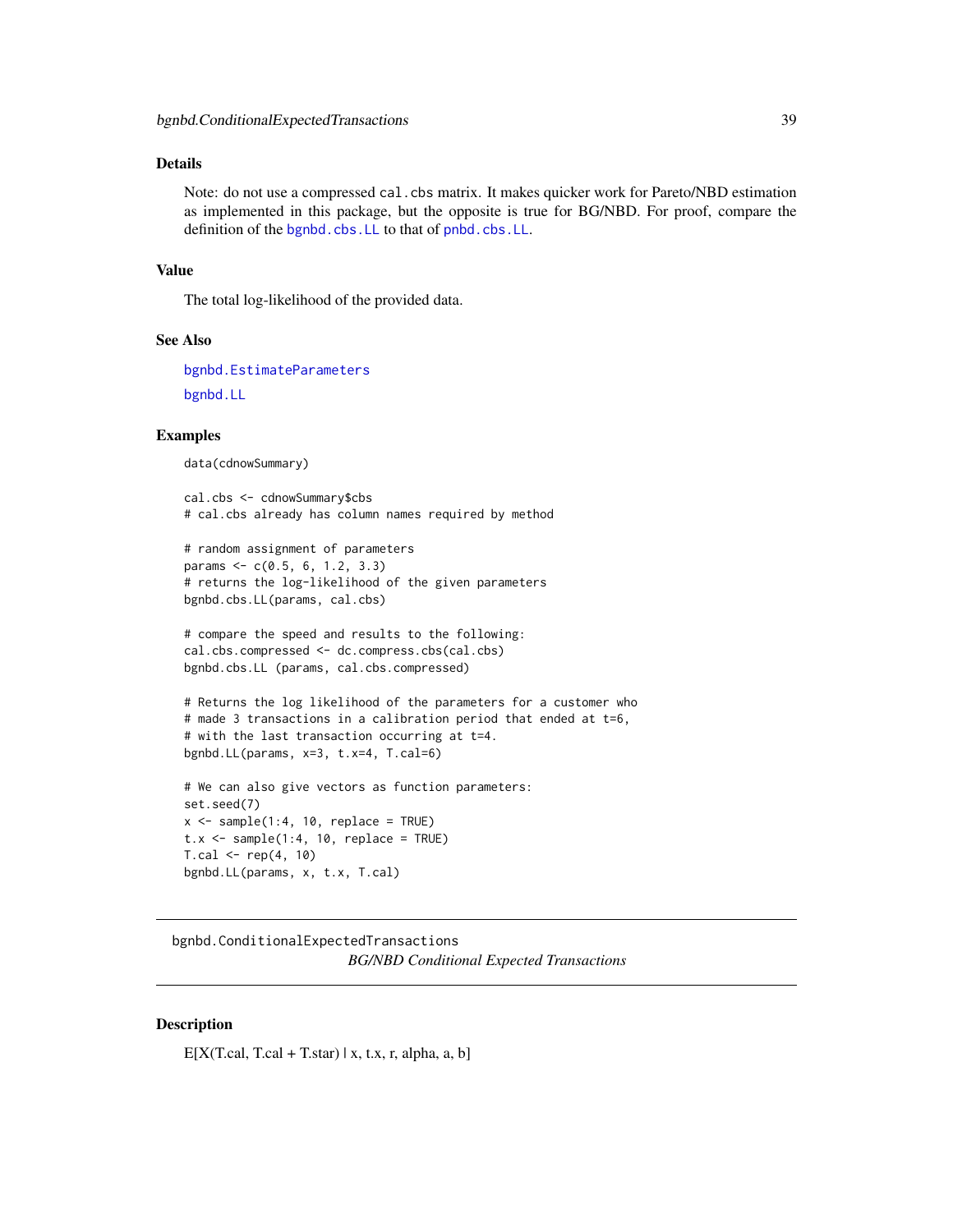# Usage

```
bgnbd.ConditionalExpectedTransactions(
  params,
 T.star,
 x,
  t.x,
  T.cal,
 hardie = TRUE
)
```
## Arguments

| params       | BG/NBD parameters - a vector with r, alpha, a, and b, in that order. r and<br>alpha are unobserved parameters for the NBD transaction process. a and b are<br>unobserved parameters for the Beta geometric dropout process. |
|--------------|-----------------------------------------------------------------------------------------------------------------------------------------------------------------------------------------------------------------------------|
| T.star       | length of time for which we are calculating the expected number of transactions.                                                                                                                                            |
| $\mathsf{x}$ | number of repeat transactions in the calibration period T.cal, or a vector of trans-<br>action frequencies.                                                                                                                 |
| t.x          | time of most recent repeat transaction, or a vector of recencies.                                                                                                                                                           |
| T.cal        | length of calibration period, or a vector of calibration period lengths.                                                                                                                                                    |
| hardie       | if TRUE, use h2f1 instead of hypergeo.                                                                                                                                                                                      |

# Details

T.star, x, t.x and T.cal may be vectors. The standard rules for vector operations apply - if they are not of the same length, shorter vectors will be recycled (start over at the first element) until they are as long as the longest vector. It is advisable to keep vectors to the same length and to use single values for parameters that are to be the same for all calculations. If one of these parameters has a length greater than one, the output will be a vector of probabilities.

#### Value

Number of transactions a customer is expected to make in a time period of length t, conditional on their past behavior. If any of the input parameters has a length greater than 1, this will be a vector of expected number of transactions.

## References

Fader, Peter S.; Hardie, Bruce G.S.and Lee, Ka Lok. "Computing P(alive) Using the BG/NBD Model." December. 2008. Web. [http://www.brucehardie.com/notes/021/palive\\_for\\_BGNBD.](http://www.brucehardie.com/notes/021/palive_for_BGNBD.pdf) [pdf](http://www.brucehardie.com/notes/021/palive_for_BGNBD.pdf)

# See Also

[bgnbd.Expectation](#page-42-0)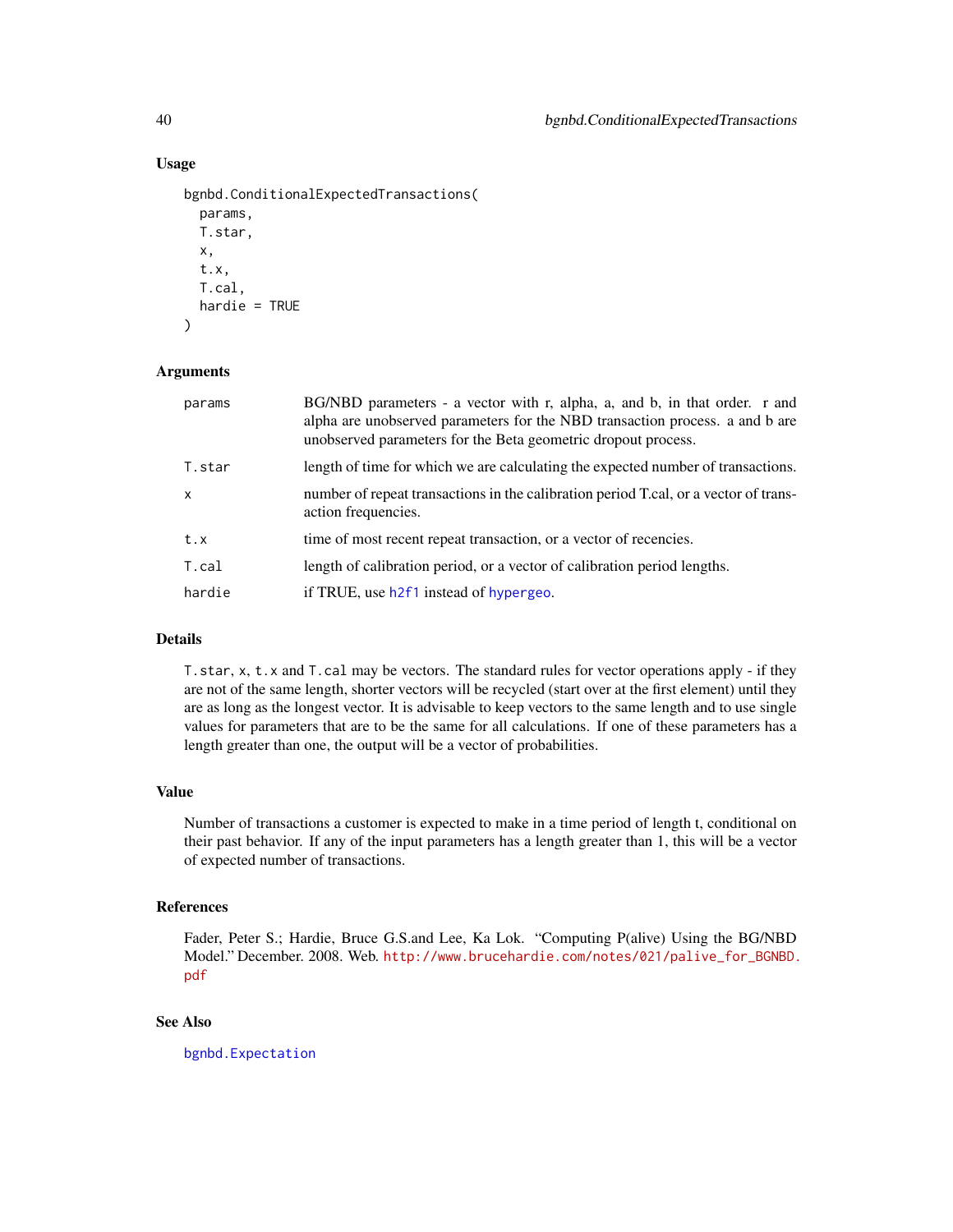# Examples

```
params <- c(0.243, 4.414, 0.793, 2.426)
# Number of transactions a customer is expected to make in 2 time
# intervals, given that they made 10 repeat transactions in a time period
# of 39 intervals, with the 10th repeat transaction occurring in the 35th
# interval.
bgnbd.ConditionalExpectedTransactions(params, T.star=2, x=10, t.x=35, T.cal=39)
# We can also compare expected transactions across different
# calibration period behaviors:
bgnbd.ConditionalExpectedTransactions(params, T.star=2, x=5:20, t.x=25, T.cal=39)
```
<span id="page-40-0"></span>bgnbd.EstimateParameters

*BG/NBD Parameter Estimation*

# Description

Estimates parameters for the BG/NBD model.

## Usage

```
bgnbd.EstimateParameters(
 cal.cbs,
 par.start = c(1, 3, 1, 3),max.param.value = 10000,
 method = "L-BFGS-B",
 hessian = FALSE
)
```
# Arguments

| cal.cbs         | calibration period CBS (customer by sufficient statistic). It must contain columns                                                                                 |  |
|-----------------|--------------------------------------------------------------------------------------------------------------------------------------------------------------------|--|
|                 | for frequency $("x")$ , recency $("t.x")$ , and total time observed $("T.ca]')$ . Note that                                                                        |  |
|                 | recency must be the time between the start of the calibration period and the cus-                                                                                  |  |
|                 | tomer's last transaction, not the time between the customer's last transaction and                                                                                 |  |
|                 | the end of the calibration period.                                                                                                                                 |  |
| par.start       | initial BG/NBD parameters - a vector with r, alpha, a, and b, in that order. r and<br>alpha are unobserved parameters for the NBD transaction process, a and b are |  |
|                 | unobserved parameters for the Beta geometric dropout process.                                                                                                      |  |
| max.param.value |                                                                                                                                                                    |  |
|                 | the upper bound on parameters.                                                                                                                                     |  |
| method          | the optimization method(s) passed along to optime.                                                                                                                 |  |
| hessian         | set it to TRUE if you want the Hessian matrix, and then you might as well have<br>the complete optime object returned.                                             |  |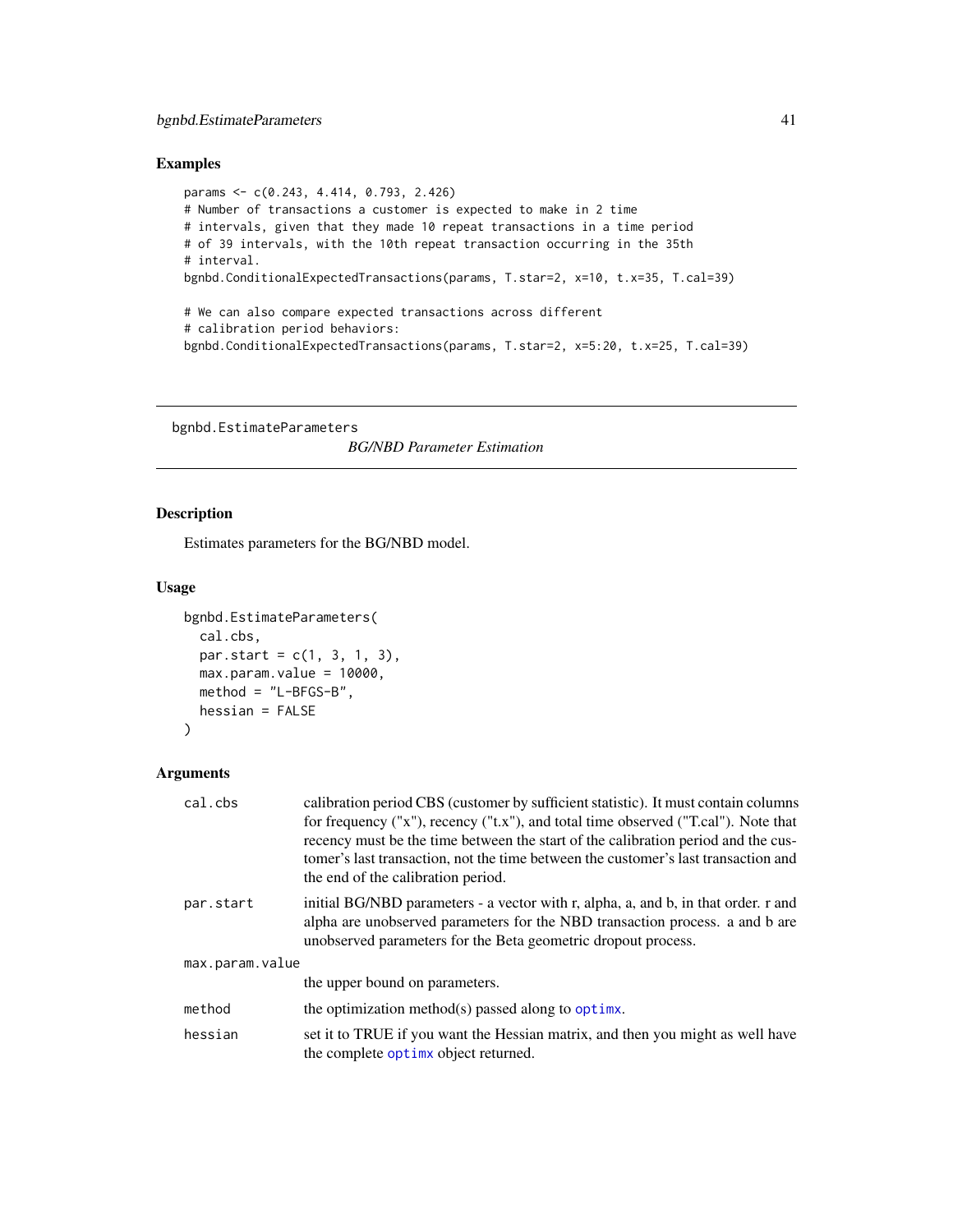# Details

The best-fitting parameters are determined using the [bgnbd.cbs.LL](#page-37-0) function. The sum of the loglikelihood for each customer (for a set of parameters) is maximized in order to estimate parameters.

A set of starting parameters must be provided for this method. If no parameters are provided, (1,3,1,3) is used as a default. These values are used because they provide good convergence across data sets. It may be useful to use starting values for r and alpha that represent your best guess of the heterogeneity in the buy and die rate of customers. It may be necessary to run the estimation from multiple starting points to ensure that it converges. To compare the log-likelihoods of different parameters, use [bgnbd.cbs.LL](#page-37-0).

The lower bound on the parameters to be estimated is always zero, since BG/NBD parameters cannot be negative. The upper bound can be set with the max.param.value parameter.

This function may take some time to run.

# Value

Vector of estimated parameters.

## References

Fader, Peter S.; Hardie, and Bruce G.S.. "Overcoming the BG/NBD Model's #NUM! Error Problem." December. 2013. Web. [http://brucehardie.com/notes/027/bgnbd\\_num\\_error.pdf](http://brucehardie.com/notes/027/bgnbd_num_error.pdf)

#### See Also

[bgnbd.cbs.LL](#page-37-0)

## Examples

```
data(cdnowSummary)
```

```
cal.cbs <- cdnowSummary$cbs
# cal.cbs already has column names required by method
# starting-point parameters
startingparams <- c(1.0, 3, 1.0, 3)
# estimated parameters
est.params <- bgnbd.EstimateParameters(cal.cbs = cal.cbs,
                                       par.start = startingparams)
# complete object returned by \code{\link[optimx]{optimx}}
optimx.set <- bgnbd.EstimateParameters(cal.cbs = cal.cbs,
                                       par.start = startingparams,
                                       hessian = TRUE)
# log-likelihood of estimated parameters
```

```
bgnbd.cbs.LL(est.params, cal.cbs)
```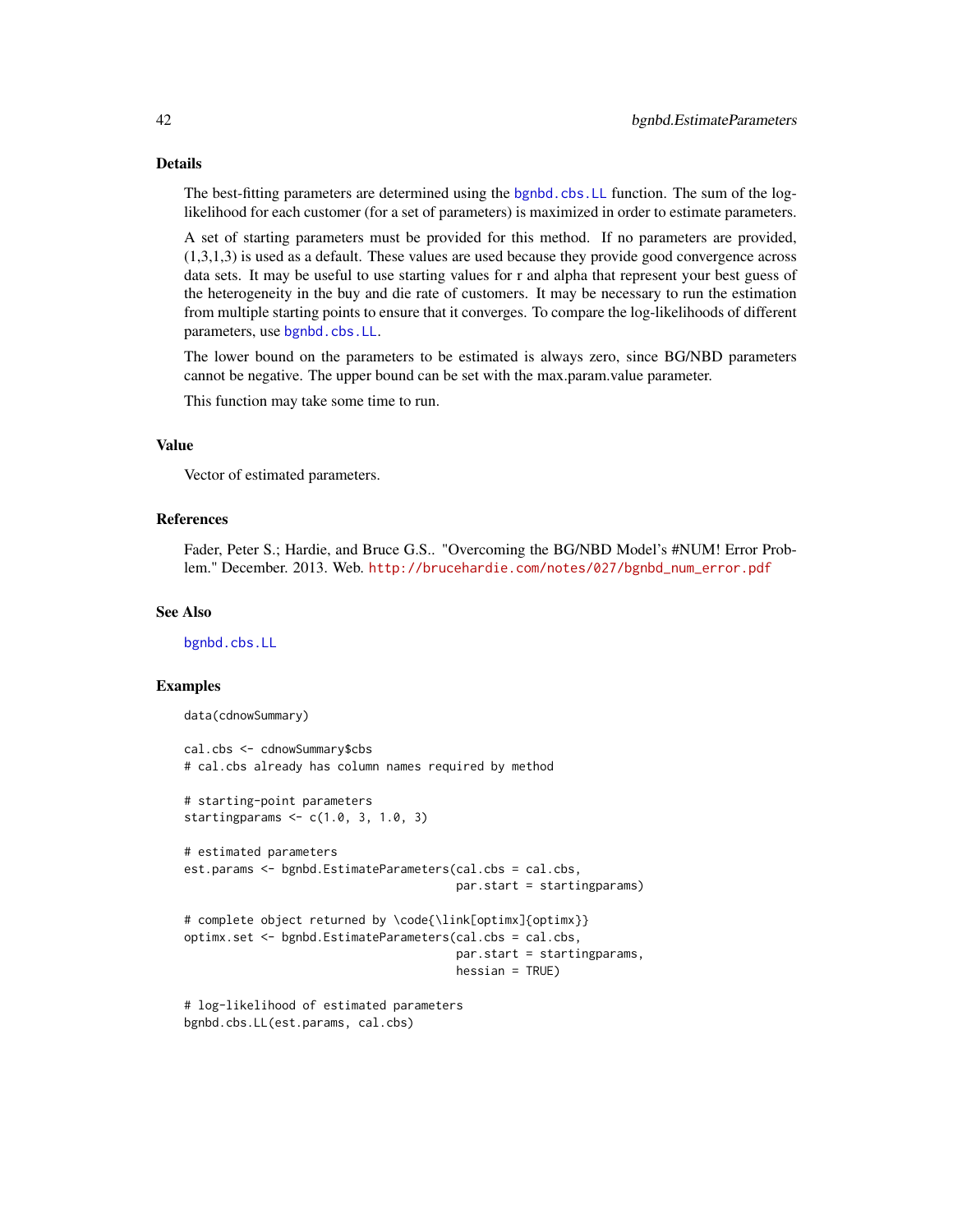<span id="page-42-0"></span>bgnbd.Expectation *BG/NBD Expectation*

#### Description

Returns the number of repeat transactions that a randomly chosen customer (for whom we have no prior information) is expected to make in a given time period.

# Usage

```
bgnbd.Expectation(params, t, hardie = TRUE)
```
# Arguments

| params | BG/NBD parameters - a vector with r, alpha, a, and b, in that order. r and       |
|--------|----------------------------------------------------------------------------------|
|        | alpha are unobserved parameters for the NBD transaction process. a and b are     |
|        | unobserved parameters for the Beta geometric dropout process.                    |
|        | length of time for which we are calculating the expected number of repeat trans- |
|        | actions.                                                                         |
| hardie | if TRUE, use h2f1 instead of hypergeo.                                           |

# Details

 $E(X(t) | r, alpha, a, b)$ 

# Value

Number of repeat transactions a customer is expected to make in a time period of length t.

# References

Fader, Peter S.; Hardie, Bruce G.S.and Lee, Ka Lok. "Computing P(alive) Using the BG/NBD Model." December. 2008. Web. [http://www.brucehardie.com/notes/021/palive\\_for\\_BGNBD.](http://www.brucehardie.com/notes/021/palive_for_BGNBD.pdf) [pdf](http://www.brucehardie.com/notes/021/palive_for_BGNBD.pdf)

# See Also

[bgnbd.ConditionalExpectedTransactions](#page-38-0)

# Examples

params <- c(0.243, 4.414, 0.793, 2.426)

# Number of repeat transactions a customer is expected to make in 2 time intervals. bgnbd.Expectation(params, t=2, hardie = FALSE)

# We can also compare expected transactions over time: bgnbd.Expectation(params, t=1:10)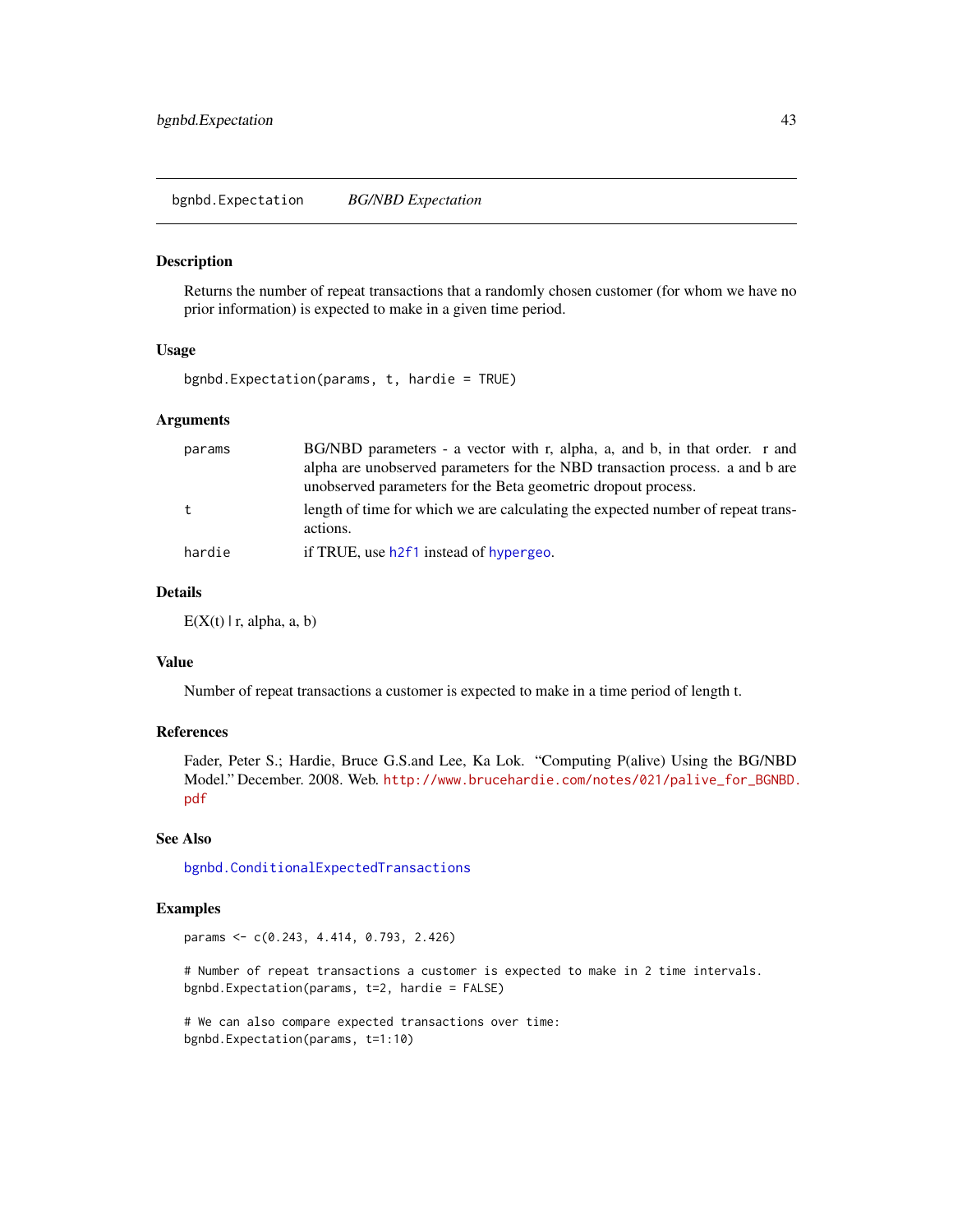<span id="page-43-0"></span>bgnbd.ExpectedCumulativeTransactions

*BG/NBD Expected Cumulative Transactions*

## Description

Calculates the expected cumulative total repeat transactions by all customers for the calibration and holdout periods.

## Usage

```
bgnbd.ExpectedCumulativeTransactions(
  params,
  T.cal,
  T.tot,
  n.periods.final,
  hardie = TRUE
\mathcal{L}
```
# Arguments

| params          | BG/NBD parameters - a vector with r, alpha, a, and b, in that order. r and<br>alpha are unobserved parameters for the NBD transaction process. a and b are<br>unobserved parameters for the Beta geometric dropout process. |
|-----------------|-----------------------------------------------------------------------------------------------------------------------------------------------------------------------------------------------------------------------------|
| T.cal           | a vector to represent customers' calibration period lengths (in other words, the<br>"T.cal" column from a customer-by-sufficient-statistic matrix).                                                                         |
| T.tot           | end of holdout period. Must be a single value, not a vector.                                                                                                                                                                |
| n.periods.final |                                                                                                                                                                                                                             |
|                 | number of time periods in the calibration and holdout periods. See details.                                                                                                                                                 |
| hardie          | if TRUE, use h2f1 instead of hypergeo.                                                                                                                                                                                      |

## Details

The function automatically divides the total period up into n.periods.final time intervals. n.periods.final does not have to be in the same unit of time as the T.cal data. For example: - if your T.cal data is in weeks, and you want cumulative transactions per week, n.periods.final would equal T.star. - if your T.cal data is in weeks, and you want cumulative transactions per day, n.periods.final would equal T.star \* 7.

The holdout period should immediately follow the calibration period. This function assume that all customers' calibration periods end on the same date, rather than starting on the same date (thus customers' birth periods are determined using max(T.cal) - T.cal rather than assuming that it is 0).

#### Value

Vector of expected cumulative total repeat transactions by all customers.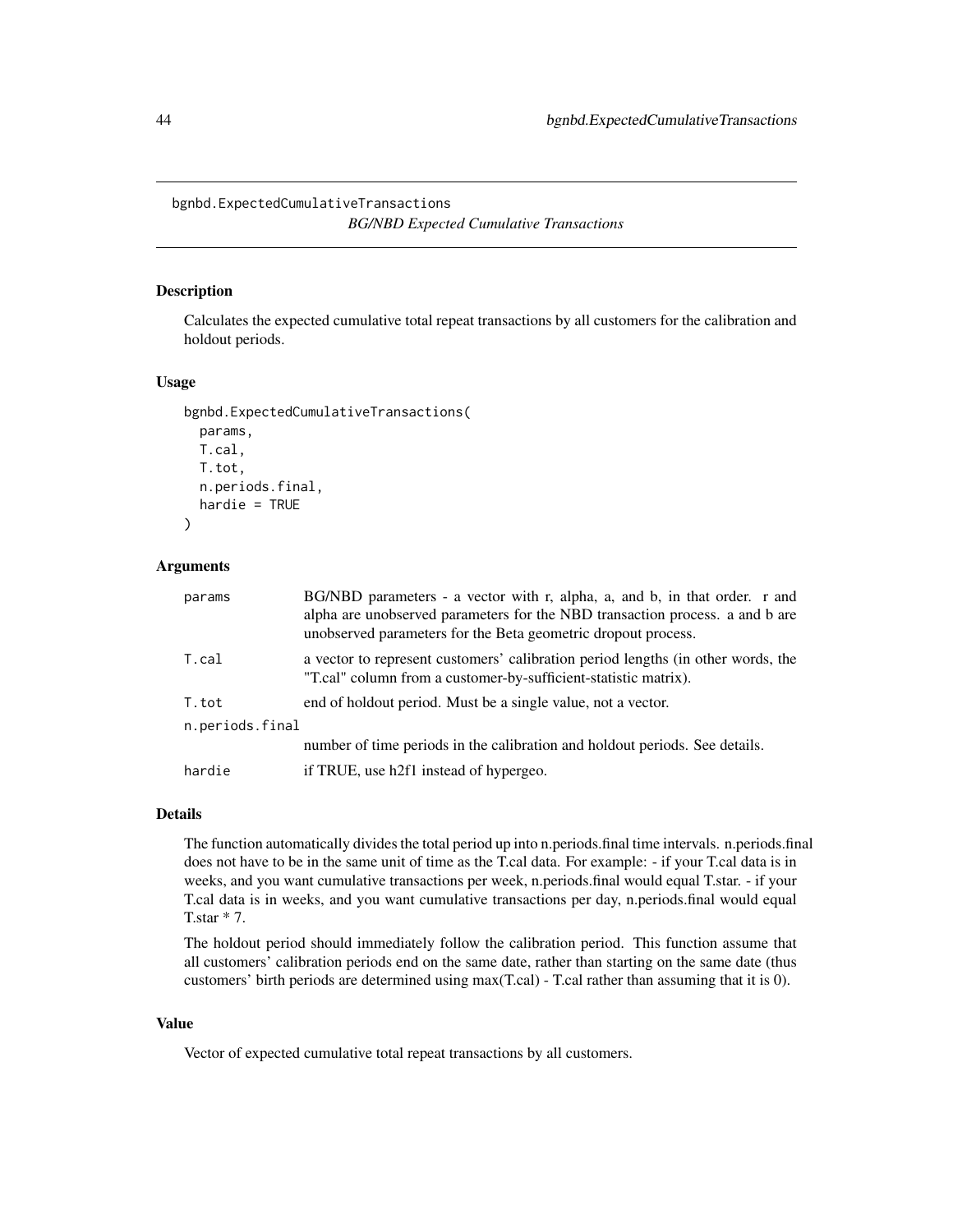bgnbd.generalParams 45

# See Also

[bgnbd.Expectation](#page-42-0)

# Examples

```
data(cdnowSummary)
```
cal.cbs <- cdnowSummary\$cbs # cal.cbs already has column names required by method

params <- c(0.243, 4.414, 0.793, 2.426)

# Returns a vector containing cumulative repeat transactions for 273 days. # All parameters are in weeks; the calibration period lasted 39 weeks. bgnbd.ExpectedCumulativeTransactions(params,

 $T.cal = cal.cbs[, "T.cal"$ ],  $T. tot = 39,$ n.periods.final = 273, hardie = TRUE)

bgnbd.generalParams *Define general parameters*

# Description

This is to ensure consistency across all functions that require common bits and bobs.

# Usage

```
bgnbd.generalParams(params, func, x, t.x, T.cal, T.star = NULL, hardie = NULL)
```
## Arguments

| params       | BG/NBD parameters - a vector with r, alpha, a, and b, in that order. r and<br>alpha are unobserved parameters for the NBD transaction process. a and b are<br>unobserved parameters for the Beta geometric dropout process. |
|--------------|-----------------------------------------------------------------------------------------------------------------------------------------------------------------------------------------------------------------------------|
| func         | function calling dc.InputCheck                                                                                                                                                                                              |
| $\mathsf{x}$ | number of repeat transactions in the calibration period T.cal, or a vector of trans-<br>action frequencies.                                                                                                                 |
| t.x          | time of most recent repeat transaction, or a vector of recencies.                                                                                                                                                           |
| T.cal        | length of calibration period, or a vector of calibration period lengths.                                                                                                                                                    |
| T.star       | length of time for which we are calculating the expected number of transactions.                                                                                                                                            |
| hardie       | if TRUE, use h2f1 instead of hypergeo when you call this function from within<br>bgnbd.ConditionalExpectedTransactions.                                                                                                     |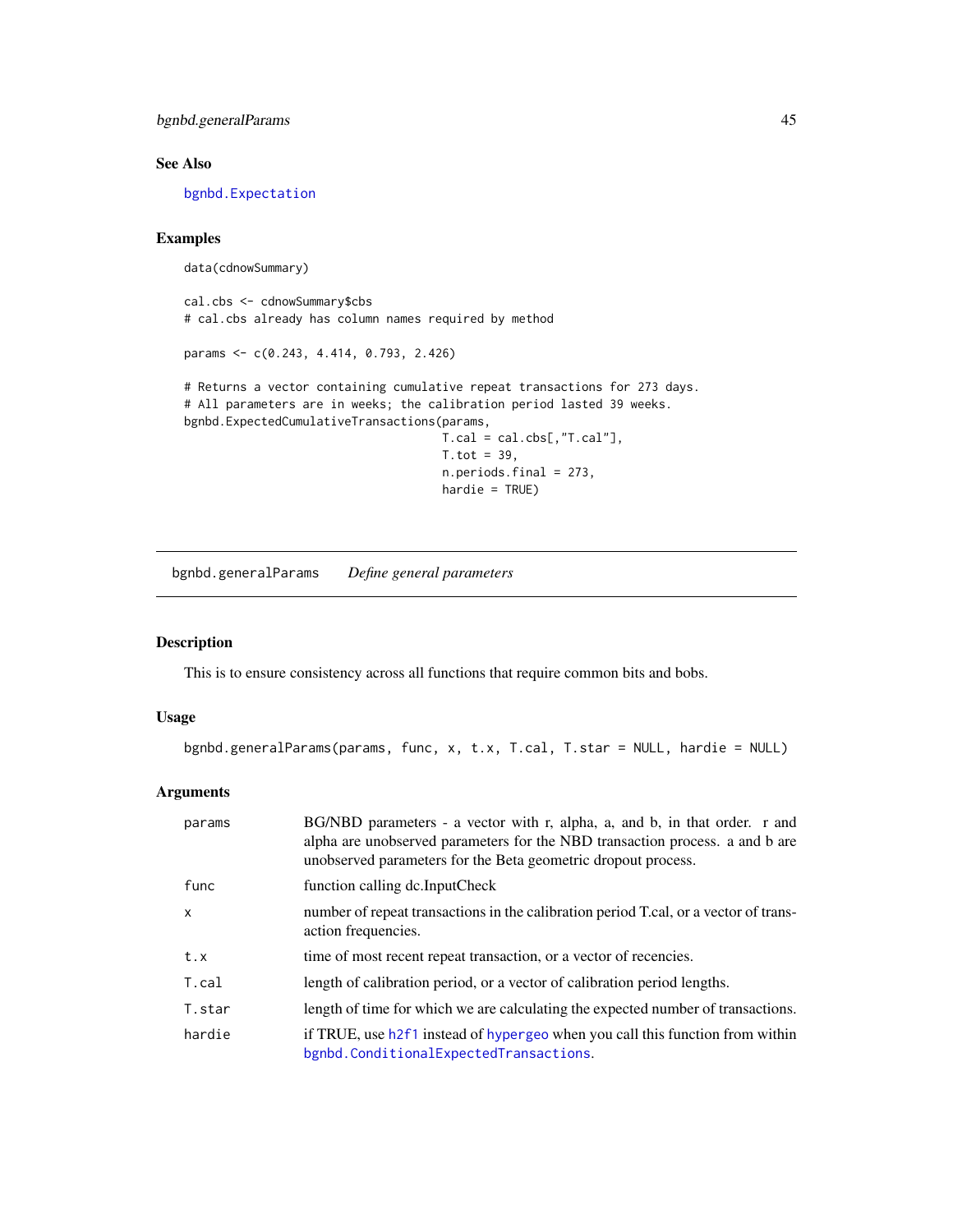## Value

a list with things you need for [bgnbd.LL](#page-45-0), [bgnbd.PAlive](#page-46-0) and [bgnbd.ConditionalExpectedTransactions](#page-38-0)

#### See Also

[bgnbd.LL](#page-45-0) [bgnbd.PAlive](#page-46-0) [bgnbd.ConditionalExpectedTransactions](#page-38-0)

<span id="page-45-0"></span>

bgnbd.LL *BG/NBD Log-Likelihood*

# Description

Calculates the log-likelihood of the BG/NBD model.

## Usage

bgnbd.LL(params, x, t.x, T.cal)

## Arguments

| params       | BG/NBD parameters - a vector with r, alpha, a, and b, in that order. r and<br>alpha are unobserved parameters for the NBD transaction process. a and b are<br>unobserved parameters for the Beta geometric dropout process. |
|--------------|-----------------------------------------------------------------------------------------------------------------------------------------------------------------------------------------------------------------------------|
| $\mathsf{x}$ | number of repeat transactions in the calibration period T.cal, or a vector of trans-<br>action frequencies.                                                                                                                 |
| t.x          | time of most recent repeat transaction, or a vector of recencies.                                                                                                                                                           |
| T.cal        | length of calibration period, or a vector of calibration period lengths.                                                                                                                                                    |

#### Details

x, t.x and T.cal may be vectors. The standard rules for vector operations apply - if they are not of the same length, shorter vectors will be recycled (start over at the first element) until they are as long as the longest vector. It is advisable to keep vectors to the same length and to use single values for parameters that are to be the same for all calculations. If one of these parameters has a length greater than one, the output will be also be a vector.

# Value

A vector of log-likelihoods as long as the longest input vector (x, t.x, or T.cal).

# See Also

[bgnbd.EstimateParameters](#page-40-0) [bgnbd.cbs.LL](#page-37-0)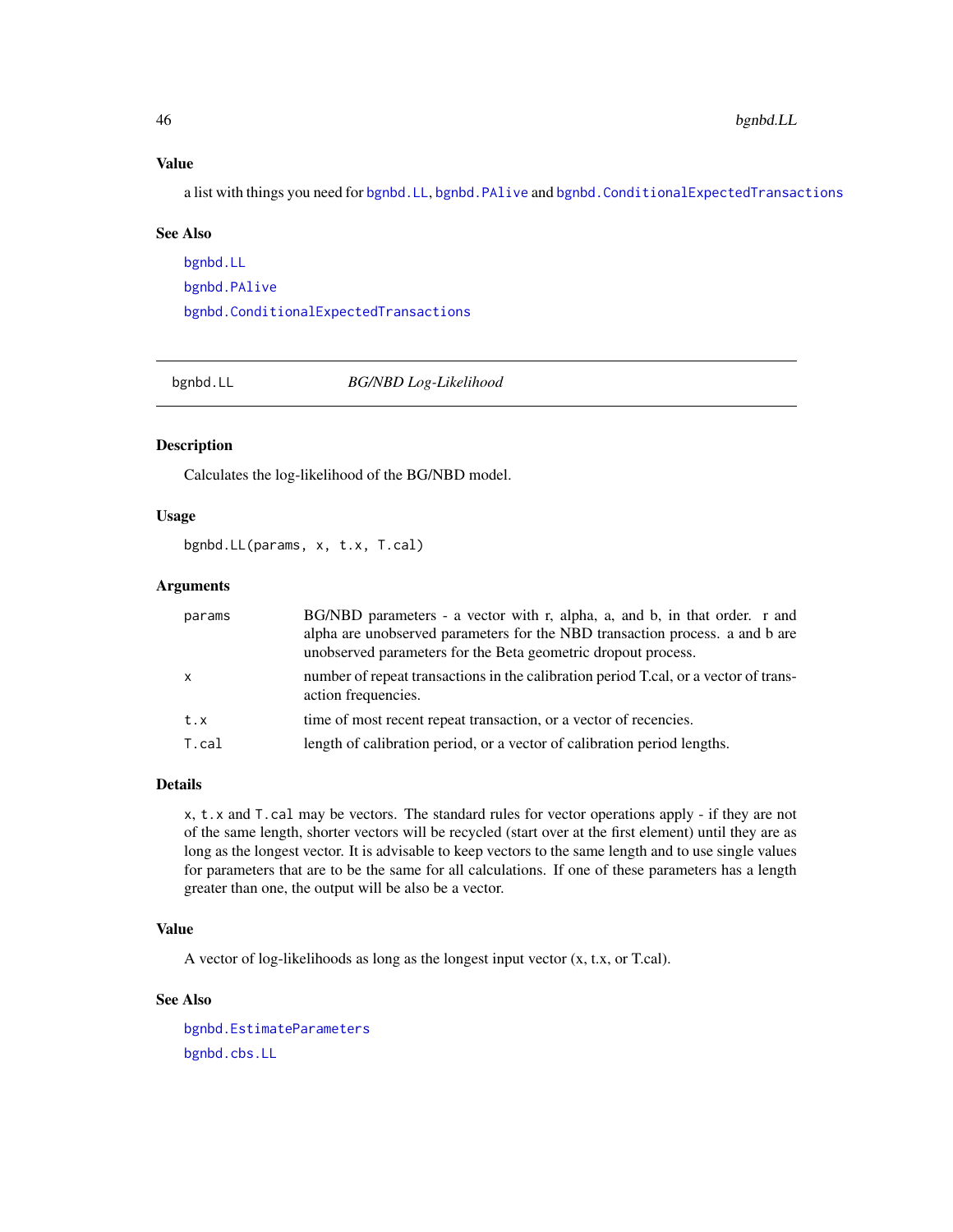# bgnbd.PAlive 47

data(cdnowSummary)

## Examples

```
cal.cbs <- cdnowSummary$cbs
# cal.cbs already has column names required by method
# random assignment of parameters
params <- c(0.5, 6, 1.2, 3.3)
# returns the log-likelihood of the given parameters
bgnbd.cbs.LL (params, cal.cbs)
```

```
# compare the speed and results to the following:
cal.cbs.compressed <- dc.compress.cbs(cal.cbs)
bgnbd.cbs.LL(params, cal.cbs.compressed)
```

```
# Returns the log likelihood of the parameters for a customer who
# made 3 transactions in a calibration period that ended at t=6,
# with the last transaction occurring at t=4.
bgnbd.LL(params, x=3, t.x=4, T.cal=6)
```

```
# We can also give vectors as function parameters:
set.seed(7)
x \le - sample(1:4, 10, replace = TRUE)
t.x \leq same sample(1:4, 10, replace = TRUE)
T.cal < - rep(4, 10)bgnbd.LL(params, x, t.x, T.cal)
```

```
bgnbd.PAlive BG/NBD P(Alive)
```
# Description

Uses BG/NBD model parameters and a customer's past transaction behavior to return the probability that they are still alive at the end of the calibration period.

#### Usage

```
bgnbd.PAlive(params, x, t.x, T.cal)
```
#### Arguments

| params       | BG/NBD parameters - a vector with r, alpha, a, and b, in that order. r and<br>alpha are unobserved parameters for the NBD transaction process. a and b are<br>unobserved parameters for the Beta geometric dropout process. |
|--------------|-----------------------------------------------------------------------------------------------------------------------------------------------------------------------------------------------------------------------------|
| $\mathsf{x}$ | number of repeat transactions in the calibration period T.cal, or a vector of trans-<br>action frequencies.                                                                                                                 |
| t.x          | time of most recent repeat transaction, or a vector of recencies.                                                                                                                                                           |
| T.cal        | length of calibration period, or a vector of calibration period lengths.                                                                                                                                                    |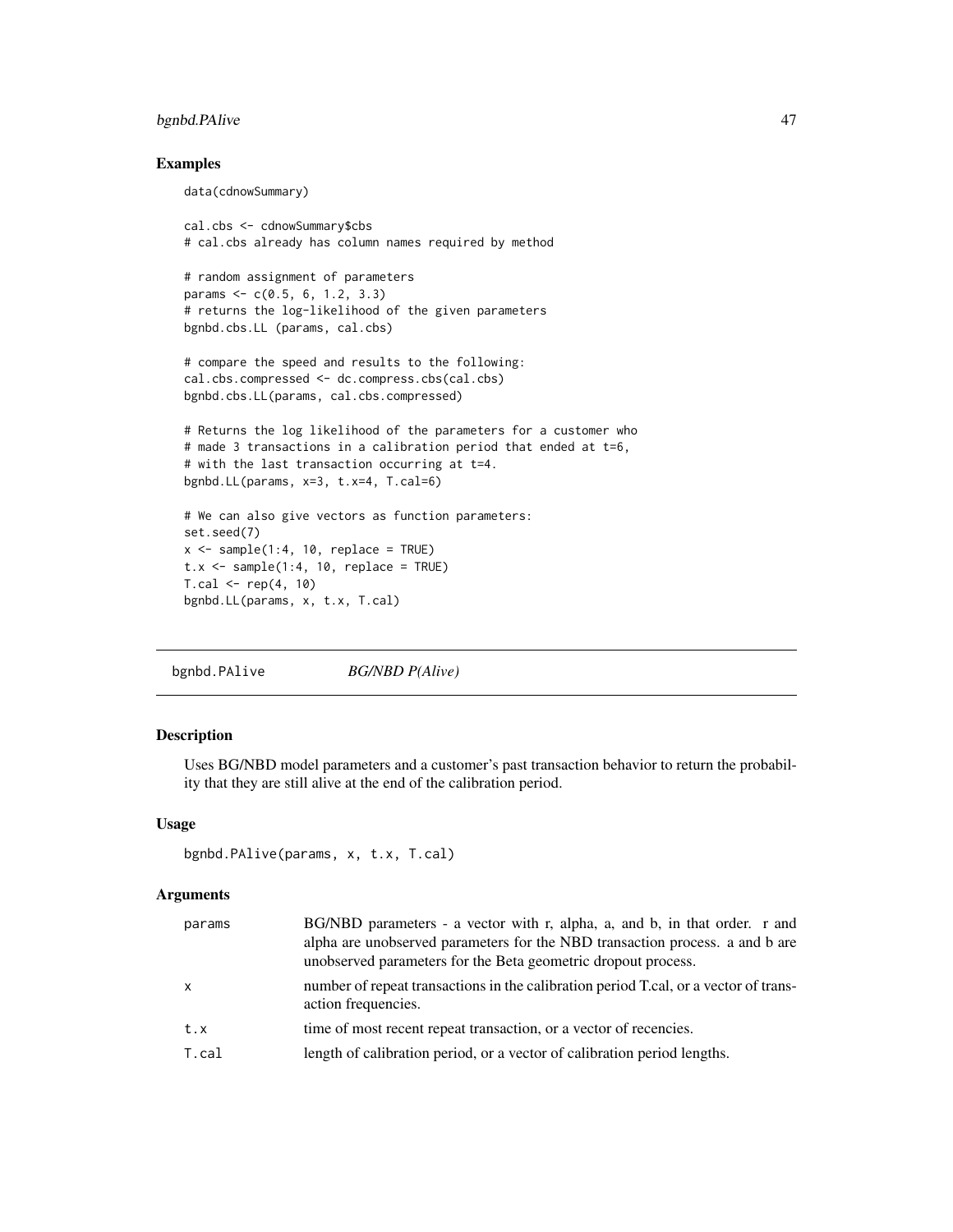#### Details

 $P(Alive | X=x, t.x, T.ca, r, alpha, a, b)$ 

x, t.x, and T.cal may be vectors. The standard rules for vector operations apply - if they are not of the same length, shorter vectors will be recycled (start over at the first element) until they are as long as the longest vector. It is advisable to keep vectors to the same length and to use single values for parameters that are to be the same for all calculations. If one of these parameters has a length greater than one, the output will be a vector of probabilities.

# Value

Probability that the customer is still alive at the end of the calibration period. If x, t.x, and/or T.cal has a length greater than one, then this will be a vector of probabilities (containing one element matching each element of the longest input vector).

## References

Fader, Peter S.; Hardie, Bruce G.S.and Lee, Ka Lok. "Computing P(alive) Using the BG/NBD Model." December. 2008. [Web.](http://www.brucehardie.com/notes/021/palive_for_BGNBD.pdf)

## Examples

```
params <- c(0.243, 4.414, 0.793, 2.426)
bgnbd.PAlive(params, x=23, t.x=39, T.cal=39)
# P(Alive) of a customer who has the same recency and total
# time observed.
bgnbd.PAlive(params, x=5:20, t.x=30, T.cal=39)
# Note the "increasing frequency paradox".
# To visualize the distribution of P(Alive) across customers:
data(cdnowSummary)
cbs <- cdnowSummary$cbs
params <- bgnbd.EstimateParameters(cbs, par.start = c(0.243, 4.414, 0.793, 2.426))
p.alives <- bgnbd.PAlive(params, cbs[,"x"], cbs[,"t.x"], cbs[,"T.cal"])
plot(density(p.alives))
```
bgnbd.PlotDropoutRateHeterogeneity *BG/NBD Plot Dropout Probability Heterogeneity*

#### **Description**

Plots and returns the estimated gamma distribution of p (customers' probability of dropping out immediately after a transaction).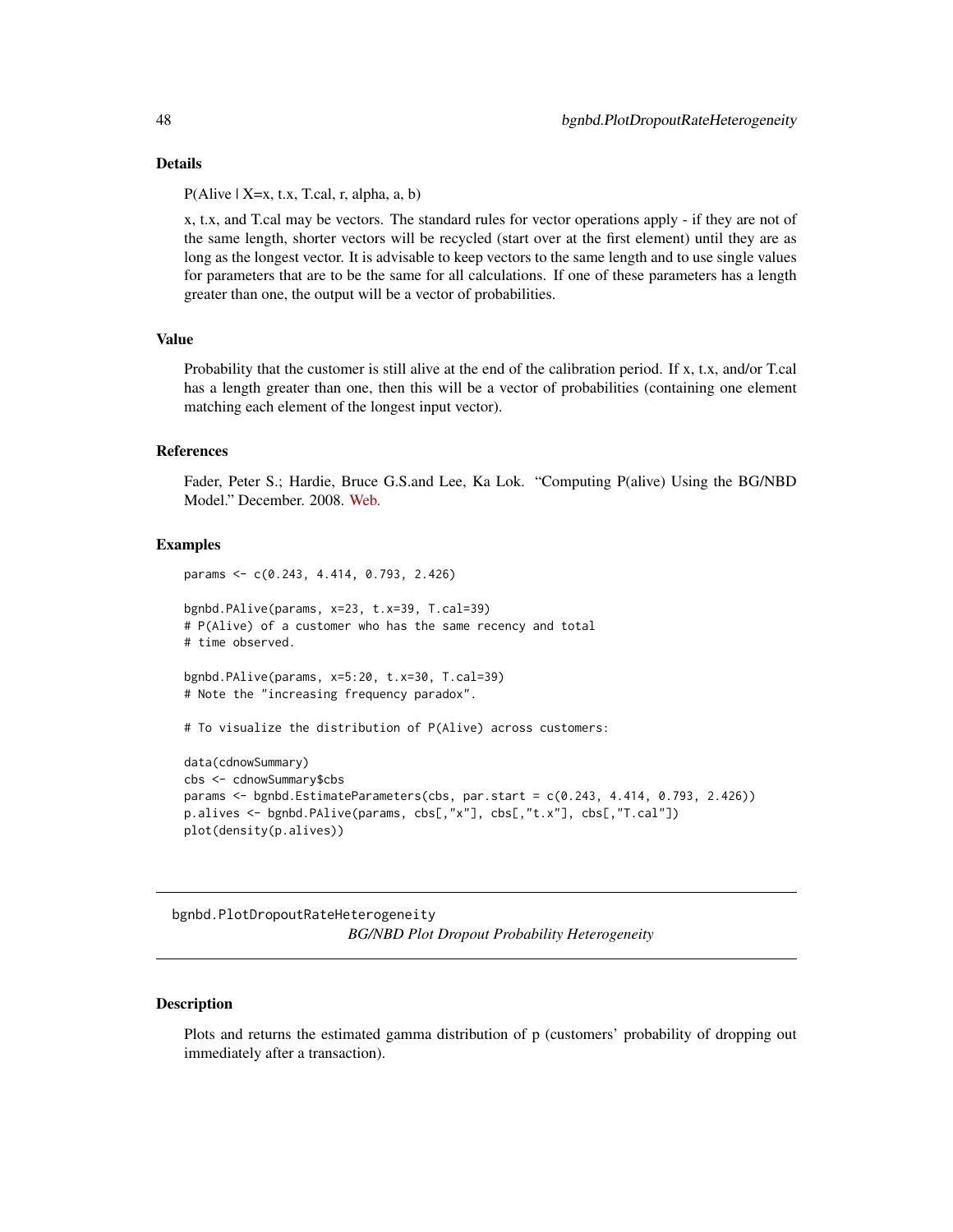# Usage

bgnbd.PlotDropoutRateHeterogeneity(params, lim = NULL)

# Arguments

| params | BG/NBD parameters - a vector with r, alpha, a, and b, in that order. r and<br>alpha are unobserved parameters for the NBD transaction process, a and b are<br>unobserved parameters for the Beta geometric dropout process. |
|--------|-----------------------------------------------------------------------------------------------------------------------------------------------------------------------------------------------------------------------------|
| lim    | upper-bound of the x-axis. A number is chosen by the function if none is pro-<br>vided.                                                                                                                                     |

# Value

Distribution of customers' probabilities of dropping out.

#### Examples

```
params <- c(0.243, 4.414, 0.793, 2.426)
bgnbd.PlotDropoutRateHeterogeneity(params)
params <- c(0.243, 4.414, 1.33, 2.426)
bgnbd.PlotDropoutRateHeterogeneity(params)
```
bgnbd.PlotFrequencyInCalibration *BG/NBD Plot Frequency in Calibration Period*

# Description

Plots a histogram and returns a matrix comparing the actual and expected number of customers who made a certain number of repeat transactions in the calibration period, binned according to calibration period frequencies.

# Usage

```
bgnbd.PlotFrequencyInCalibration(
  params,
  cal.cbs,
  censor,
  plotZero = TRUE,
  xlab = "Calibration period transactions",
 ylab = "Customers",
  title = "Frequency of Repeat Transactions"
)
```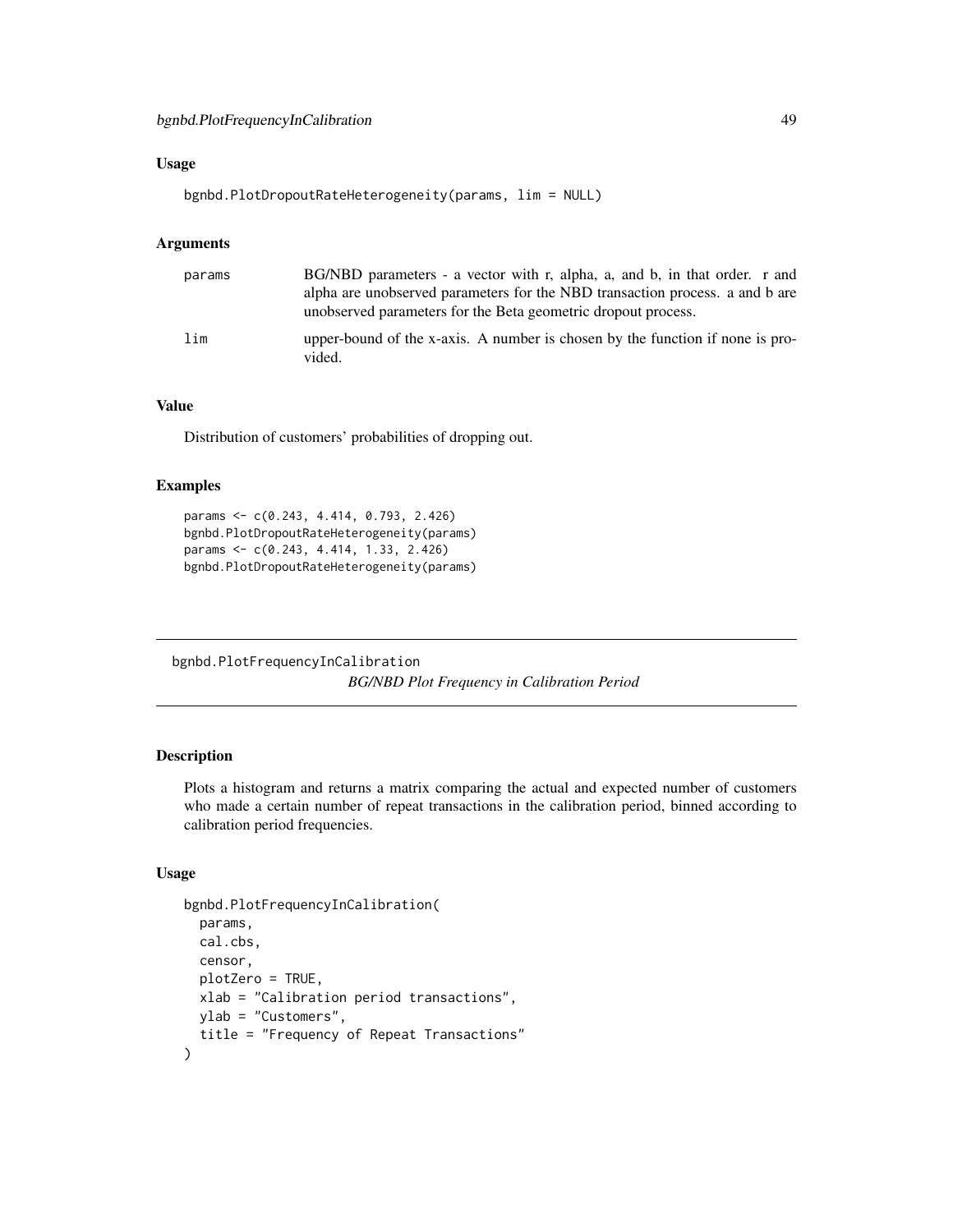# Arguments

| params   | BG/NBD parameters - a vector with r, alpha, a, and b, in that order. r and<br>alpha are unobserved parameters for the NBD transaction process. a and b are<br>unobserved parameters for the Beta geometric dropout process. |
|----------|-----------------------------------------------------------------------------------------------------------------------------------------------------------------------------------------------------------------------------|
| cal.cbs  | calibration period CBS (customer by sufficient statistic). It must contain columns<br>for frequency ("x") and total time observed ("T.cal").                                                                                |
| censor   | integer used to censor the data. See details.                                                                                                                                                                               |
| plotZero | If FALSE, the histogram will exclude the zero bin.                                                                                                                                                                          |
| xlab     | descriptive label for the x axis.                                                                                                                                                                                           |
| ylab     | descriptive label for the y axis.                                                                                                                                                                                           |
| title    | title placed on the top-center of the plot.                                                                                                                                                                                 |
|          |                                                                                                                                                                                                                             |

## Details

This function requires a censor number, which cannot be higher than the highest frequency in the calibration period CBS. The output matrix will have (censor  $+ 1$ ) bins, starting at frequencies of 0 transactions and ending at a bin representing calibration period frequencies at or greater than the censor number. The plot may or may not include a bin for zero frequencies, depending on the plotZero parameter.

# Value

Calibration period repeat transaction frequency comparison matrix (actual vs. expected).

#### Examples

```
data(cdnowSummary)
cal.cbs <- cdnowSummary$cbs
# cal.cbs already has column names required by method
# parameters estimated using bgnbd.EstimateParameters
est.params <- c(0.243, 4.414, 0.793, 2.426)
# the maximum censor number that can be used
max(cal.cbs[,"x"])
bgnbd.PlotFrequencyInCalibration(est.params, cal.cbs, censor=7)
```
bgnbd.PlotFreqVsConditionalExpectedFrequency *BG/NBD Plot Frequency vs. Conditional Expected Frequency*

# **Description**

Plots the actual and conditional expected number transactions made by customers in the holdout period, binned according to calibration period frequencies. Also returns a matrix with this comparison and the number of customers in each bin.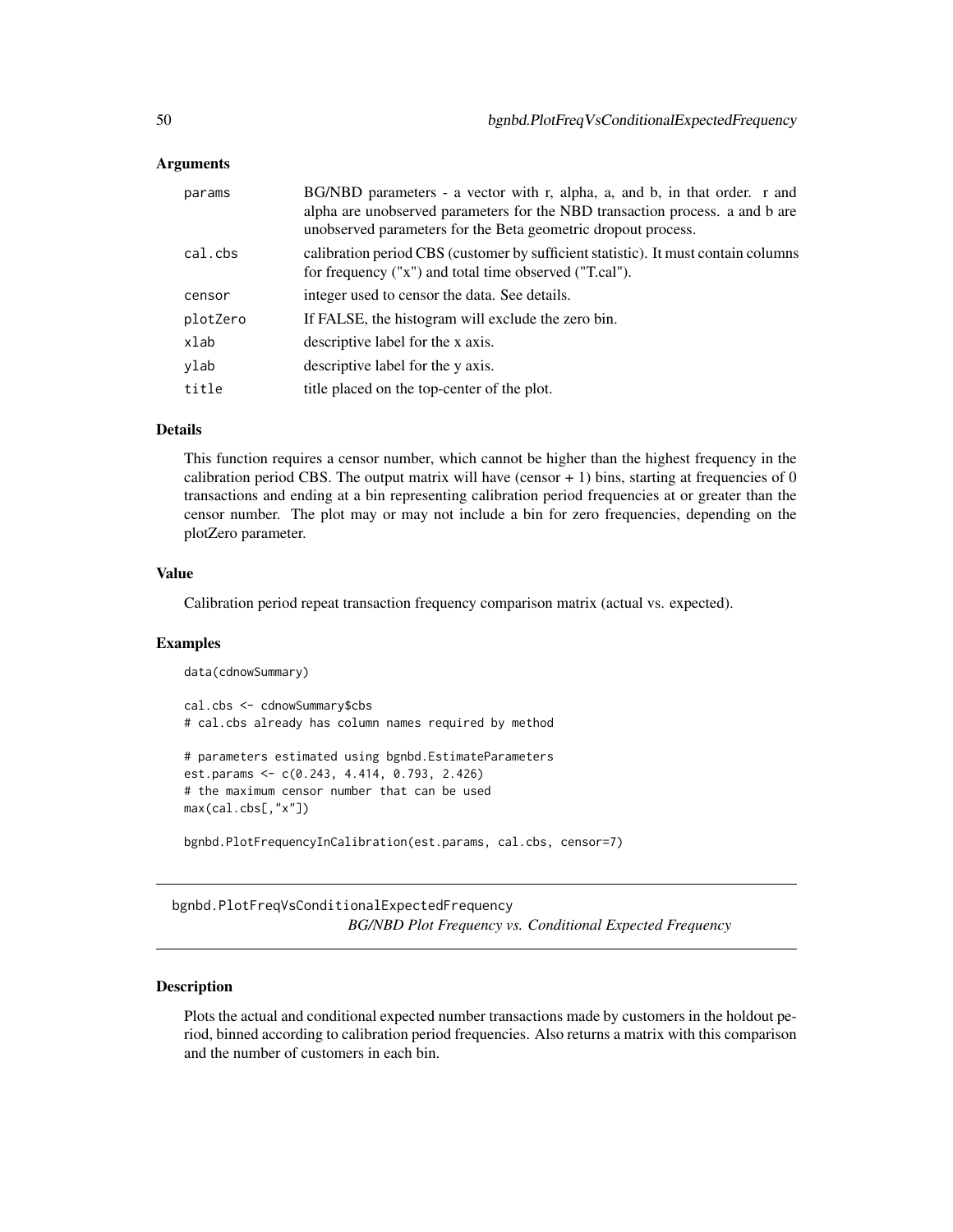# Usage

```
bgnbd.PlotFreqVsConditionalExpectedFrequency(
 params,
  T.star,
 cal.cbs,
 x.star,
  censor,
  xlab = "Calibration period transactions",
 ylab = "Holdout period transactions",
 xticklab = NULL,
  title = "Conditional Expectation"
)
```
# Arguments

| params   | BG/NBD parameters - a vector with r, alpha, a, and b, in that order. r and<br>alpha are unobserved parameters for the NBD transaction process. a and b are<br>unobserved parameters for the Beta geometric dropout process.                                                                                                                                                               |
|----------|-------------------------------------------------------------------------------------------------------------------------------------------------------------------------------------------------------------------------------------------------------------------------------------------------------------------------------------------------------------------------------------------|
| T.star   | length of then holdout period.                                                                                                                                                                                                                                                                                                                                                            |
| cal.cbs  | calibration period CBS (customer by sufficient statistic). It must contain columns<br>for frequency ("x"), recency ("t.x"), and total time observed ("T.cal"). Note that<br>recency must be the time between the start of the calibration period and the cus-<br>tomer's last transaction, not the time between the customer's last transaction and<br>the end of the calibration period. |
| x.star   | vector of transactions made by each customer in the holdout period.                                                                                                                                                                                                                                                                                                                       |
| censor   | integer used to censor the data. See details.                                                                                                                                                                                                                                                                                                                                             |
| xlab     | descriptive label for the x axis.                                                                                                                                                                                                                                                                                                                                                         |
| ylab     | descriptive label for the y axis.                                                                                                                                                                                                                                                                                                                                                         |
| xticklab | vector containing a label for each tick mark on the x axis.                                                                                                                                                                                                                                                                                                                               |
| title    | title placed on the top-center of the plot.                                                                                                                                                                                                                                                                                                                                               |

# Details

This function requires a censor number, which cannot be higher than the highest frequency in the calibration period CBS. The output matrix will have (censor  $+1$ ) bins, starting at frequencies of 0 transactions and ending at a bin representing calibration period frequencies at or greater than the censor number.

# Value

Holdout period transaction frequency comparison matrix (actual vs. expected).

# Examples

data(cdnowSummary)

cal.cbs <- cdnowSummary\$cbs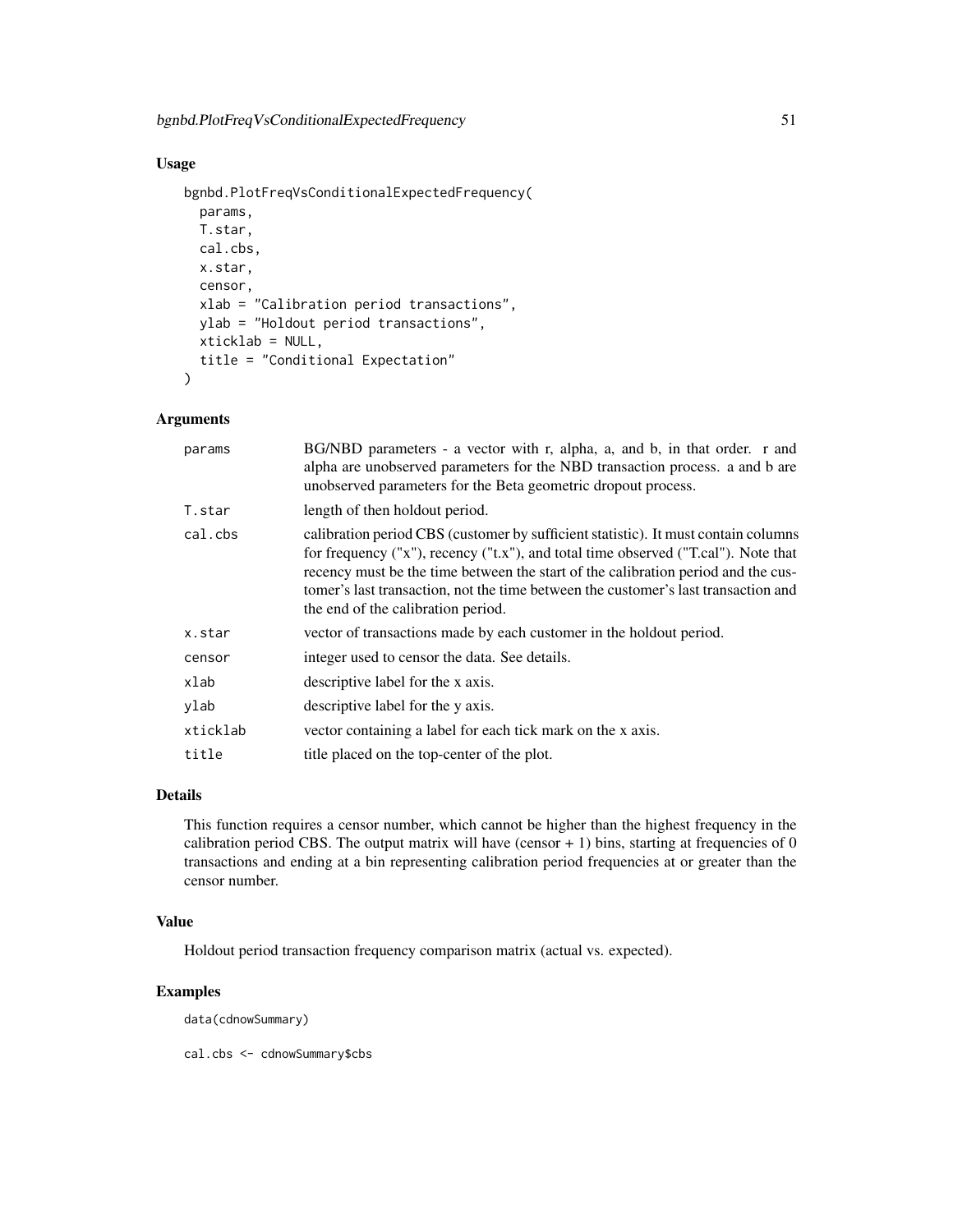# cal.cbs already has column names required by method

```
# number of transactions by each customer in the 39 weeks
# following the calibration period
x.star <- cal.cbs[,"x.star"]
# parameters estimated using bgnbd.EstimateParameters
est.params <- c(0.243, 4.414, 0.793, 2.426)
# the maximum censor number that can be used
max(cal.cbs[,"x"])
```
# plot conditional expected holdout period frequencies, # binned according to calibration period frequencies bgnbd.PlotFreqVsConditionalExpectedFrequency(est.params,

```
T.star = 39,
cal.cbs,
x.star,
censor = 7)
```
bgnbd.PlotRecVsConditionalExpectedFrequency *BG/NBD Plot Actual vs. Conditional Expected Frequency by Recency*

#### Description

Plots the actual and conditional expected number of transactions made by customers in the holdout period, binned according to calibration period recencies. Also returns a matrix with this comparison and the number of customers in each bin.

#### Usage

```
bgnbd.PlotRecVsConditionalExpectedFrequency(
 params,
 cal.cbs,
 T.star,
  x.star,
  xlab = "Calibration period recency",
 ylab = "Holdout period transactions",
 xticklab = NULL,
  title = "Actual vs. Conditional Expected Transactions by Recency"
\lambda
```
## Arguments

params BG/NBD parameters - a vector with r, alpha, a, and b, in that order. r and alpha are unobserved parameters for the NBD transaction process. a and b are unobserved parameters for the Beta geometric dropout process.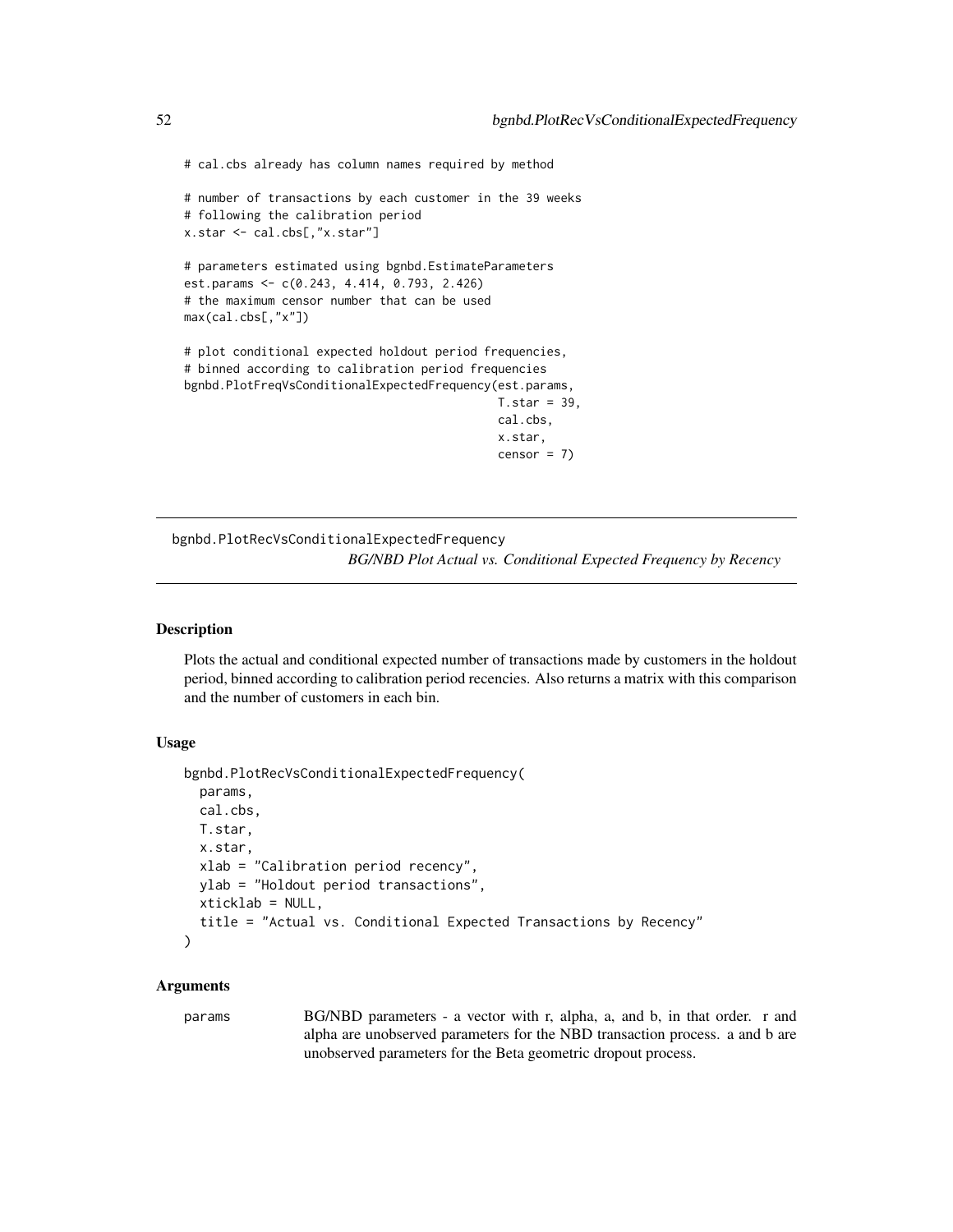| cal.cbs  | calibration period CBS (customer by sufficient statistic). It must contain columns<br>for frequency ("x"), recency ("t.x"), and total time observed ("T.cal"). Note that<br>recency must be the time between the start of the calibration period and the cus-<br>tomer's last transaction, not the time between the customer's last transaction and<br>the end of the calibration period. |
|----------|-------------------------------------------------------------------------------------------------------------------------------------------------------------------------------------------------------------------------------------------------------------------------------------------------------------------------------------------------------------------------------------------|
| T.star   | length of then holdout period.                                                                                                                                                                                                                                                                                                                                                            |
| x.star   | vector of transactions made by each customer in the holdout period.                                                                                                                                                                                                                                                                                                                       |
| xlab     | descriptive label for the x axis.                                                                                                                                                                                                                                                                                                                                                         |
| ylab     | descriptive label for the y axis.                                                                                                                                                                                                                                                                                                                                                         |
| xticklab | vector containing a label for each tick mark on the x axis.                                                                                                                                                                                                                                                                                                                               |
| title    | title placed on the top-center of the plot.                                                                                                                                                                                                                                                                                                                                               |
|          |                                                                                                                                                                                                                                                                                                                                                                                           |

## Details

This function does bin customers exactly according to recency; it bins customers according to integer units of the time period of cal.cbs. Therefore, if you are using weeks in your data, customers will be binned as follows: customers with recencies between the start of the calibration period (inclusive) and the end of week one (exclusive); customers with recencies between the end of week one (inclusive) and the end of week two (exclusive); etc.

The matrix and plot will contain the actual number of transactions made by each bin in the holdout period, as well as the expected number of transactions made by that bin in the holdout period, conditional on that bin's behavior during the calibration period.

# Value

Matrix comparing actual and conditional expected transactions in the holdout period.

#### Examples

```
data(cdnowSummary)
```

```
cal.cbs <- cdnowSummary$cbs
# cal.cbs already has column names required by method
# number of transactions by each customer in the 39 weeks following
# the calibration period
x.star <- cal.cbs[,"x.star"]
# parameters estimated using bgnbd.EstimateParameters
est.params <- c(0.243, 4.414, 0.793, 2.426)
# plot conditional expected holdout period transactions,
# binned according to calibration period recencies
bgnbd.PlotRecVsConditionalExpectedFrequency(est.params,
                                            cal.cbs,
                                            T.star = 39,
                                            x.star)
```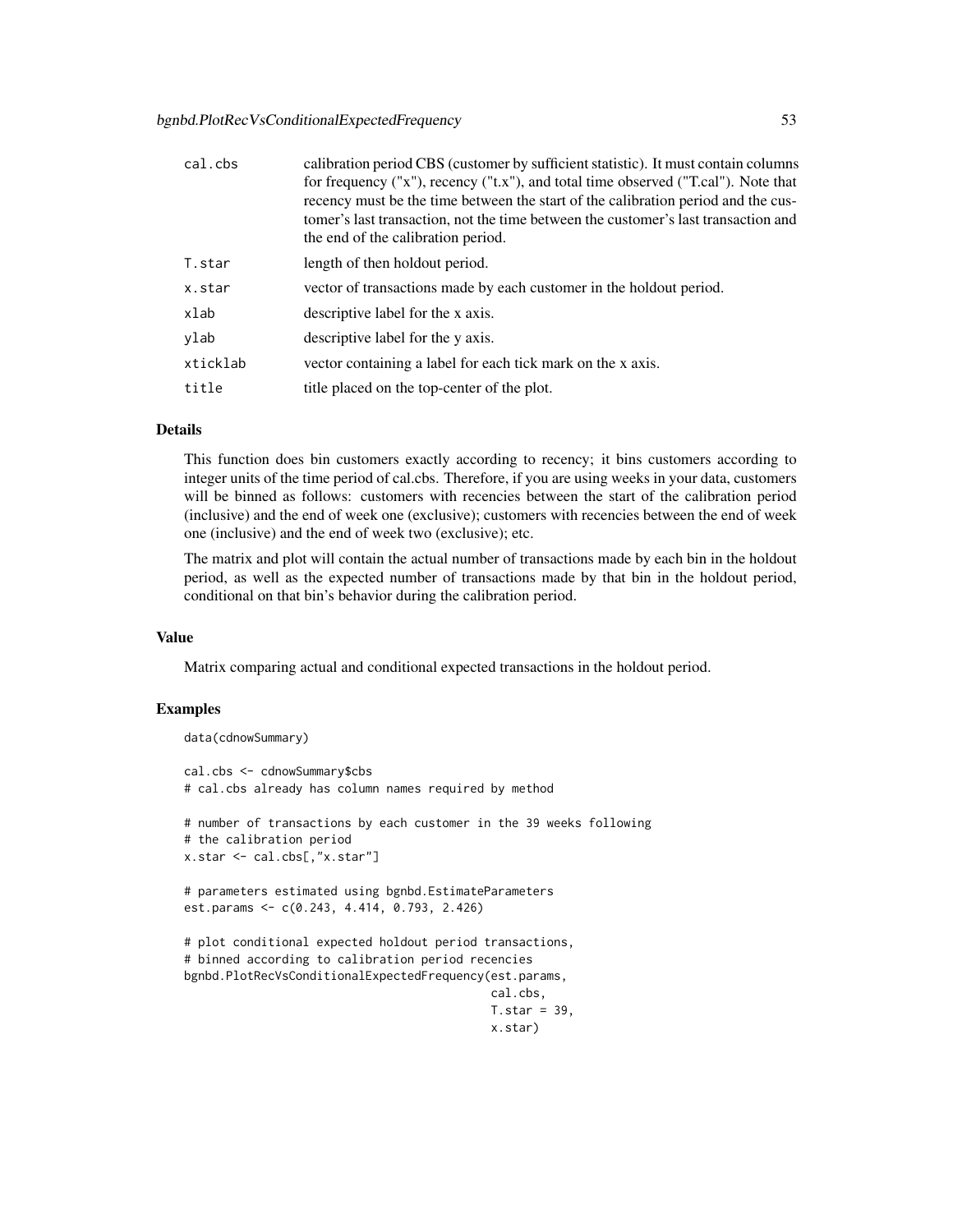bgnbd.PlotTrackingCum *BG/NBD Tracking Cumulative Transactions Plot*

# Description

Plots the actual and expected cumulative total repeat transactions by all customers for the calibration and holdout periods, and returns this comparison in a matrix.

# Usage

```
bgnbd.PlotTrackingCum(
 params,
 T.cal,
 T.tot,
  actual.cu.tracking.data,
  n.periods.final = NA,
  hardie = TRUE,
 xlab = "Week",
 ylab = "Cumulative Transactions",
 xticklab = NULL,
  title = "Tracking Cumulative Transactions"
)
```
# Arguments

| params                  | BG/NBD parameters - a vector with r, alpha, a, and b, in that order. r and<br>alpha are unobserved parameters for the NBD transaction process. a and b are<br>unobserved parameters for the Beta geometric dropout process. |
|-------------------------|-----------------------------------------------------------------------------------------------------------------------------------------------------------------------------------------------------------------------------|
| T.cal                   | a vector to represent customers' calibration period lengths (in other words, the<br>"T.cal" column from a customer-by-sufficient-statistic matrix).                                                                         |
| T.tot                   | end of holdout period. Must be a single value, not a vector.                                                                                                                                                                |
| actual.cu.tracking.data | vector containing the cumulative number of repeat transactions made by cus-<br>tomers for each period in the total time period (both calibration and holdout<br>periods). See details.                                      |
| n.periods.final         |                                                                                                                                                                                                                             |
|                         | number of time periods in the calibration and holdout periods. See details.                                                                                                                                                 |
| hardie                  | if TRUE, use h2f1 instead of hypergeo.                                                                                                                                                                                      |
| xlab                    | descriptive label for the x axis.                                                                                                                                                                                           |
| ylab                    | descriptive label for the y axis.                                                                                                                                                                                           |
| xticklab                | vector containing a label for each tick mark on the x axis.                                                                                                                                                                 |
| title                   | title placed on the top-center of the plot.                                                                                                                                                                                 |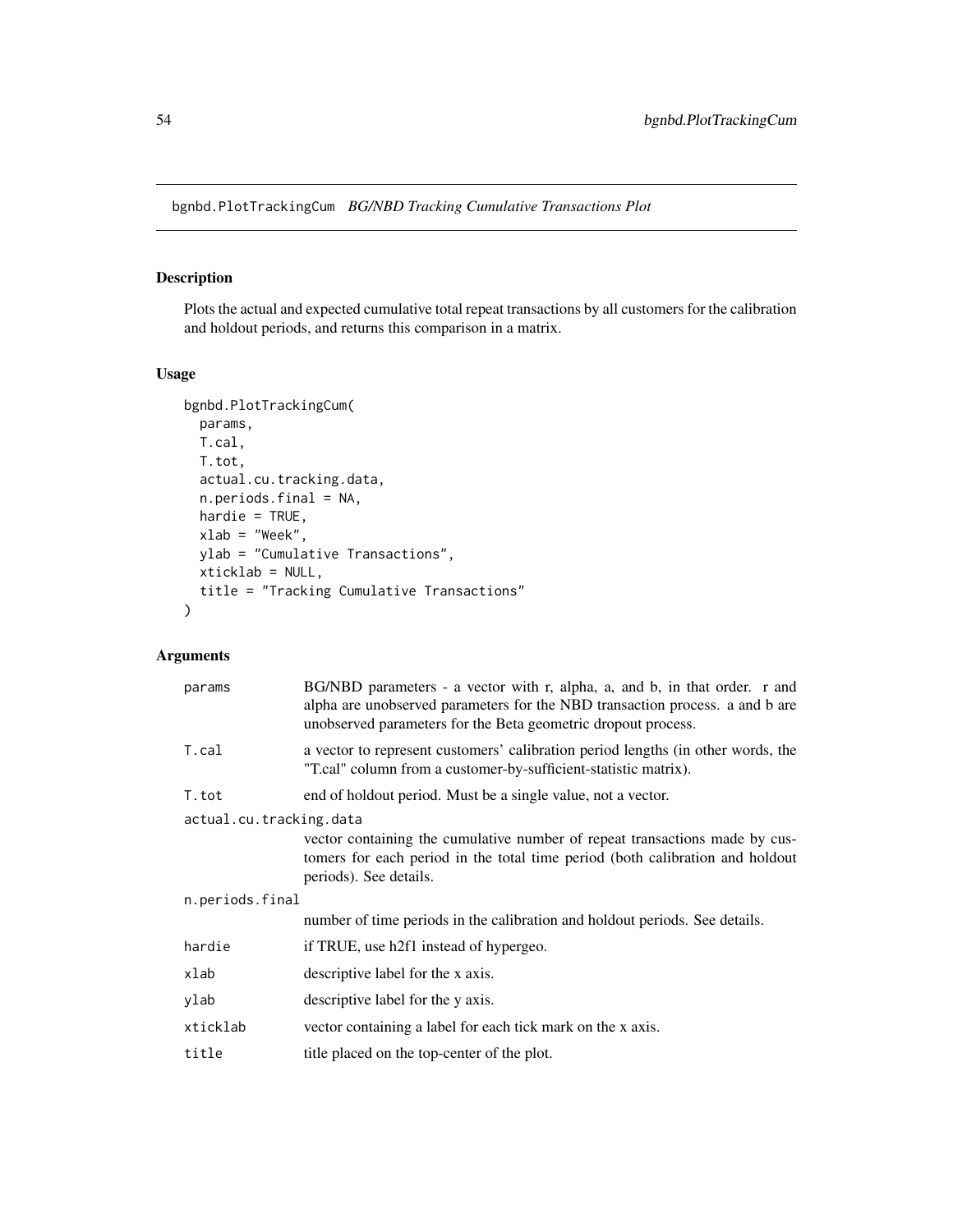# Details

actual.cu.tracking.data does not have to be in the same unit of time as the T.cal data. T.tot will automatically be divided into periods to match the length of actual.cu.tracking.data. See [bgnbd.ExpectedCumulativeTransactions.](#page-43-0)

The holdout period should immediately follow the calibration period. This function assume that all customers' calibration periods end on the same date, rather than starting on the same date (thus customers' birth periods are determined using max(T.cal) - T.cal rather than assuming that it is 0).

## Value

Matrix containing actual and expected cumulative repeat transactions.

#### Examples

data(cdnowSummary)

```
cal.cbs <- cdnowSummary$cbs
# cal.cbs already has column names required by method
# Cumulative repeat transactions made by all customers across calibration
# and holdout periods
cu.tracking <- cdnowSummary$cu.tracking
# parameters estimated using bgnbd.EstimateParameters
est.params <- c(0.243, 4.414, 0.793, 2.426)
# All parameters are in weeks; the calibration period lasted 39
# weeks and the holdout period another 39.
bgnbd.PlotTrackingCum(est.params,
                     T.cal = cal.obs[, "T.cal"],
                     T. tot = 78,actual.cu.tracking.data = cu.tracking,
                      hardie = TRUE)
```
bgnbd.PlotTrackingInc *BG/NBD Tracking Incremental Transactions Comparison*

## Description

Plots the actual and expected incremental total repeat transactions by all customers for the calibration and holdout periods, and returns this comparison in a matrix.

## Usage

```
bgnbd.PlotTrackingInc(
 params,
 T.cal,
  T.tot,
  actual.inc.tracking.data,
```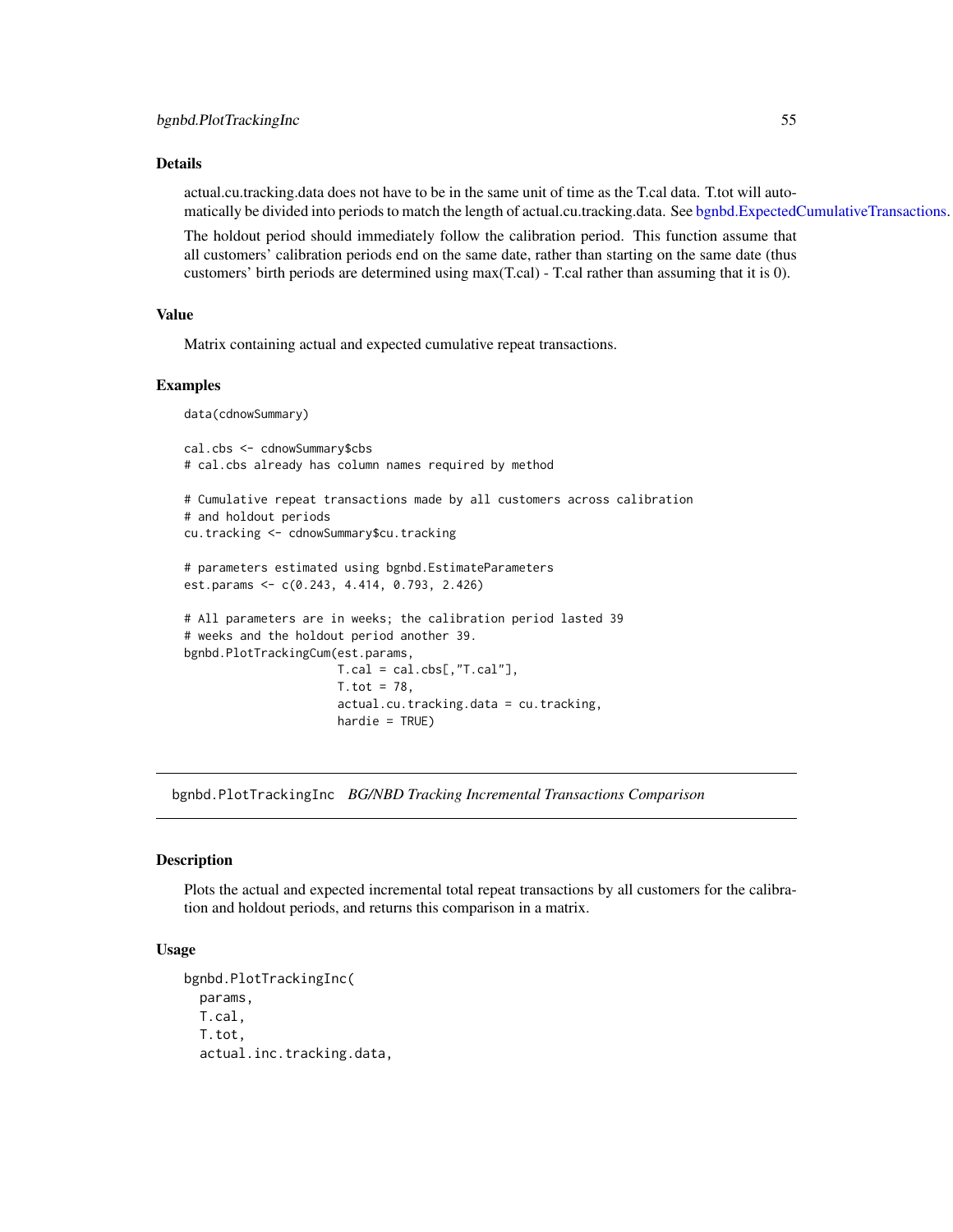```
n.periods.final = NA,
  hardie = TRUE,
 xlab = "Week",
 ylab = "Transactions",
  xticklab = NULL,
  title = "Tracking Weekly Transactions"
)
```
# Arguments

| params                   | BG/NBD parameters - a vector with r, alpha, a, and b, in that order. r and<br>alpha are unobserved parameters for the NBD transaction process. a and b are<br>unobserved parameters for the Beta geometric dropout process. |
|--------------------------|-----------------------------------------------------------------------------------------------------------------------------------------------------------------------------------------------------------------------------|
| T.cal                    | a vector to represent customers' calibration period lengths (in other words, the<br>"T.cal" column from a customer-by-sufficient-statistic matrix).                                                                         |
| T.tot                    | end of holdout period. Must be a single value, not a vector.                                                                                                                                                                |
| actual.inc.tracking.data | vector containing the incremental number of repeat transactions made by cus-<br>tomers for each period in the total time period (both calibration and holdout<br>periods). See details.                                     |
| n.periods.final          |                                                                                                                                                                                                                             |
|                          | number of time periods in the calibration and holdout periods. See details.                                                                                                                                                 |
| hardie                   | if TRUE, use h2f1 instead of hypergeo.                                                                                                                                                                                      |
| xlab                     | descriptive label for the x axis.                                                                                                                                                                                           |
| ylab                     | descriptive label for the y axis.                                                                                                                                                                                           |
| xticklab                 | vector containing a label for each tick mark on the x axis.                                                                                                                                                                 |
| title                    | title placed on the top-center of the plot.                                                                                                                                                                                 |
|                          |                                                                                                                                                                                                                             |

# Details

actual.inc.tracking.data does not have to be in the same unit of time as the T.cal data. T.tot will automatically be divided into periods to match the length of actual.inc.tracking.data. See [bgnbd.ExpectedCumulativeTransactions.](#page-43-0)

The holdout period should immediately follow the calibration period. This function assume that all customers' calibration periods end on the same date, rather than starting on the same date (thus customers' birth periods are determined using max(T.cal) - T.cal rather than assuming that it is 0).

## Value

Matrix containing actual and expected incremental repeat transactions.

# Examples

```
data(cdnowSummary)
cal.cbs <- cdnowSummary$cbs
# cal.cbs already has column names required by method
```
# Cumulative repeat transactions made by all customers across calibration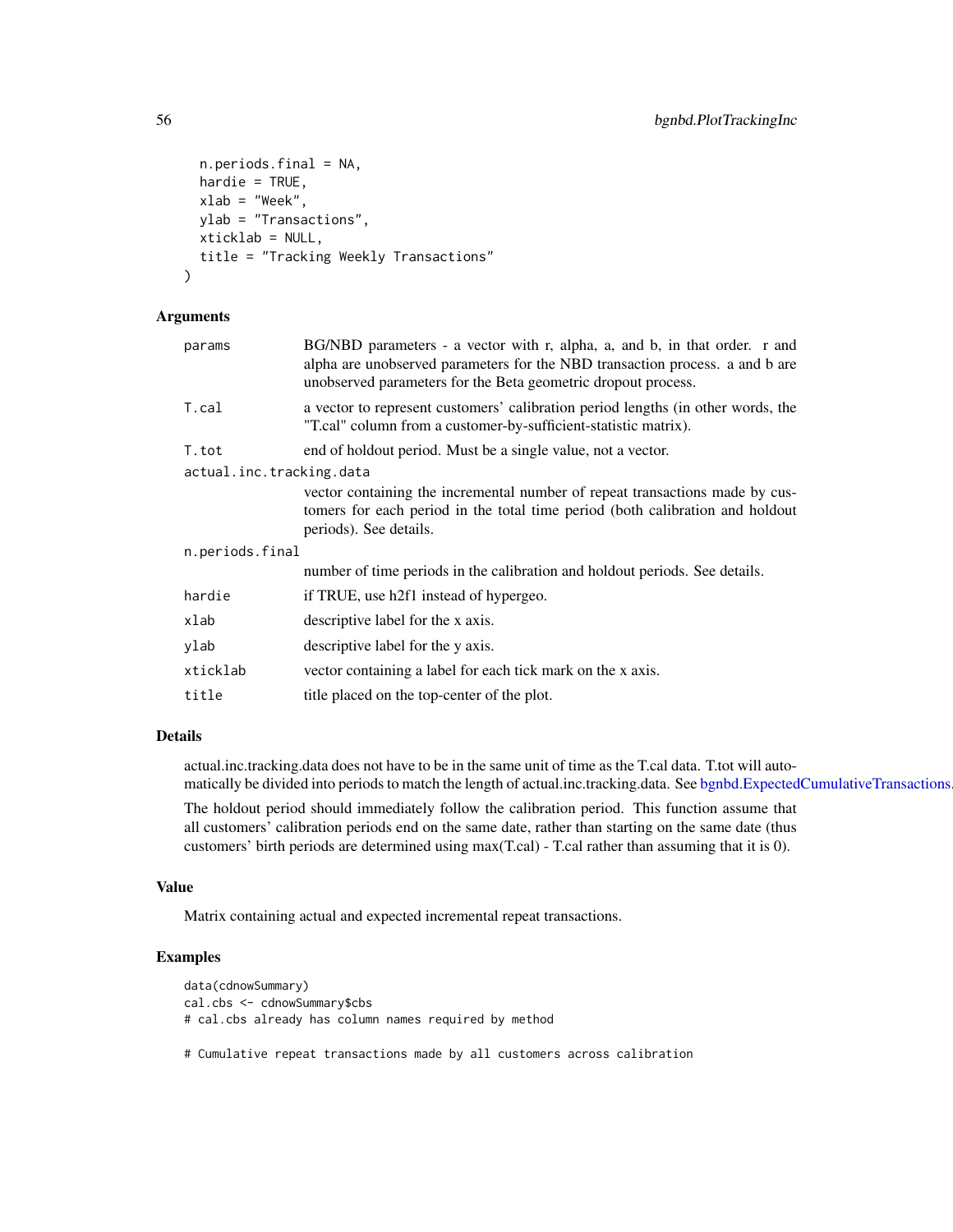```
# and holdout periods
cu.tracking <- cdnowSummary$cu.tracking
# make the tracking data incremental
inc.tracking <- dc.CumulativeToIncremental(cu.tracking)
# parameters estimated using bgnbd.EstimateParameters
est.params <- c(0.243, 4.414, 0.793, 2.426)
# All parameters are in weeks; the calibration period lasted 39
# weeks and the holdout period another 39.
bgnbd.PlotTrackingInc(est.params, ,
                      T.cal = cal.cbs[,"T.cal"],
                      T. tot = 78,actual.inc.tracking.data = inc.tracking,
                      hardie = TRUE)
```
bgnbd.PlotTransactionRateHeterogeneity *BG/NBD Plot Transaction Rate Heterogeneity*

## Description

Plots and returns the estimated gamma distribution of lambda (customers' propensities to purchase).

#### Usage

```
bgnbd.PlotTransactionRateHeterogeneity(params, lim = NULL)
```
## Arguments

| params | BG/NBD parameters - a vector with r, alpha, a, and b, in that order. r and              |
|--------|-----------------------------------------------------------------------------------------|
|        | alpha are unobserved parameters for the NBD transaction process, a and b are            |
|        | unobserved parameters for the Beta geometric dropout process.                           |
| lim    | upper-bound of the x-axis. A number is chosen by the function if none is pro-<br>vided. |

## Details

This returns the distribution of each customer's Poisson parameter, which determines the rate at which each customer buys.

#### Value

Distribution of customers' propensities to purchase.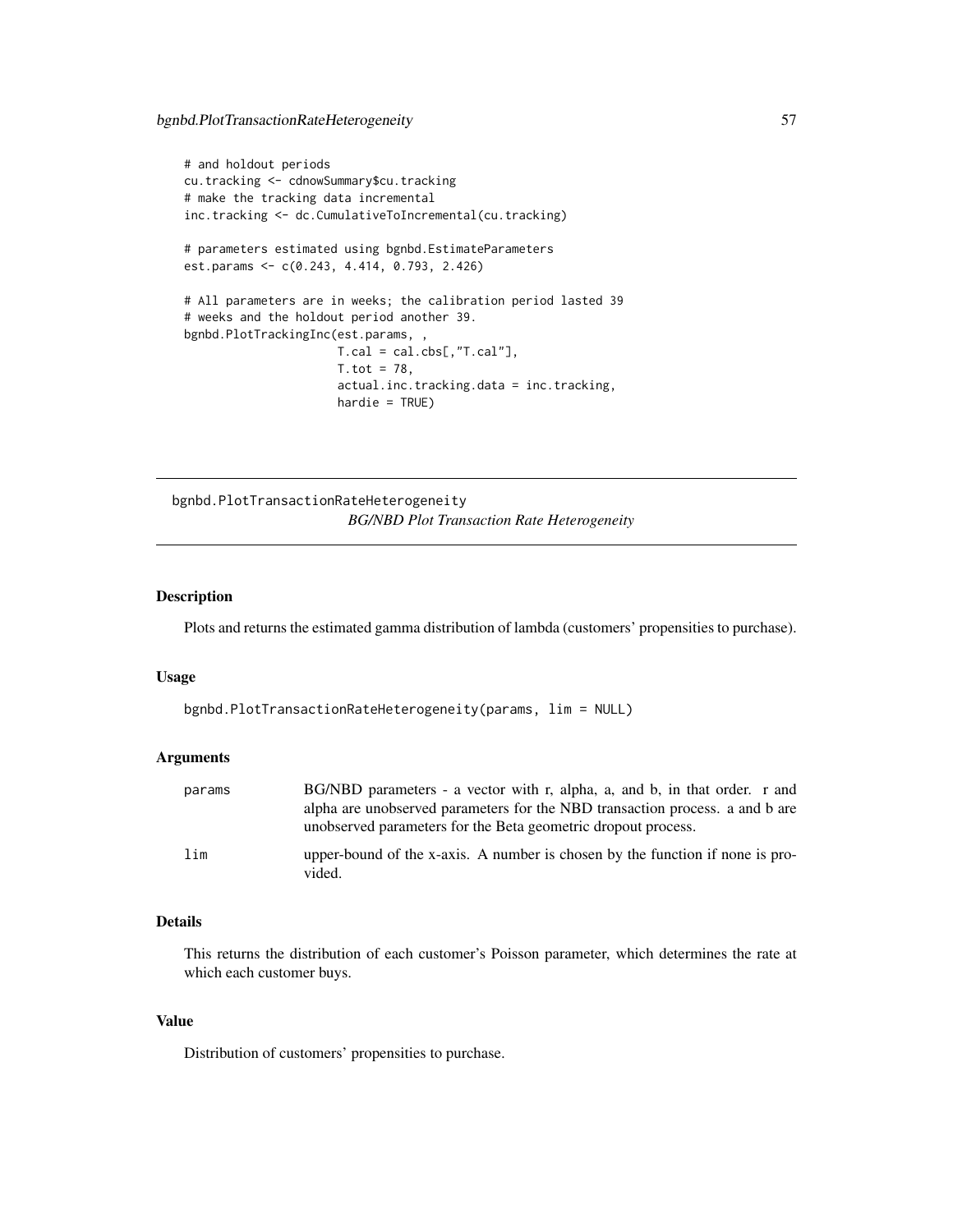## Examples

```
params <- c(0.243, 4.414, 0.793, 2.426)
bgnbd.PlotTransactionRateHeterogeneity(params)
params <- c(0.53, 4.414, 0.793, 2.426)
bgnbd.PlotTransactionRateHeterogeneity(params)
```
#### bgnbd.pmf *BG/NBD Probability Mass Function*

# Description

Probability mass function for the BG/NBD.

#### Usage

```
bgnbd.pmf(params, t, x)
```
## Arguments

| params | BG/NBD parameters - a vector with r, alpha, a, and b, in that order. r and<br>alpha are unobserved parameters for the NBD transaction process, a and b are<br>unobserved parameters for the Beta geometric dropout process. |
|--------|-----------------------------------------------------------------------------------------------------------------------------------------------------------------------------------------------------------------------------|
| t      | length end of time period for which probability is being computed. May also be<br>a vector.                                                                                                                                 |
| x      | number of repeat transactions by a random customer in the period defined by t.<br>May also be a vector.                                                                                                                     |

# Details

 $P(X(t)=x | r, a]$ , a, b). Returns the probability that a customer makes x repeat transactions in the time interval (0, t].

Parameters t and x may be vectors. The standard rules for vector operations apply - if they are not of the same length, the shorter vector will be recycled (start over at the first element) until it is as long as the longest vector. It is advisable to keep vectors to the same length and to use single values for parameters that are to be the same for all calculations. If one of these parameters has a length greater than one, the output will be a vector of probabilities.

# Value

Probability of  $X(t)=x$  conditional on model parameters. If t and/or x has a length greater than one, a vector of probabilities will be returned.

#### References

Fader, Peter S.; Hardie, Bruce G.S.and Lee, Ka Lok. "Computing P(alive) Using the BG/NBD Model." December. 2008. [Web.](http://www.brucehardie.com/notes/021/palive_for_BGNBD.pdf)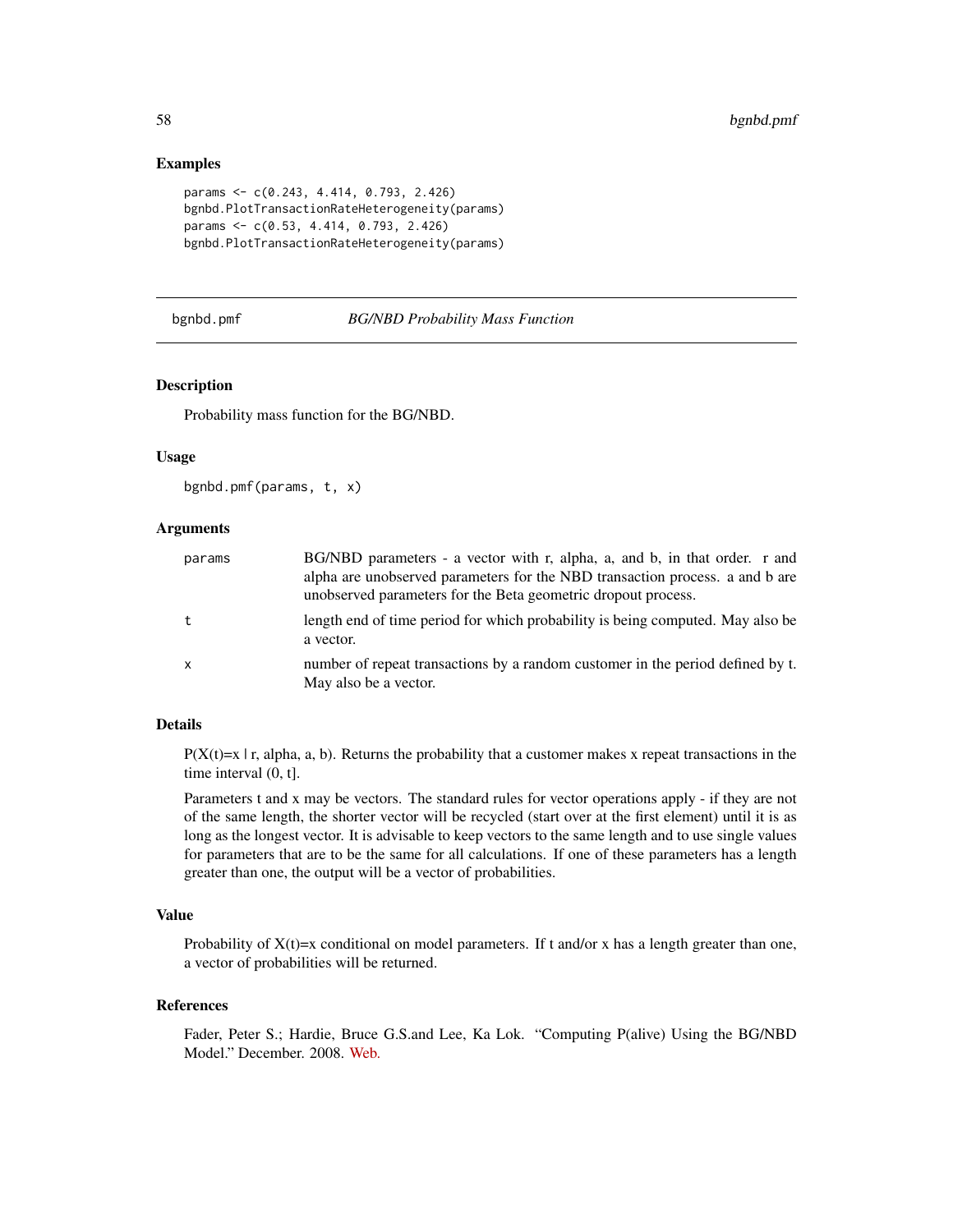# bgnbd.pmf.General 59

## Examples

```
params <- c(0.243, 4.414, 0.793, 2.426)
# probability that a customer will make 10 repeat transactions in the
# time interval (0,2]
bgnbd.pmf(params, t=2, x=10)
# probability that a customer will make no repeat transactions in the
# time interval (0,39]
bgnbd.pmf(params, t=39, x=0)
# Vectors may also be used as arguments:
bgnbd.pmf(params, t=30, x=11:20)
```
bgnbd.pmf.General *Generalized BG/NBD Probability Mass Function*

## **Description**

Generalized probability mass function for the BG/NBD.

## Usage

bgnbd.pmf.General(params, t.start, t.end, x)

#### Arguments

| params       | BG/NBD parameters - a vector with r, alpha, a, and b, in that order. r and<br>alpha are unobserved parameters for the NBD transaction process. a and b are<br>unobserved parameters for the Beta geometric dropout process. |
|--------------|-----------------------------------------------------------------------------------------------------------------------------------------------------------------------------------------------------------------------------|
| t.start      | start of time period for which probability is being calculated. It can also be a<br>vector of values.                                                                                                                       |
| t.end        | end of time period for which probability is being calculated. It can also be a<br>vector of values.                                                                                                                         |
| $\mathsf{x}$ | number of repeat transactions by a random customer in the period defined by<br>(t.start, t.end). It can also be a vector of values.                                                                                         |

#### Details

 $P(X(t)$ , t.end)=x | r, alpha, a, b). Returns the probability that a customer makes x repeat transactions in the time interval (t.start, t.end].

It is impossible for a customer to make a negative number of repeat transactions. This function will return an error if it is given negative times or a negative number of repeat transactions. This function will also return an error if t.end is less than t.start.

t.start, t.end, and x may be vectors. The standard rules for vector operations apply - if they are not of the same length, shorter vectors will be recycled (start over at the first element) until they are as long as the longest vector. It is advisable to keep vectors to the same length and to use single values for parameters that are to be the same for all calculations. If one of these parameters has a length greater than one, the output will be a vector of probabilities.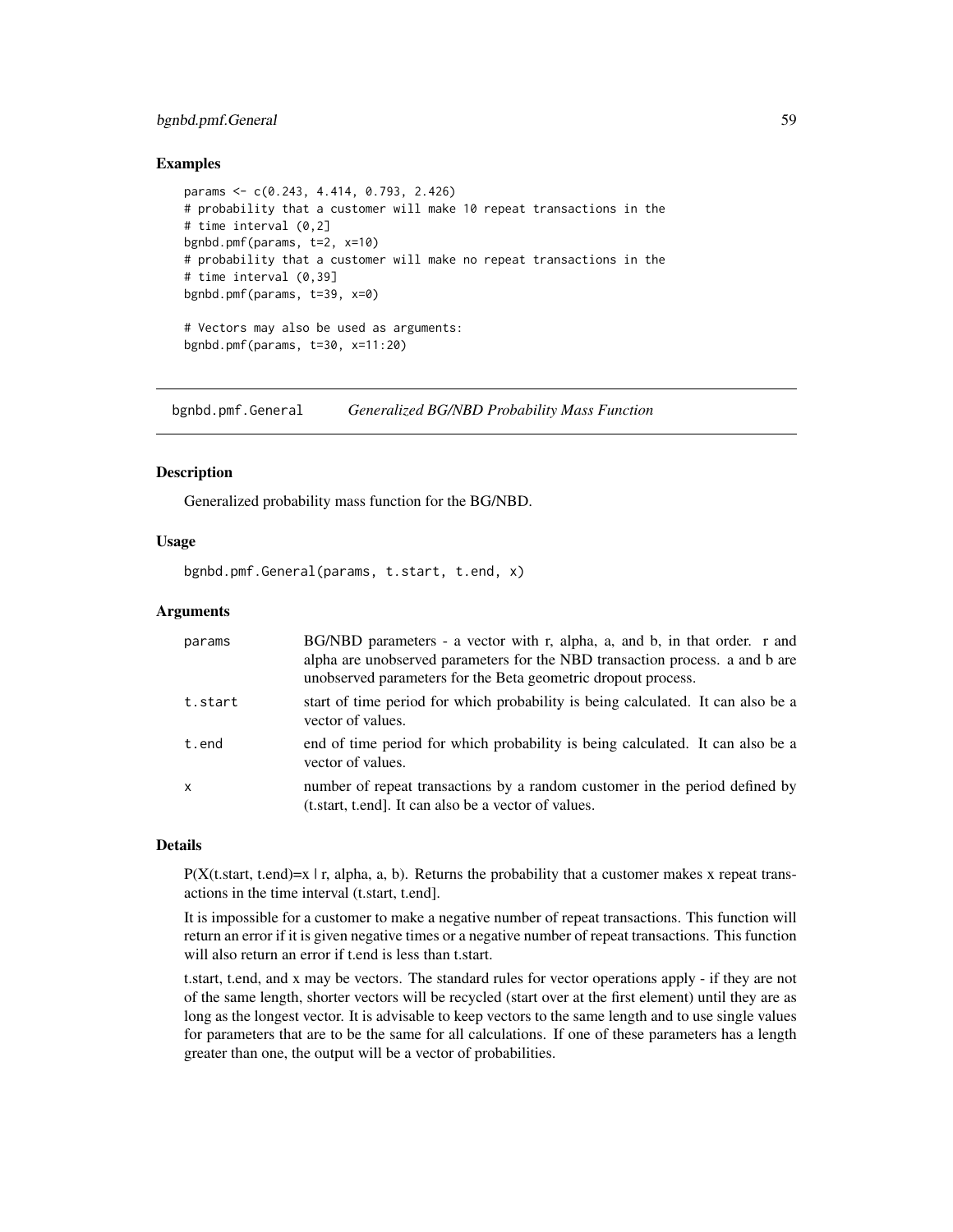#### Value

Probability of x transaction occuring between t.start and t.end conditional on model parameters. If t.start, t.end, and/or x has a length greater than one, a vector of probabilities will be returned.

#### References

Fader, Peter S.; Hardie, Bruce G.S.and Lee, Ka Lok. "Computing P(alive) Using the BG/NBD Model." December. 2008. [Web.](http://www.brucehardie.com/notes/021/palive_for_BGNBD.pdf)

#### Examples

```
params <- c(0.243, 4.414, 0.793, 2.426)
# probability that a customer will make 10 repeat transactions in the
# time interval (1,2]
bgnbd.pmf.General(params, t.start=1, t.end=2, x=10)
# probability that a customer will make no repeat transactions in the
# time interval (39,78]
bgnbd.pmf.General(params, t.start=39, t.end=78, x=0)
```
<span id="page-59-0"></span>cdnowElog *CDNOW event log data*

#### Description

Data representing the purchasing behavior of 2,357 CDNOW customers between January 1997 and June 1998, in event log format.

# Format

A comma-delimited file representing an event log with 6,919 entries. It has 5 columns: The customer's ID in the master dataset, the customer's ID in this dataset (which represents 1/10th of the master dataset), the date of the transaction in the format " $\%$ Y $\%$ m $\%$ d" (e.g. 19970225), the number of CDs purchased, and the dollar value of the transaction.

#### Details

The customers in this data represent 1/10th of the cohort of customers who made their first transactions with CDNOW in the first quarter of 1997. CDNOW was an online retailer, selling music and related products on the web since 1994.

#### Source

Can be found [online.](https://www.brucehardie.com/datasets/)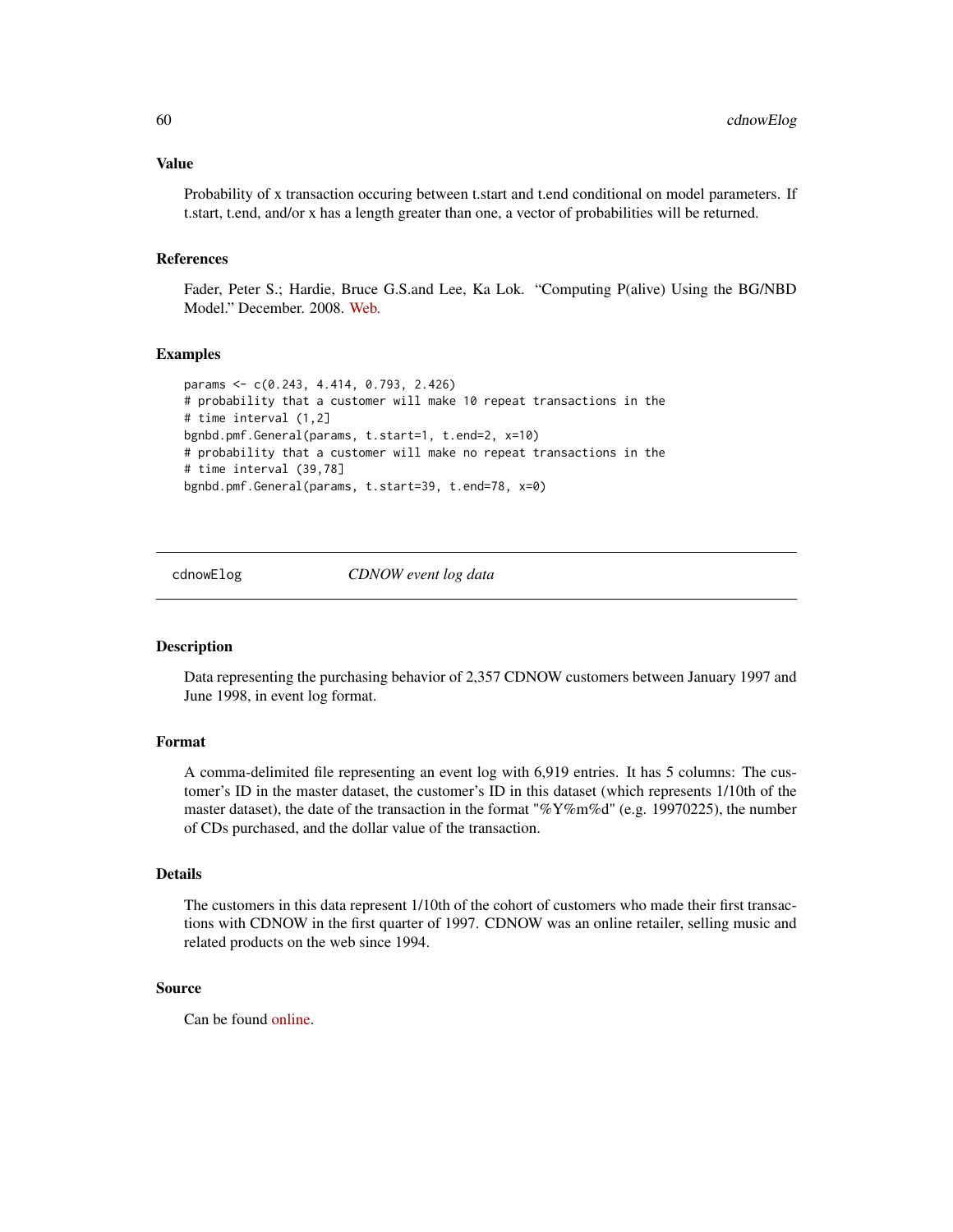#### Description

Data representing the purchasing behavior of 2,357 CDNOW customers between January 1997 and June 1998, summarized as a customer-by-time matrix and a vector of cumulative weekly transactions.

#### Usage

data(cdnowSummary)

# Format

A named list of four elements:

- cbs A customer-by-time matrix with four columns: frequency ("x"), recency ("t.x"), length of observation in the calibration period ("T.cal"), and number of transactions in the holdout period ("x.star"). Each row represents a customer.
- cu.tracking A vector containing cumulative transactions for every week in both the calibration and estimating periods (78 weeks total). This vector contains the sum of transactions across all customers.
- est.params A vector containing estimated values for the four Pareto/NBD parameters: r, alpha, s, and beta, in that order. This estimation was made using [pnbd.EstimateParameters](#page-94-0), and is included here to avoid having to run the relatively time-consuming parameter estimation function in examples.
- m.x A vector containing the average value of each customer's repeat transactions. Used in examples for spend functions.

## Details

The customers in this data represent 1/10th of the cohort of customers who made their first transactions with CDNOW in the first quarter of 1997. CDNOW was an online retailer, selling music and related products on the web since 1994.

#### Source

The data was put together using data conversion functions included in this package. The original event log is included (see [cdnowElog](#page-59-0)).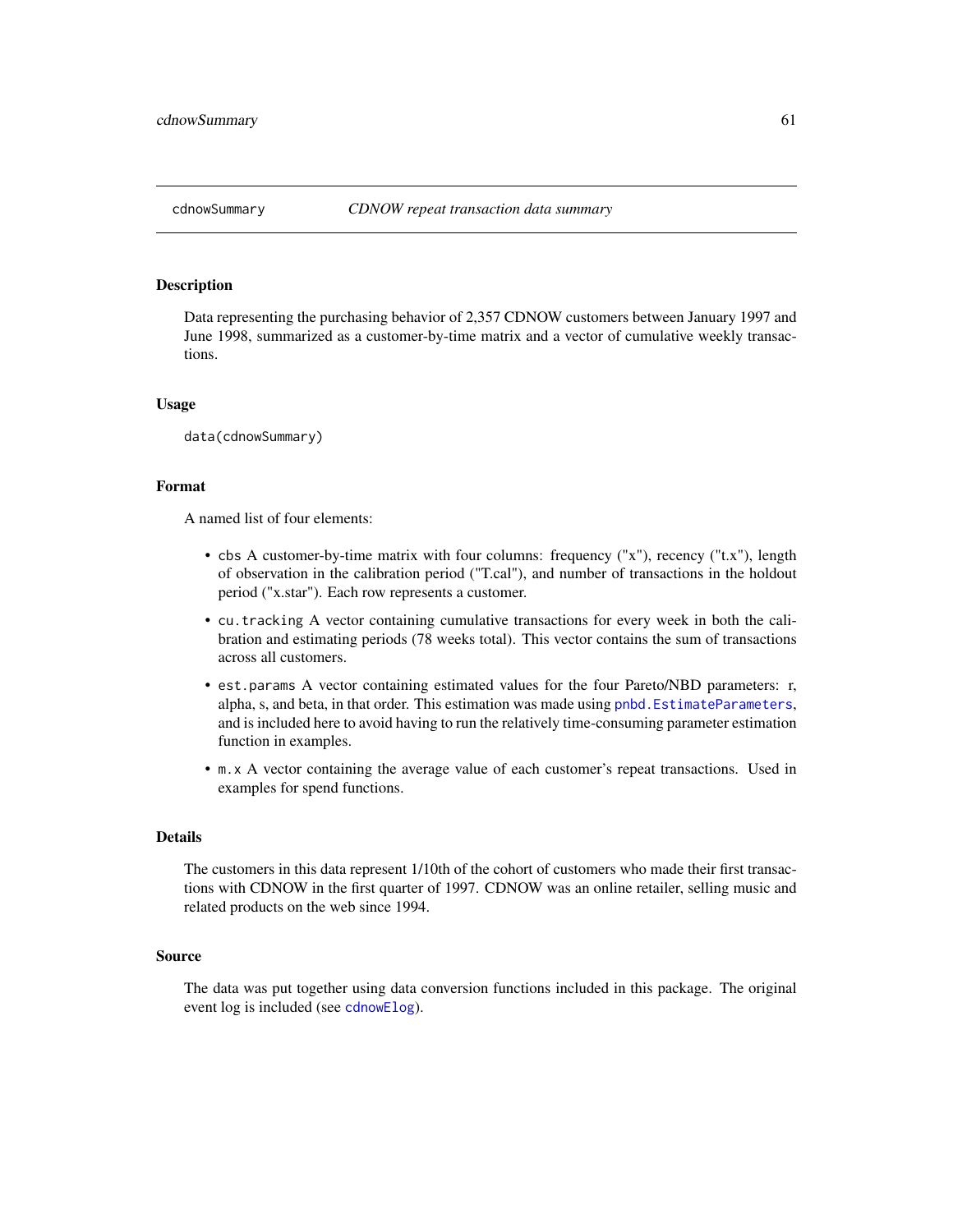```
dc.BuildCBSFromCBTAndDates
```
*Build CBS matrix from CBT matrix*

# Description

Given a customer-by-time matrix, yields the resulting customer-by-sufficient-statistic matrix.

#### Usage

```
dc.BuildCBSFromCBTAndDates(cbt, dates, per, cbt.is.during.cal.period = TRUE)
```
#### Arguments

| cbt                      | customer-by-time matrix. This is a matrix consisting of a row per customer<br>and a column per time period. It should contain numeric information about a<br>customer's transactions in every time period - either the number of transactions<br>in that time period (frequency), a 1 to indicate that at least 1 transaction occurred<br>(reach), or the average/total amount spent in that time period.                                                |
|--------------------------|----------------------------------------------------------------------------------------------------------------------------------------------------------------------------------------------------------------------------------------------------------------------------------------------------------------------------------------------------------------------------------------------------------------------------------------------------------|
| dates                    | if cbt.is.during.cal.period is TRUE, then dates is a data frame with three columns:<br>1. the dates when customers made their first purchases 2. the dates when cus-<br>tomers made their last purchases 3. the date of the end of the calibration period.<br>if cbt. is. during. cal. period is FALSE, then dates is a vector with two elements:<br>1. the date of the beginning of the holdout period 2. the date of the end of the<br>holdout period. |
| per                      | interval of time for customer-by-sufficient-statistic matrix. May be "day", "week",<br>"month", "quarter", or "year".                                                                                                                                                                                                                                                                                                                                    |
| cbt.is.during.cal.period |                                                                                                                                                                                                                                                                                                                                                                                                                                                          |
|                          | if TRUE, indicates the customer-by-time matrix is from the calibration period.<br>If FALSE, indicates the customer-by-time matrix is from the holdout period.                                                                                                                                                                                                                                                                                            |

#### Details

The customer-by-sufficient statistic matrix will contain the sum of the statistic included in the customer-by-time matrix (see the cbt parameter), the customer's last transaction date, and the total time period for which the customer was observed.

# Value

Customer-by-sufficient-statistic matrix, with three columns: frequency("x"), recency("t.x") and total time observed("T.cal"). See details. Frequency is total transactions, not repeat transactions.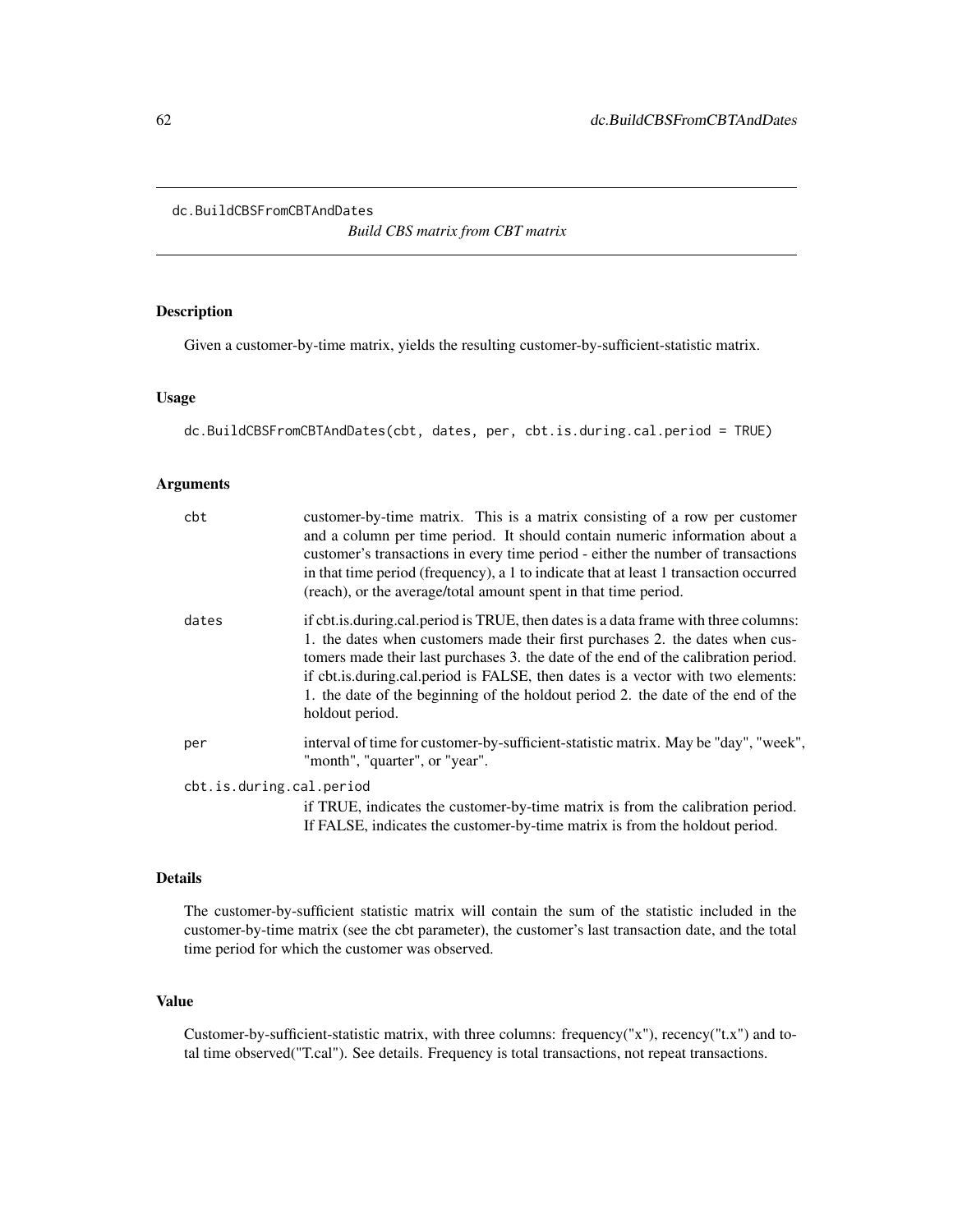#### Examples

```
elog <- dc.ReadLines(system.file("data/cdnowElog.csv", package="BTYD"),2,3,5)
elog[,"date"] <- as.Date(elog[,"date"], "%Y%m%d")
# Transaction-flow models are about interpurchase times. Since we
# only know purchase times to the day, we merge all transaction on
# the same day. This example uses dc.MergeTransactionsOnSameDate
# to illustrate this; however, we could have simply used dc.CreateReachCBT
# instead of dc.CreateFreqCBT to obtain the same result.
merged.elog <- dc.MergeTransactionsOnSameDate(elog)
cutoff.date <- as.Date("1997-09-30")
freq.cbt <- dc.CreateFreqCBT(merged.elog)
cal.freq.cbt <- freq.cbt[,as.Date(colnames(freq.cbt)) <= cutoff.date]
holdout.freq.cbt <- freq.cbt[,as.Date(colnames(freq.cbt)) > cutoff.date]
cal.start.dates.indices <- dc.GetFirstPurchasePeriodsFromCBT(cal.freq.cbt)
cal.start.dates <- as.Date(colnames(cal.freq.cbt)[cal.start.dates.indices])
cal.end.dates.indices <- dc.GetLastPurchasePeriodsFromCBT(cal.freq.cbt)
cal.end.dates <- as.Date(colnames(cal.freq.cbt)[cal.end.dates.indices])
T.cal.total <- rep(cutoff.date, nrow(cal.freq.cbt))
cal.dates <- data.frame(cal.start.dates,
                        cal.end.dates,
                        T.cal.total)
# Create calibration period customer-by-sufficient-statistic data frame,
# using weeks as the unit of time.
cal.cbs <- dc.BuildCBSFromCBTAndDates(cal.freq.cbt,
                                      cal.dates,
                                      per="week",
                                      cbt.is.during.cal.period=TRUE)
# Force the calibration period customer-by-sufficient-statistic to only contain
# repeat transactions (required by BG/BB and Pareto/NBD models)
cal.obs[, "x"] \leftarrow cal.obs[, "x"] - 1holdout.start <- cutoff.date+1
holdout.end <- as.Date(colnames(holdout.freq.cbt)[ncol(holdout.freq.cbt)])
holdout.dates <- c(holdout.start, holdout.end)
# Create holdout period customer-by-sufficient-statistic data frame, using weeks
# as the unit of time.
holdout.cbs <- dc.BuildCBSFromCBTAndDates(holdout.freq.cbt,
                                          holdout.dates,
                                          per="week",
                                          cbt.is.during.cal.period=FALSE)
```
dc.BuildCBTFromElog *Build Customer-by-Time Matrix from Event Log*

## **Description**

Creates a customer-by-time matrix from an event log.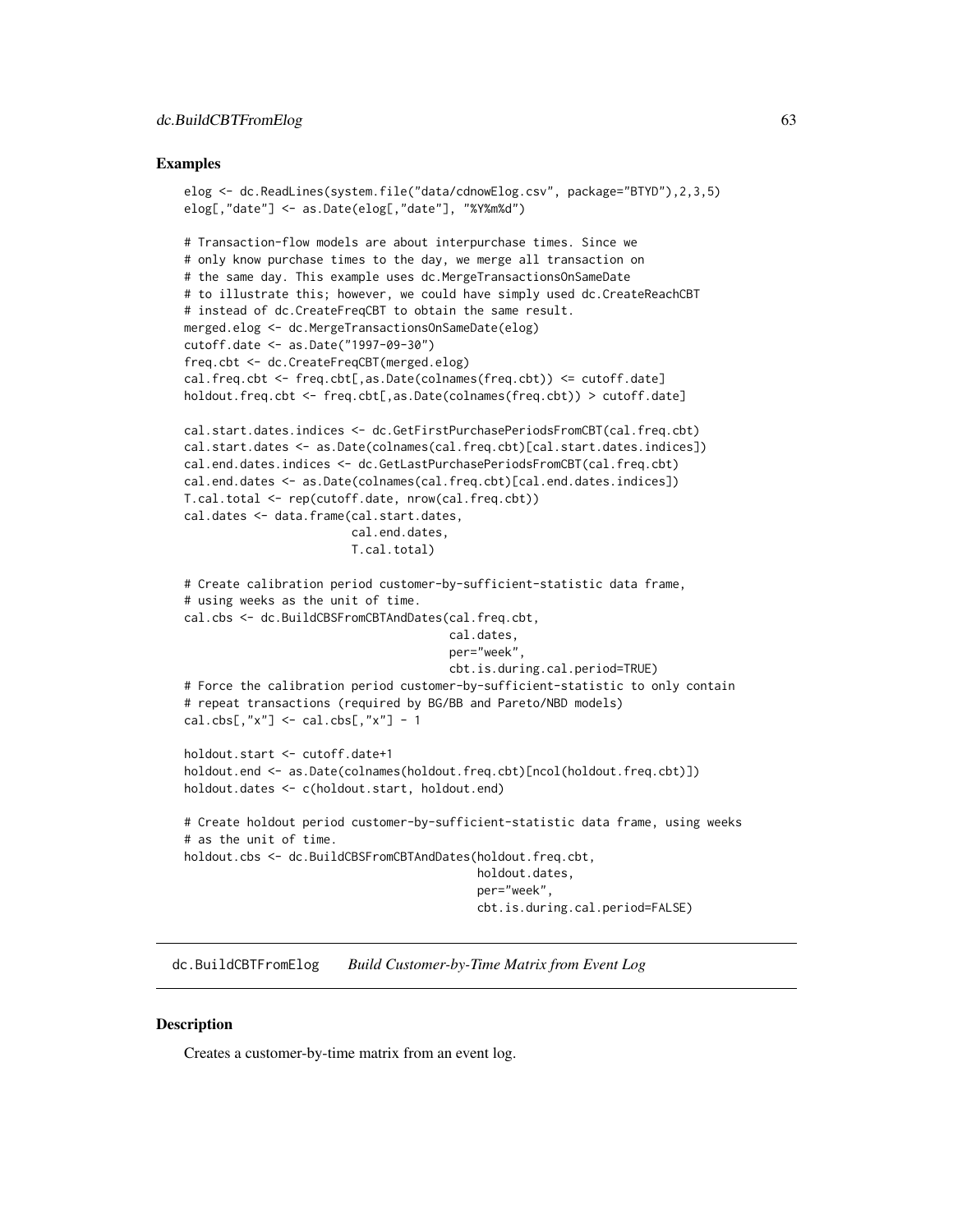# Usage

```
dc.BuildCBTFromElog(elog, statistic = "freq")
```
# Arguments

| elog      | event log, which is a data frame with columns for customer ID ("cust"), date<br>("date"), and optionally other columns such as "sales". Each row represents an<br>event, such as a transaction For the total spend and average spend matrices, the<br>event log must have a "sales" column. If the dates are not formatted to be in the<br>order year-month-day, the columns of the customer-by-time matrix may not be<br>ordered chronologically if the "date" column does not consist of date objects (R<br>will order them alphabetically). This will cause problems with other functions,<br>so it is better to convert the date column to date objects before running this<br>function. |
|-----------|----------------------------------------------------------------------------------------------------------------------------------------------------------------------------------------------------------------------------------------------------------------------------------------------------------------------------------------------------------------------------------------------------------------------------------------------------------------------------------------------------------------------------------------------------------------------------------------------------------------------------------------------------------------------------------------------|
| statistic | either "freq", "reach", "total.spend", or "average.spend". This determines what<br>type of customer-by-time matrix is returned.                                                                                                                                                                                                                                                                                                                                                                                                                                                                                                                                                              |

# Value

Customer-by-time matrix.

dc.check.model.params *Check model params*

# Description

Check model parameters for correctness.

# Usage

dc.check.model.params(printnames, params, func)

# Arguments

| printnames | Names to print parameter errors.        |
|------------|-----------------------------------------|
| params     | Model parameters.                       |
| func       | Function calling dc.check.model.params. |

# Value

Stops the program if there is something wrong with the parameters.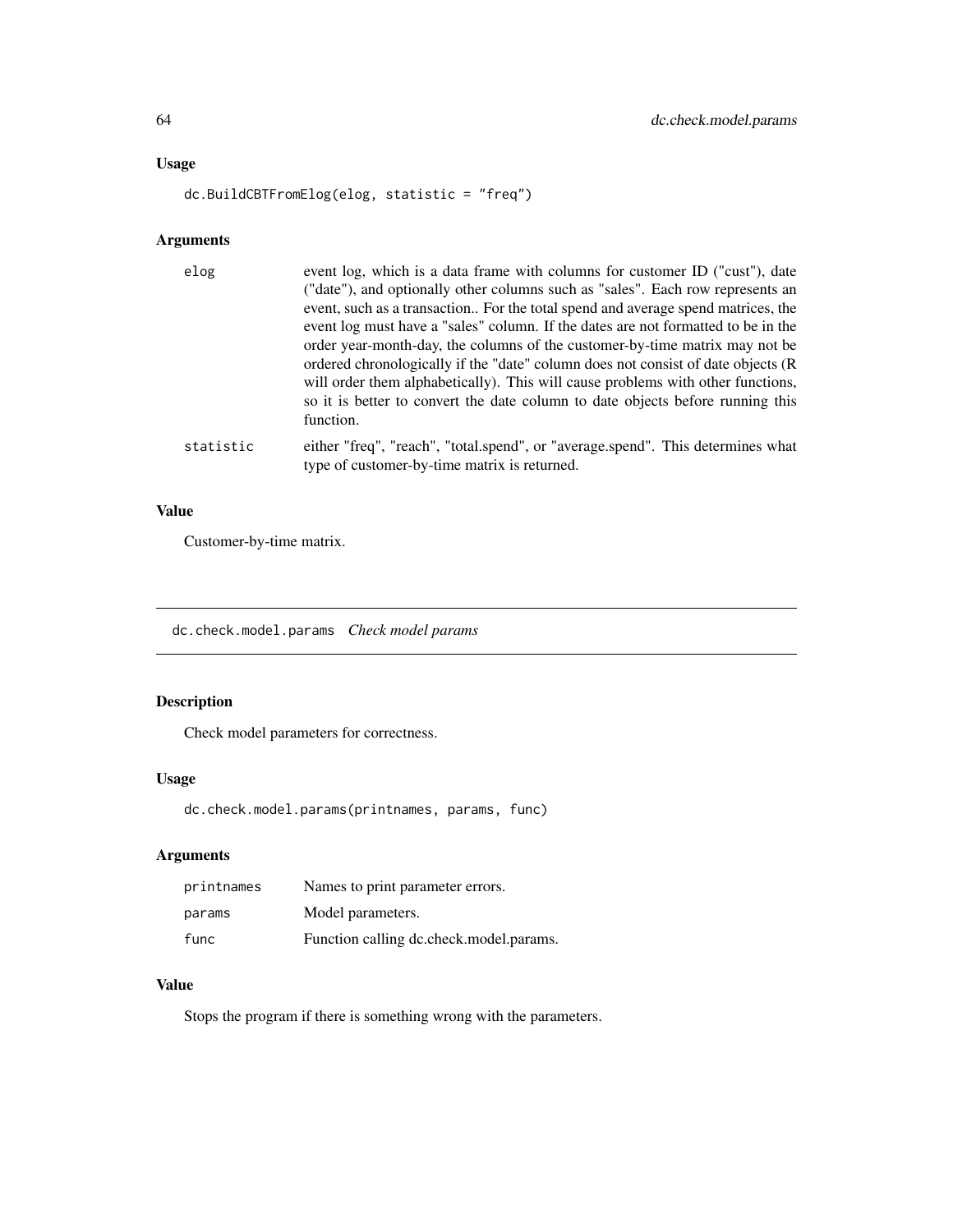# <span id="page-64-0"></span>Description

Combines all customers with the same combination of recency, frequency and length of calibration period in the customer-by-sufficient-statistic matrix, and adds a fourth column labelled "custs" (with the number of customers belonging in each row).

# Usage

```
dc.compress.cbs(cbs, rounding = 3)
```
## Arguments

| cbs      | calibration period CBS (customer by sufficient statistic). It must contain columns<br>for frequency ("x"), recency ("t.x"), and total time observed ("T.cal"). Note that<br>recency must be the time between the start of the calibration period and the cus-<br>tomer's last transaction, not the time between the customer's last transaction and<br>the end of the calibration period.                                                                                                                              |
|----------|------------------------------------------------------------------------------------------------------------------------------------------------------------------------------------------------------------------------------------------------------------------------------------------------------------------------------------------------------------------------------------------------------------------------------------------------------------------------------------------------------------------------|
| rounding | the function tries to ensure that there are similar customers by rounding the<br>customer-by-sufficient-statistic matrix first. This parameter determines how many<br>decimal places are left in the data. Negative numbers are allowed; see the doc-<br>umentation for round in the base package. As of the time of writing, that doc-<br>umentation states: "Rounding to a negative number of digits means rounding<br>to a power of ten, so for example round(x, digits $= -2$ ) rounds to the nearest<br>hundred." |

# Details

This function is meant to be used to speed up log-likelihood and parameter estimation functions in the Pareto/NBD (pnbd) set of functions. How much faster those function run depends on how similar customers are. You can used compressed CBS matrices in BG/NBD estimation too, but there will be no speed gains there over using un-compressed CBS data.

This function only takes columns "x", "t.x", and "T.cal" into account. All other columns will be added together - for example, if you have a spend column, the output's spend column will contain the total amount spent by all customers with an identical recency, frequency, and time observed.

#### Value

A customer-by-sufficient-statistic matrix with an additional column "custs", which contains the number of customers with each combination of recency, frequency and length of calibration period.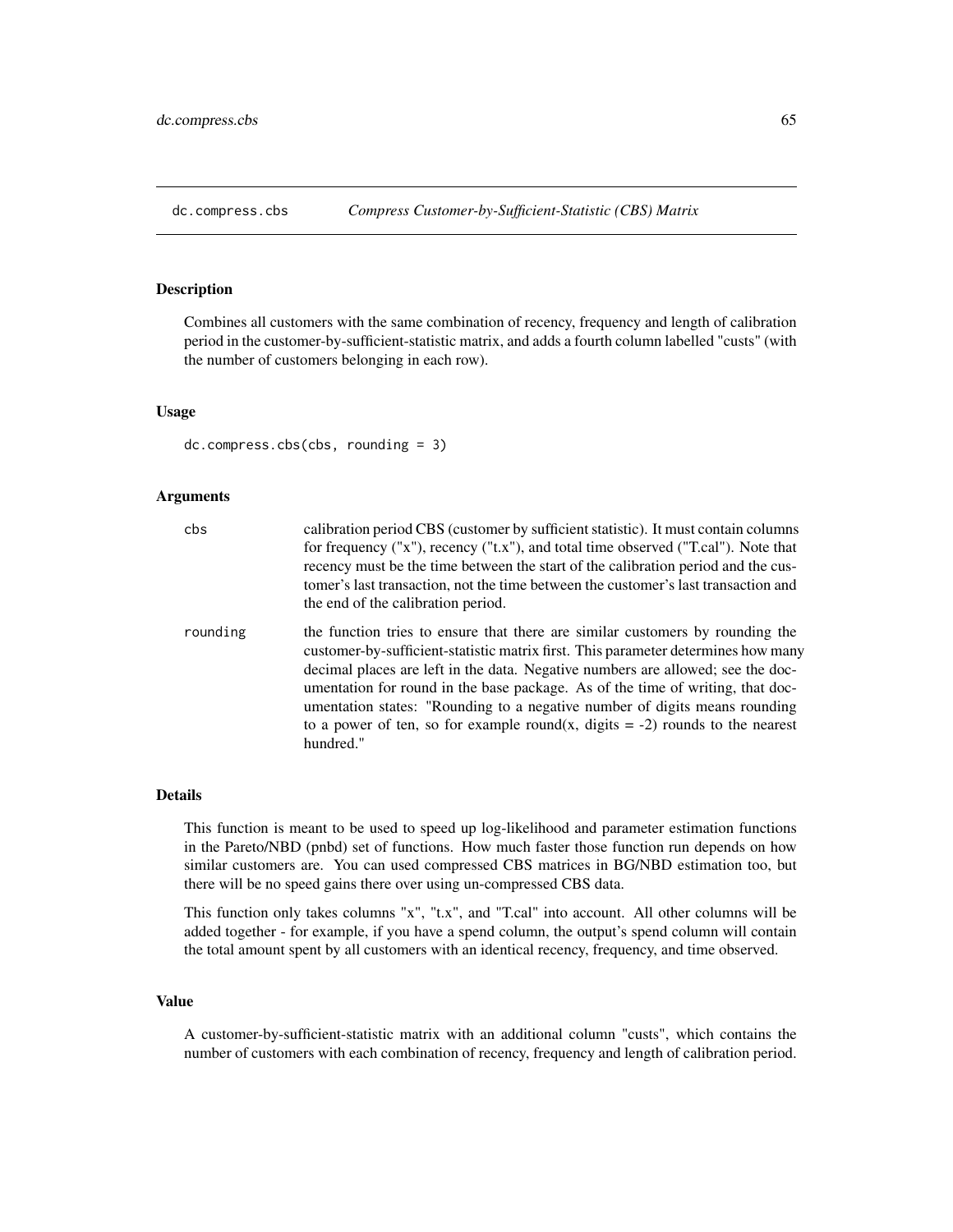## Examples

```
# Create a sample customer-by-sufficient-statistic matrix:
set.seed(7)
x \le - sample(1:4, 10, replace = TRUE)
t.x \leq same sample(1:4, 10, replace = TRUE)
T.cal < - rep(4, 10)ave.spend <- sample(10:20, 10, replace = TRUE)
cbs <- cbind(x, t.x, T.cal, ave.spend)
cbs
# If cbs is printed, you would note that the following
# sets of rows have the same x, t.x and T.cal:
# (1, 6, 8); (3, 9)
dc.compress.cbs(cbs, 0) # No rounding necessary
# Note that all additional columns (in this case, ave.spend)
# are aggregated by sum.
```
dc.CreateFreqCBT *Create Frequency Customer-by-Time Matrix*

# Description

Creates a customer-by-time matrix with total number of transactions per time period.

## Usage

```
dc.CreateFreqCBT(elog)
```
#### Arguments

elog event log, which is a data frame with columns for customer ID ("cust"), date ("date"), and optionally other columns such as "sales". Each row represents an event, such as a transaction. If the dates are not formatted to be in the order yearmonth-day, the columns of the customer-by-time matrix may not be ordered chronologically if the "date" column does not consist of date objects (R will order them alphabetically). This will cause problems with other functions, so it is better to convert the date column to date objects before running this function.

# Value

Frequency customer-by-time matrix.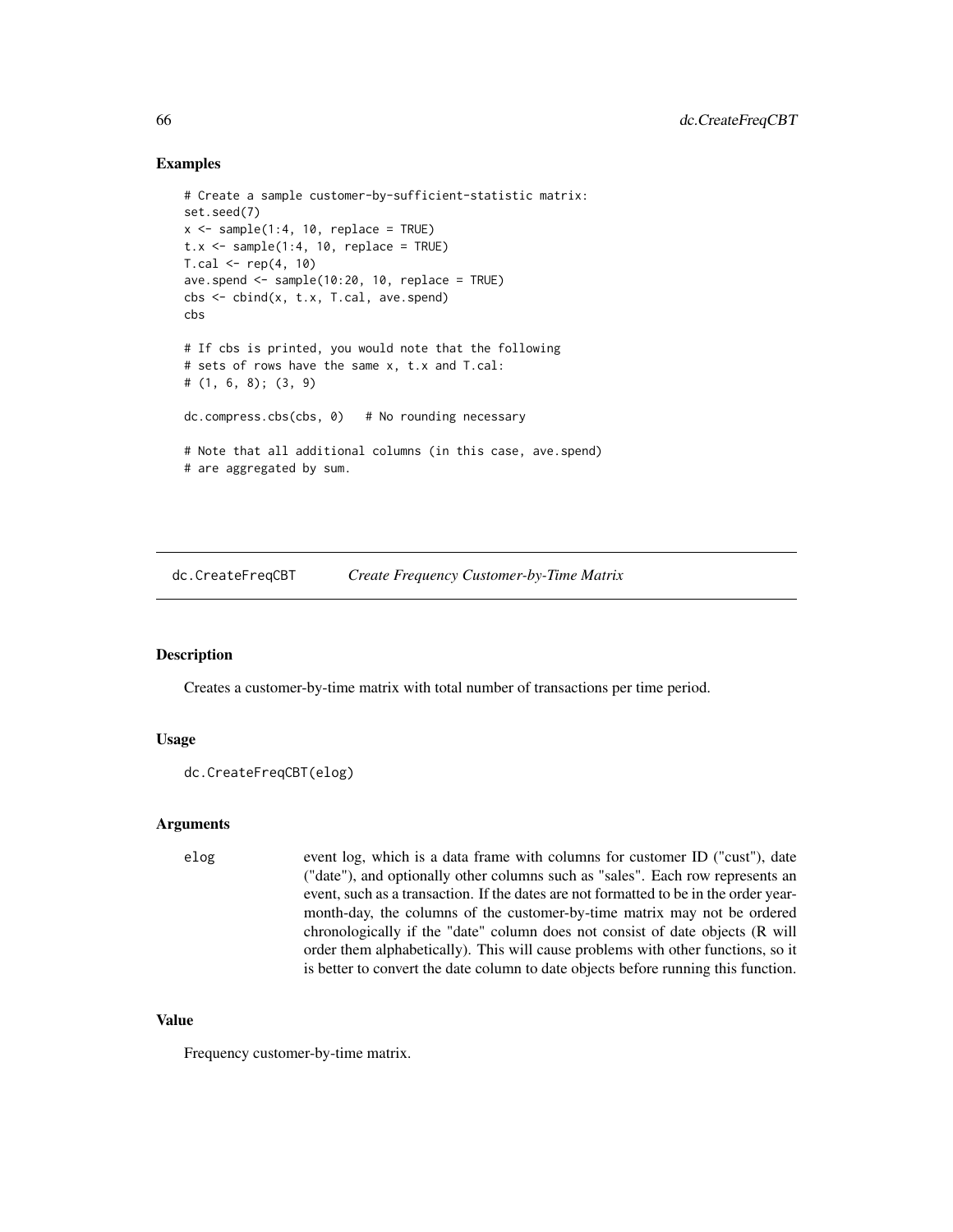## dc.CreateReachCBT 67

#### Examples

```
# Create event log from file "cdnowElog.csv", which has
# customer IDs in the second column, dates in the third column, and
# sales numbers in the fifth column.
elog <- dc.ReadLines(system.file("data/cdnowElog.csv", package="BTYD"),2,3,5)
# Given that the dates are in the order year-month-day,
# it is not strictly necessary to convert the date column
# to date formats. However, it is good practice:
elog[,"date"] <- as.Date(elog[,"date"], "%Y%m%d")
freq.cbt <- dc.CreateFreqCBT(elog)
```
dc.CreateReachCBT *Create Reach Customer-by-Time Matrix*

#### Description

Creates a customer-by-time matrix with 1's in periods that a customer made a transaction and 0's otherwise.

#### Usage

```
dc.CreateReachCBT(elog)
```
## Arguments

elog event log, which is a data frame with columns for customer ID ("cust"), date ("date"), and optionally other columns such as "sales". Each row represents an event, such as a transaction. If the dates are not formatted to be in the order yearmonth-day, the columns of the customer-by-time matrix may not be ordered chronologically if the "date" column does not consist of date objects (R will order them alphabetically). This will cause problems with other functions, so it is better to convert the date column to date objects before running this function.

#### Value

Reach customer-by-time matrix.

## Examples

```
# Create event log from file "cdnowElog.csv", which has
# customer IDs in the second column, dates in the third column, and
# sales numbers in the fifth column.
elog <- dc.ReadLines(system.file("data/cdnowElog.csv", package="BTYD"),2,3,5)
# Given that the dates are in the order year-month-day,
# it is not strictly necessary to convert the date column
# to date formats. However, it is good practice:
```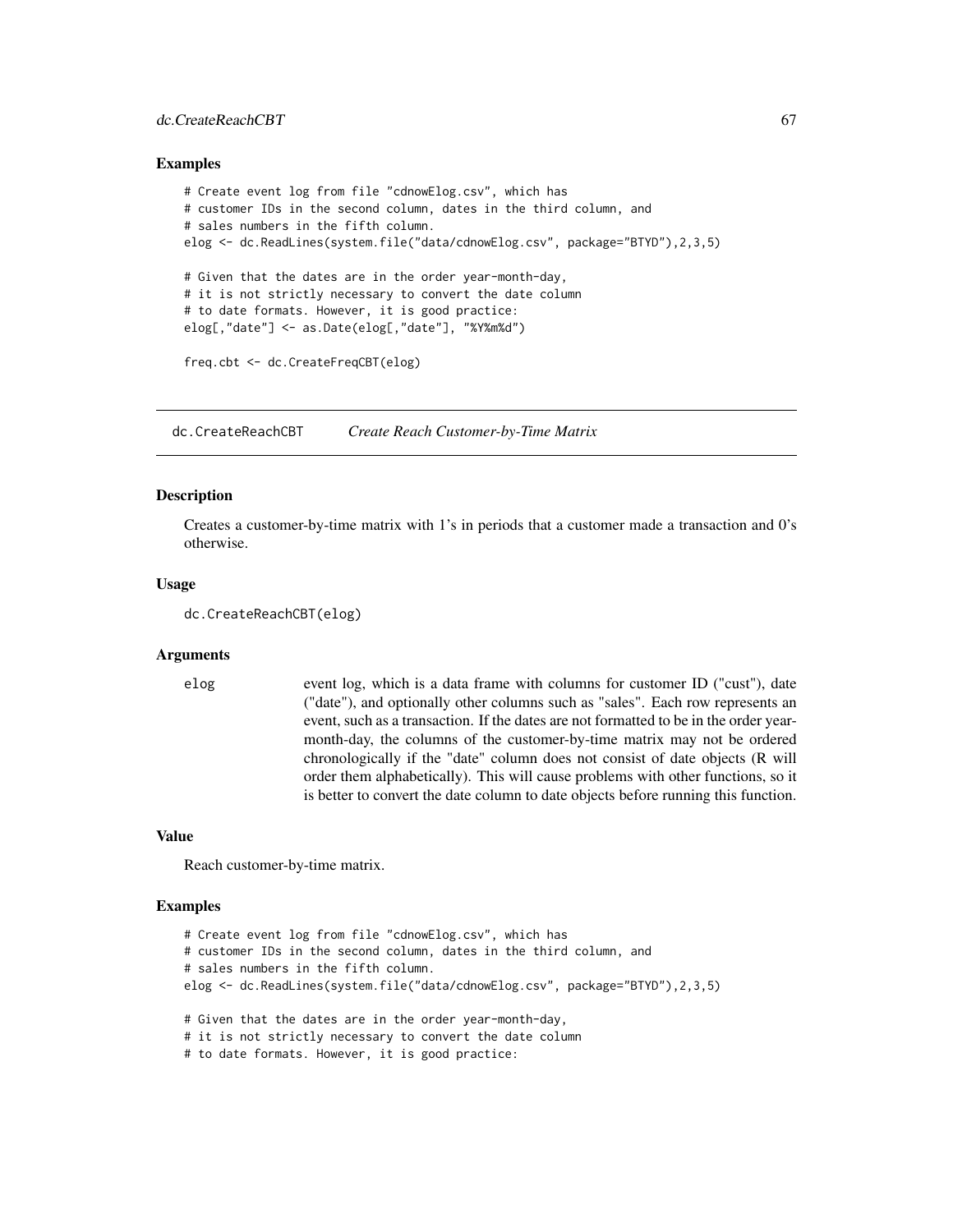```
elog[,"date"] <- as.Date(elog[,"date"], "%Y%m%d")
reach.cbt <- dc.CreateReachCBT(elog)
```
dc.CreateSpendCBT *Create Spend Customer-by-Time Matrix*

## Description

Creates a customer-by-time matrix with spend per time period.

## Usage

dc.CreateSpendCBT(elog, is.avg.spend = FALSE)

## Arguments

| elog         | event log, which is a data frame with columns for customer ID ("cust"), date                                |
|--------------|-------------------------------------------------------------------------------------------------------------|
|              | ("date"), and optionally other columns such as "sales". Each row represents an                              |
|              | event, such as a transaction. If the dates are not formatted to be in the order year-                       |
|              | month-day, the columns of the customer-by-time matrix may not be ordered                                    |
|              | chronologically if the "date" column does not consist of date objects (R will                               |
|              | order them alphabetically). This will cause problems with other functions, so it                            |
|              | is better to convert the date column to date objects before running this function.                          |
| is.avg.spend | if TRUE, return average spend customer-by-time matrix; else, return total spend<br>customer-by-time matrix. |

#### Value

Spend customer-by-time matrix.

#### Examples

```
# Create event log from file "cdnowElog.csv", which has
# customer IDs in the second column, dates in the third column, and
# sales numbers in the fifth column.
elog <- dc.ReadLines(system.file("data/cdnowElog.csv", package="BTYD"),2,3,5);
# Given that the dates are in the order year-month-day,
# it is not strictly necessary to convert the date column
# to date formats. However, it is good practice:
elog[,"date"] <- as.Date(elog[,"date"], "%Y%m%d")
spend.cbt <- dc.CreateSpendCBT(elog)
```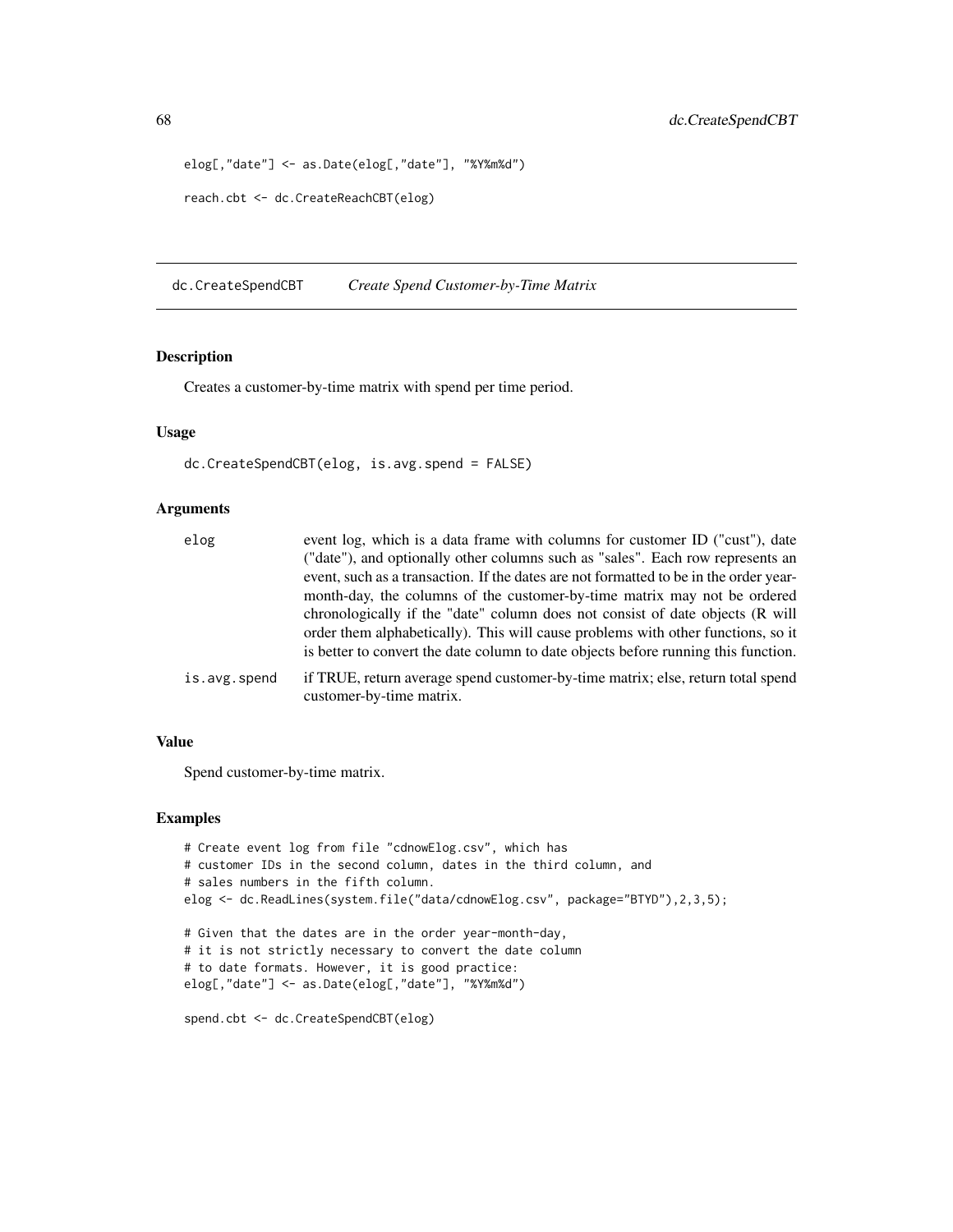dc.CumulativeToIncremental

*Cumulative to Incremental*

# Description

Converts a vector of cumulative transactions to a vector of incremental transactions.

#### Usage

```
dc.CumulativeToIncremental(cu)
```
# Arguments

cu A vector containing cumulative transactions over time.

# Value

Vector of incremental transactions.

| dc.DissipateElog | Dissipate Event Log |
|------------------|---------------------|
|------------------|---------------------|

# Description

Filters an event log, keeping a fraction of the original event log.

# Usage

dc.DissipateElog(elog, dissipate.factor)

# Arguments

elog event log, which is a data frame with columns for customer ID ("cust"), date ("date"), and optionally other columns such as "sales". Each row represents an event, such as a transaction.

#### dissipate.factor

integer indicating how much of the dataset to eliminate. It must be greater than 1 for the function to work. (dissipate.factor-1)/(dissipate.factor) events will be removed from the event log. For example, if 2 is provided, 1/2 of the event log is eliminated, and if 10 is provided, 9/10 of the event log is eliminated.

# Value

Reduced event log.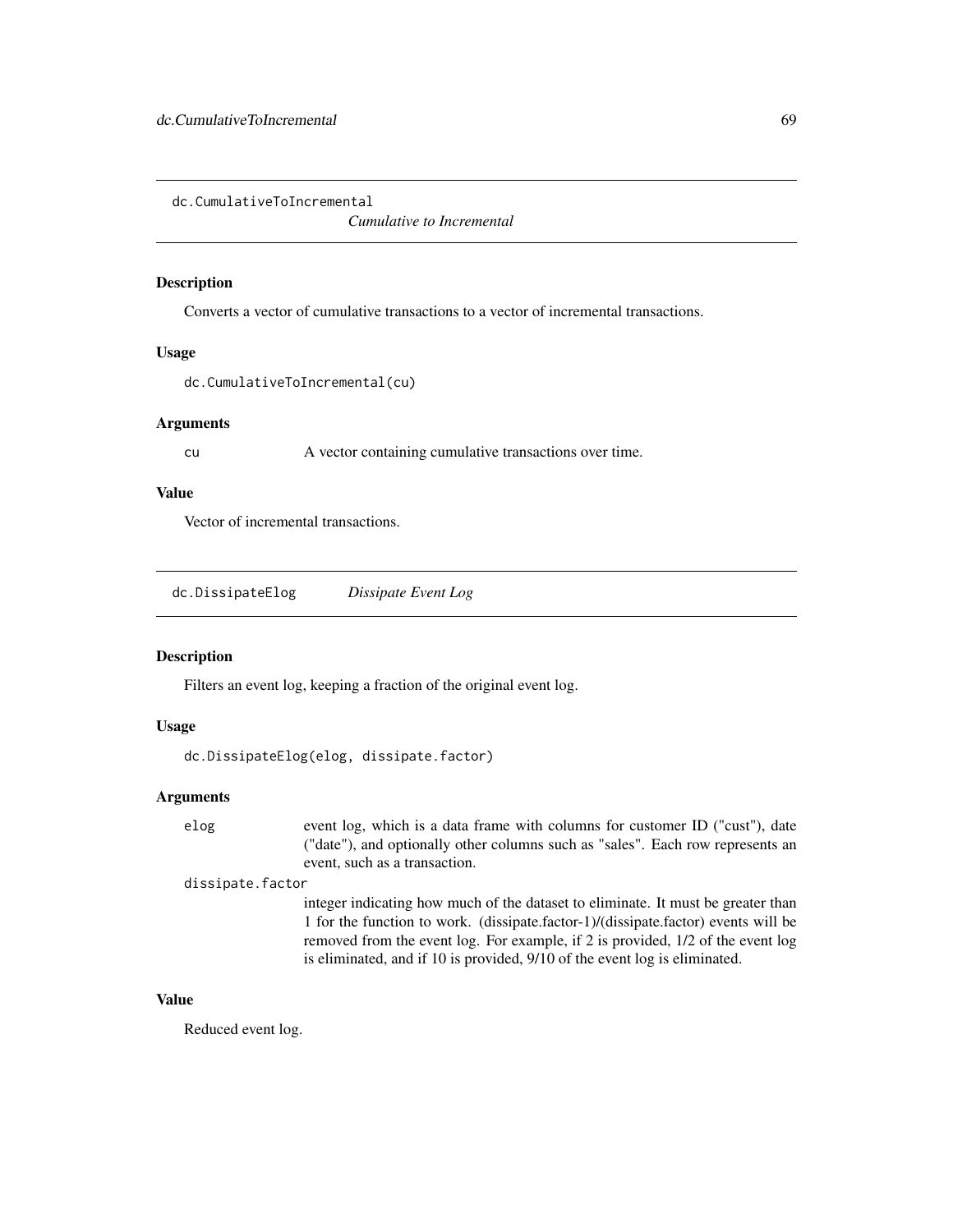# Description

Uses an event log to return calibration period CBT and CBS, holdout period CBT and CBS, and summary data for each customer (including times of first and last transactions).

# Usage

```
dc.ElogToCbsCbt(
 elog,
 per = "week",
 T.cal = max(elog$date),
 T.tot = max(elog$date),
 merge.same.date = TRUE,
 cohort.birth.per = T.cal,
  dissipate.factor = 1,
  statistic = "freq"
)
```
# Arguments

| elog             | event log, which is a data frame with columns for customer ID ("cust"), date<br>("date"), and optionally other columns such as "sales". Each row represents an<br>event, such as a transaction. The "date" column must contain date objects, not<br>character strings or factors.                                                    |
|------------------|--------------------------------------------------------------------------------------------------------------------------------------------------------------------------------------------------------------------------------------------------------------------------------------------------------------------------------------|
| per              | interval of time for customer-by-sufficient-statistic matrix. May be "day", "week",<br>"month", "quarter", or "year".                                                                                                                                                                                                                |
| T.cal            | R date object indicating when the calibration period ends.                                                                                                                                                                                                                                                                           |
| T.tot            | T.tot R date object indicating when holdout period ends.                                                                                                                                                                                                                                                                             |
| merge.same.date  |                                                                                                                                                                                                                                                                                                                                      |
|                  | If TRUE, transactions from the same period count as a single transaction instead<br>of counting as multiple transactions.                                                                                                                                                                                                            |
| cohort.birth.per |                                                                                                                                                                                                                                                                                                                                      |
|                  | Time interval used to filter the event log. Can be specified as a Date object or<br>a vector of two Dates. If one date object is used, the birth period is from the<br>minimum date in the dataset through the given date. If two dates are given, the<br>birth period is set between (inclusive) the two dates.                     |
| dissipate.factor |                                                                                                                                                                                                                                                                                                                                      |
|                  | integer indicating how much of the dataset to eliminate. If left as 1, none of<br>the dataset is eliminated. (dissipate.factor-1)/(dissipate.factor) events will be<br>removed from the event log. For example, if 2 is provided, 1/2 of the event log<br>is eliminated, and if 10 is provided, 9/10 of the event log is eliminated. |
| statistic        | Determines type of CBT returned: can be: "reach", "freq", "total.spend", or<br>"average.spend." (note: spend requires \$sales column in elog)                                                                                                                                                                                        |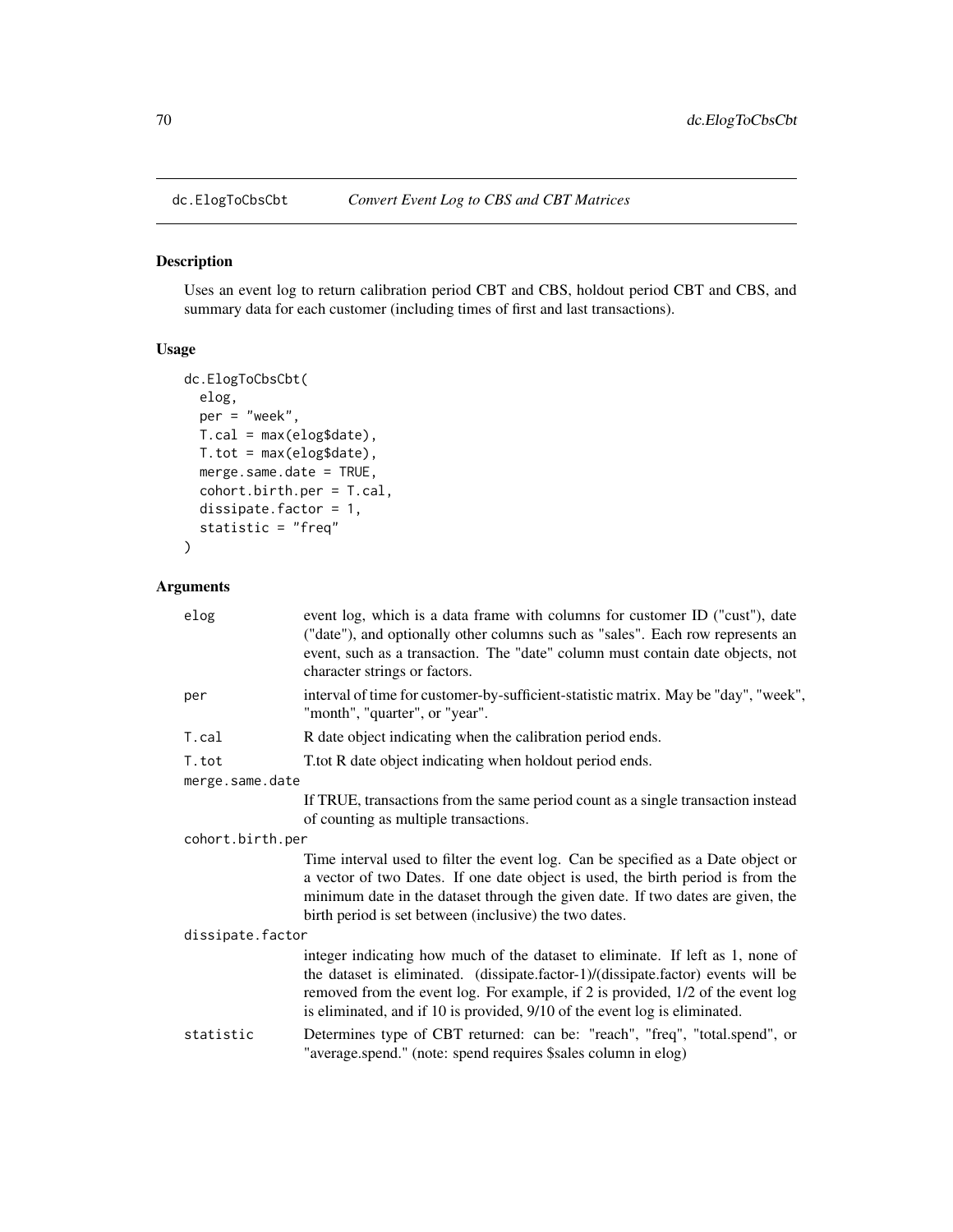#### Details

This function automatically removes customers' first transactions, meaning that the output matrices will only contain repeat transaction information.

#### Value

A list of items: - \$cal list with CBS and CBT from the calibration period - \$holdout list with CBS and CBT from holdout period - \$cust.data data frame with each customer's first and last transaction details

## Examples

```
# Create event log from file "cdnowElog.csv", which has
# customer IDs in the second column, dates in the third column, and
# sales numbers in the fifth column.
elog <- dc.ReadLines(system.file("data/cdnowElog.csv", package="BTYD"),2,3,5)
elog[,"date"] <- as.Date(elog[,"date"], "%Y%m%d")
data <- dc.ElogToCbsCbt(elog, per="week", T.cal=as.Date("1997-09-30"))
```
dc.FilterCustByBirth *Filter Customer by Birth*

## Description

Filters an event log, keeping all transactions made by customers who made their first transactions in the given time interval.

#### Usage

```
dc.FilterCustByBirth(elog, cohort.birth.per)
```
## Arguments

elog event log, which is a data frame with columns for customer ID ("cust"), date ("date"), and optionally other columns such as "sales". Each row represents an event, such as a transaction. The date column must be formatted as Date objects.

cohort.birth.per

Time interval used to filter the event log. Can be specified as a Date object or a vector of two Dates. If one date object is used, the birth period is from the minimum date in the dataset through the given date. If two dates are given, the birth period is set between (inclusive) the two dates.

## Value

event log with only rows from customers who made their first transaction within the birth period.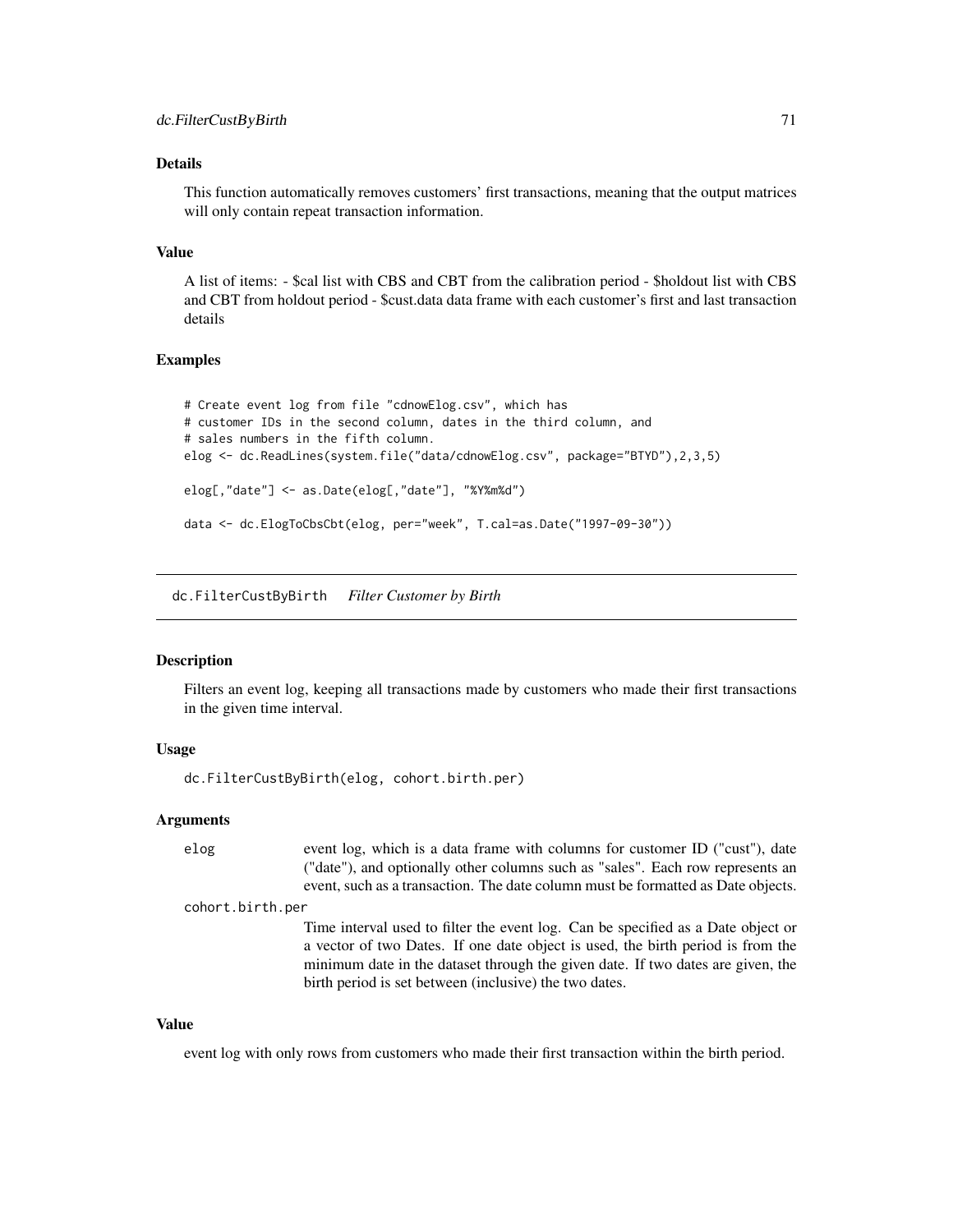## Examples

```
# Create event log from file "cdnowElog.csv", which has
# customer IDs in the second column, dates in the third column, and
# sales numbers in the fifth column.
elog <- dc.ReadLines(system.file("data/cdnowElog.csv", package="BTYD"),2,3,5)
# converting the date column to Date objects is
# necessary for this function.
elog$date <- as.Date(elog$date, "%Y%m%d")
# starting date. Note that it must be a Date object.
start.date <- as.Date("1997-01-01")
# ending date. Note that it must be a Date object.
end.date <- as.Date("1997-01-31")
# Filter the elog to include only customers who made their
# first transaction in January 1997
filtered.elog <- dc.FilterCustByBirth(elog, c(start.date, end.date))
```
dc.GetFirstPurchasePeriodsFromCBT *Get First Purchase Periods from Customer-by-Time Matrix*

## **Description**

Uses a customer-by-time matrix to return a vector containing the periods in which customers made their first purchase.

#### Usage

dc.GetFirstPurchasePeriodsFromCBT(cbt)

# Arguments

cbt customer-by-time matrix. This is a matrix consisting of a row per customer and a column per time period. It should contain numeric information about a customer's transactions in every time period - either the number of transactions in that time period (frequency), a 1 to indicate that at least 1 transaction occurred (reach), or the average/total amount spent in that time period.

## Value

a vector containing the indices of periods in which customers made their first transactions. To convert to actual dates (if your customer-by-time matrix has dates as column names), use colnames(cbt)[RESULT]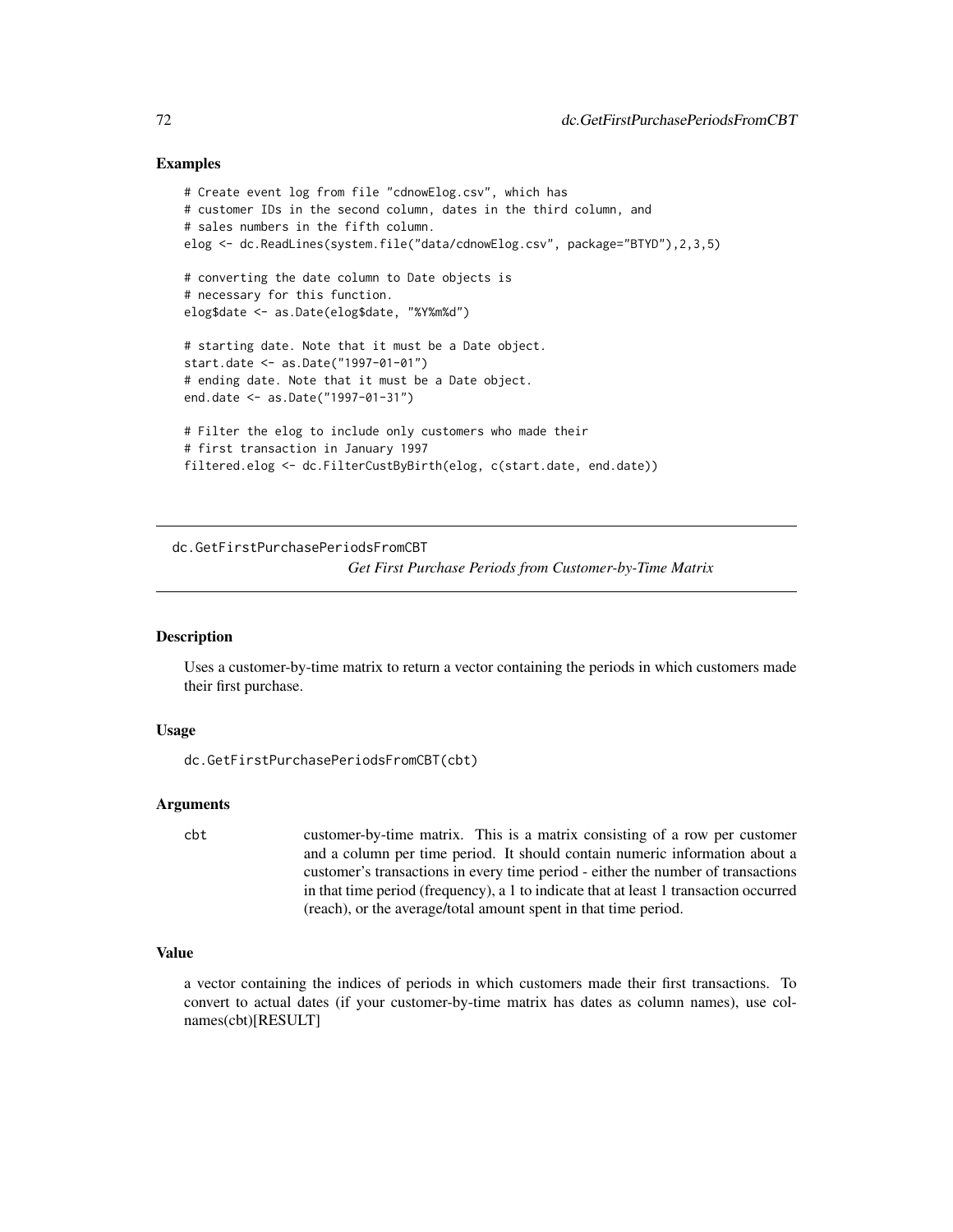dc.GetLastPurchasePeriodsFromCBT

*Get Last Purchase Periods from Customer-by-Time Matrix*

## Description

Uses a customer-by-time matrix to return a vector containing the periods in which customers made their last purchase.

#### Usage

dc.GetLastPurchasePeriodsFromCBT(cbt)

## Arguments

cbt customer-by-time matrix. This is a matrix consisting of a row per customer and a column per time period. It should contain numeric information about a customer's transactions in every time period - either the number of transactions in that time period (frequency), a 1 to indicate that at least 1 transaction occurred (reach), or the average/total amount spent in that time period.

#### Value

a vector containing the indices of periods in which customers made their last transactions. To convert to actual dates (if your customer-by-time matrix has dates as column names), use colnames(cbt)[RESULT]

dc.InputCheck *Check the inputs to functions that use this common pattern*

#### Description

A bunch of functions whose names start with pnbd take a set of four parameters as their first argument, and then a set of vectors or scalars such as x or T.cal as their subsequent arguments. This function started out as pnbd.InputCheck() and it was meant to run input checks for any number of such subsequent vector arguments, as long as they all met the same requirements as  $x$ ,  $t \cdot x$  and T.cal in [pnbd.LL](#page-99-0): meaning, the length of the longest of these vectors is a multiple of the lengths of all others, and all vectors are numeric and positive.

## Usage

dc.InputCheck(params, func, printnames =  $c("r", "alpha", "s", "beta"), ...$ )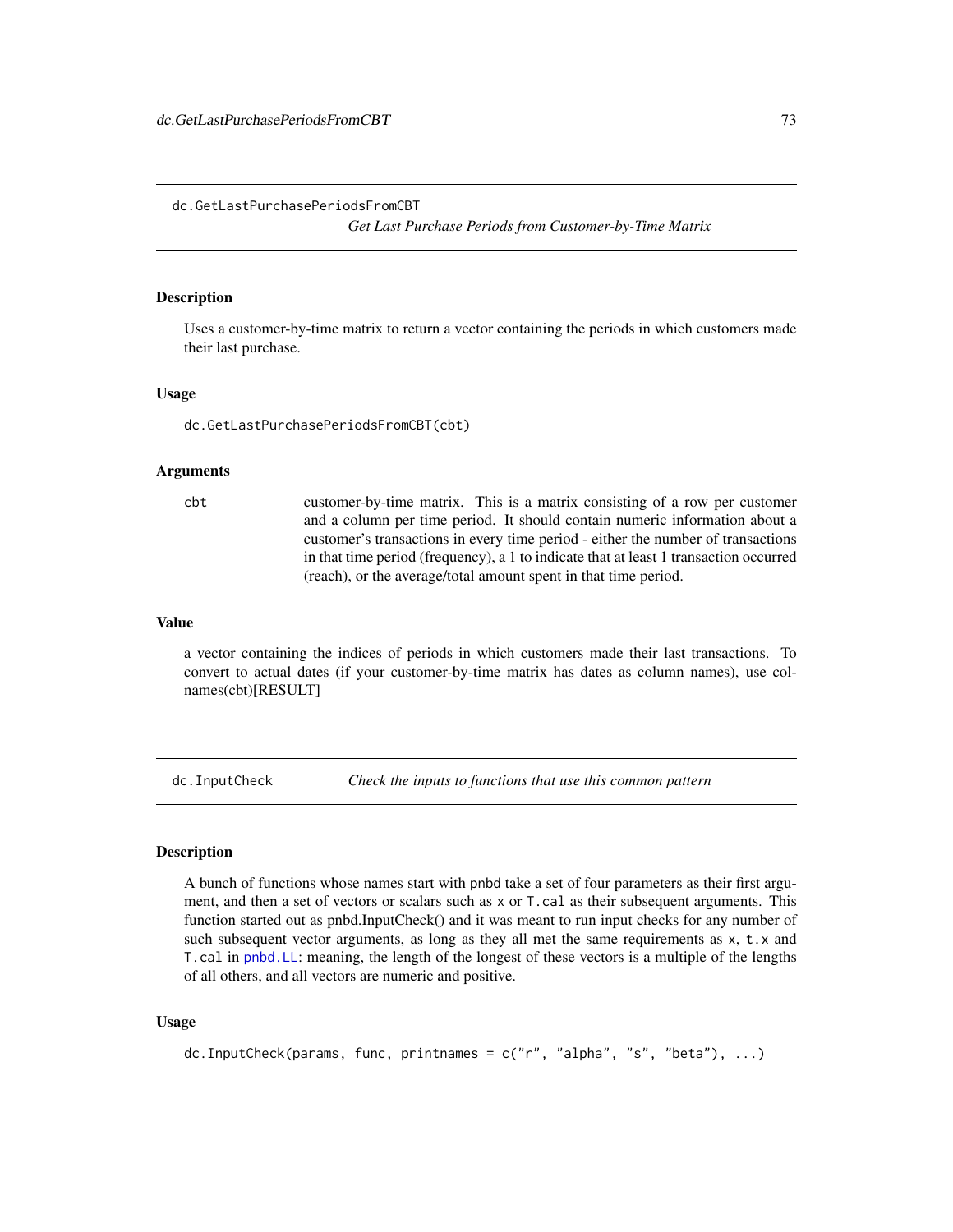## **Arguments**

| params     | If used by pnbd. [ $\dots$ ] functions, Pareto/NBD parameters – a vector with r, al-<br>pha, s, and beta, in that order. See pnbd. LL. If used by bgnbd. [] func-<br>tions, BG/NBD parameters $-$ a vector with r, alpha, a, and b, in that order.<br>See bgnbd. LL. If used by bgbb. $[\dots]$ functions, BG/BB parameters – a vec-<br>tor with alpha, beta, gamma, and delta, in that order. See bgbb. LL. If used<br>by spend. [] functions, a vector of gamma-gamma parameters $-$ p, q, and<br>gamma, in that order. See spend, LL. |
|------------|------------------------------------------------------------------------------------------------------------------------------------------------------------------------------------------------------------------------------------------------------------------------------------------------------------------------------------------------------------------------------------------------------------------------------------------------------------------------------------------------------------------------------------------|
| func       | Function calling dc.InputCheck                                                                                                                                                                                                                                                                                                                                                                                                                                                                                                           |
| printnames | a string vector with the names of parameters to pass to dc. check. model. params                                                                                                                                                                                                                                                                                                                                                                                                                                                         |
| $\cdots$   | other arguments                                                                                                                                                                                                                                                                                                                                                                                                                                                                                                                          |

## Details

With an extra argument, printnames, pnbd.InputCheck() could also accommodate input checks for functions whose names start with bgbb, bgnbd, and spend so it was basically useful everywhere. That's when it became dc.InputCheck(). params can have any length as long as that length is the same as the length of printnames, so dc.InputCheck() can probably handle mixtures of distributions for modeling BTYD behavior that are not yet implemented.

By other arguments ... here we mean a bunch of named vectors that are used by functions that call dc.InputCheck, such as x, t.x, T.cal, etc. The standard rules for vector operations apply - if they are not of the same length, shorter vectors will be recycled (start over at the first element) until they are as long as the longest vector. Vector recycling is a good way to get into trouble. Keep vectors to the same length and use single values for parameters that are to be the same for all calculations. If one of these parameters has a length greater than one, the output will be a vector of probabilities.

#### Value

If all is well, a data frame with everything you need in it, with nrow() equal to the length of the longest vector in ...

# See Also

[pnbd.LL](#page-99-0) [pnbd.ConditionalExpectedTransactions](#page-91-0)

<span id="page-73-0"></span>dc.MakeRFmatrixCal *Make Calibration Period Recency-Frequency Matrix*

# **Description**

Make a calibration period recency-frequency matrix.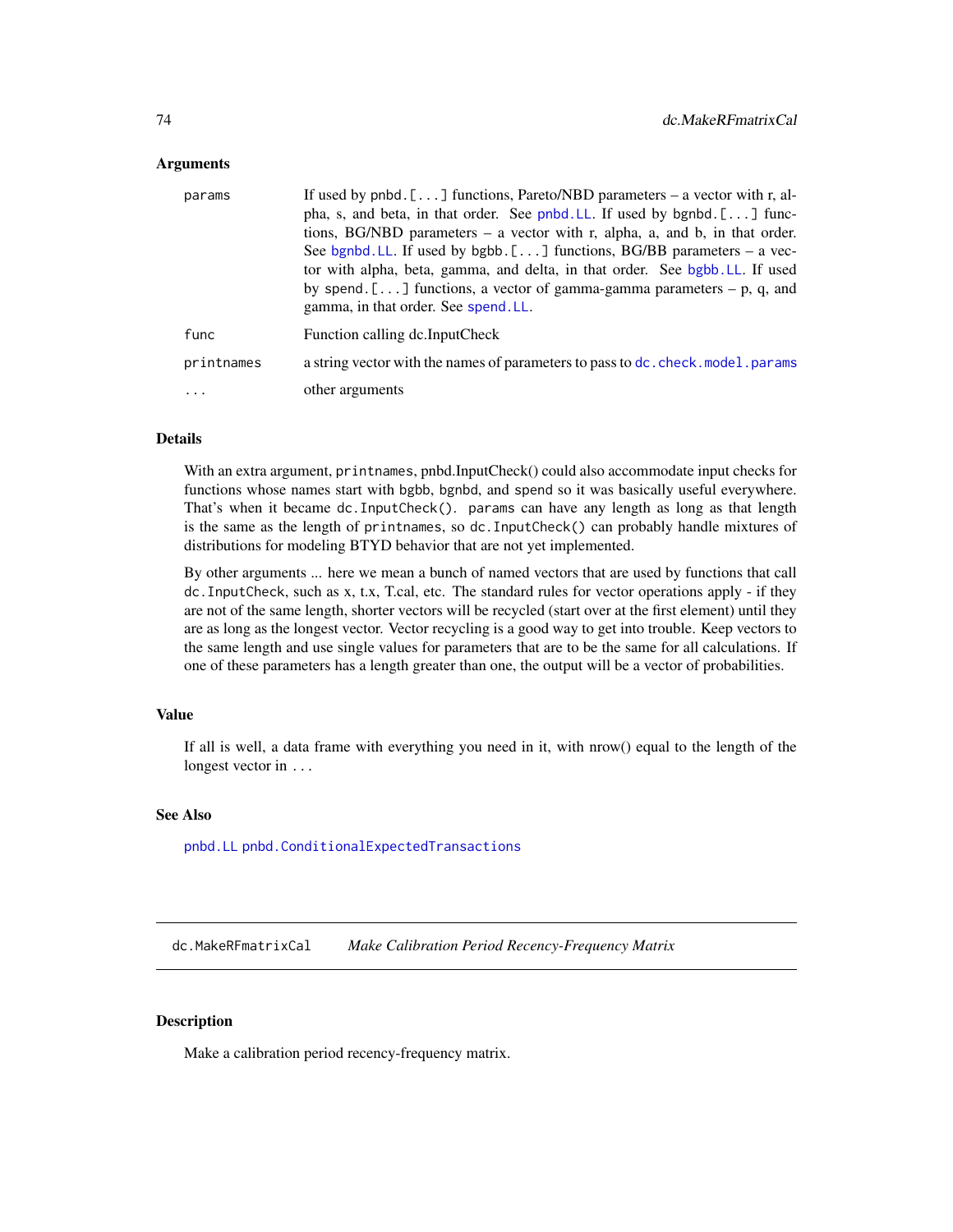# dc.MakeRFmatrixCal 75

## Usage

```
dc.MakeRFmatrixCal(
  frequencies,
  periods.of.final.purchases,
  num.of.purchase.periods,
  holdout.frequencies = NULL
\lambda
```
#### Arguments

| frequencies                | vector which indicates the number of repeat transactions made by customers in                        |
|----------------------------|------------------------------------------------------------------------------------------------------|
|                            | the calibration period.                                                                              |
| periods.of.final.purchases |                                                                                                      |
|                            | a vector indicating in which period customers made their final purchases.                            |
| num.of.purchase.periods    |                                                                                                      |
|                            | the number of transaction opportunities in the calibration period.                                   |
| holdout.frequencies        |                                                                                                      |
|                            | an optional vector indicating the number of transactions made by customers in<br>the holdout period. |
|                            |                                                                                                      |

## Value

A matrix with all possible frequency-recency combinations, and the number of customers with each combination. It contains columns for frequency ("x"), recency ("t.x"), number of transaction opportunities in the calibration period ("n.cal"), number of customers with this combination of recency, frequency, and number of periods observed ("custs"), and optionally, number of transactions in the holdout period ("x.star").

```
elog <- dc.ReadLines(system.file("data/discreteSimElog.csv", package="BTYD"),1,2)
elog[,"date"] <- as.Date(elog[,"date"])
cutoff.date <- as.Date("1977-01-01")
cbt <- dc.CreateReachCBT(elog)
cal.cbt <- cbt[,as.Date(colnames(cbt)) <= cutoff.date]
holdout.cbt <- cbt[,as.Date(colnames(cbt)) > cutoff.date]
cal.start.dates.indices <- dc.GetFirstPurchasePeriodsFromCBT(cal.cbt)
cal.start.dates <- as.Date(colnames(cal.cbt)[cal.start.dates.indices])
cal.end.dates.indices <- dc.GetLastPurchasePeriodsFromCBT(cal.cbt)
cal.end.dates <- as.Date(colnames(cal.cbt)[cal.end.dates.indices])
T.cal.total <- rep(cutoff.date, nrow(cal.cbt))
cal.dates <- data.frame(cal.start.dates, cal.end.dates, T.cal.total)
# Create calibration period customer-by-sufficient-statistic data frame,
# using years as the unit of time.
cal.cbs <- dc.BuildCBSFromCBTAndDates(cal.cbt,
                                      cal.dates,
                                      per="year",
```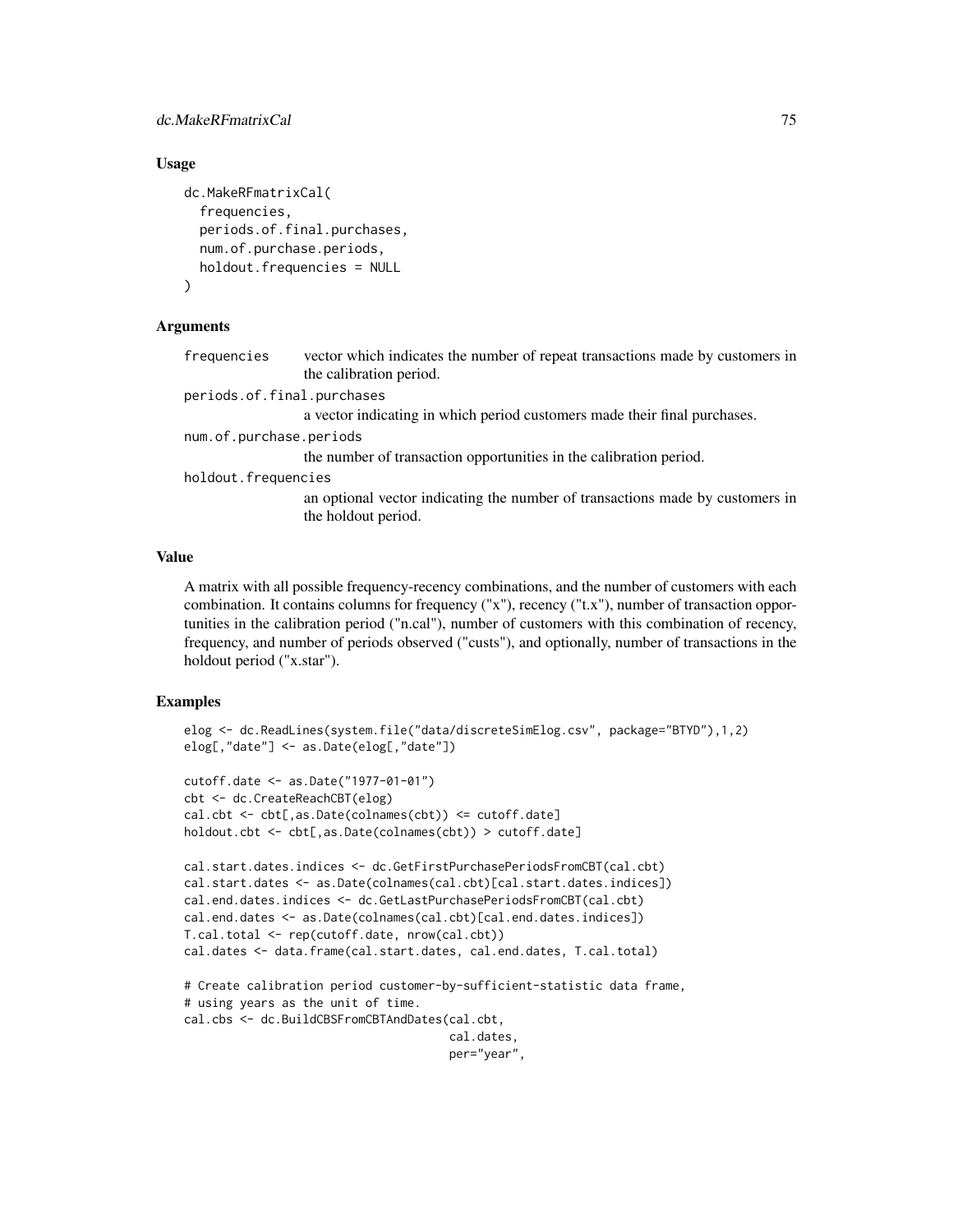cbt.is.during.cal.period=TRUE)

```
holdout.start <- as.Date(colnames(holdout.cbt)[1])
holdout.end <- as.Date(tail(colnames(holdout.cbt),n=1))
# The (-1) below is to remove the effect of the birth period - we are only
# interested in repeat transactions in the calibration period.
frequencies \leftarrow (cal.cbs[,"x"] - 1)
periods.of.final.purchases <- cal.cbs[,"t.x"]
num.of.purchase.periods <- ncol(cal.cbt) - 1
# Create a calibration period recency-frequency matrix
cal.rf.matrix <- dc.MakeRFmatrixCal(frequencies,
                                     periods.of.final.purchases,
```

```
num.of.purchase.periods)
```
dc.MakeRFmatrixHoldout

*Make Holdout Period Recency-Frequency Matrix*

## Description

Creates a recency-frequency matrix for the holdout period.

# Usage

```
dc.MakeRFmatrixHoldout(holdout.cbt)
```
## Arguments

holdout.cbt holdout period frequency customer-by-time matrix. This is a matrix consisting of a row per customer and a column per time period. It should contain the number of transactions each customer made per time period.

# Value

recency-frequency matrix for the holdout period, with three columns: frequency ("x.star"), recency ("t.x.star"), number of transaction opportunities in the holdout period ("n.star"), and the number of customers with each frequency-recency combination ("custs").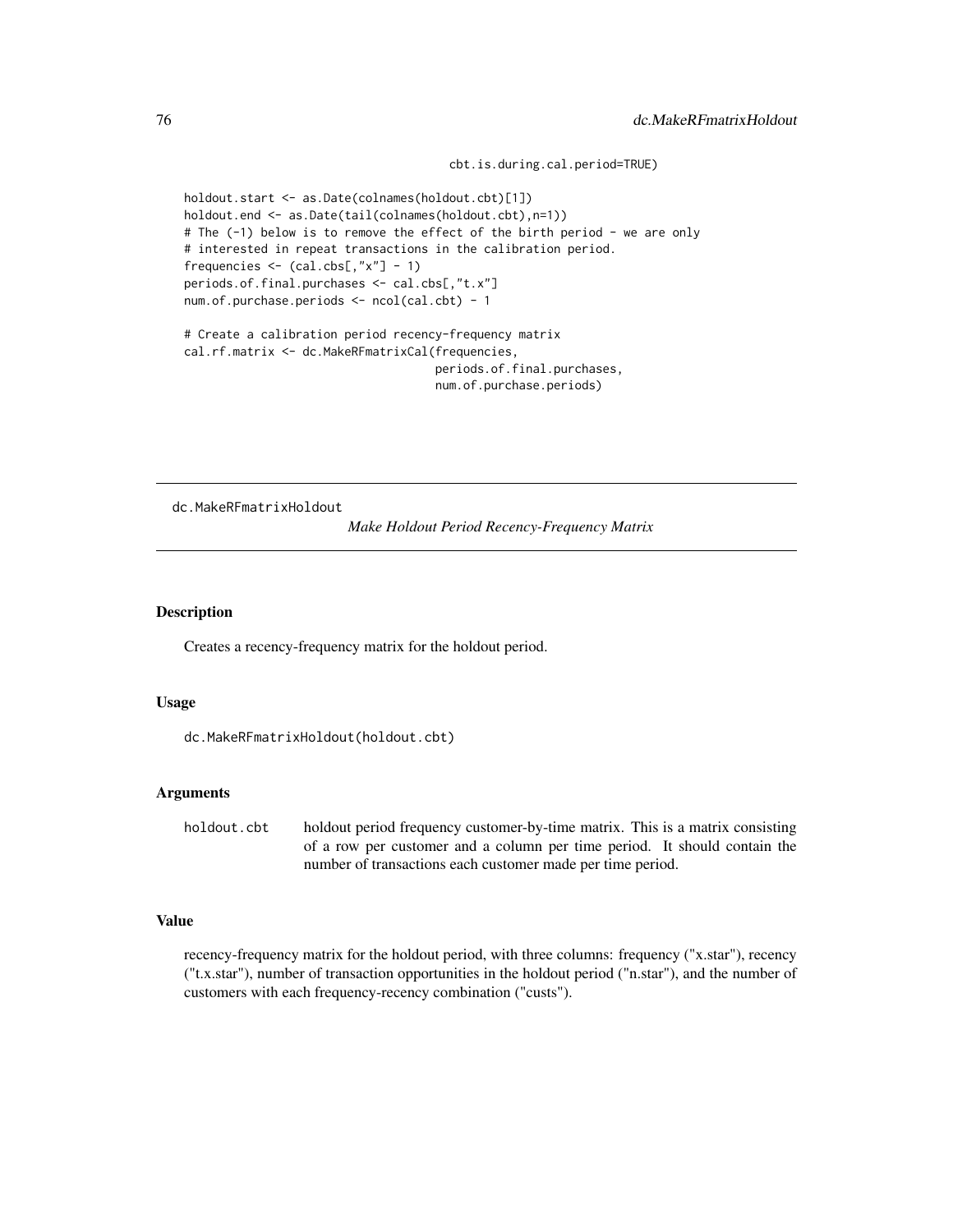dc.MakeRFmatrixSkeleton

*Make Recency-Frequency Matrix Skeleton*

# Description

Creates a matrix with all possible recency and frequency combinations.

## Usage

```
dc.MakeRFmatrixSkeleton(n.periods)
```
# Arguments

n.periods number of transaction opportunities in the calibration period.

# Details

Makes the structure in which to input data for recency-frequency matrices.

## Value

Matrix with two columns: frequency ("x") and recency ("t.x"). All possible recency-frequency combinations in the calibration period are represented.

dc.MergeCustomers *Merge Customers*

# Description

Takes two CBT or CBS matrices and ensures that the second one has the same row names as the first.

# Usage

dc.MergeCustomers(data.correct, data.to.correct)

## Arguments

data.correct CBT or CBS with the correct customer IDs as row names. Usually from the calibration period. data.to.correct CBT or CBS which needs to be fixed (customer IDs inserted). Usually from the holdout period.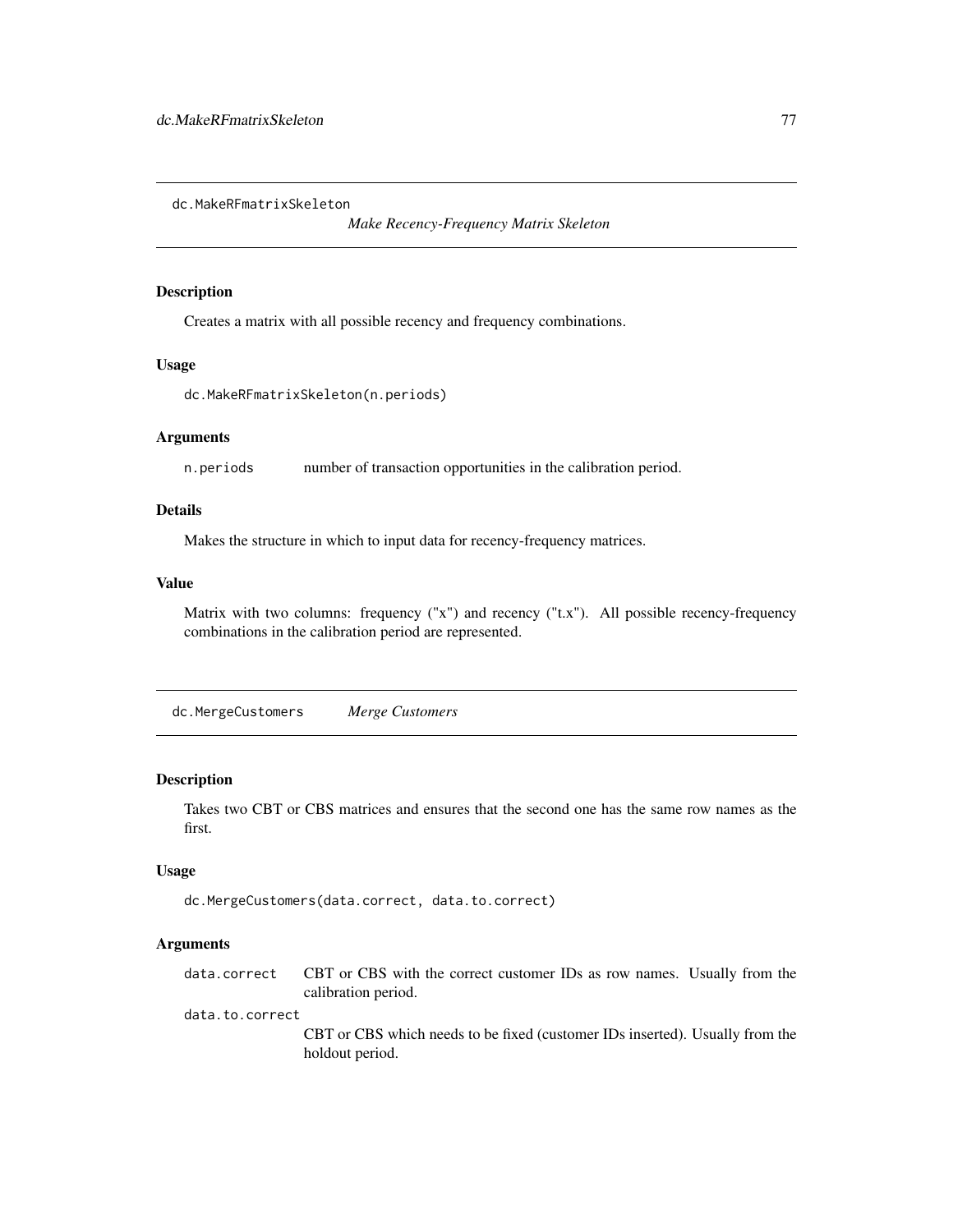Care should be taken in using this function. It inserts zero values in all rows that were not in the original holdout period data. This behavior does not cause a problem if using CBT matrices, but will cause a problem if using CBS matrices (for example, the output will report all customers with a holdout period length of zero). However, this particular issue is easily fixed (see examples) and should not cause problems.

A work-around to avoid using this function is presented in the example for [dc.BuildCBSFromCBTAndDates](#page-61-0) - build the full CBT and only use the columns applying to each particular time period to construct separate CBTs, and from them, CBSs. That is a much cleaner and less error-prone method; however, on occasion the data will not be available in event log format and you may not be able to construct a CBT for both time periods together.

# Value

Updated holdout period CBT or CBS.

```
elog <- dc.ReadLines(system.file("data/cdnowElog.csv", package="BTYD"),2,3,5)
elog[,"date"] <- as.Date(elog[,"date"], "%Y%m%d")
cutoff.date <- as.Date("1997-09-30")
cal.elog <- elog[which(elog[,"date"] <= cutoff.date),]
holdout.elog <- elog[which(elog[,"date"] > cutoff.date),]
# Create calibration period CBT from cal.elog
cal.reach.cbt <- dc.CreateReachCBT(cal.elog)
# Create holdout period CBT from holdout.elog
holdout.reach.cbt <- dc.CreateReachCBT(holdout.elog)
# Note the difference:
nrow(cal.reach.cbt) # 2357 customers
nrow(holdout.reach.cbt) # 684 customers
# Create a "fixed" holdout period CBT, with the same number
# of customers in the same order as the calibration period CBT
fixed.holdout.reach.cbt <- dc.MergeCustomers(cal.reach.cbt, holdout.reach.cbt)
nrow(fixed.holdout.reach.cbt) # 2357 customers
# You can verify that the above is correct by turning these into a CBS
# (see \code{\link{dc.BuildCBSFromCBTAndDates}} and using
# \code{\link{pnbd.PlotFreqVsConditionalExpectedFrequency}}, for example
# Alternatively, we can fix the CBS, instead of the CBS:
cal.start.dates.indices <- dc.GetFirstPurchasePeriodsFromCBT(cal.reach.cbt)
cal.start.dates <- as.Date(colnames(cal.reach.cbt)[cal.start.dates.indices])
cal.end.dates.indices <- dc.GetLastPurchasePeriodsFromCBT(cal.reach.cbt)
cal.end.dates <- as.Date(colnames(cal.reach.cbt)[cal.end.dates.indices])
T.cal.total <- rep(cutoff.date, nrow(cal.reach.cbt))
cal.dates <- data.frame(cal.start.dates, cal.end.dates, T.cal.total)
```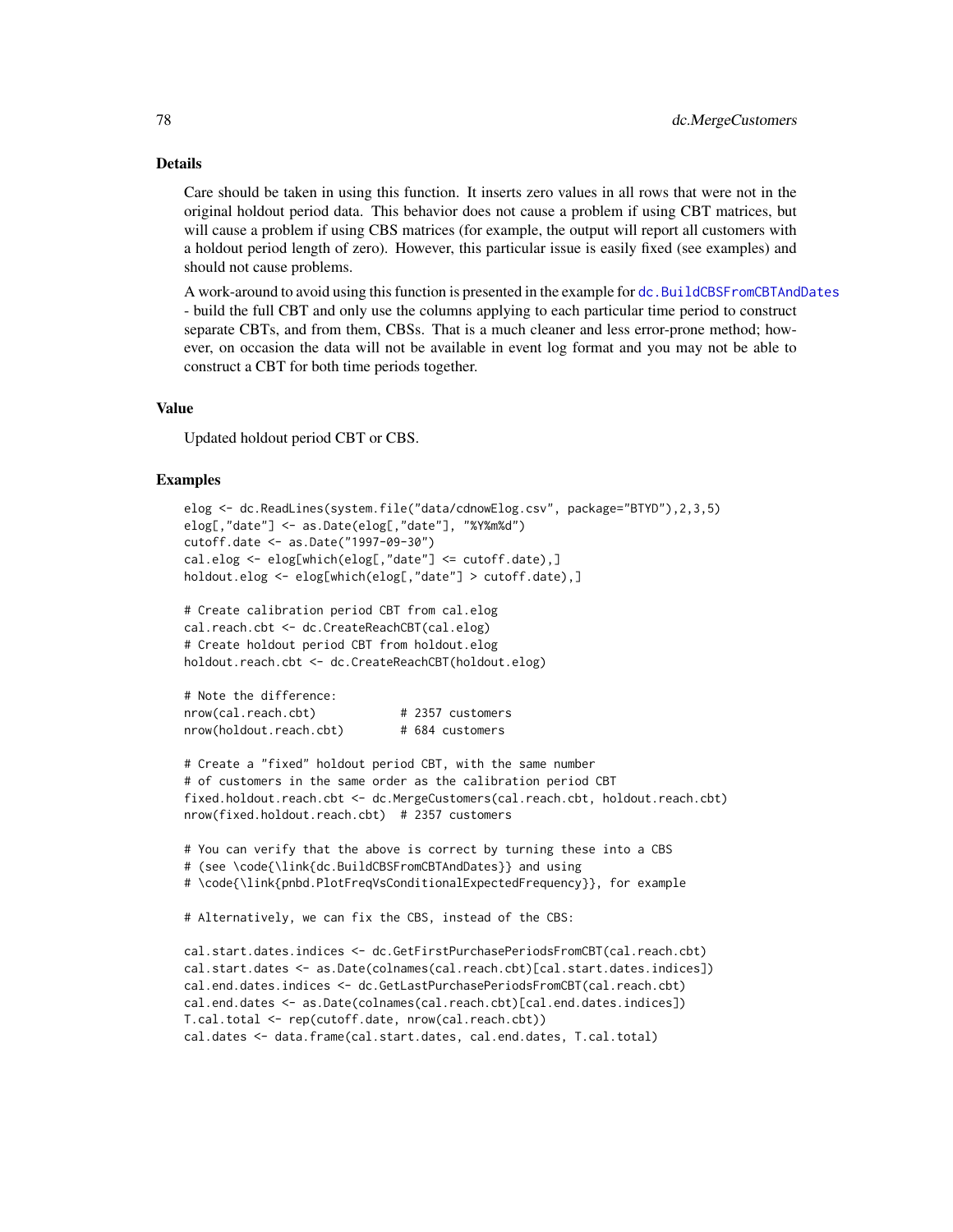```
# Create calibration period customer-by-sufficient-statistic data frame,
# using weeks as the unit of time.
cal.cbs <- dc.BuildCBSFromCBTAndDates(cal.reach.cbt,
                                      cal.dates,
                                      per="week",
                                      cbt.is.during.cal.period=TRUE)
# Force the calibration period customer-by-sufficient-statistic to only
# contain repeat transactions (required by BG/BB and Pareto/NBD models)
cal.obs[, "x"] \leftarrow cal.obs[, "x"] - 1holdout.start <- cutoff.date+1
holdout.end <- as.Date(colnames(fixed.holdout.reach.cbt)[ncol(fixed.holdout.reach.cbt)])
holdout.dates <- c(holdout.start, holdout.end)
# Create holdout period customer-by-sufficient-statistic data frame,
# using weeks as the unit of time.
holdout.cbs <- dc.BuildCBSFromCBTAndDates(holdout.reach.cbt,
                                          holdout.dates,
                                          per="week",
                                          cbt.is.during.cal.period=FALSE)
# Note the difference:
nrow(cal.cbs) # 2357 customers
nrow(holdout.cbs) # 684 customers
# Create a "fixed" holdout period CBS, with the same number
# of customers in the same order as the calibration period CBS
fixed.holdout.cbs <- dc.MergeCustomers(cal.cbs, holdout.cbs)
nrow(fixed.holdout.cbs) # 2357 customers
# Furthermore, this function will assign a zero value to all fields
# that were not in the original holdout period CBS. Since T.star is the
# same for all customers in the holdout period, we should fix that:
fixed.holdout.cbs[,"T.star"] <- rep(max(fixed.holdout.cbs[,"T.star"]),nrow(fixed.holdout.cbs))
```
dc.MergeTransactionsOnSameDate *Merge Transactions on Same Day*

# **Description**

Updates an event log; any transactions made by the same customer on the same day are combined into one transaction.

## Usage

dc.MergeTransactionsOnSameDate(elog)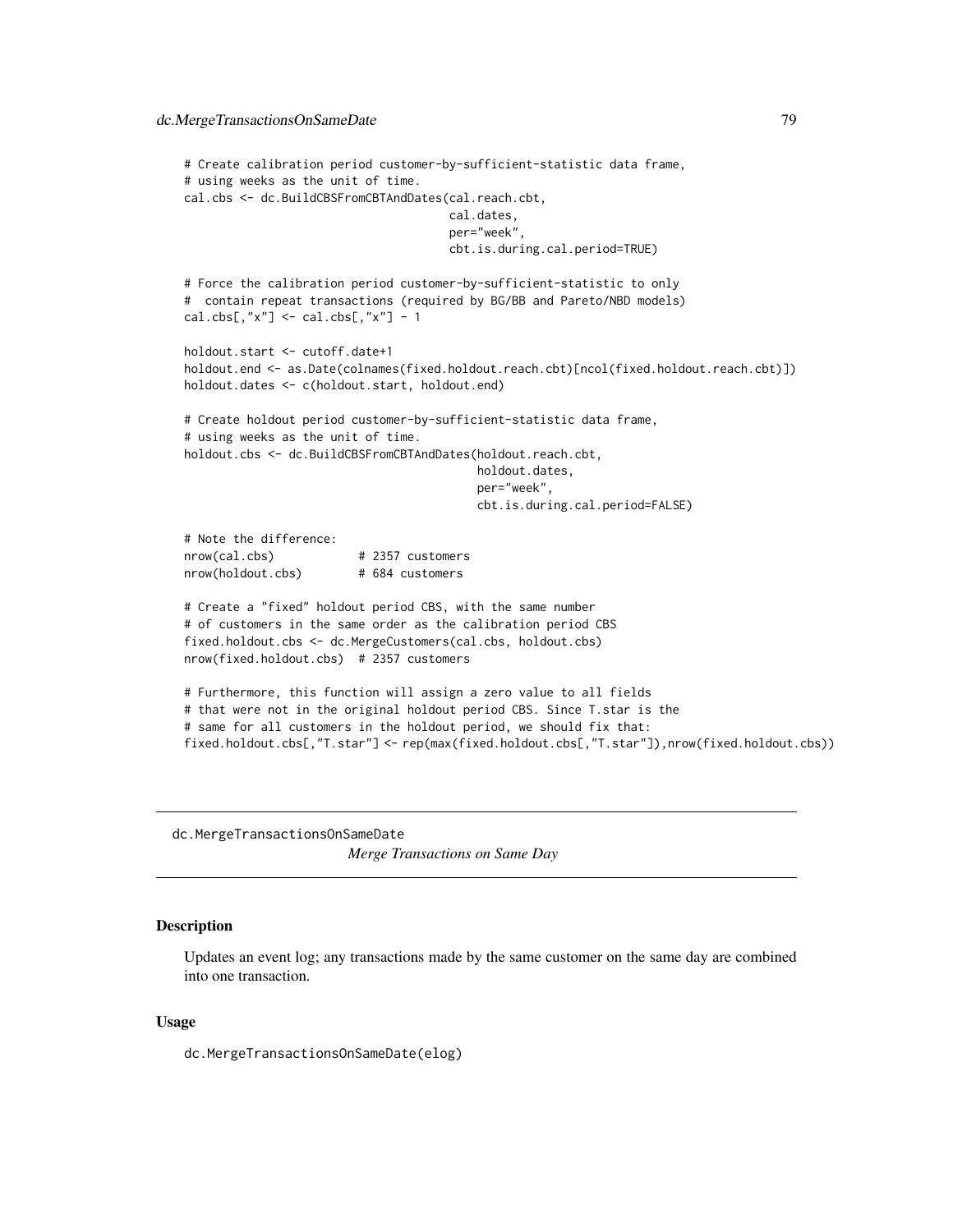#### Arguments

elog event log, which is a data frame with columns for customer ID ("cust"), date ("date"), and optionally other columns such as "sales". Each row represents an event, such as a transaction.

# Value

Event log with transactions made by the same customer on the same day merged into one transaction.

<span id="page-79-0"></span>dc.PlotLogLikelihoodContour

*Plot Log-Likelihood Contour*

## Description

Makes a contour plot of a loglikelihood function that varies over two designated parameters, centered around a set of previously estimated parameters.

#### Usage

```
dc.PlotLogLikelihoodContour(
  loglikelihood.fcn,
  vary.or.fix.param,
 predicted.params,
  ...,
 n.divs = 3,
  new.dev = FALSE,num.contour.lines = 10,
  zoom.percent = 0.9,
 allow.neg.params = FALSE,
 param.names = c("param 1", "param 2", "param 3", "param 4")
\lambda
```
# Arguments

loglikelihood.fcn

log-likelihood function to plot.

```
vary.or.fix.param
```
a vector of strings containing either "vary" or "fix". The parameters in the same indices as "vary" will be plotted while the other parameters will remain fixed at the estimated values. See details.

predicted.params

estimated parameters.

| $\cdots$ | all additional arguments required by the log-likelihood function. For exam- |
|----------|-----------------------------------------------------------------------------|
|          | ple, bgbb.rf.matrix.LL requires rf.matrix; pnbd.cbs.LL requires cal.cbs and |
|          | hardie (defaults to TRUE); and bgnbd.cbs. LL requires cal.cbs.              |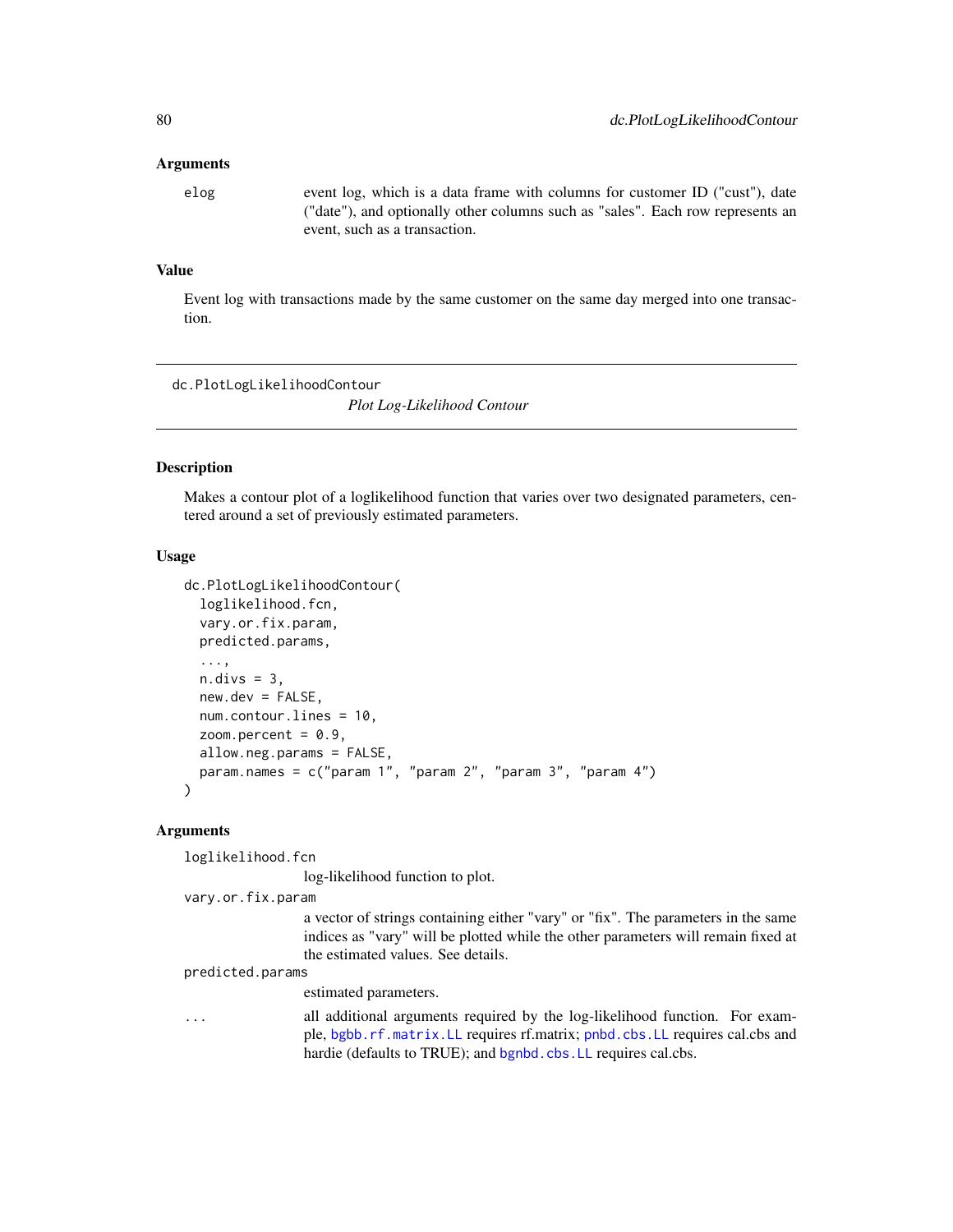| n.divs            | integer representing how fine-grained the contour plot is. A higher value will<br>produce a higher resolution plot with smoother contour lines, but will take longer<br>to plot. n.divs also affects the boundaries of the contour plot; see details. |
|-------------------|-------------------------------------------------------------------------------------------------------------------------------------------------------------------------------------------------------------------------------------------------------|
| new.dev           | if TRUE, makes a new window for each contour plot.                                                                                                                                                                                                    |
| num.contour.lines |                                                                                                                                                                                                                                                       |
|                   | number of contour lines to plot in the window.                                                                                                                                                                                                        |
| zoom.percent      | determines boundaries of contour plot. See details.                                                                                                                                                                                                   |
| allow.neg.params  |                                                                                                                                                                                                                                                       |
|                   | if FALSE, the contour plot will not include negative values (see details). This<br>should be set to false for the BG/BB and Pareto/NBD models.                                                                                                        |
| param.names       | a vector containing parameter names.                                                                                                                                                                                                                  |

The contour plot will have the first parameter labelled "vary" on the x-axis, and the second parameter labelled "vary" on the y-axis. It will extend out by (n.divs \* zoom.percent) in both directions and both dimensions from the estimated parameter values. The exception is if allow.neg.params is FALSE. In this case, the contour plot will end at zero if it would have extended into negative parameter values.

The estimated parameter values will be indicated by the intersection of two red lines.

#### See Also

[dc.PlotLogLikelihoodContours](#page-82-0)

```
# **Examples for BG/BB model:
data(donationsSummary)
rf.matrix <- donationsSummary$rf.matrix
# starting-point parameters
bgbb.startingparams \leq c(1, 1, 0.5, 3)
# estimated parameters
bgbb.est.params <- bgbb.EstimateParameters(rf.matrix, bgbb.startingparams)
# set up parameter names for a more descriptive result
bgbb.param.names <- c("alpha", "beta", "gamma", "delta")
# plot a log-likelihood contour of alpha and beta, the unobserved
# parameters for the beta-Bernoulli transaction process of the BG/BB.
# Note that allow.neg.params has been set to false as BG/BB parameters
# cannot be negative:
dc.PlotLogLikelihoodContour(bgbb.rf.matrix.LL,
                            c("vary", "vary", "fix", "fix"),
                            bgbb.est.params,
                            rf.matrix = rf.matrix,
                            n.divs = 15,
                            num.contour.lines = 15,
```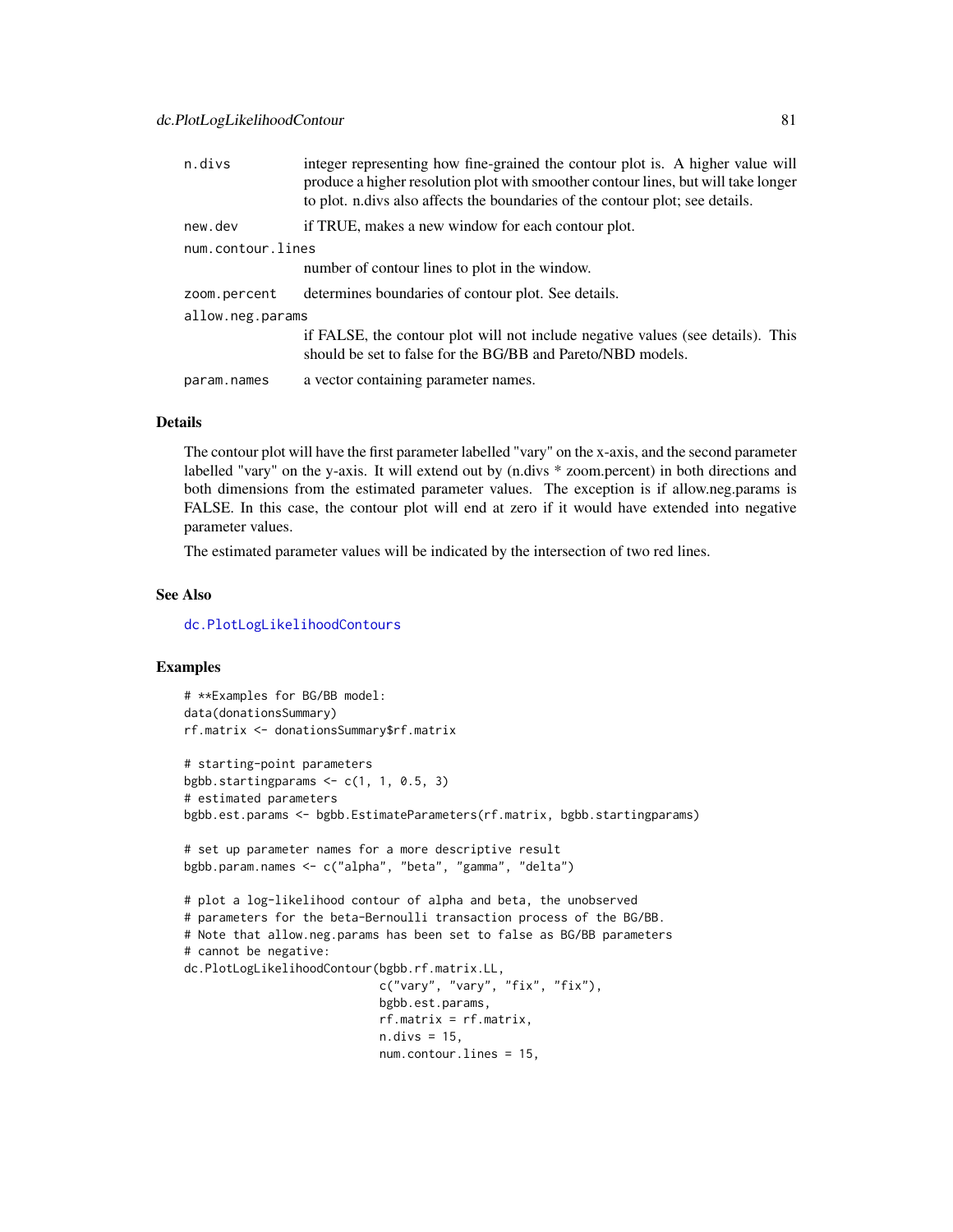```
zoom.percent = 0.2,
                            allow.neg.params = FALSE,
                            param.names = bgbb.param.names)
# plot a log-likelihood contour of gamma and delta, the unobserved
# parameters for the beta-geometric dropout process of the BG/BB.
# Note that allow.neg.params has been set to false as BG/BB parameters
# cannot be negative:
dc.PlotLogLikelihoodContour(bgbb.rf.matrix.LL,
                            c("fix", "fix", "vary", "vary"),
                            bgbb.est.params,
                            rf.matrix = rf.matrix,
                            n.divs = 15,
                            num.contour.lines = 15,
                            zoom.percent = 0.2,
                            allow.neg.params = FALSE,
                            param.names = bgbb.param.names)
# **Example for Pareto/NBD model:
data(cdnowSummary)
cbs <- cdnowSummary$cbs
# Speed up calculations:
cbs <- dc.compress.cbs(cbs)
# parameters estimated using pnbd.EstimateParameters
pnbd.est.params <- cdnowSummary$est.params
# set up parameter names for a more descriptive result
pnbd.param.names <- c("r", "alpha", "s", "beta")
# plot a log-likelihood contour of r and s, the shape parameters
# of the transaction and dropout process models (respectively).
# Note that allow.neg.params has been set to false as Pareto/NBD
# parameters cannot be negative:
dc.PlotLogLikelihoodContour(pnbd.cbs.LL,
                            c("vary", "fix", "vary", "fix"),
                            pnbd.est.params,
                            cal.obs = obs,
                            hardie = TRUE,
                            n.divs = 20,
                            num.contour.lines = 20,
                            zoom.percent = 0.1,
                            allow.neg.params = FALSE,
                            param.names = pnbd.param.names)
# **Example for BG/NBD model:
data(cdnowSummary)
cbs <- cdnowSummary$cbs
# parameters estimated using bgnbd.EstimateParameters
```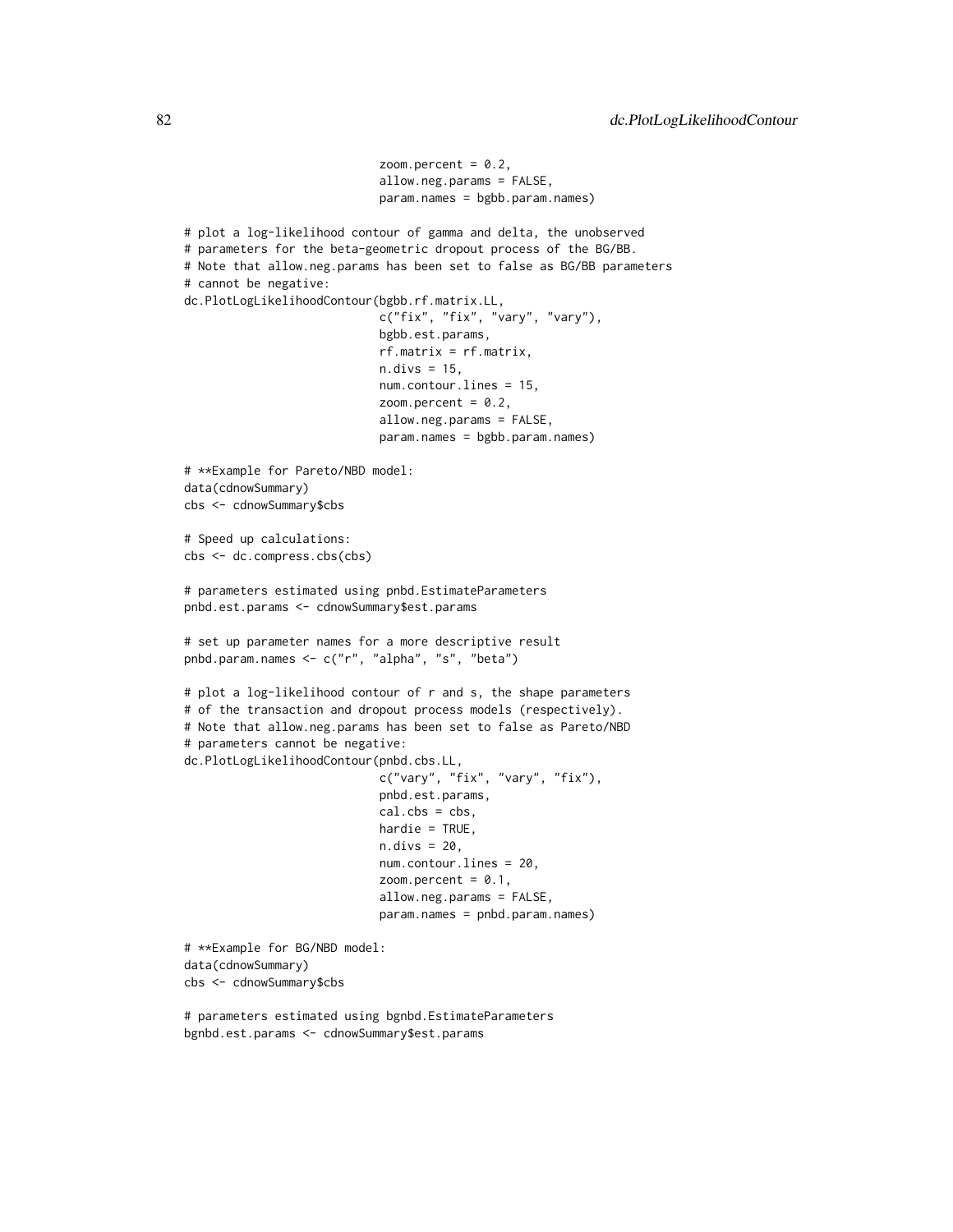```
# set up parameter names for a more descriptive result
bgnbd.param.names <- c("r", "alpha", "s", "beta")
# plot a log-likelihood contour of r and s, the shape parameters
# of the transaction and dropout process models (respectively).
# Note that allow.neg.params has been set to false as BG/NBD
# parameters cannot be negative:
dc.PlotLogLikelihoodContour(bgnbd.cbs.LL,
                            c("vary", "fix", "vary", "fix"),
                            bgnbd.est.params,
                            cal.obs = obs,
                            n.divs = 20,
                            num.contour.lines = 20,
                            zoom.percent = 0.1,
                            allow.neg.params = FALSE,
                            param.names = bgnbd.param.names)
```
<span id="page-82-0"></span>dc.PlotLogLikelihoodContours *Plot Log-Likelihood Contours*

#### Description

Creates a set of contour plots, such that there is a contour plot for every pair of parameters varying.

#### Usage

```
dc.PlotLogLikelihoodContours(
  loglikelihood.fcn,
 predicted.params,
  ...,
 n.divs = 2,
 multiple.screens = FALSE,
 num.contour.lines = 10,
  zoom.percent = 0.9,
  allow.neg.params = FALSE,
  param.names = c("param 1", "param 2", "param 3", "param 4")
)
```
# Arguments

```
loglikelihood.fcn
```
log-likelihood function to plot.

predicted.params

estimated parameters.

... all additional arguments required by the log-likelihood function. For example, [bgbb.rf.matrix.LL](#page-34-0) requires rf.matrix; [pnbd.cbs.LL](#page-90-0) requires cal.cbs and hardie (defaults to TRUE); and [bgnbd.cbs.LL](#page-37-0) requires cal.cbs.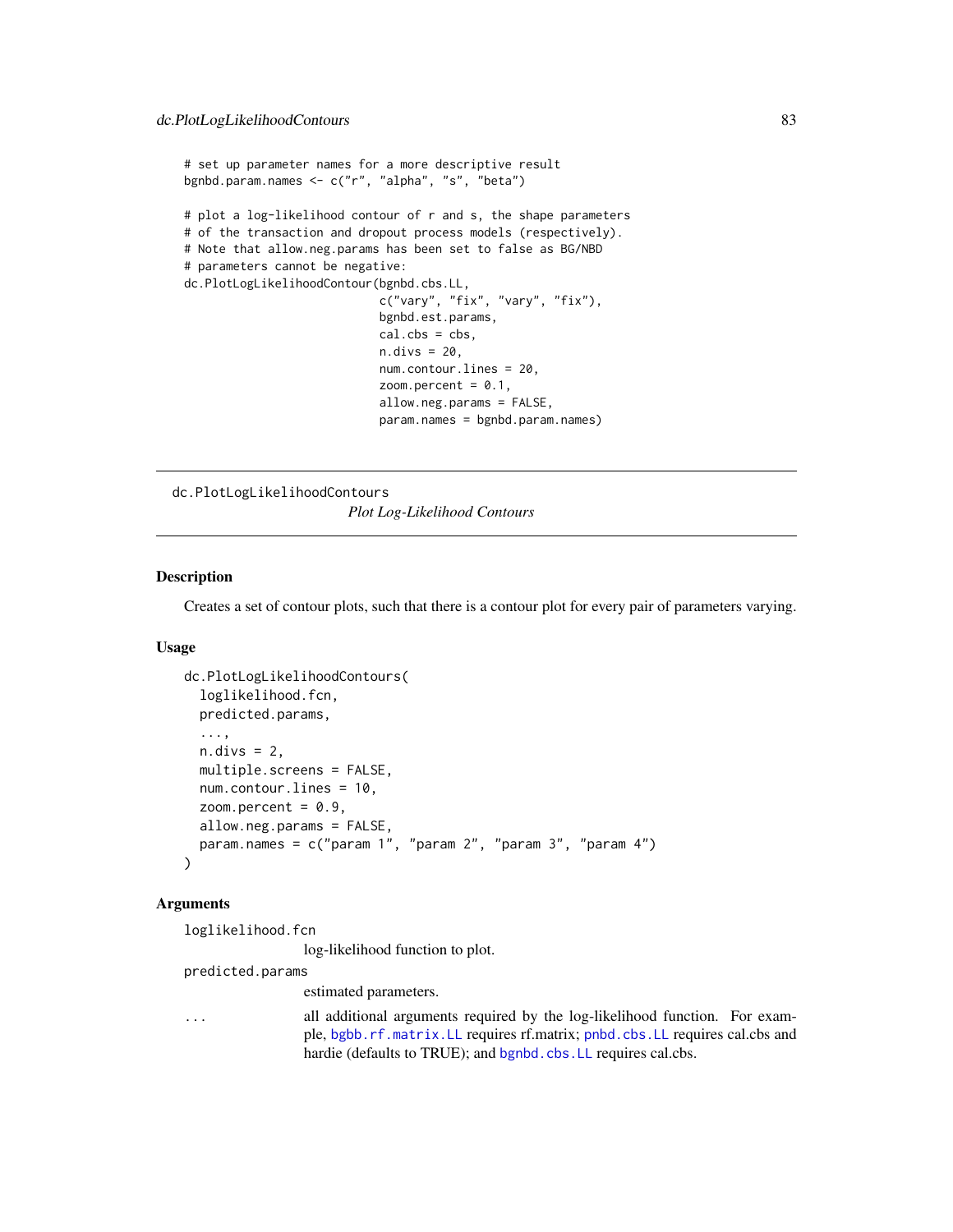| n.divs            | integer representing how fine-grained the contour plot is. A higher value will<br>produce a higher resolution plot with smoother contour lines, but will take longer<br>to plot. n.divs also affects the boundaries of the contour plot; see details. |
|-------------------|-------------------------------------------------------------------------------------------------------------------------------------------------------------------------------------------------------------------------------------------------------|
| multiple.screens  |                                                                                                                                                                                                                                                       |
|                   |                                                                                                                                                                                                                                                       |
|                   | if TRUE, plots each contour plot on a separate R graphics window.                                                                                                                                                                                     |
| num.contour.lines |                                                                                                                                                                                                                                                       |
|                   | number of contour lines to plot in the window.                                                                                                                                                                                                        |
| zoom.percent      | determines boundaries of contour plot. See details.                                                                                                                                                                                                   |
| allow.neg.params  |                                                                                                                                                                                                                                                       |
|                   | if FALSE, the contour plot will not include negative values (see details). This<br>should be set to false for the BG/BB and Pareto/NBD models.                                                                                                        |
| param.names       | a vector containing parameter names.                                                                                                                                                                                                                  |

For each contour plot, the non-varying parameters are kept constant at the predicted values.

The contour will extend out by (n.divs \* zoom.percent) in both directions and both dimensions from the estimated parameter values. The exception is if allow.neg.params is FALSE. In this case, the contour plot will end at zero if it would have extended into negative parameter values.

The estimated parameter values will be indicated by the intersection of two red lines.

#### See Also

[dc.PlotLogLikelihoodContour](#page-79-0)

```
# **Example for BG/BB model:
data(donationsSummary)
rf.matrix <- donationsSummary$rf.matrix
# starting-point parameters
bgbb.startingparams \leq c(1, 1, 0.5, 3)
# estimated parameters
bgbb.est.params <- bgbb.EstimateParameters(rf.matrix, bgbb.startingparams)
# set up parameter names for a more descriptive result
bgbb.param.names <- c("alpha", "beta", "gamma", "delta")
# plot-log likelihood contours:
dc.PlotLogLikelihoodContours(bgbb.rf.matrix.LL,
                             bgbb.est.params,
                             rf.matrix = rf.matrix,
                             n.divs = 5,
                             num.contour.lines = 8,
                             zoom.percent = 0.3,
                             allow.neg.params = FALSE,
                             param.names = bgbb.param.names)
```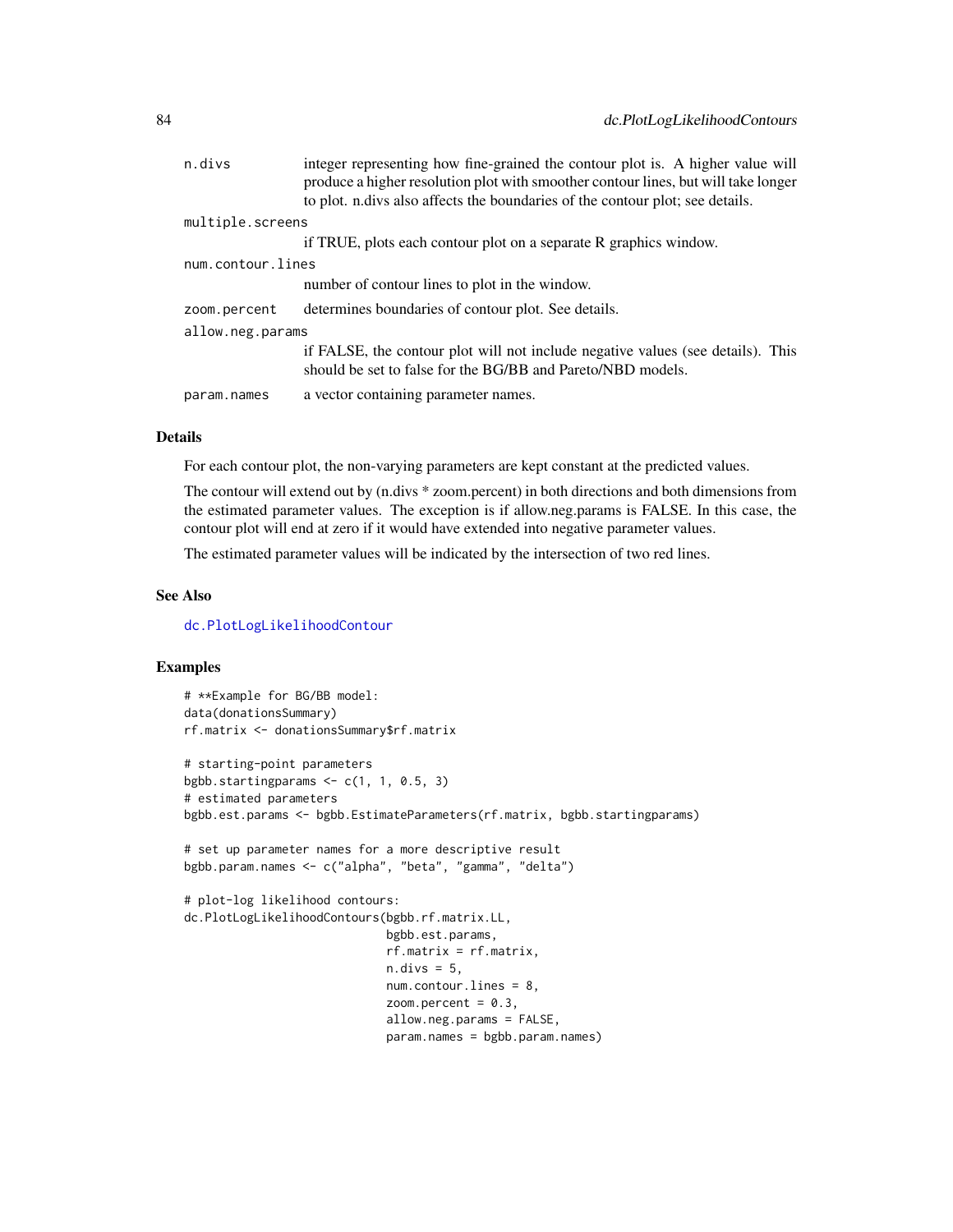```
# **Example for Pareto/NBD model:
data(cdnowSummary)
cbs <- cdnowSummary$cbs
# Speed up calculations:
cbs <- dc.compress.cbs(cbs)
# parameters estimated using pnbd.EstimateParameters
pnbd.est.params <- cdnowSummary$est.params
# set up parameter names for a more descriptive result
pnbd.param.names <- c("r", "alpha", "s", "beta")
# plot log-likelihood contours:
dc.PlotLogLikelihoodContours(pnbd.cbs.LL,
                             pnbd.est.params,
                             cal.cbs = cbs,
                             hardie = TRUE,
                             n.divs = 5,
                             num.contour.lines = 15,
                             zoom.percent = 0.3,
                             allow.neg.params = FALSE,
                             param.names = pnbd.param.names)
# **Example for BG/NBD model:
data(cdnowSummary)
cbs <- cdnowSummary$cbs
# parameters estimated using bgnbd.EstimateParameters
bgnbd.est.params <- cdnowSummary$est.params
# set up parameter names for a more descriptive result
bgnbd.param.names <- c("r", "alpha", "s", "beta")
# plot log-likelihood contours:
dc.PlotLogLikelihoodContours(bgnbd.cbs.LL,
                             bgnbd.est.params,
                             cal.obs = obs,
                             n.divs = 5,
                             num.contour.lines = 15,
                             zoom.percent = 0.3,
                             allow.neg.params = FALSE,
                             param.names = bgnbd.param.names)
```

```
dc.ReadLines Read Lines
```
#### Description

Given a .csv file that throws errors when read in by the usual read.csv and read.table methods, loops through the file line-by-line and picks out the customer, date, and sales (optional) transaction data to return an event log.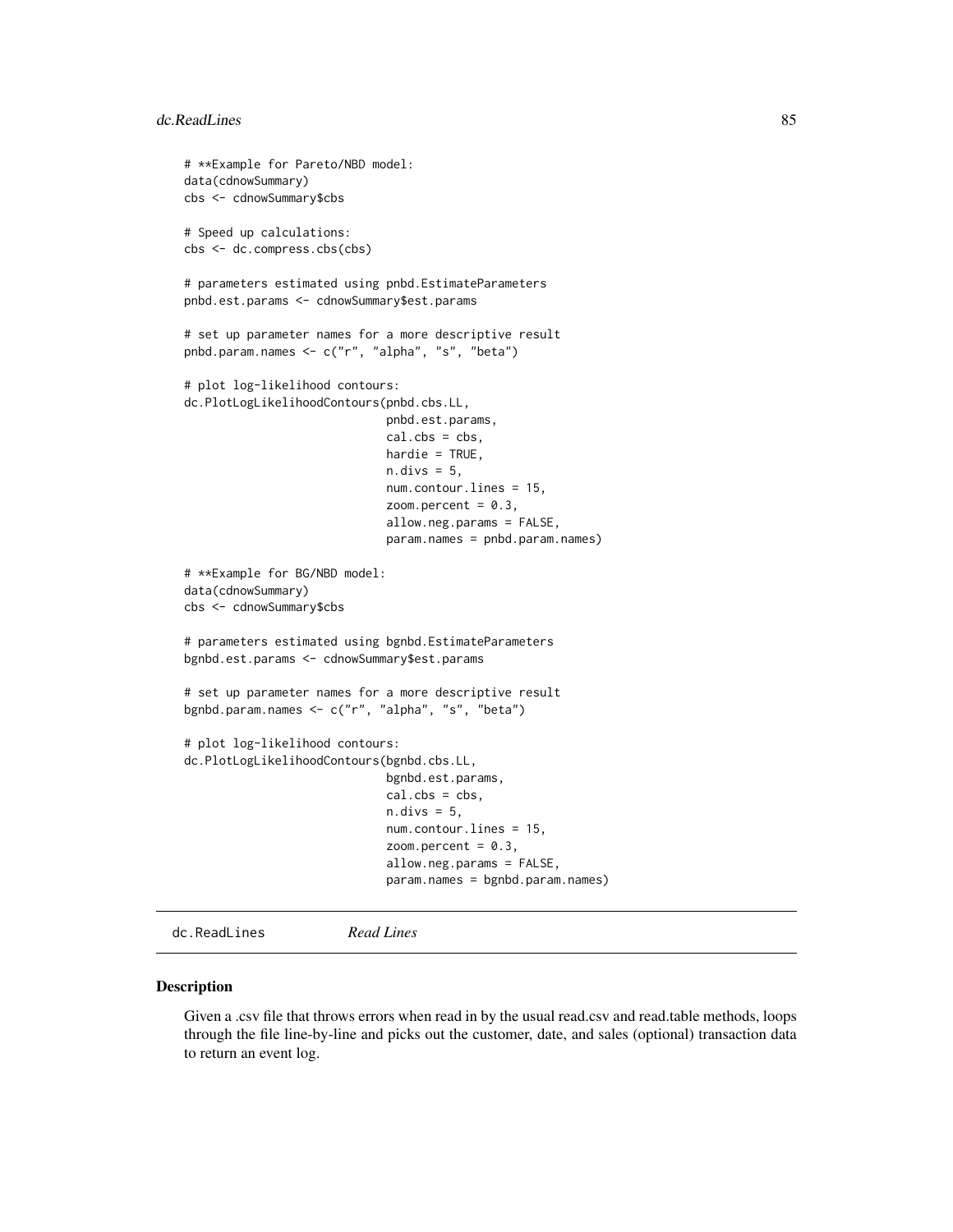#### Usage

```
dc.ReadLines(csv.filename, cust.idx, date.idx, sales.idx = -1)
```
### Arguments

| csv.filename | The name of the comma-delimited file to be read. This file must contain headers. |
|--------------|----------------------------------------------------------------------------------|
| cust.idx     | The index of the customer ID column in the comma-delimited file.                 |
| date.idx     | The index of the date column in the comma-delimited file.                        |
| sales.idx    | The index of the sales column in the comma-delimited file.                       |

# Details

Once this function has been run, you may need to convert the date column to Date objects for the event log to work with other functions in this library. See the as.Date function in the base R package for more details.

## Examples

```
# Create event log from file "cdnowElog.csv", which has
# customer IDs in the second column, dates in the third column, and
# sales numbers in the fifth column.
elog <- dc.ReadLines(system.file("data/cdnowElog.csv", package="BTYD"),2,3,5)
# convert date column to date objects, as required by some other functions
elog$date <- as.Date(elog$date, "$Y%m%d")
```
dc.RemoveTimeBetween *Remove Time Between*

## Description

This function creates a new event log, with time in the middle removed. Used, for example, in sports with off-seasons.

#### Usage

```
dc.RemoveTimeBetween(elog, day1, day2, day3, day4)
```
#### Arguments

| elog | event log, which is a data frame with columns for customer ID ("cust"), date<br>("date"), and optionally other columns such as "sales". Each row represents an<br>event, such as a transaction. The "date" column must consist of date objects, not<br>character strings. |
|------|---------------------------------------------------------------------------------------------------------------------------------------------------------------------------------------------------------------------------------------------------------------------------|
| day1 | date of beginning of first period. Must be a date object.                                                                                                                                                                                                                 |
| day2 | date of end of first period. Must be a date object.                                                                                                                                                                                                                       |
| day3 | date of beginning of second period. Must be a date object.                                                                                                                                                                                                                |
| day4 | date of third period. Must be a date object.                                                                                                                                                                                                                              |
|      |                                                                                                                                                                                                                                                                           |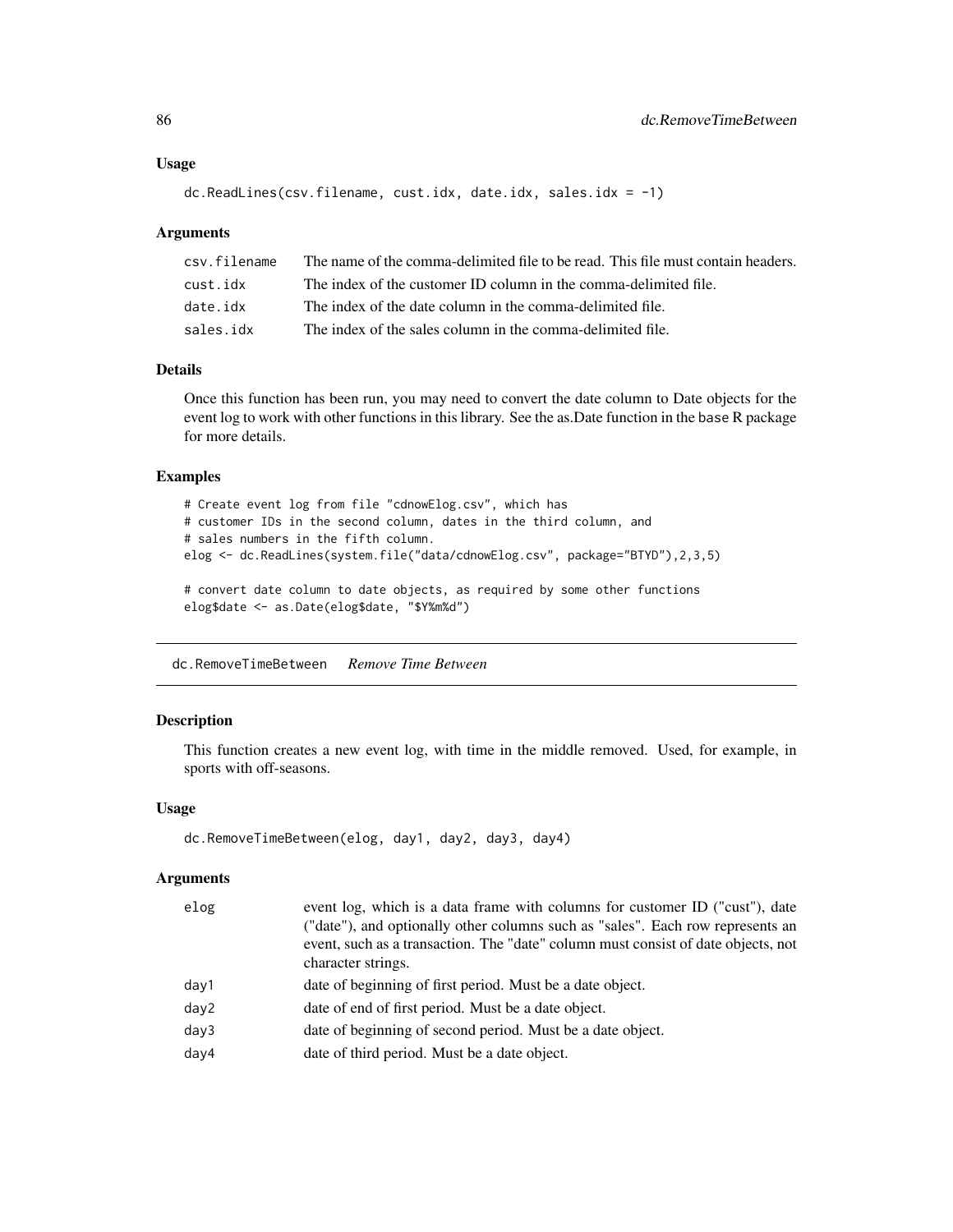The four date parameters must be in ascending order.

# Value

list - elog1 the event log with all elog\$date entries between day1 and day2 - elog2 the event with all elog\$date entries between day3 and day4 - elog3 elog1 combined with elog2, with all dates from elog2 reduced by the time removed between elog1 and elog2

## Examples

```
elog <- dc.ReadLines(system.file("data/cdnowElog.csv", package="BTYD"),2,3,5)
elog[,"date"] <- as.Date(elog[,"date"], "%Y%m%d")
```

```
# Use the cdnow data to return a 6 month event log for January, February,
# March, October, November, December.
period.one.start <- as.Date("1997-01-01")
period.one.end <- as.Date("1997-03-31")
period.two.start <- as.Date("1997-10-01")
period.two.end <- as.Date("1997-12-31")
reduced.elog <- dc.RemoveTimeBetween(elog, period.one.start, period.one.end,
                                     period.two.start, period.two.end)
# Note that the new elog will go up to June 30 at a maximum, since we
```

```
# are only using 6 months of data starting on January 1
max(reduced.elog$elog3$date) # "1997-06-30"
```
dc.SplitUpElogForRepeatTrans

*Split Up Event Log for Repeat Transactions*

# Description

Turns an event log into a repeat transaction event log, removing customers' first transactions. Also returns a data frame with information about customers' first and last transactions.

#### Usage

```
dc.SplitUpElogForRepeatTrans(elog)
```
#### Arguments

elog event log, which is a data frame with columns for customer ID ("cust"), date ("date"), and optionally other columns such as "sales". Each row represents an event, such as a transaction. The "date" column must contain date objects, not character strings or factors.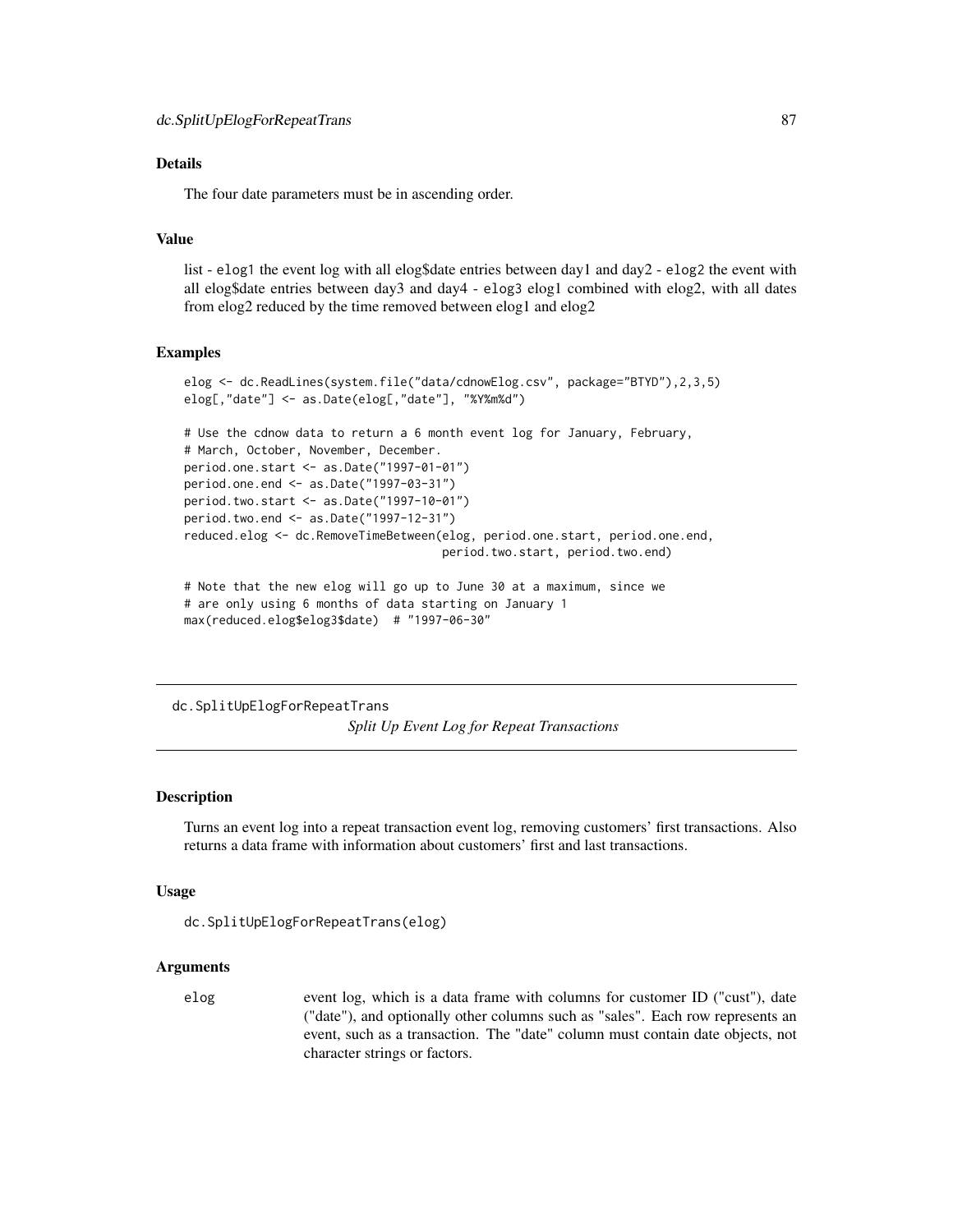#### Value

A named list: - repeat.trans.elog an event log containing only repeat transactions - cust.data data frame containing the first and last transaction information for each customer

dc.WriteLine *Write Line*

# Description

Writes any number of arguments to the console.

## Usage

dc.WriteLine(...)

## Arguments

... objects to print to the R console.

# Details

The code is literally: cat(..., fill=TRUE); flush.console();

discreteSimElog *Discrete simulated annual event log data*

# Description

Data simulated using BG/BB model assumptions. Contains annual transaction behavior for a period of 14 years, for a cohort of 10,000 customers who made their first transactions in 1970.

## Format

A comma-delimited file representing an event log with 52,432 entries. It has 2 columns: The customer's ID and the date of the transaction in standard R date format.

# Details

This dataset was simulated in order to illustrate certain data-conversion functions (see [dc.MakeRFmatrixCal](#page-73-0)).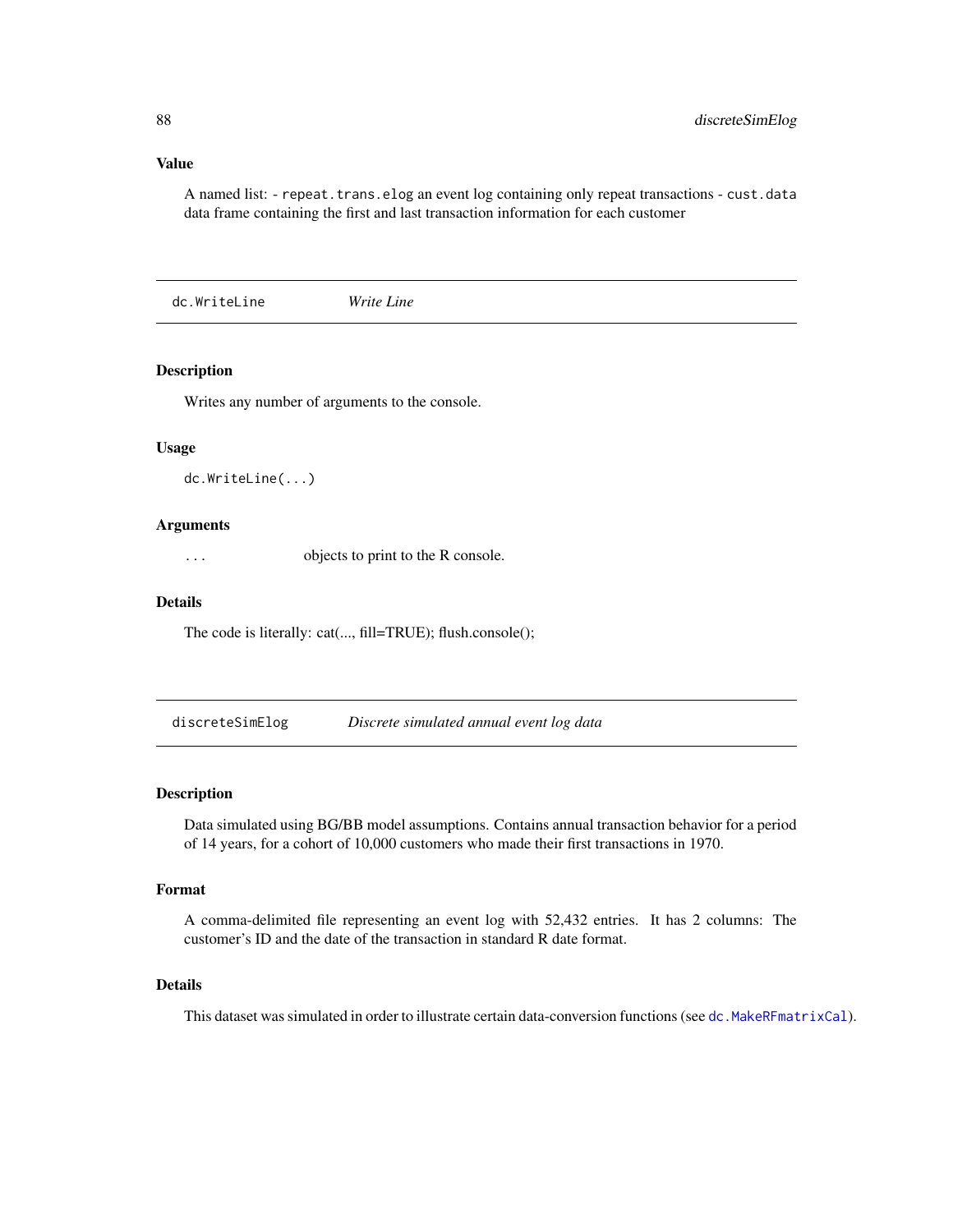#### Description

This dataset contains a recency-frequency matrix capturing the discrete transaction behavior of 11,104 customers over 6 transaction opportunities, summarized as a recency-frequency matrix and a vector of annual transactions.

## Usage

data(donationsSummary)

#### Format

A named list:

- **\$rf.matrix** A matrix with 22 rows (for each possible recency-frequency combination in 6 calibration period transaction opportunities) and 4 columns: number of transactions during the calibration period ("x"), recency in the calibration period ("t.x"), number of transaction opportunities in the calibration period ("n.cal"), and number of customers with this recency-frequency combination in the calibration period ("custs").
- **\$rf.matrix.holdout** A matrix with 15 rows (for each possible recency-frequency combination in 5 holdout period transaction opportunities) and 4 columns: number of transactions during the holdout period ("x.star"), recency in the holdout period ("t.x.star"), number of transaction opportunities in the holdout period ("n.star"), and number of customers with the recencyfrequency combination in the holdout period ("custs").
- **\$x.star** A vector with 22 elements, containing the number of transactions made by each calibration period recency-frequency bin in the holdout period. It is in the same order as \$rf.matrix.
- **\$annual.sales** A vector with 11 elements, containing the number of transactions made by all customers in each time period in both the calibration and holdout periods.

#### Details

Data from "a major nonprofit organization located in the midwestern United States that is funded in large part by donations from individuals. In 1995 the organization "acquired" 11,104 first-time supporters; in each of the following six years, these individuals either did or did not support the organization."

This dataset contains, for each possible in-sample recency/frequency combination in the 1995 cohort, the number of customers and the number of transactions they made during the validation period.

#### Source

Data can be found online at <http://www.brucehardie.com/notes/010/> (Associated Excel spreadsheet)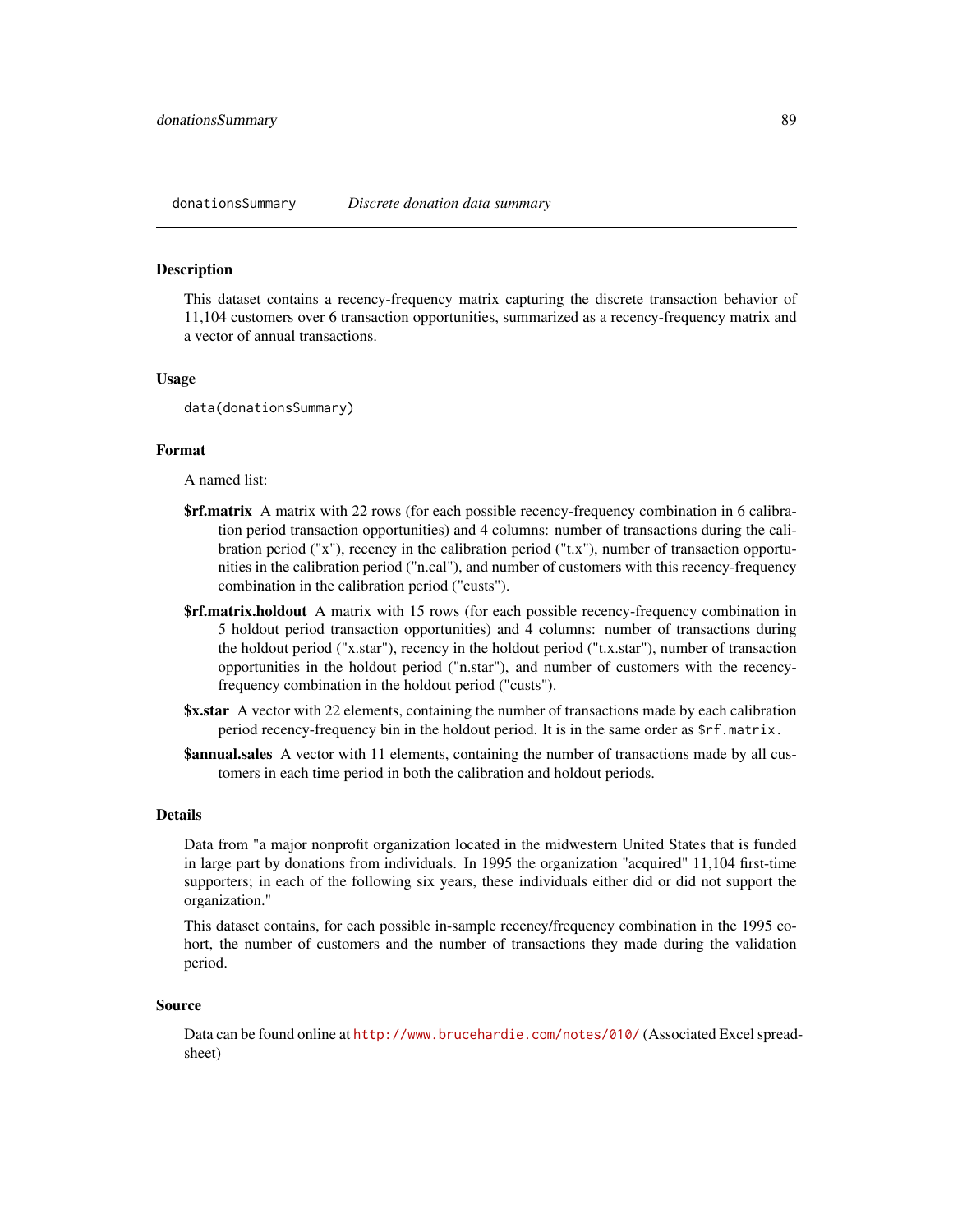Fader, Peter S., Bruce G.S. Hardie, and Jen Shang. "Customer-Base Analysis in a Discrete-Time Noncontractual Setting." *Marketing Science* 29(6), pp. 1086-1108. 2010. INFORMS. [http://](http://www.brucehardie.com/notes/020/) [www.brucehardie.com/notes/020/](http://www.brucehardie.com/notes/020/)

<span id="page-89-0"></span>h2f1 *Use Bruce Hardie's Gaussian hypergeometric implementation*

# Description

In benchmarking [pnbd.LL](#page-99-0) runs more quickly and it returns the same results if it uses this helper instead of [hypergeo](#page-0-0), which is the default. But h2f1 is such a barebones function that in some edge cases it will keep going until you get a segfault, where [hypergeo](#page-0-0) would have failed with a proper error message.

# Usage

h2f1(a, b, c, z)

## Arguments

| а. | counterpart to A in hypergeo |
|----|------------------------------|
| b, | counterpart to B in hypergeo |
| C, | counterpart to C in hypergeo |
| Ζ, | counterpart to z in hypergeo |

#### References

Fader, Peter S., and Bruce G.S. Hardie. "A Note on Deriving the Pareto/NBD Model and Related Expressions." November. 2005. Web. <http://www.brucehardie.com/notes/008/>

# See Also

[hypergeo](#page-0-0)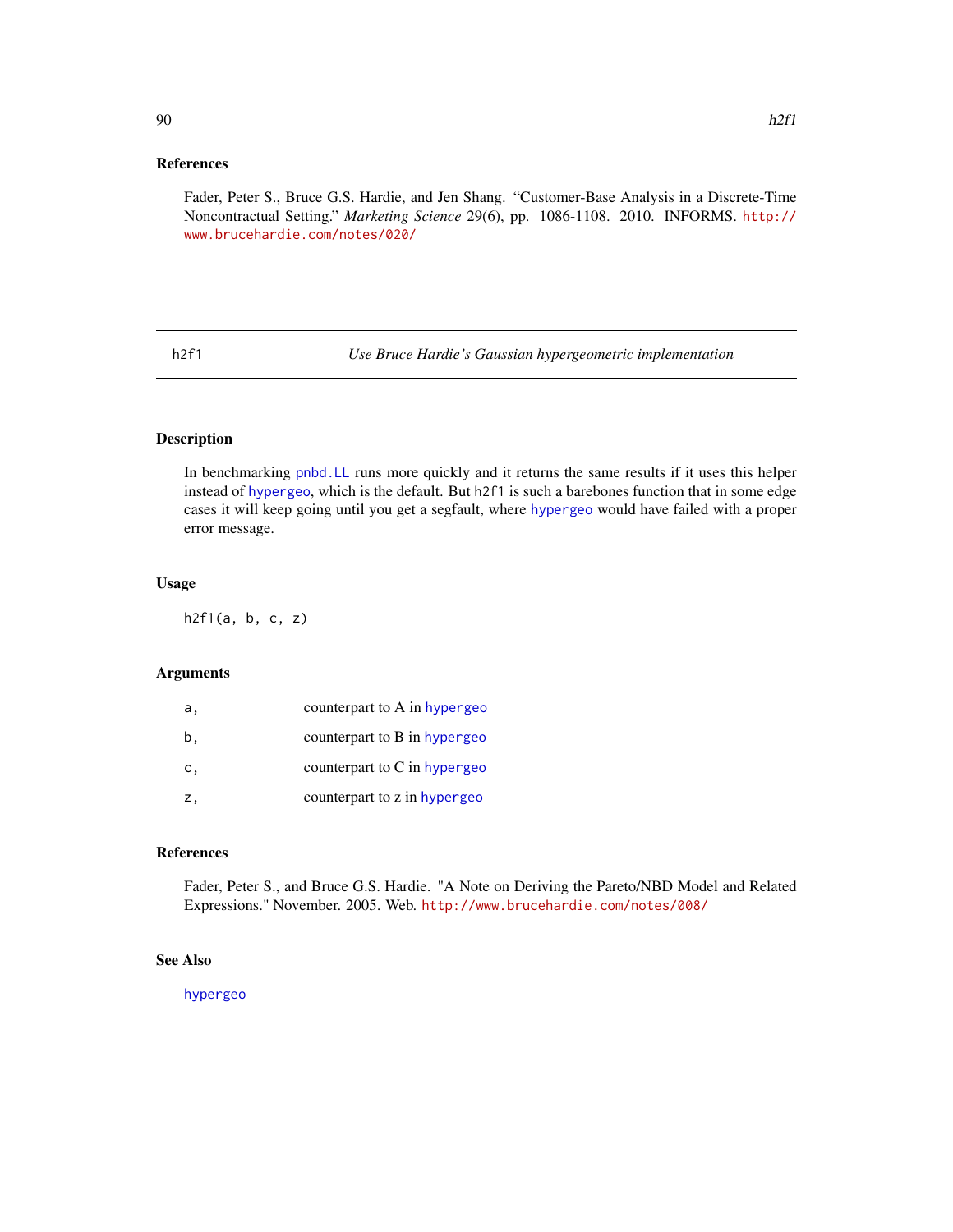<span id="page-90-0"></span>

# Description

Calculates the log-likelihood of the Pareto/NBD model.

## Usage

pnbd.cbs.LL(params, cal.cbs, hardie = TRUE)

# Arguments

| params  | Pareto/NBD parameters - a vector with r, alpha, s, and beta, in that order. r and<br>alpha are unobserved parameters for the NBD transaction process. s and beta<br>are unobserved parameters for the Pareto (exponential gamma) dropout process.                                                                                                                                                                                                                                                                                                                                                                                |
|---------|----------------------------------------------------------------------------------------------------------------------------------------------------------------------------------------------------------------------------------------------------------------------------------------------------------------------------------------------------------------------------------------------------------------------------------------------------------------------------------------------------------------------------------------------------------------------------------------------------------------------------------|
| cal.cbs | calibration period CBS (customer by sufficient statistic). It must contain columns<br>for frequency ("x"), recency ("t.x"), and total time observed ("T.cal"). Note<br>that recency must be the time between the start of the calibration period and<br>the customer's last transaction, not the time between the customer's last trans-<br>action and the end of the calibration period. If your data is compressed (see<br>dc. compress. cbs), a fourth column labelled "custs" (number of customers with<br>a specific combination of recency, frequency and length of calibration period)<br>will make this function faster. |
| hardie  | if TRUE, use h2f1 instead of hypergeo.                                                                                                                                                                                                                                                                                                                                                                                                                                                                                                                                                                                           |

## Value

The log-likelihood of the provided data.

# References

Fader, Peter S., and Bruce G.S. Hardie. "A Note on Deriving the Pareto/NBD Model and Related Expressions." November. 2005. Web. <http://www.brucehardie.com/notes/008/>

# See Also

```
pnbd.EstimateParameters
pnbd.LL
```
# Examples

```
data(cdnowSummary)
cal.cbs <- cdnowSummary$cbs
# cal.cbs already has column names required by method
```
# random assignment of parameters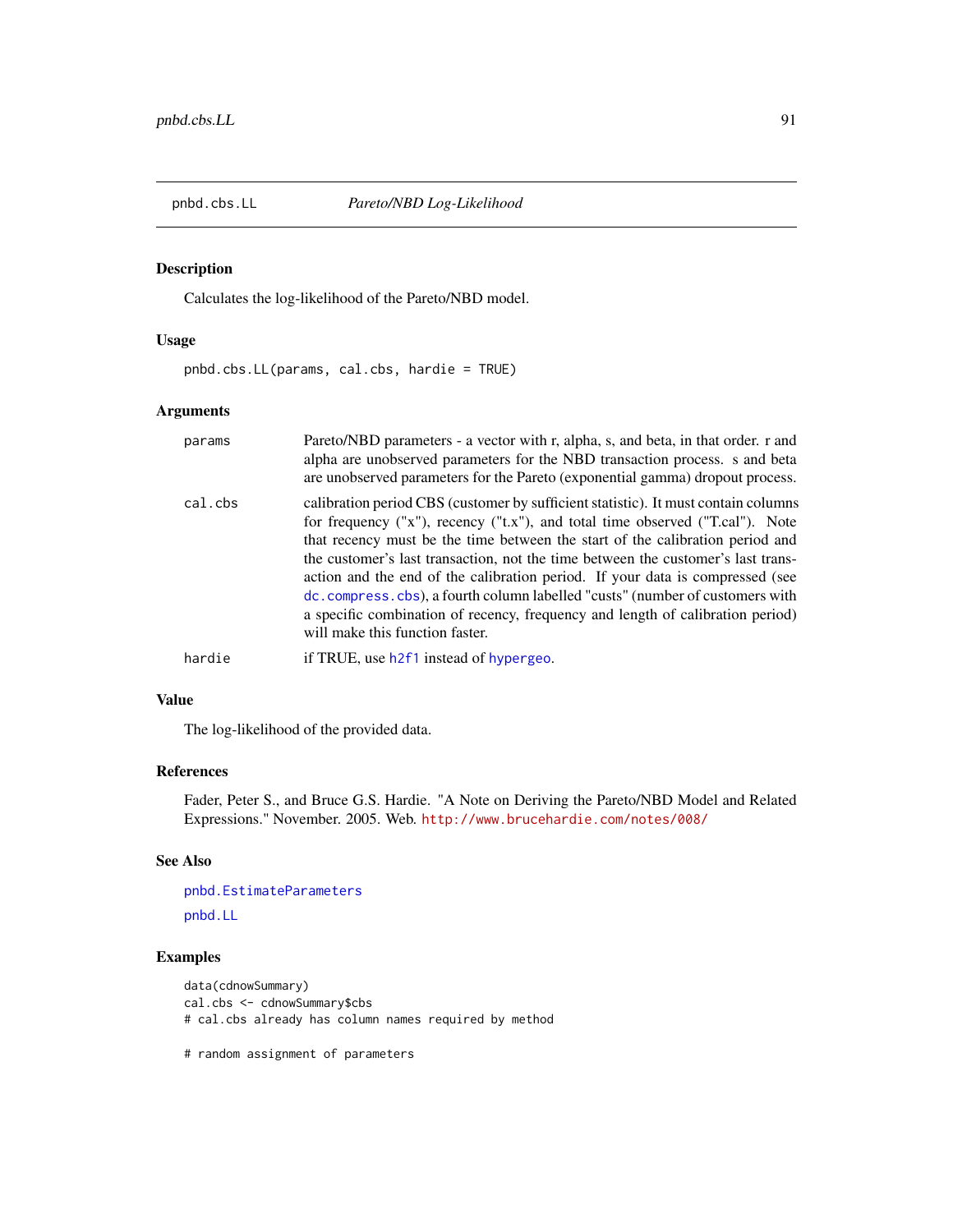```
params <- c(0.5, 8, 0.7, 10)
# returns the log-likelihood of the given parameters
pnbd.cbs.LL (params, cal.cbs, TRUE)
# compare the speed and results to the following:
cal.cbs.compressed <- dc.compress.cbs(cal.cbs)
pnbd.cbs.LL (params, cal.cbs.compressed, TRUE)
```
<span id="page-91-0"></span>pnbd.ConditionalExpectedTransactions *Pareto/NBD Conditional Expected Transactions*

# Description

Uses Pareto/NBD model parameters and a customer's past transaction behavior to return the number of transactions they are expected to make in a given time period.

# Usage

```
pnbd.ConditionalExpectedTransactions(
 params,
 T.star,
  x,
  t.x,
  T.cal,
  hardie = TRUE)
```
#### Arguments

| params       | Pareto/NBD parameters - a vector with r, alpha, s, and beta, in that order. r and<br>alpha are unobserved parameters for the NBD transaction process. s and beta<br>are unobserved parameters for the Pareto (exponential gamma) dropout process. |
|--------------|---------------------------------------------------------------------------------------------------------------------------------------------------------------------------------------------------------------------------------------------------|
| T.star       | length of time for which we are calculating the expected number of transactions.                                                                                                                                                                  |
| $\mathsf{x}$ | number of repeat transactions in the calibration period T.cal, or a vector of cali-<br>bration period frequencies.                                                                                                                                |
| t.x          | time of most recent repeat transaction, or a vector of recencies.                                                                                                                                                                                 |
| T.cal        | length of calibration period, or a vector of calibration period lengths.                                                                                                                                                                          |
| hardie       | if TRUE, have pnbd. PAlive use h2f1 instead of hypergeo.                                                                                                                                                                                          |

# Details

 $E[X(T, cal, T, cal + T, star) | x, t.x, r, alpha, s, beta]$ 

T.star, x, t.x, and T.cal may be vectors. The standard rules for vector operations apply - if they are not of the same length, shorter vectors will be recycled (start over at the first element) until they are as long as the longest vector. It is advisable to keep vectors to the same length and to use single values for parameters that are to be the same for all calculations. If one of these parameters has a length greater than one, the output will be a vector of probabilities.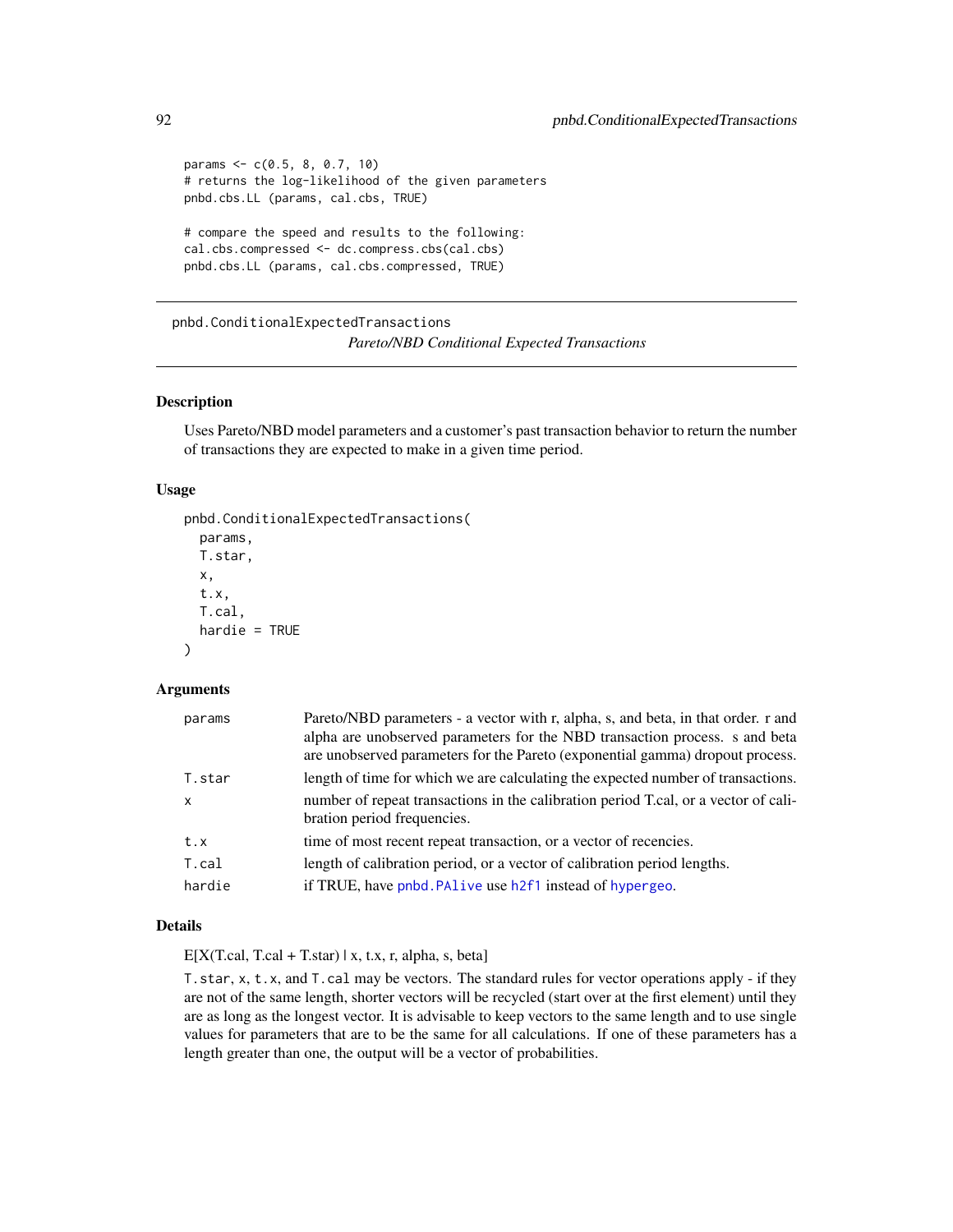## pnbd.DERT 93

# Value

Number of transactions a customer is expected to make in a time period of length t, conditional on their past behavior. If any of the input parameters has a length greater than 1, this will be a vector of expected number of transactions.

# References

Fader, Peter S., and Bruce G.S. Hardie. "A Note on Deriving the Pareto/NBD Model and Related Expressions." November. 2005. Web. <http://www.brucehardie.com/notes/008/>

#### See Also

[pnbd.Expectation](#page-96-0)

# Examples

params <- c(0.55, 10.56, 0.61, 11.64) # Number of transactions a customer is expected to make in 2 time # intervals, given that they made 10 repeat transactions in a time period # of 39 intervals, with the 10th repeat transaction occurring in the 35th # interval. pnbd.ConditionalExpectedTransactions(params,

```
T.star = 2,
x = 10,
t.x = 35,
T.cal = 39,
hardie = TRUE)
```
# We can also compare expected transactions across different # calibration period behaviors: pnbd.ConditionalExpectedTransactions(params,  $T.star = 2$ ,  $x = 5:20$ ,  $t.x = 25$ ,

 $T.cal = 39$ , hardie = TRUE)

<span id="page-92-0"></span>pnbd.DERT *Pareto/NBD Discounted Expected Residual Transactions*

# Description

Calculates the discounted expected residual transactions of a customer, given their behavior during the calibration period.

## Usage

```
pnbd.DERT(params, x, t.x, T.cal, d, hardie = TRUE)
```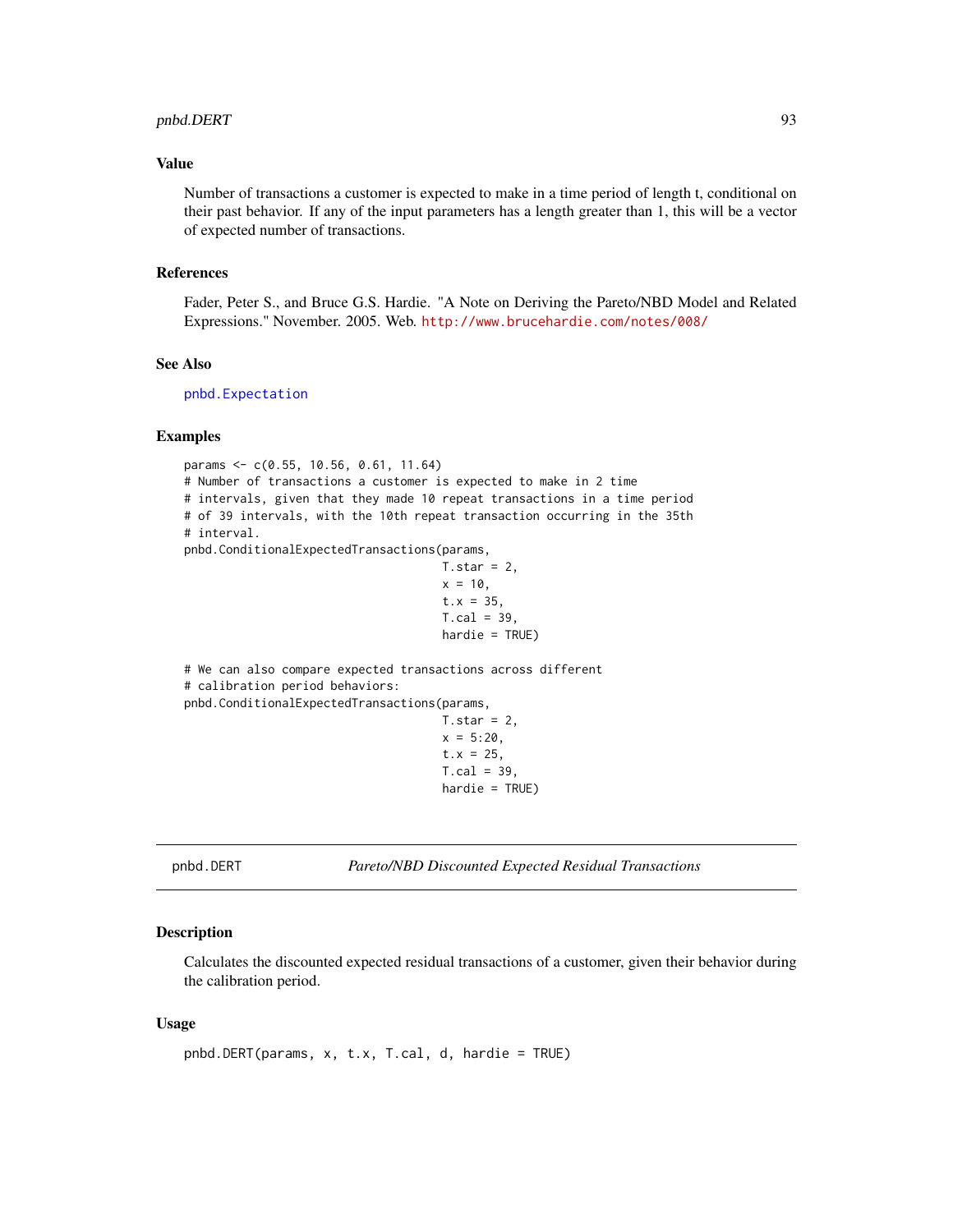## Arguments

| params       | Pareto/NBD parameters - a vector with r, alpha, s, and beta, in that order. r and<br>alpha are unobserved parameters for the NBD transaction process. s and beta<br>are unobserved parameters for the Pareto (exponential gamma) dropout process. |
|--------------|---------------------------------------------------------------------------------------------------------------------------------------------------------------------------------------------------------------------------------------------------|
| $\mathsf{x}$ | number of repeat transactions in the calibration period T.cal, or a vector of trans-<br>action frequencies.                                                                                                                                       |
| t.x          | time of most recent repeat transaction, or a vector of recencies.                                                                                                                                                                                 |
| T.cal        | length of calibration period, or a vector of calibration period lengths.                                                                                                                                                                          |
| d            | the discount rate to be used. Make sure that it matches up with your chosen time<br>period (do not use an annual rate for monthly data, for example).                                                                                             |
| hardie       | if TRUE, use h2f1 instead of hypergeo.                                                                                                                                                                                                            |

# Details

DERT(d | r, alpha, s, beta,  $X = x$ , t.x, T.cal)

x, t.x, T.cal may be vectors. The standard rules for vector operations apply

• if they are not of the same length, shorter vectors will be recycled (start over at the first element) until they are as long as the longest vector. It is advisable to keep vectors to the same length and to use single values for parameters that are to be the same for all calculations. If one of these parameters has a length greater than one, the output will be also be a vector.

## Value

The number of discounted expected residual transactions for a customer with a particular purchase pattern during the calibration period.

# References

Fader, Peter S., Bruce G.S. Hardie, and Ka L. Lee. "RFM and CLV: Using Iso-Value Curves for Customer Base Analysis." Journal of Marketing Research Vol.42, pp.415-430. November. 2005. <http://www.brucehardie.com/papers.html>

See equation 2.

 $d < -0.0027$ 

Note that this paper refers to what this package is calling discounted expected residual transactions (DERT) simply as discounted expected transactions (DET).

```
# elog <- dc.ReadLines(system.file("data/cdnowElog.csv", package="BTYD2"),2,3)
# elog[, 'date'] <- as.Date(elog[, 'date'], format = '%Y%m%d')
# cal.cbs <- dc.ElogToCbsCbt(elog)$cal$cbs
# params <- pnbd.EstimateParameters(cal.cbs, hardie = TRUE)
params <- c(0.5629966, 12.5590370, 0.4081095, 10.5148048)
# 15% compounded annually has been converted to 0.0027 compounded continuously,
# as we are dealing with weekly data and not annual data.
```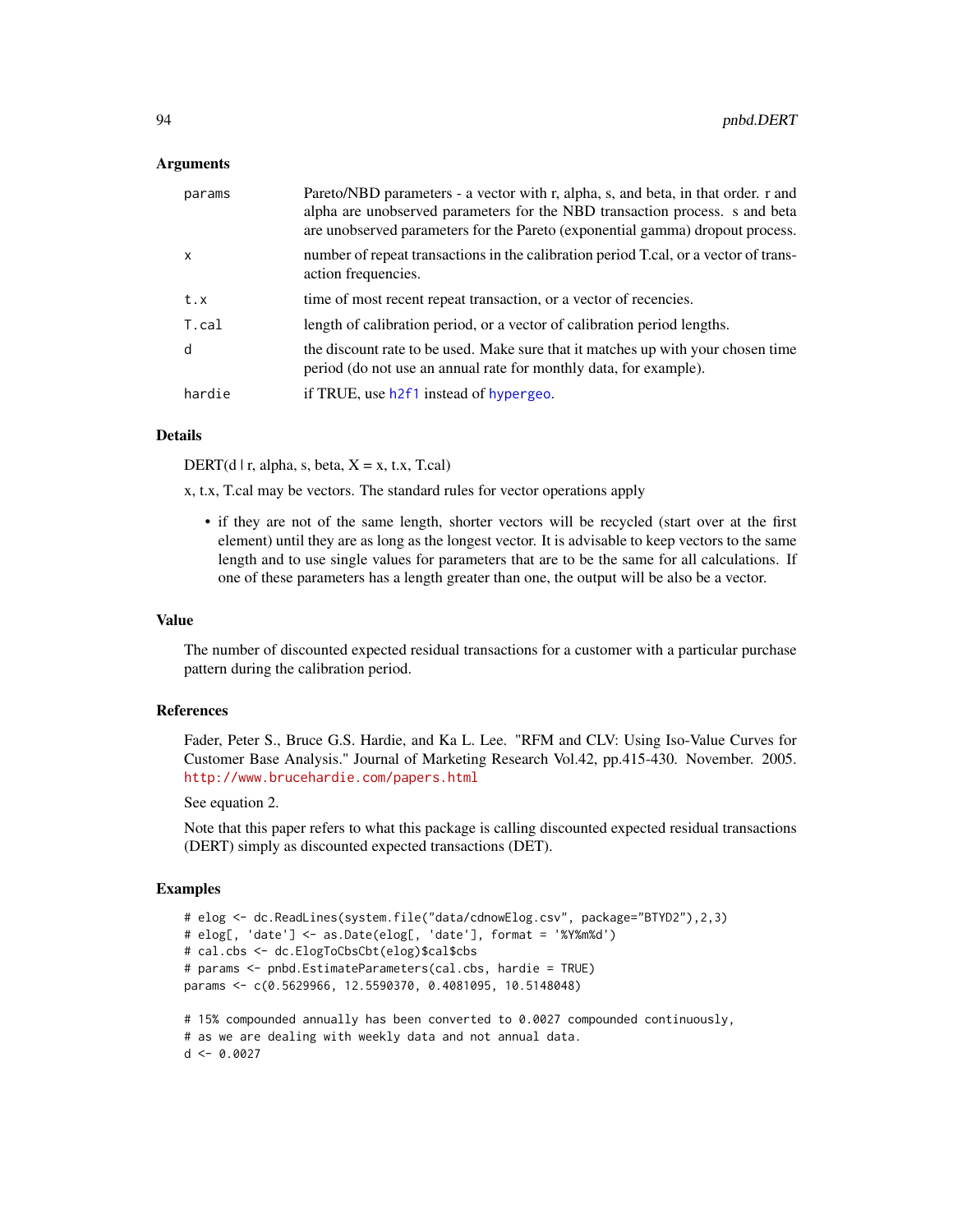```
# calculate the discounted expected residual transactions of a customer
# who made 7 transactions in a calibration period that was 77.86
# weeks long, with the last transaction occurring at the end of
# the 35th week.
pnbd.DERT(params,
         x = 7,
          t.x = 35,T.cal = 77.86,
          d,
          hardie = TRUE)
# We can also use vectors to compute DERT for several customers:
pnbd.DERT(params,
         x = 1:10,
          t.x = 30,T. cal = 77.86,d,
          hardie = TRUE)
```
<span id="page-94-0"></span>pnbd.EstimateParameters

*Pareto/NBD Parameter Estimation*

# Description

The best-fitting parameters are determined using the [pnbd.cbs.LL](#page-90-0) function. The sum of the loglikelihood for each customer (for a set of parameters) is maximized in order to estimate parameters.

## Usage

```
pnbd.EstimateParameters(
  cal.cbs,
 par.start = c(1, 1, 1, 1),max.param.value = 10000,
 method = "L-BFGS-B",
 hardie = TRUE,
 hessian = FALSE
)
```
#### Arguments

```
cal.cbs calibration period CBS (customer by sufficient statistic). It must contain columns
                  for frequency ("x"), recency ("t.x"), and total time observed ("T.cal"). Note
                  that recency must be the time between the start of the calibration period and
                  the customer's last transaction, not the time between the customer's last trans-
                  action and the end of the calibration period. If your data is compressed (see
                  dc.compress.cbs), a fourth column labelled "custs" (number of customers with
                  a specific combination of recency, frequency and length of calibration period)
                  will make this function faster.
```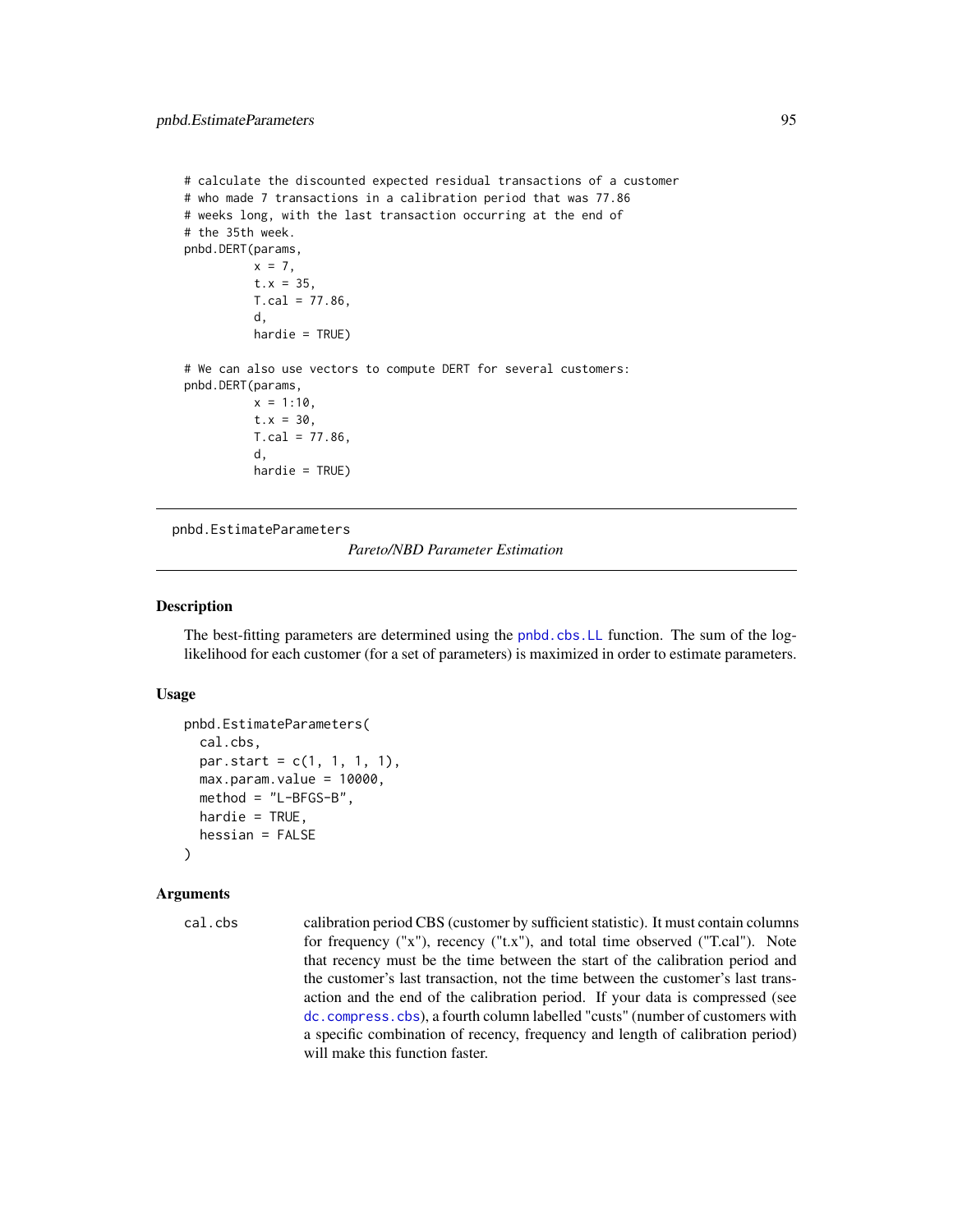| par.start       | initial Pareto/NBD parameters - a vector with r, alpha, s, and beta, in that or- |
|-----------------|----------------------------------------------------------------------------------|
|                 | der. r and alpha are unobserved parameters for the NBD transaction process. s    |
|                 | and beta are unobserved parameters for the Pareto (exponential gamma) dropout    |
|                 | process.                                                                         |
| max.param.value |                                                                                  |
|                 | the upper bound on parameters.                                                   |
| method          | the optimization method(s).                                                      |
| hardie          | if TRUE, have pnbd. LL use h2f1 instead of hypergeo.                             |
| hessian         | set it to TRUE if you want the Hessian matrix, and then you might as well have   |
|                 | the complete optime object returned.                                             |

A set of starting parameters must be provided for this method. If no parameters are provided,  $(1,1,1,1)$  is used as a default. It may be useful to use starting values for r and s that represent your best guess of the heterogeneity in the buy and die rate of customers. It may be necessary to run the estimation from multiple starting points to ensure that it converges. To compare the log-likelihoods of different parameters, use [pnbd.cbs.LL](#page-90-0).

The lower bound on the parameters to be estimated is always zero, since Pareto/NBD parameters cannot be negative. The upper bound can be set with the max.param.value parameter.

This function may take some time to run. It uses [optimx](#page-0-0) for maximum likelihood estimation, not [optim](#page-0-0).

## Value

Unnamed vector of estimated parameters by default, optimx object with everything if hessian is TRUE.

# References

Fader, Peter S.; Hardie, and Bruce G.S.. "Overcoming the BG/NBD Model's #NUM! Error Problem." December. 2013. Web. [http://brucehardie.com/notes/027/bgnbd\\_num\\_error.pdf](http://brucehardie.com/notes/027/bgnbd_num_error.pdf)

#### See Also

[pnbd.cbs.LL](#page-90-0)

```
data(cdnowSummary)
```

```
cal.cbs <- cdnowSummary$cbs
# cal.cbs already has column names required by method
# starting-point parameters
startingparams <-c(0.5, 6, 0.9, 8)# estimated parameters
est.params <- pnbd.EstimateParameters(cal.cbs = cal.cbs,
```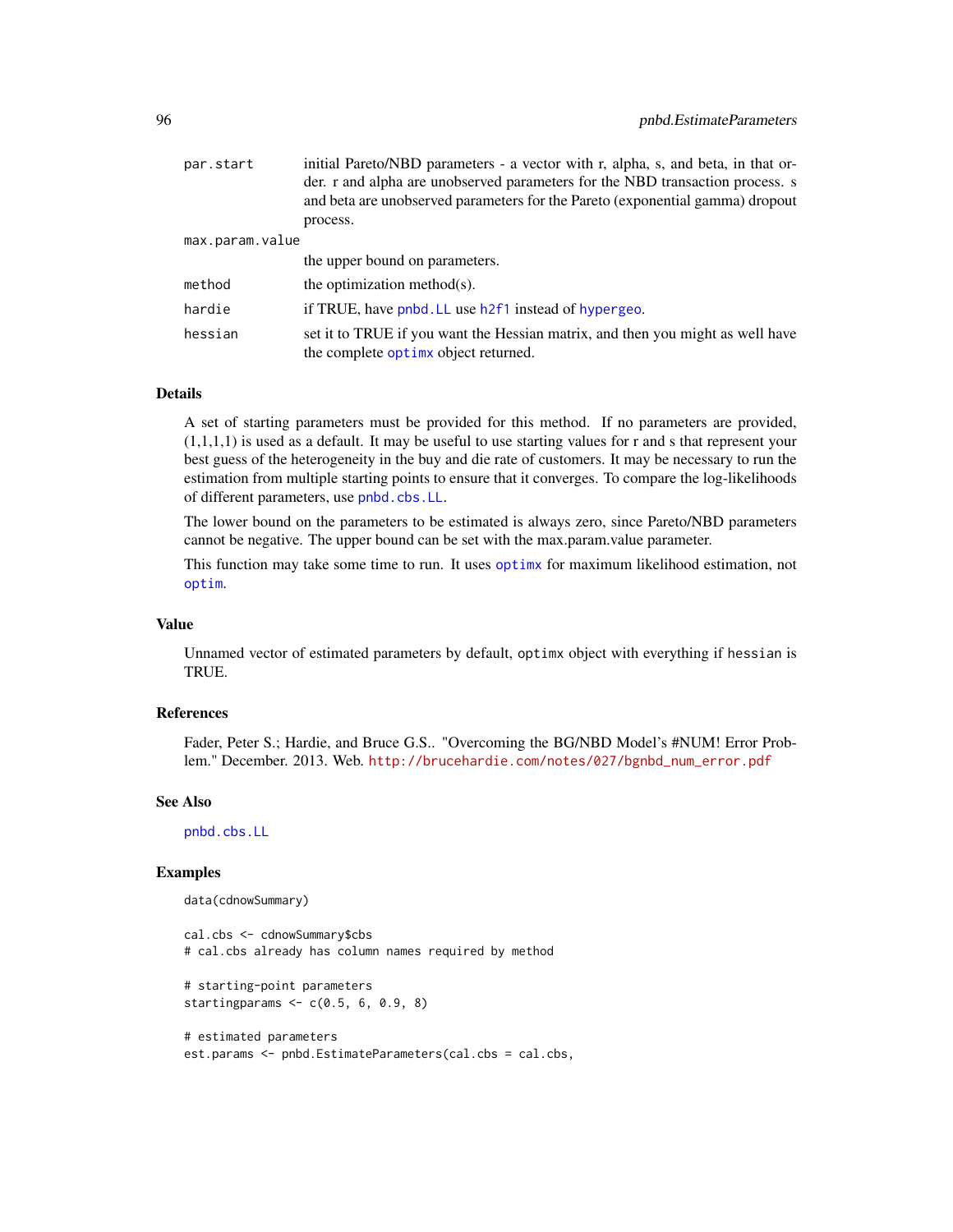```
par.start = startingparams,
                                      method = 'L-BFGS-B',
                                      hardie = TRUE)
# complete object returned by \code{\link[optimx]{optimx}}
optimx.set <- pnbd.EstimateParameters(cal.cbs = cal.cbs,
                                      par.start = startingparams,
                                      hardie = TRUE,
                                      hessian = TRUE)
# log-likelihood of estimated parameters
pnbd.cbs.LL(est.params, cal.cbs, TRUE)
```
<span id="page-96-0"></span>pnbd.Expectation *Pareto/NBD Expectation*

# Description

Returns the number of repeat transactions that a randomly chosen customer (for whom we have no prior information) is expected to make in a given time period.

#### Usage

pnbd.Expectation(params, t)

#### Arguments

| params<br>t | Pareto/NBD parameters - a vector with r, alpha, s, and beta, in that order. r and                                                                            |
|-------------|--------------------------------------------------------------------------------------------------------------------------------------------------------------|
|             | alpha are unobserved parameters for the NBD transaction process. s and beta<br>are unobserved parameters for the Pareto (exponential gamma) dropout process. |
|             | The length of time for which we are calculating the expected number of repeat                                                                                |
|             | transactions.                                                                                                                                                |

# Details

 $E(X(t) | r, alpha, s, beta)$ 

# Value

Number of repeat transactions a customer is expected to make in a time period of length t.

### References

Fader, Peter S., and Bruce G.S. Hardie. "A Note on Deriving the Pareto/NBD Model and Related Expressions." November. 2005. Web. <http://www.brucehardie.com/notes/008/>

# See Also

[pnbd.ConditionalExpectedTransactions](#page-91-0)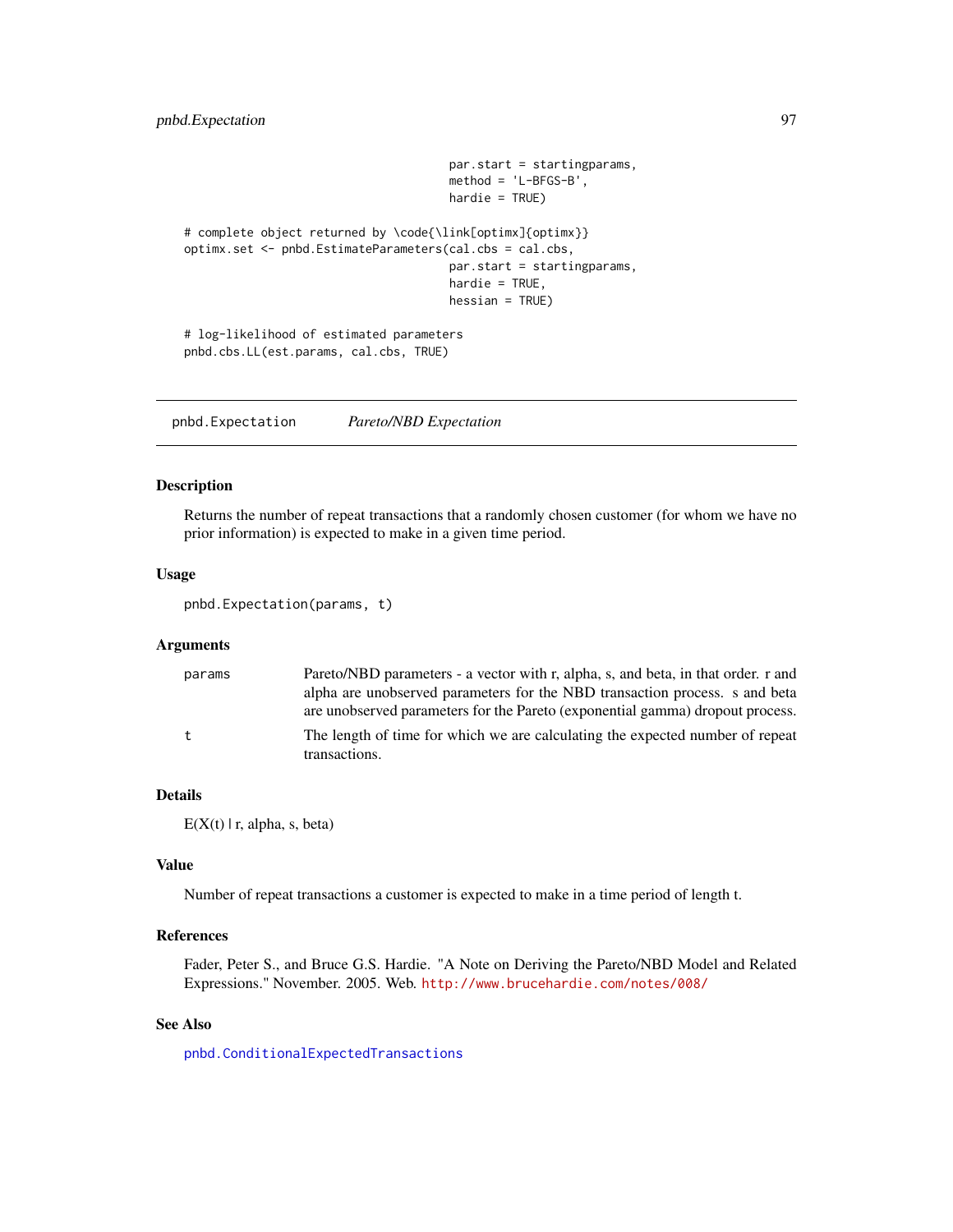## Examples

params <- c(0.55, 10.56, 0.61, 11.64) # Number of repeat transactions a customer is expected to make in 2 time intervals. pnbd.Expectation(params = params,  $t = 2$ # We can also compare expected transactions over time: pnbd.Expectation(params = params,  $t = 1:10$ 

pnbd.ExpectedCumulativeTransactions *Pareto/NBD Expected Cumulative Transactions*

# Description

Calculates the expected cumulative total repeat transactions by all customers for the calibration and holdout periods.

## Usage

pnbd.ExpectedCumulativeTransactions(params, T.cal, T.tot, n.periods.final)

#### Arguments

| params          | Pareto/NBD parameters - a vector with r, alpha, s, and beta, in that order. r and<br>alpha are unobserved parameters for the NBD transaction process. s and beta<br>are unobserved parameters for the Pareto (exponential gamma) dropout process.                                                                                                                                                                           |
|-----------------|-----------------------------------------------------------------------------------------------------------------------------------------------------------------------------------------------------------------------------------------------------------------------------------------------------------------------------------------------------------------------------------------------------------------------------|
| T.cal           | length of calibration period, or a vector of calibration period lengths.                                                                                                                                                                                                                                                                                                                                                    |
| T.tot           | End of holdout period. Must be a single value, not a vector.                                                                                                                                                                                                                                                                                                                                                                |
| n.periods.final |                                                                                                                                                                                                                                                                                                                                                                                                                             |
|                 | $\mathbf{M} = \mathbf{1} + \mathbf{C} \mathbf{M} = \mathbf{M} + \mathbf{M} + \mathbf{M} + \mathbf{M} + \mathbf{M} + \mathbf{M} + \mathbf{M} + \mathbf{M} + \mathbf{M} + \mathbf{M} + \mathbf{M} + \mathbf{M} + \mathbf{M} + \mathbf{M} + \mathbf{M} + \mathbf{M} + \mathbf{M} + \mathbf{M} + \mathbf{M} + \mathbf{M} + \mathbf{M} + \mathbf{M} + \mathbf{M} + \mathbf{M} + \mathbf{M} + \mathbf{M} + \mathbf{M} + \mathbf{$ |

Number of time periods in the calibration and holdout periods. See details.

# Details

The function automatically divides the total period up into n.periods.final time intervals. n.periods.final does not have to be in the same unit of time as the T.cal data. For example: - if your T.cal data is in weeks, and you want cumulative transactions per week, n.periods.final would equal T.star. - if your T.cal data is in weeks, and you want cumulative transactions per day, n.periods.final would equal T.star \* 7.

The holdout period should immediately follow the calibration period. This function assume that all customers' calibration periods end on the same date, rather than starting on the same date (thus customers' birth periods are determined using max(T.cal) - T.cal rather than assuming that it is 0).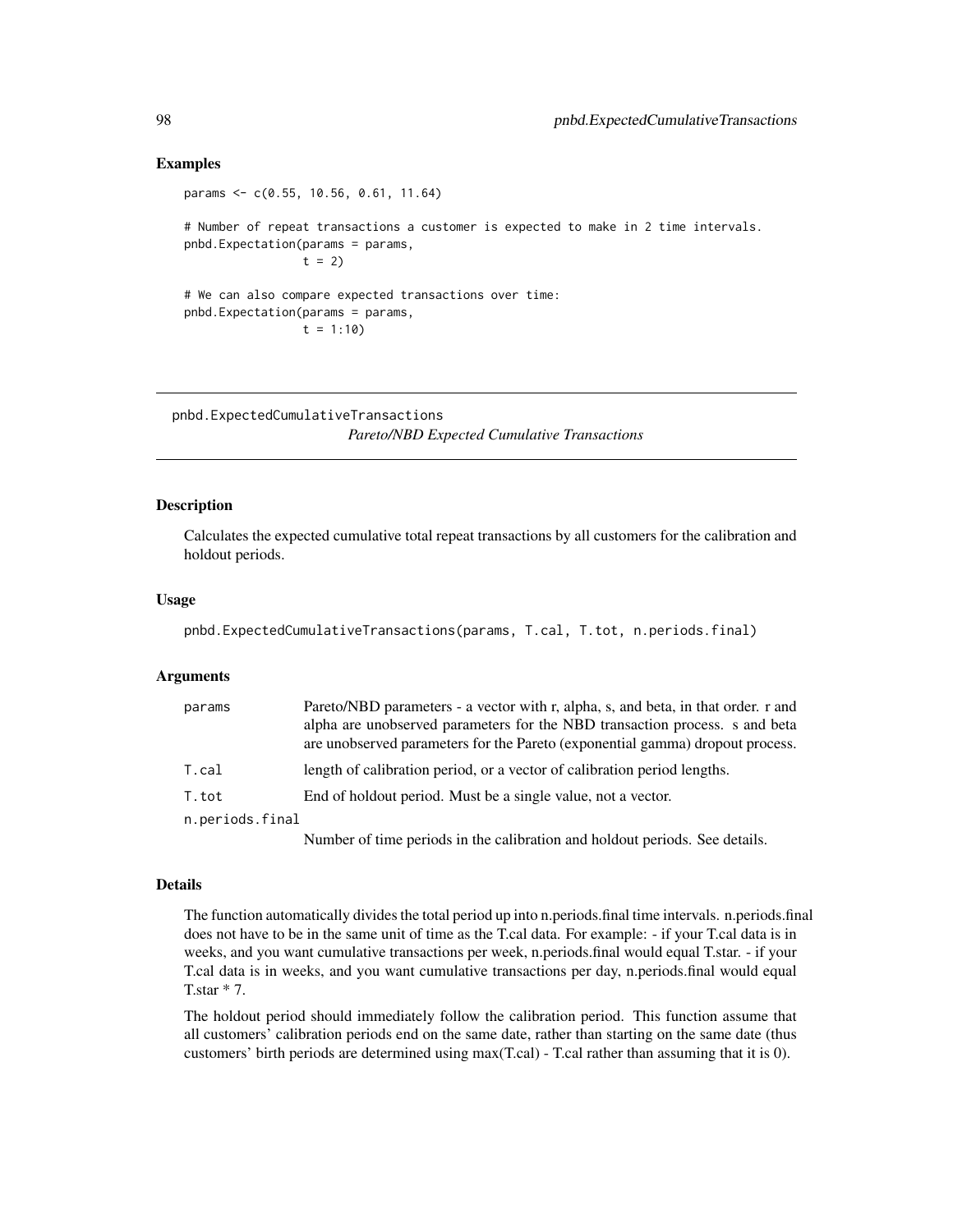# Value

Vector of expected cumulative total repeat transactions by all customers.

#### See Also

[pnbd.Expectation](#page-96-0)

## Examples

```
data(cdnowSummary)
```

```
cal.cbs <- cdnowSummary$cbs
# cal.cbs already has column names required by method
params <- c(0.55, 10.56, 0.61, 11.64)
# Returns a vector containing cumulative repeat transactions for 546 days.
# All parameters are in weeks; the calibration period lasted 39 weeks
# and the holdout period another 39.
pnbd.ExpectedCumulativeTransactions(params = params,
                                    T.cal = cal.cbs[, "T.cal"],
                                    T. tot = 78,n.periods.final = 546)
```
pnbd.generalParams *Define general parameters*

# Description

This is to ensure consistency across all functions that require the likelihood function, or the log of it, and to make sure that the same implementation of the hypergeometric function is used everywhere for building A0.

#### Usage

```
pnbd.generalParams(params, x, t.x, T.cal, func, hardie = TRUE)
```
## Arguments

| params       | Pareto/NBD parameters - a vector with r, alpha, s, and beta, in that order. r and<br>alpha are unobserved parameters for the NBD transaction process. s and beta<br>are unobserved parameters for the Pareto (exponential gamma) dropout process. |
|--------------|---------------------------------------------------------------------------------------------------------------------------------------------------------------------------------------------------------------------------------------------------|
| $\mathsf{x}$ | number of repeat transactions in the calibration period T.cal, or a vector of trans-<br>action frequencies.                                                                                                                                       |
| t.x          | time of most recent repeat transaction, or a vector of recencies.                                                                                                                                                                                 |
| T.cal        | length of calibration period, or a vector of calibration period lengths.                                                                                                                                                                          |
| func         | name of the function calling dc.InputCheck; either pnbd.LL or pnbd.PAlive.                                                                                                                                                                        |
| hardie       | if TRUE, use h2f1 instead of hypergeo.                                                                                                                                                                                                            |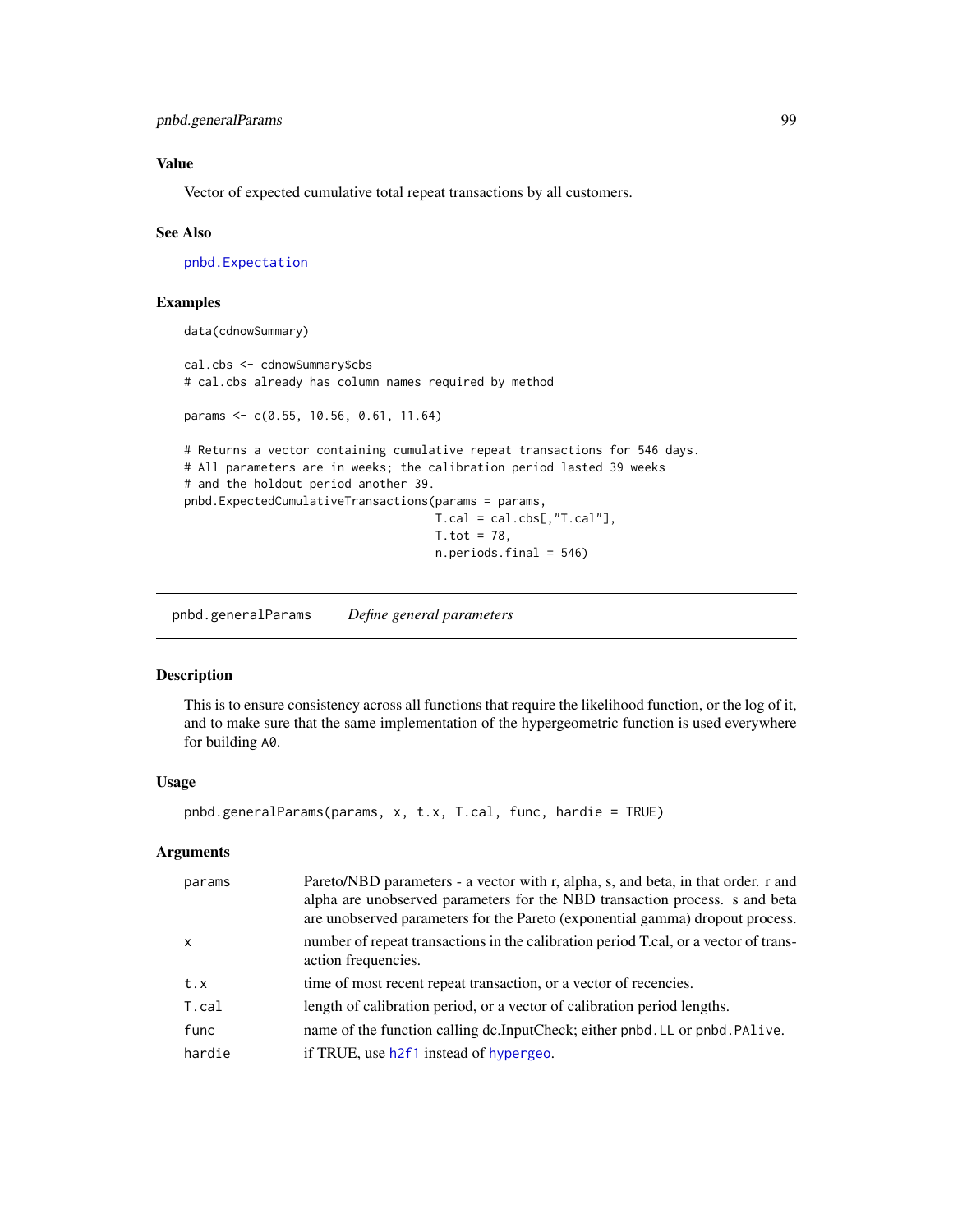This function is only ever called by either [pnbd.LL](#page-99-0) or [pnbd.PAlive](#page-100-0) so it returns directly the output that is expected from those calling functions: either the log likelihood for a set of customers, or the probability that a set of customers with characteristics given by x, t.x and T.cal, having estimated a set of params, is still alive. Either set of customers can be of size 1.

# Value

A vector of log likelihood values if func is pnbd.LL, or a vector of probabilities that a customer is still alive if func is pnbd.PAlive.

## See Also

[pnbd.LL](#page-99-0) [pnbd.PAlive](#page-100-0) [pnbd.DERT](#page-92-0)

<span id="page-99-0"></span>

pnbd.LL *Pareto/NBD Log-Likelihood*

## Description

Calculates the log-likelihood of the Pareto/NBD model.

### Usage

pnbd.LL(params, x, t.x, T.cal, hardie = TRUE)

# Arguments

| params       | Pareto/NBD parameters - a vector with r, alpha, s, and beta, in that order. r and<br>alpha are unobserved parameters for the NBD transaction process. s and beta<br>are unobserved parameters for the Pareto (exponential gamma) dropout process. |
|--------------|---------------------------------------------------------------------------------------------------------------------------------------------------------------------------------------------------------------------------------------------------|
| $\mathsf{x}$ | number of repeat transactions in the calibration period T.cal, or a vector of trans-<br>action frequencies.                                                                                                                                       |
| t.x          | time of most recent repeat transaction, or a vector of recencies.                                                                                                                                                                                 |
| T.cal        | length of calibration period, or a vector of calibration period lengths.                                                                                                                                                                          |
| hardie       | if TRUE, use h2f1 instead of hypergeo.                                                                                                                                                                                                            |

### Value

A vector of log-likelihoods as long as the longest input vector (x, t.x, or T.cal).

#### References

Fader, Peter S., and Bruce G.S. Hardie. "A Note on Deriving the Pareto/NBD Model and Related Expressions." November. 2005. Web. <http://www.brucehardie.com/notes/008/>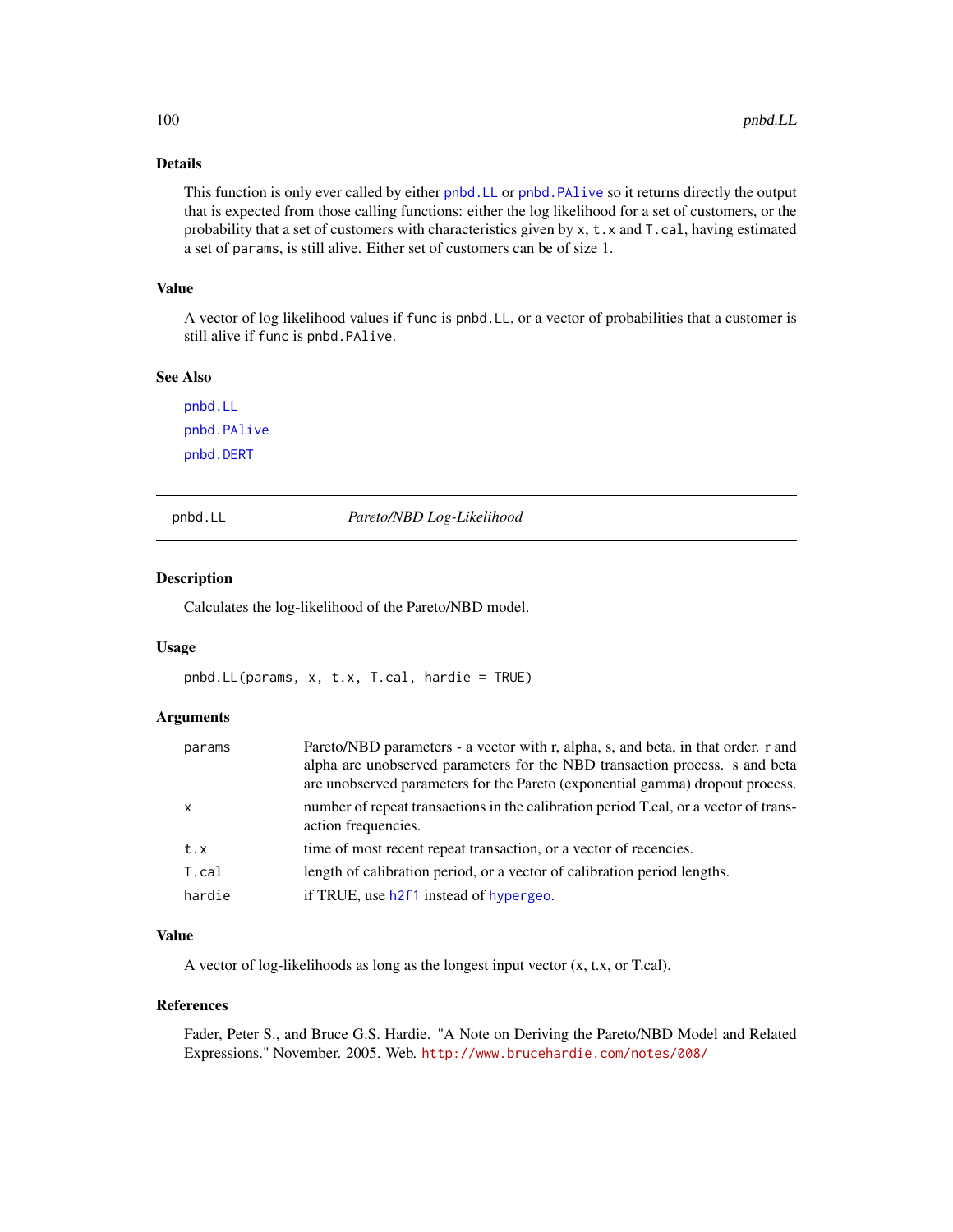# pnbd.PAlive 101

## See Also

[pnbd.EstimateParameters](#page-94-0)

#### Examples

```
# Returns the log likelihood of the parameters for a customer who
# made 3 transactions in a calibration period that ended at t=6,
# with the last transaction occurring at t=4.
pnbd.LL(params, x=3, t.x=4, T.cal=6, hardie = TRUE)
# We can also give vectors as function parameters:
set.seed(7)
x \le - sample(1:4, 10, replace = TRUE)
t.x \leq same sample(1:4, 10, replace = TRUE)
T.cal < - rep(4, 10)pnbd.LL(params, x, t.x, T.cal, hardie = TRUE)
```
pnbd.PAlive *Pareto/NBD P(Alive)*

## Description

Uses Pareto/NBD model parameters and a customer's past transaction behavior to return the probability that they are still alive at the end of the calibration period.

#### Usage

pnbd.PAlive(params, x, t.x, T.cal, hardie = TRUE)

## Arguments

| params       | Pareto/NBD parameters - a vector with r, alpha, s, and beta, in that order. r and<br>alpha are unobserved parameters for the NBD transaction process. s and beta<br>are unobserved parameters for the Pareto (exponential gamma) dropout process. |
|--------------|---------------------------------------------------------------------------------------------------------------------------------------------------------------------------------------------------------------------------------------------------|
| $\mathsf{x}$ | number of repeat transactions in the calibration period T.cal, or a vector of trans-<br>action frequencies.                                                                                                                                       |
| t.x          | time of most recent repeat transaction, or a vector of recencies.                                                                                                                                                                                 |
| T.cal        | length of calibration period, or a vector of calibration period lengths.                                                                                                                                                                          |
| hardie       | if TRUE, use h2f1 instead of hypergeo.                                                                                                                                                                                                            |

# Details

P(Alive | X=x, t.x, T.cal, r, alpha, s, beta)

x, t.x, and T.cal may be vectors. The standard rules for vector operations apply - if they are not of the same length, shorter vectors will be recycled (start over at the first element) until they are as long as the longest vector. It is advisable to keep vectors to the same length and to use single values for parameters that are to be the same for all calculations. If one of these parameters has a length greater than one, the output will be a vector of probabilities.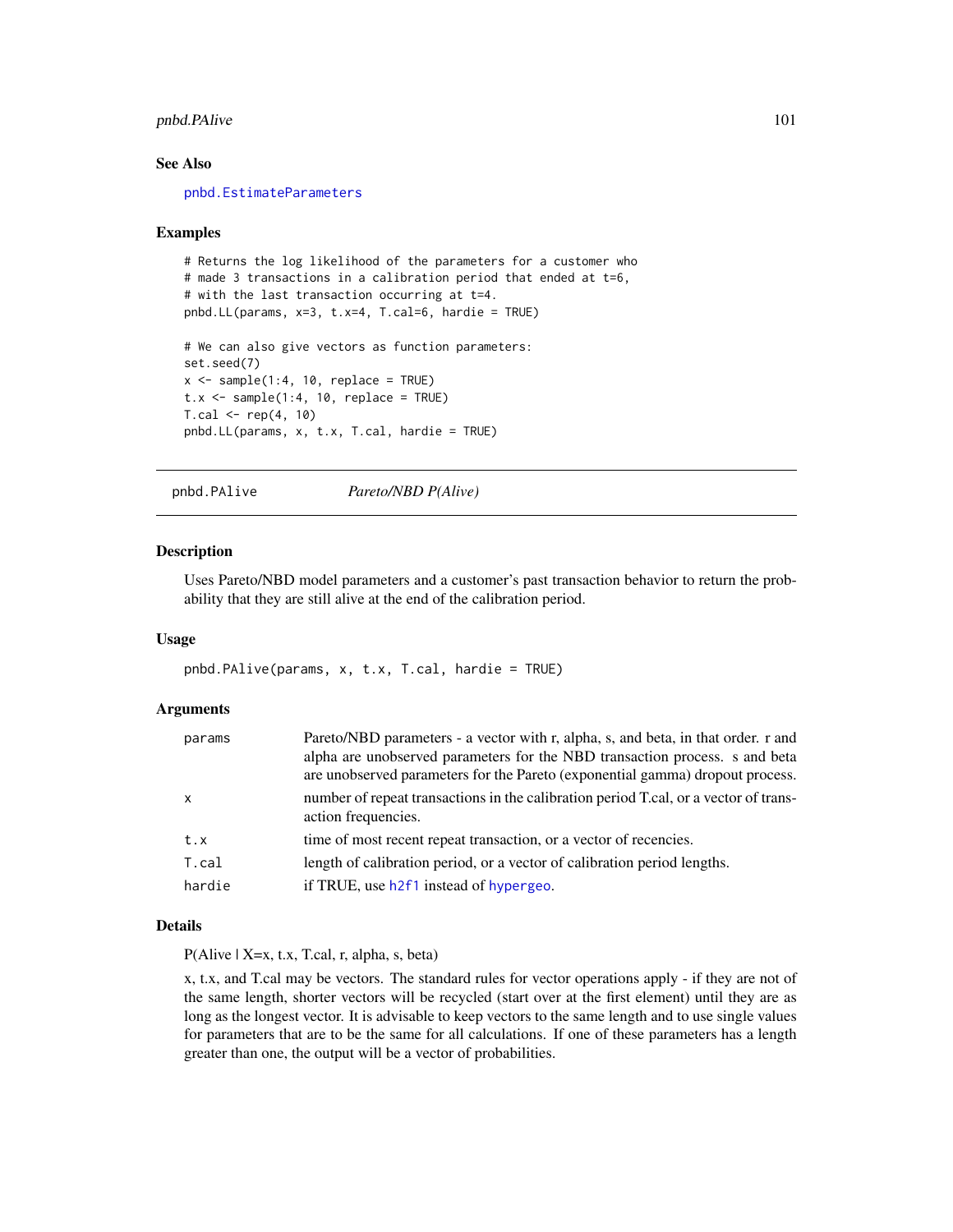#### Value

Probability that the customer is still alive at the end of the calibration period. If x, t.x, and/or T.cal has a length greater than one, then this will be a vector of probabilities (containing one element matching each element of the longest input vector).

## References

Fader, Peter S., and Bruce G.S. Hardie. "A Note on Deriving the Pareto/NBD Model and Related Expressions." November. 2005. Web. <http://www.brucehardie.com/notes/008/>

### Examples

```
data(cdnowSummary)
cbs <- cdnowSummary$cbs
params <- pnbd.EstimateParameters(cbs, hardie = TRUE)
pnbd.PAlive(params, x=0, t.x=0, T.cal=39, TRUE)
# 0.2941633; P(Alive) of a customer who made no repeat transactions.
pnbd.PAlive(params, x=23, t.x=39, T.cal=39, TRUE)
# 1; P(Alive) of a customer who has the same recency and total
# time observed.
pnbd.PAlive(params, x=5:20, t.x=30, T.cal=39, TRUE)
# Note the "increasing frequency paradox".
# To visualize the distribution of P(Alive) across customers:
p.alives <- pnbd.PAlive(params, cbs[,"x"], cbs[,"t.x"], cbs[,"T.cal"], TRUE)
plot(density(p.alives))
```
pnbd.Plot.DERT *Pareto/NBD Plot Discounted Expected Residual Transactions*

### Description

Plots discounted expected residual transactions for different combinations of calibration period frequency and recency.

#### Usage

```
pnbd.Plot.DERT(params, x, t.x, T.cal, d, hardie = TRUE, type = "persp")
```
#### Arguments

params Pareto/NBD parameters - a vector with r, alpha, s, and beta, in that order. r and alpha are unobserved parameters for the NBD transaction process. s and beta are unobserved parameters for the Pareto (exponential gamma) dropout process.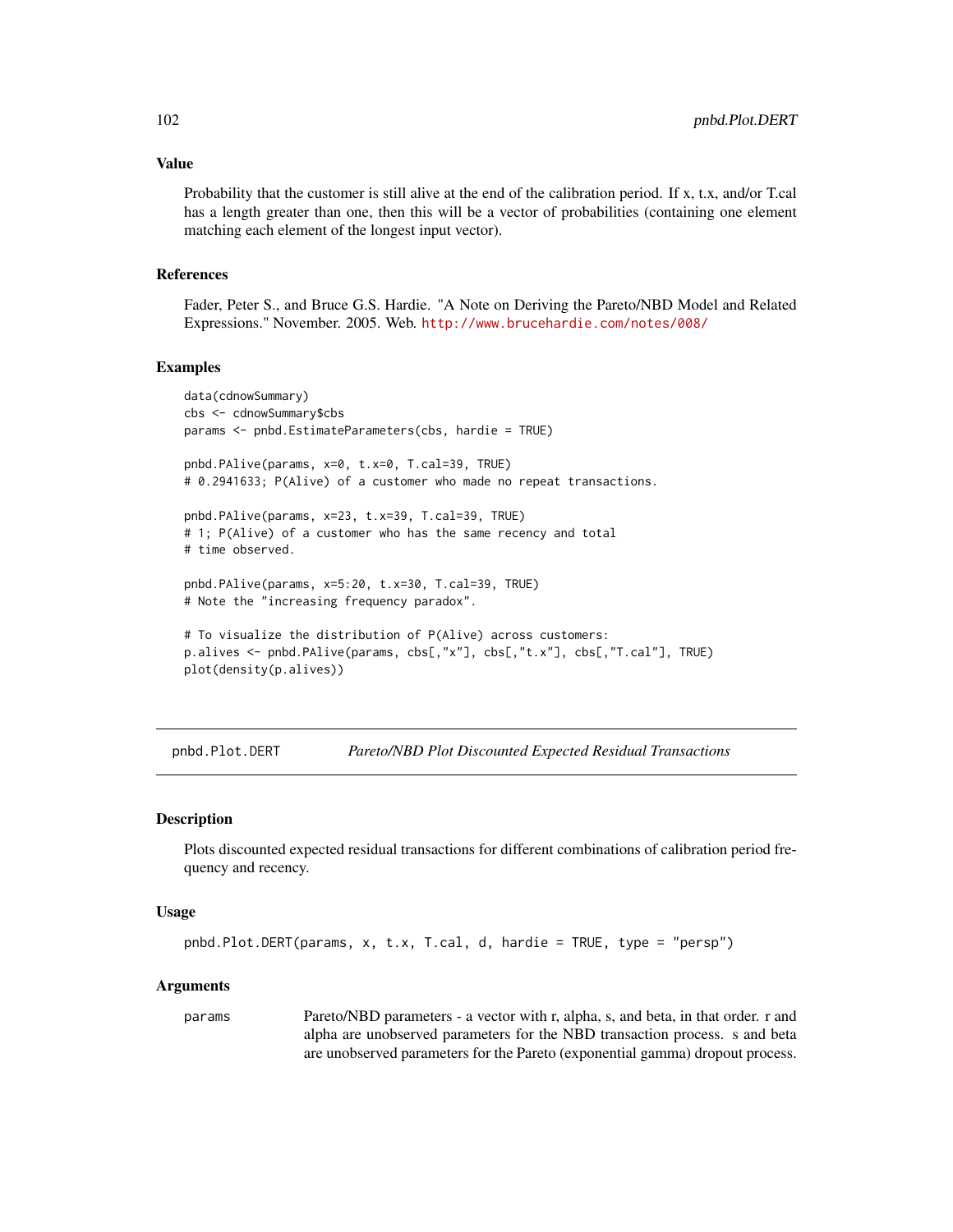| $\mathsf{x}$ | number of repeat transactions in the calibration period T.cal, or a vector of trans-<br>action frequencies.                                           |
|--------------|-------------------------------------------------------------------------------------------------------------------------------------------------------|
| t.x          | time of most recent repeat transaction, or a vector of recencies.                                                                                     |
| T.cal        | length of calibration period, or a vector of calibration period lengths.                                                                              |
| d            | the discount rate to be used. Make sure that it matches up with your chosen time<br>period (do not use an annual rate for monthly data, for example). |
| hardie       | if TRUE, use h2f1 instead of hypergeo.                                                                                                                |
| type         | must be either "persp" (perspective - 3 dimensional) or "contour". Determines<br>the type of plot produced by this function.                          |

The length of the calibration period T.cal must be a single value, not a vector.

#### Value

A matrix with discounted expected residual transaction values for every combination of calibration period frequency x and calibration period recency t.x.

## References

Fader, Peter S., Bruce G.S. Hardie, and Ka L. Lee. "RFM and CLV: Using Iso-Value Curves for Customer Base Analysis." Journal of Marketing Research Vol.42, pp.415-430. November. 2005. <http://www.brucehardie.com/papers.html>

Note that this paper refers to what this package is calling discounted expected residual transactions (DERT) simply as discounted expected transactions (DET).

```
# The RFM and CLV paper uses all 78 weeks of the cdnow data to
# estimate parameters. These parameters can be estimated as follows:
# elog <- dc.ReadLines(system.file("data/cdnowElog.csv", package="BTYD2"),2,3)
# elog[, 'date'] <- as.Date(elog[, 'date'], format = '%Y%m%d')
# cal.cbs <- dc.ElogToCbsCbt(elog)$cal$cbs
# pnbd.EstimateParameters(cal.cbs, hardie = TRUE)
# (The final function was run several times with its own output as
# input for starting parameters, to ensure that the result converged).
params <- c(0.5629966, 12.5590370, 0.4081095, 10.5148048)
# 15% compounded annually has been converted to 0.0027 compounded continously,
# as we are dealing with weekly data and not annual data.
d \leq -0.0027pnbd.Plot.DERT(params = params,
              x = 0:14,
              t.x = 0:77,
              T.cal = 77.86,
```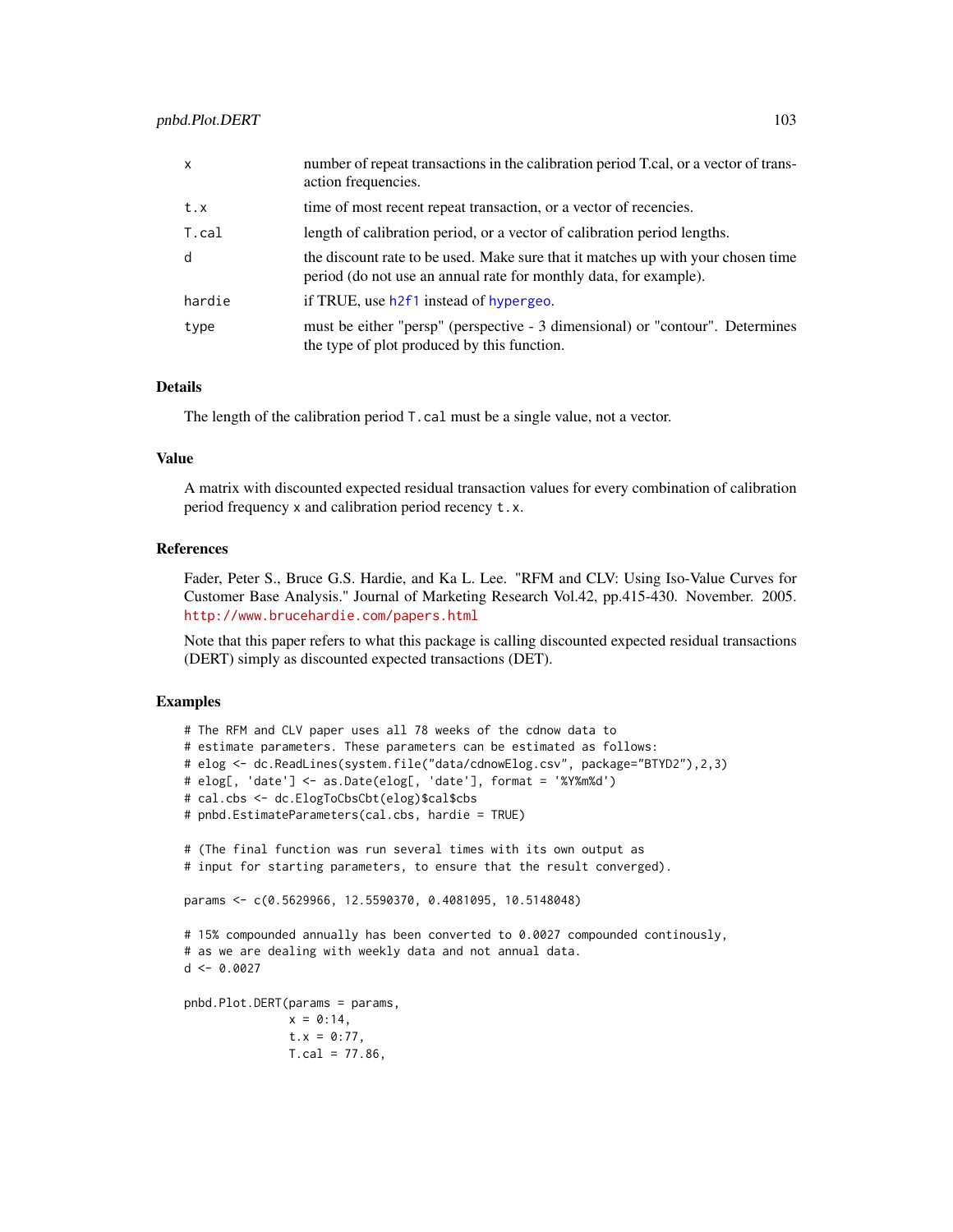```
d = d,
               hardie = TRUE,
               type = "persp")
pnbd.Plot.DERT(params = params,
               x = 0:14,
               t.x = 0:77,
               T.cal = 77.86,
               d = d,
               hardie = TRUE,
               type="contour")
```

```
pnbd.PlotDropoutRateHeterogeneity
                        Pareto/NBD Plot Dropout Rate Heterogeneity
```
# Description

Plots and returns the estimated gamma distribution of mu (customers' propensities to drop out).

# Usage

pnbd.PlotDropoutRateHeterogeneity(params, lim = NULL)

# Arguments

| params | Pareto/NBD parameters - a vector with r, alpha, s, and beta, in that order. r and<br>alpha are unobserved parameters for the NBD transaction process. s and beta<br>are unobserved parameters for the Pareto (exponential gamma) dropout process. |
|--------|---------------------------------------------------------------------------------------------------------------------------------------------------------------------------------------------------------------------------------------------------|
| lim    | The upper-bound of the x-axis. A number is chosen by the function if none is<br>provided.                                                                                                                                                         |

# Details

This returns the distribution of each customer's exponential parameter that determines their lifetime (using the Pareto/NBD assumption that a customer's lifetime can be modeled with an exponential distribution).

## Value

Distribution of customers' propensities to drop out.

```
params <- c(0.55, 10.56, 0.61, 11.64)
pnbd.PlotDropoutRateHeterogeneity(params)
params <- c(0.55, 10.56, 3, 11.64)
pnbd.PlotDropoutRateHeterogeneity(params)
```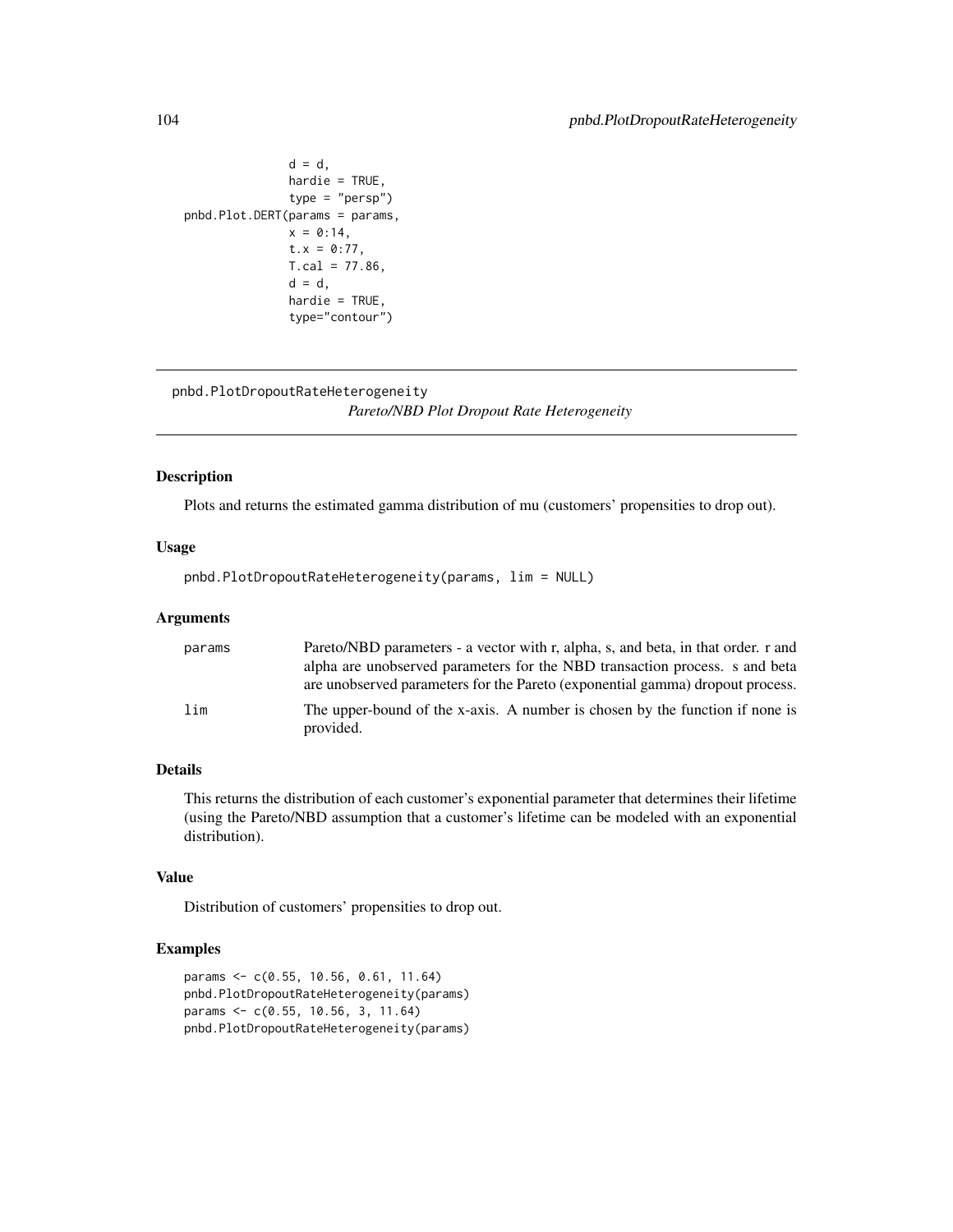pnbd.PlotFrequencyInCalibration *Pareto/NBD Plot Frequency in Calibration Period*

# Description

Plots a histogram and returns a matrix comparing the actual and expected number of customers who made a certain number of repeat transactions in the calibration period, binned according to calibration period frequencies.

#### Usage

```
pnbd.PlotFrequencyInCalibration(
  params,
  cal.cbs,
  censor,
 hardie = TRUE,
 plotZero = TRUE,
 xlab = "Calibration period transactions",
 ylab = "Customers",
  title = "Frequency of Repeat Transactions"
\mathcal{L}
```
# Arguments

| params   | Pareto/NBD parameters - a vector with r, alpha, s, and beta, in that order. r and<br>alpha are unobserved parameters for the NBD transaction process. s and beta<br>are unobserved parameters for the Pareto (exponential gamma) dropout process. |
|----------|---------------------------------------------------------------------------------------------------------------------------------------------------------------------------------------------------------------------------------------------------|
| cal.cbs  | calibration period CBS (customer by sufficient statistic). It must contain columns<br>for frequency ("x") and total time observed ("T.cal").                                                                                                      |
| censor   | integer used to censor the data. See details.                                                                                                                                                                                                     |
| hardie   | if TRUE, have pnbd. pmf use h2f1 instead of hypergeo.                                                                                                                                                                                             |
| plotZero | if FALSE, the histogram will exclude the zero bin.                                                                                                                                                                                                |
| xlab     | descriptive label for the x axis.                                                                                                                                                                                                                 |
| ylab     | descriptive label for the y axis.                                                                                                                                                                                                                 |
| title    | title placed on the top-center of the plot.                                                                                                                                                                                                       |

# Details

This function requires a censor number, which cannot be higher than the highest frequency in the calibration period CBS. The output matrix will have (censor  $+ 1$ ) bins, starting at frequencies of 0 transactions and ending at a bin representing calibration period frequencies at or greater than the censor number. The plot may or may not include a bin for zero frequencies, depending on the plotZero parameter.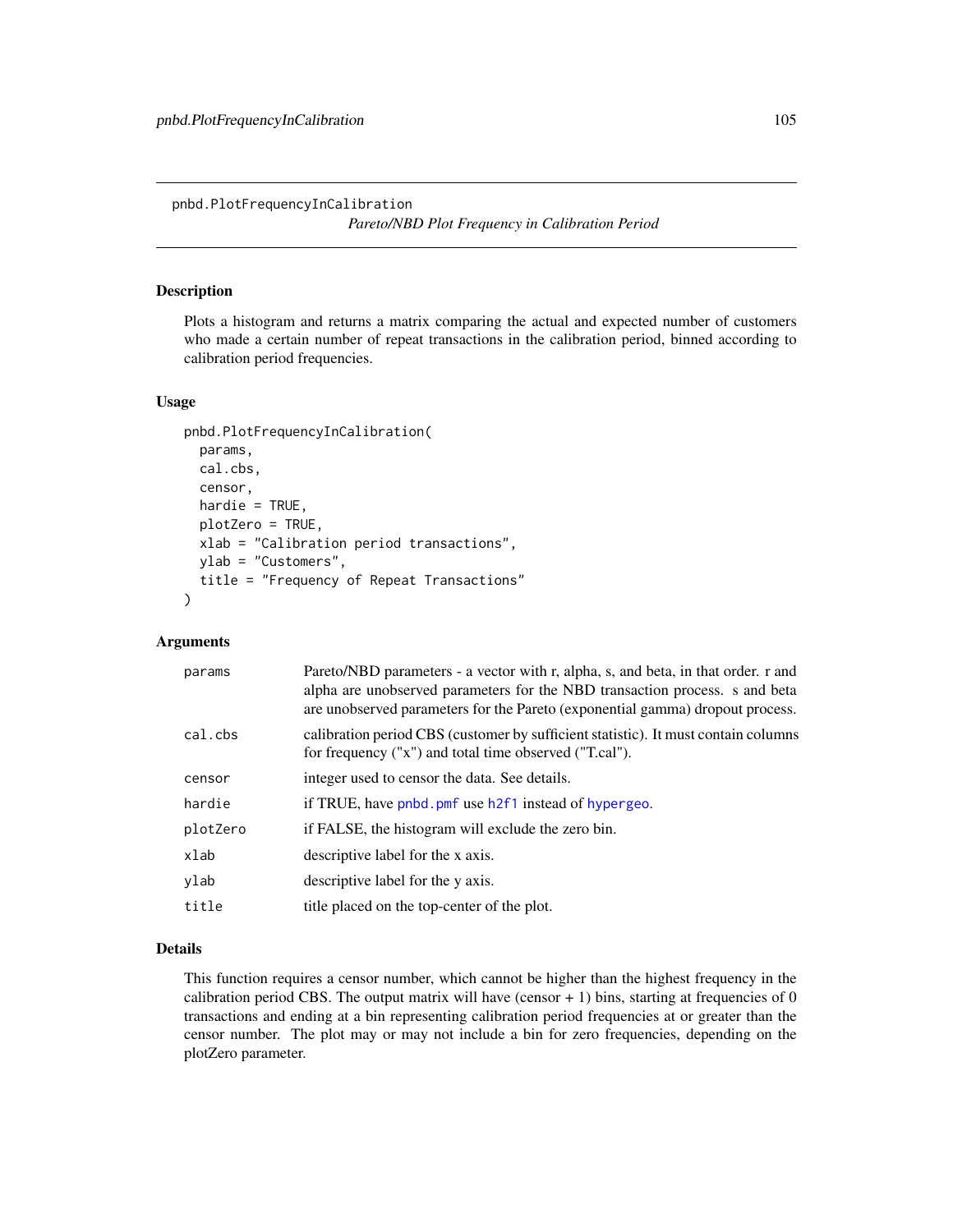# Value

Calibration period repeat transaction frequency comparison matrix (actual vs. expected).

# Examples

```
data(cdnowSummary)
cal.cbs <- cdnowSummary$cbs
# cal.cbs already has column names required by method
# parameters estimated using pnbd.EstimateParameters
est.params <- cdnowSummary$est.params
# the maximum censor number that can be used
max(cal.cbs[,"x"])
pnbd.PlotFrequencyInCalibration(params = est.params,
                                cal.cbs = cal.cbs,
                                censor = 7,
                                hardie = TRUE)
```
pnbd.PlotFreqVsConditionalExpectedFrequency *Pareto/NBD Plot Frequency vs. Conditional Expected Frequency*

## Description

Plots the actual and conditional expected number transactions made by customers in the holdout period, binned according to calibration period frequencies. Also returns a matrix with this comparison and the number of customers in each bin.

## Usage

```
pnbd.PlotFreqVsConditionalExpectedFrequency(
  params,
  T.star,
  cal.cbs,
  x.star,
  censor,
  hardie = TRUE,
  xlab = "Calibration period transactions",
  ylab = "Holdout period transactions",
 xticklab = NULL,
  title = "Conditional Expectation"
)
```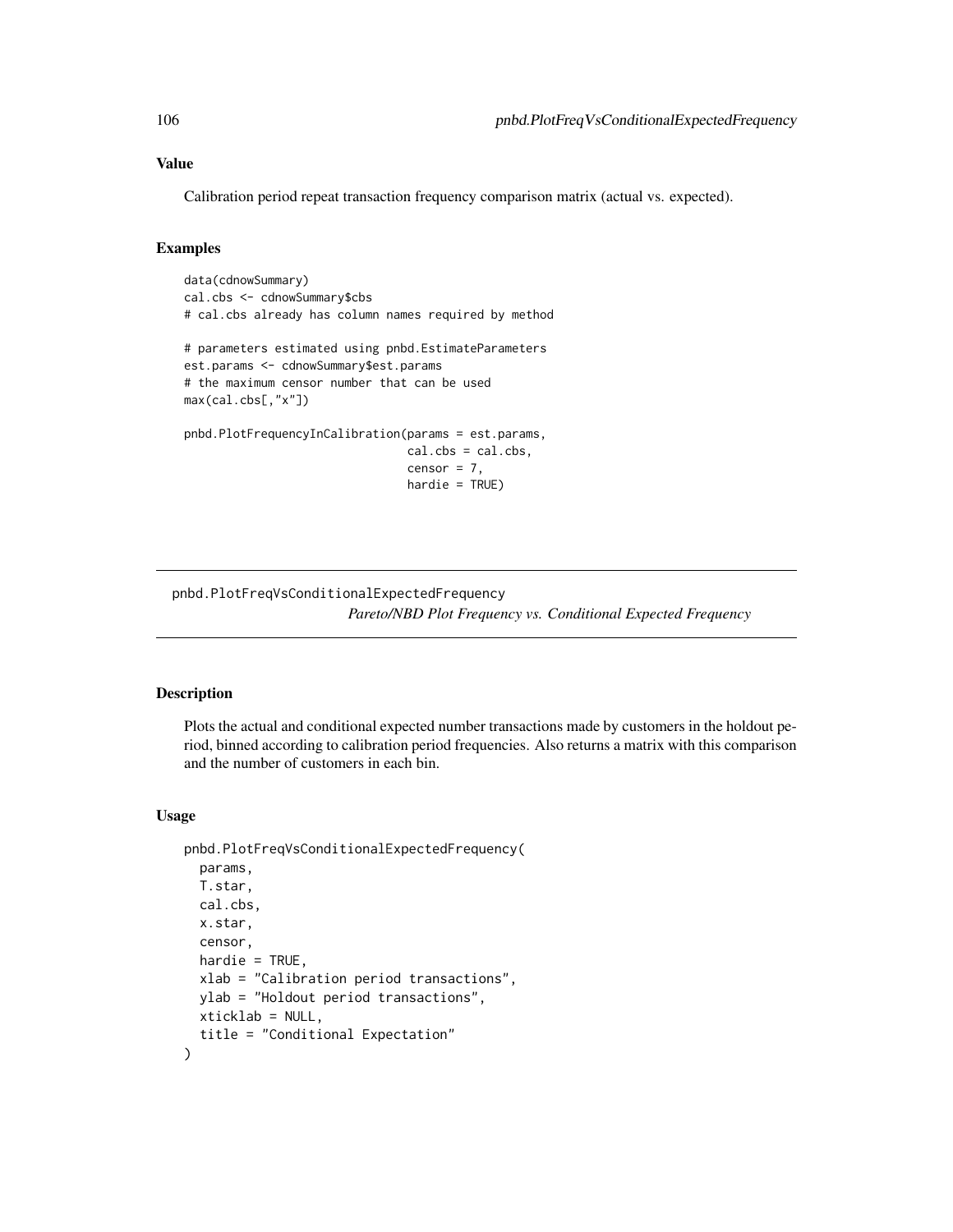# Arguments

| params   | Pareto/NBD parameters - a vector with r, alpha, s, and beta, in that order. r and<br>alpha are unobserved parameters for the NBD transaction process. s and beta<br>are unobserved parameters for the Pareto (exponential gamma) dropout process.                                                                                                                                         |
|----------|-------------------------------------------------------------------------------------------------------------------------------------------------------------------------------------------------------------------------------------------------------------------------------------------------------------------------------------------------------------------------------------------|
| T.star   | length of the holdout period. It must be a scalar for this plot's purposes: you<br>have one holdout period of a given length.                                                                                                                                                                                                                                                             |
| cal.cbs  | calibration period CBS (customer by sufficient statistic). It must contain columns<br>for frequency ("x"), recency ("t.x"), and total time observed ("T.cal"). Note that<br>recency must be the time between the start of the calibration period and the cus-<br>tomer's last transaction, not the time between the customer's last transaction and<br>the end of the calibration period. |
| x.star   | vector of transactions made by each customer in the holdout period.                                                                                                                                                                                                                                                                                                                       |
| censor   | integer used to censor the data. See details.                                                                                                                                                                                                                                                                                                                                             |
| hardie   | if TRUE, have pnbd. Conditional Expected Transactions use h2f1 instead of<br>hypergeo.                                                                                                                                                                                                                                                                                                    |
| xlab     | descriptive label for the x axis.                                                                                                                                                                                                                                                                                                                                                         |
| ylab     | descriptive label for the y axis.                                                                                                                                                                                                                                                                                                                                                         |
| xticklab | vector containing a label for each tick mark on the x axis.                                                                                                                                                                                                                                                                                                                               |
| title    | title placed on the top-center of the plot.                                                                                                                                                                                                                                                                                                                                               |

# Details

This function requires a censor number, which cannot be higher than the highest frequency in the calibration period CBS. The output matrix will have (censor  $+1$ ) bins, starting at frequencies of 0 transactions and ending at a bin representing calibration period frequencies at or greater than the censor number.

# Value

Holdout period transaction frequency comparison matrix (actual vs. expected).

# Examples

data(cdnowSummary)

```
cal.cbs <- cdnowSummary$cbs
# cal.cbs already has column names required by method
# number of transactions by each customer in the 39 weeks
# following the calibration period
x.star <- cal.cbs[,"x.star"]
# parameters estimated using pnbd.EstimateParameters
est.params <- cdnowSummary$est.params
# the maximum censor number that can be used
max(cal.cbs[,"x"])
```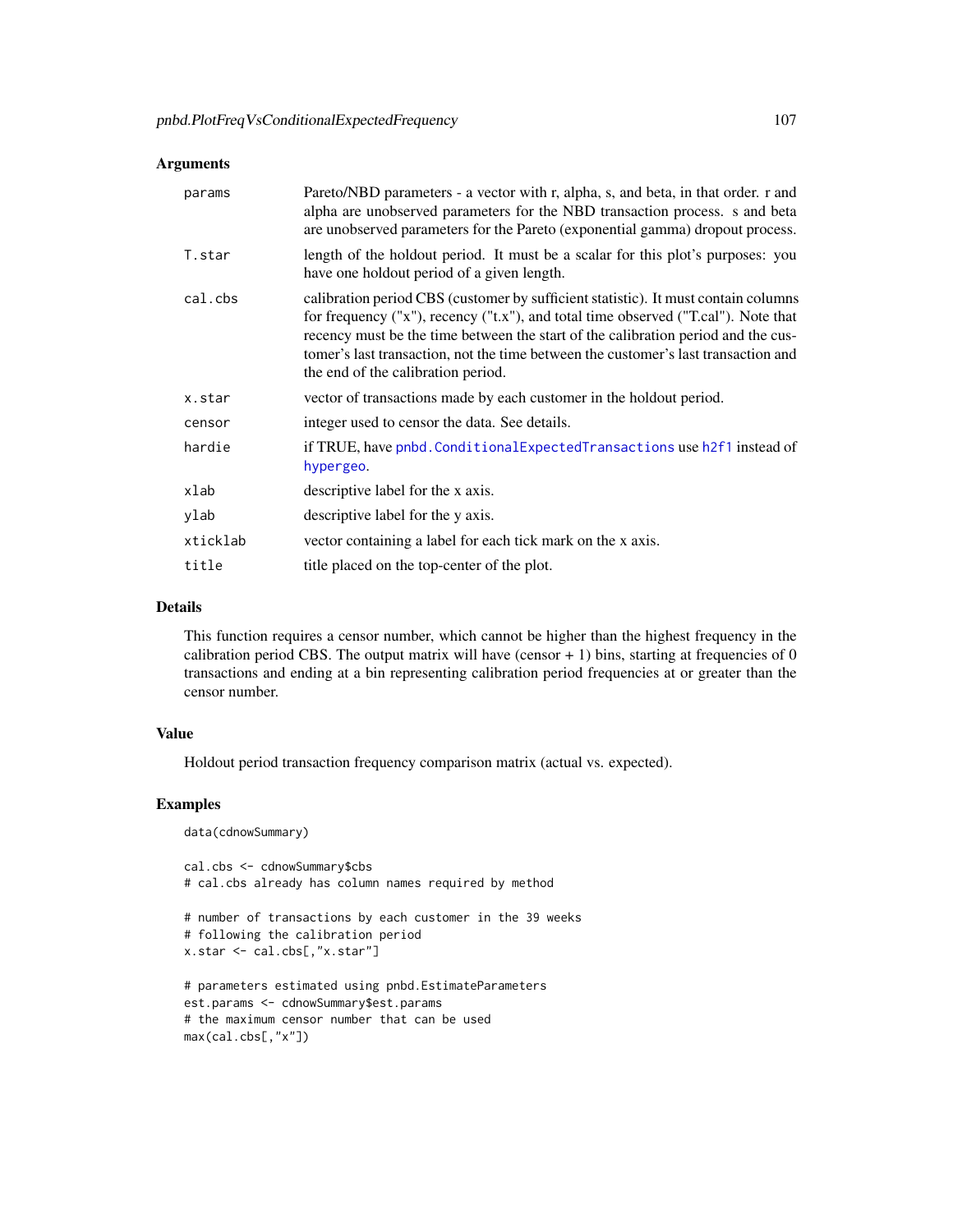```
# plot conditional expected holdout period frequencies,
# binned according to calibration period frequencies
pnbd.PlotFreqVsConditionalExpectedFrequency(params = est.params,
                                            T.star = 39,cal.cbs = cal.cbs,
                                            x.star = x.star,
                                            censor = 7,
                                            hardie = TRUE)
```
pnbd.PlotRateHeterogeneity

*Plot Pareto/NBD Rate Heterogeneity*

# Description

A helper for plotting either the estimated gamma distribution of mu (customers' propensities to drop out), or the estimated gamma distribution of lambda (customers' propensities to purchase).

#### Usage

pnbd.PlotRateHeterogeneity(params, func, lim = NULL)

# Arguments

| params | Pareto/NBD parameters - a vector with r, alpha, s, and beta, in that order. r and<br>alpha are unobserved parameters for the NBD transaction process. s and beta<br>are unobserved parameters for the Pareto (exponential gamma) dropout process. |
|--------|---------------------------------------------------------------------------------------------------------------------------------------------------------------------------------------------------------------------------------------------------|
| func   | A string that is either "pnbd.PlotDropoutRateHeterogeneity" or "pnbd.PlotTransactionRateHeterogeneity"                                                                                                                                            |
| lim    | The upper-bound of the x-axis. A number is chosen by the function if none is<br>provided.                                                                                                                                                         |

#### Value

Depending on the value of func, either the distribution of customers' propensities to purchase or the distribution of customers' propensities to drop out.

# See Also

[pnbd.PlotDropoutRateHeterogeneity](#page-103-0) [pnbd.PlotTransactionRateHeterogeneity](#page-113-0)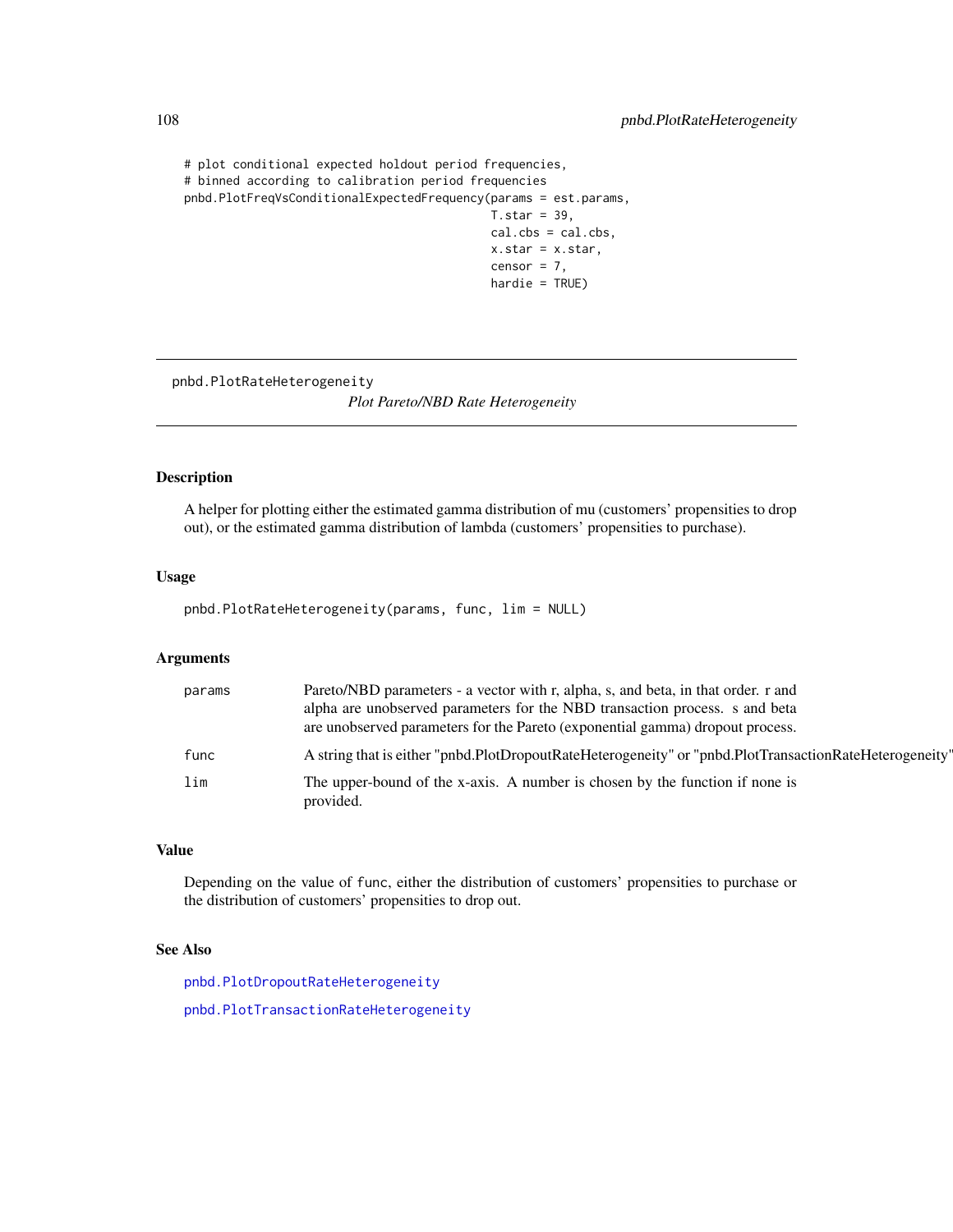<span id="page-108-0"></span>pnbd.PlotRecVsConditionalExpectedFrequency *Pareto/NBD Plot Actual vs. Conditional Expected Frequency by Recency*

# Description

Plots the actual and conditional expected number of transactions made by customers in the holdout period, binned according to calibration period recencies. Also returns a matrix with this comparison and the number of customers in each bin.

# Usage

```
pnbd.PlotRecVsConditionalExpectedFrequency(
 params,
 cal.cbs,
 T.star,
  x.star,
 hardie = TRUE,
  xlab = "Calibration period recency",
 ylab = "Holdout period transactions",
  xticklab = NULL,
  title = "Actual vs. Conditional Expected Transactions by Recency"
)
```

| params   | Pareto/NBD parameters - a vector with r, alpha, s, and beta, in that order. r and<br>alpha are unobserved parameters for the NBD transaction process. s and beta<br>are unobserved parameters for the Pareto (exponential gamma) dropout process.                                                                                                                                         |
|----------|-------------------------------------------------------------------------------------------------------------------------------------------------------------------------------------------------------------------------------------------------------------------------------------------------------------------------------------------------------------------------------------------|
| cal.cbs  | calibration period CBS (customer by sufficient statistic). It must contain columns<br>for frequency ("x"), recency ("t.x"), and total time observed ("T.cal"). Note that<br>recency must be the time between the start of the calibration period and the cus-<br>tomer's last transaction, not the time between the customer's last transaction and<br>the end of the calibration period. |
| T.star   | length of the holdout period. It must be a scalar for this plot's purposes: you<br>have one holdout period of a given length.                                                                                                                                                                                                                                                             |
| x.star   | vector of transactions made by each customer in the holdout period.                                                                                                                                                                                                                                                                                                                       |
| hardie   | if TRUE, have pnbd. Conditional Expected Transactions use h2f1 instead of<br>hypergeo.                                                                                                                                                                                                                                                                                                    |
| xlab     | descriptive label for the x axis.                                                                                                                                                                                                                                                                                                                                                         |
| ylab     | descriptive label for the y axis.                                                                                                                                                                                                                                                                                                                                                         |
| xticklab | vector containing a label for each tick mark on the x axis.                                                                                                                                                                                                                                                                                                                               |
| title    | title placed on the top-center of the plot.                                                                                                                                                                                                                                                                                                                                               |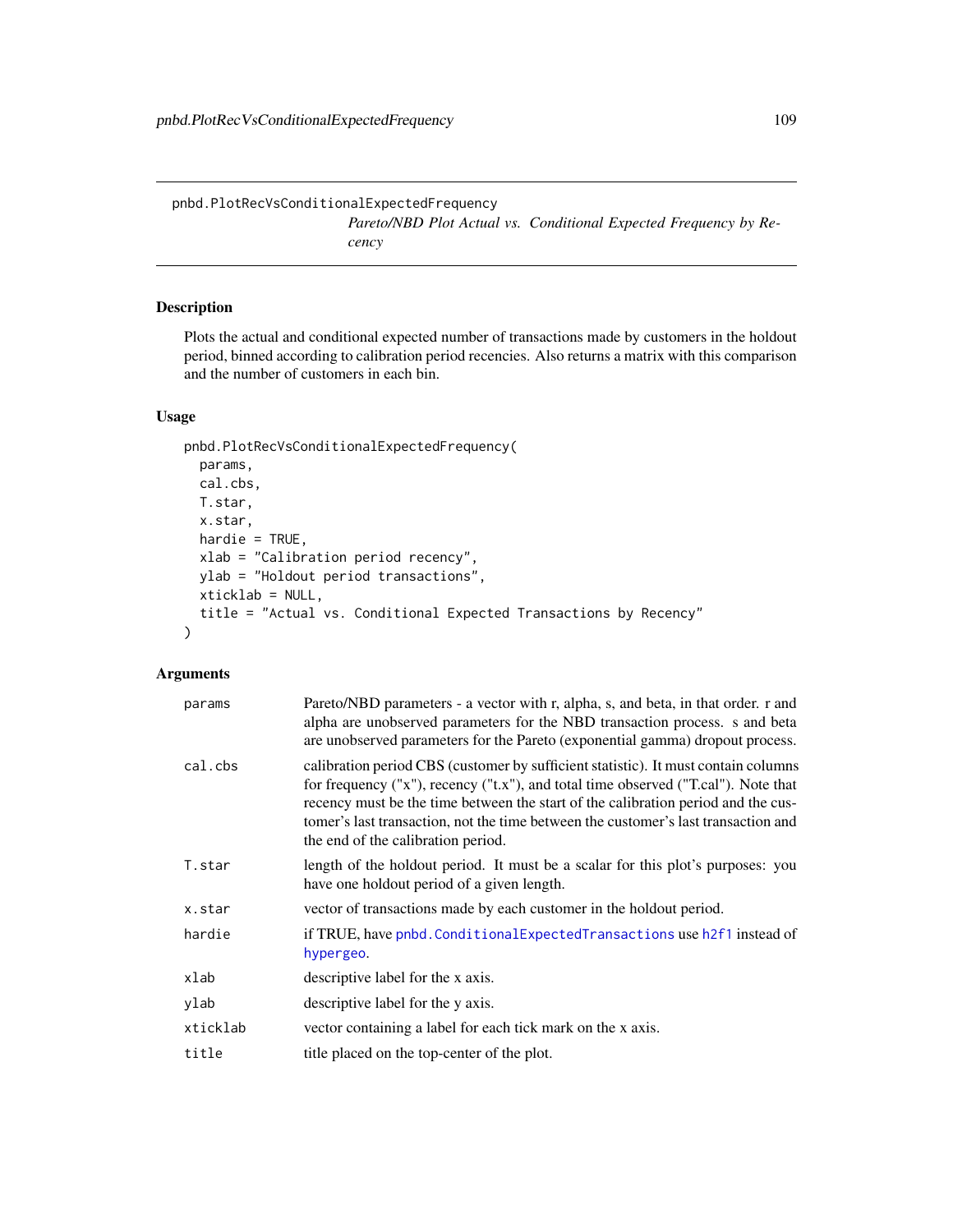# <span id="page-109-0"></span>Details

This function does bin customers exactly according to recency; it bins customers according to integer units of the time period of cal.cbs. Therefore, if you are using weeks in your data, customers will be binned as follows: customers with recencies between the start of the calibration period (inclusive) and the end of week one (exclusive); customers with recencies between the end of week one (inclusive) and the end of week two (exlusive); etc.

The matrix and plot will contain the actual number of transactions made by each bin in the holdout period, as well as the expected number of transactions made by that bin in the holdout period, conditional on that bin's behavior during the calibration period.

#### Value

Matrix comparing actual and conditional expected transactions in the holdout period.

### Examples

```
data(cdnowSummary)
cal.cbs <- cdnowSummary$cbs
# cal.cbs already has column names required by method
# number of transactions by each customer in the 39 weeks following
# the calibration period
x.star <- cal.cbs[,"x.star"]
# parameters estimated using pnbd.EstimateParameters
est.params <- cdnowSummary$est.params
# plot conditional expected holdout period transactions, binned according to
# calibration period recencies
pnbd.PlotRecVsConditionalExpectedFrequency(params = est.params,
                                           cal.cbs = cal.cbs,
                                           T.star = 39,x.star = x.star,
                                           hardie = TRUE)
```
pnbd.PlotTrackingCum *Pareto/NBD Tracking Cumulative Transactions Plot*

# Description

Plots the actual and expected cumulative total repeat transactions by all customers for the calibration and holdout periods, and returns this comparison in a matrix.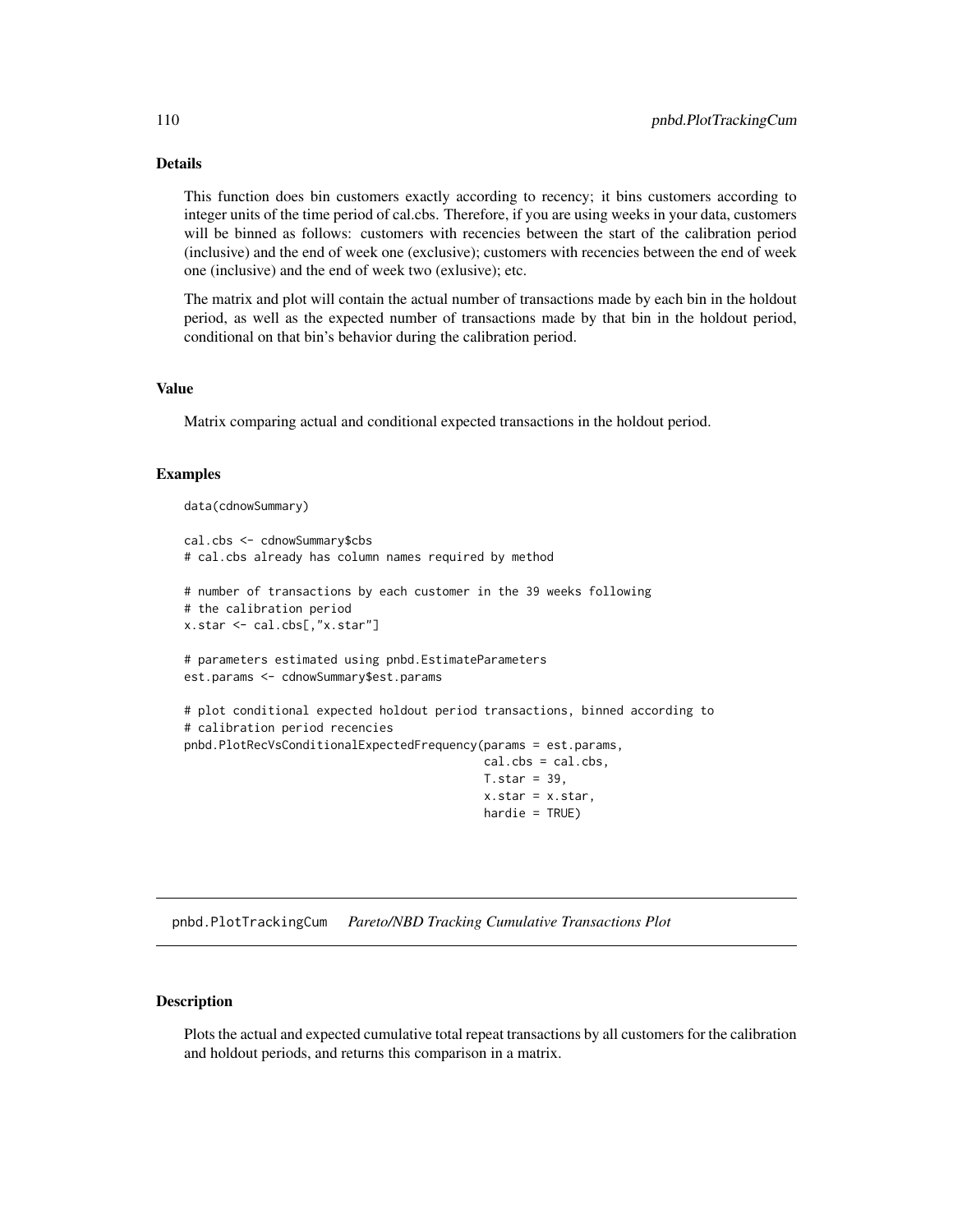# <span id="page-110-0"></span>pnbd.PlotTrackingCum 111

# Usage

```
pnbd.PlotTrackingCum(
  params,
  T.cal,
  T.tot,
  actual.cu.tracking.data,
  n.periods.final = NA,
  xlab = "Week",
  ylab = "Cumulative Transactions",
  xticklab = NULL,
  title = "Tracking Cumulative Transactions"
\mathcal{L}
```
### Arguments

| params                  | Pareto/NBD parameters - a vector with r, alpha, s, and beta, in that order. r and<br>alpha are unobserved parameters for the NBD transaction process. s and beta<br>are unobserved parameters for the Pareto (exponential gamma) dropout process. |  |
|-------------------------|---------------------------------------------------------------------------------------------------------------------------------------------------------------------------------------------------------------------------------------------------|--|
| T.cal                   | length of calibration period, or a vector of calibration period lengths.                                                                                                                                                                          |  |
| T.tot                   | End of holdout period. Must be a single value, not a vector.                                                                                                                                                                                      |  |
| actual.cu.tracking.data |                                                                                                                                                                                                                                                   |  |
|                         | A vector containing the cumulative number of repeat transactions made by cus-<br>tomers for each period in the total time period (both calibration and holdout<br>periods). See details.                                                          |  |
| n.periods.final         |                                                                                                                                                                                                                                                   |  |
|                         | Number of time periods in the calibration and holdout periods. See details.                                                                                                                                                                       |  |
| xlab                    | Descriptive label for the x axis.                                                                                                                                                                                                                 |  |
| ylab                    | Descriptive label for the y axis.                                                                                                                                                                                                                 |  |
| xticklab                | Vector containing a label for each tick mark on the x axis.                                                                                                                                                                                       |  |
| title                   | Title placed on the top-center of the plot.                                                                                                                                                                                                       |  |
|                         |                                                                                                                                                                                                                                                   |  |

# Details

actual.cu.tracking.data does not have to be in the same unit of time as the T.cal data. T.tot will automatically be divided into periods to match the length of actual.cu.tracking.data. See pnbd.ExpectedCumulativeTransactio

The holdout period should immediately follow the calibration period. This function assume that all customers' calibration periods end on the same date, rather than starting on the same date (thus customers' birth periods are determined using max(T.cal) - T.cal rather than assuming that it is 0).

# Value

Matrix containing actual and expected cumulative repeat transactions.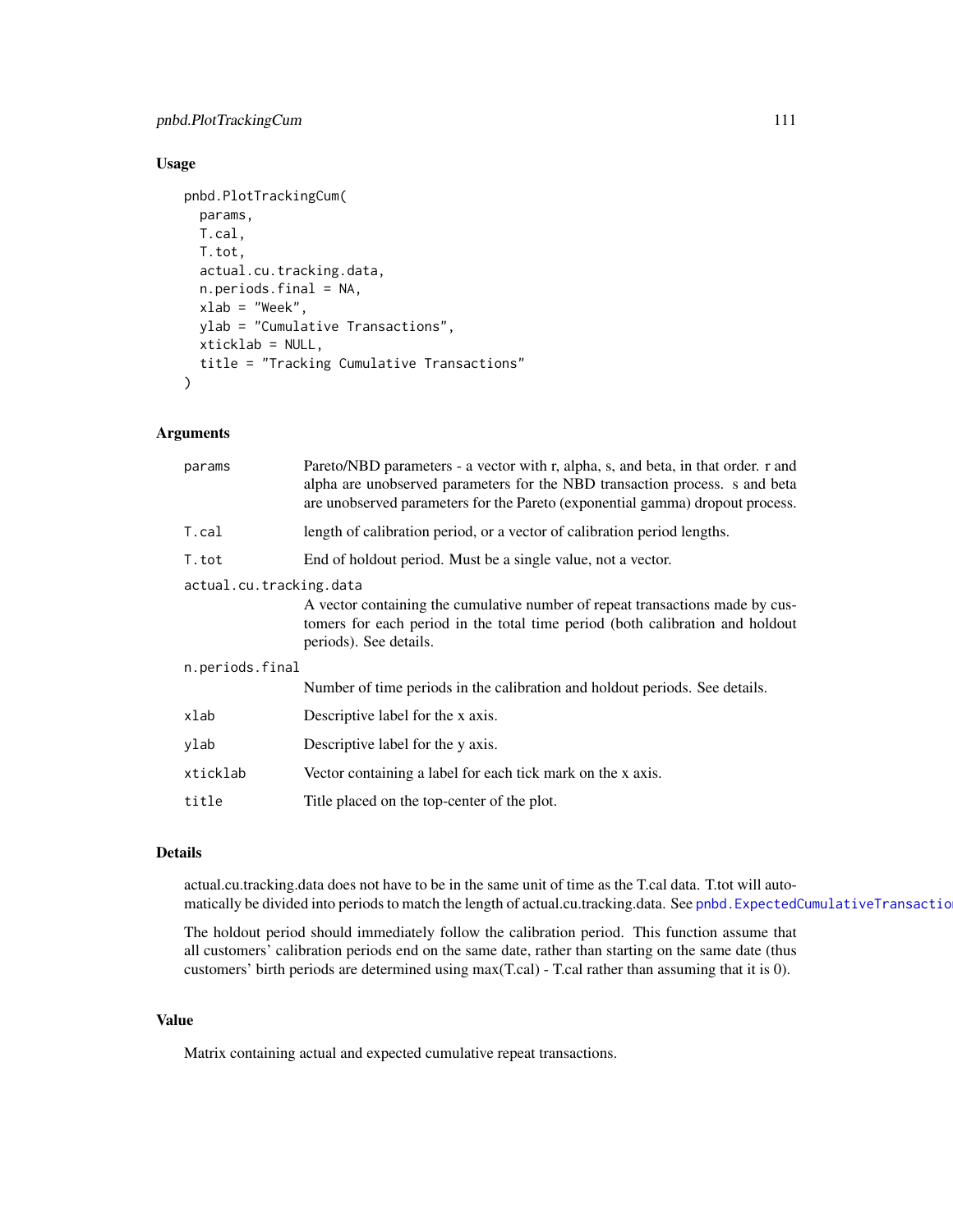# <span id="page-111-0"></span>Examples

```
data(cdnowSummary)
cal.cbs <- cdnowSummary$cbs
# cal.cbs already has column names required by method
# Cumulative repeat transactions made by all customers across calibration
# and holdout periods
cu.tracking <- cdnowSummary$cu.tracking
# parameters estimated using pnbd.EstimateParameters
est.params <- cdnowSummary$est.params
# All parameters are in weeks; the calibration period lasted 39
# weeks and the holdout period another 39.
pnbd.PlotTrackingCum(params = est.params,
                    T.cal = cal.obs[, "T.cal"],
                     T. tot = 78,
                     actual.cu.tracking.data = cu.tracking)
```
pnbd.PlotTrackingInc *Pareto/NBD Tracking Incremental Transactions Comparison*

# Description

Plots the actual and expected incremental total repeat transactions by all customers for the calibration and holdout periods, and returns this comparison in a matrix.

#### Usage

```
pnbd.PlotTrackingInc(
  params,
  T.cal,
  T.tot,
  actual.inc.tracking.data,
  n.periods.final = NA,
  xlab = "Week",
  ylab = "Transactions",
 xticklab = NULL,
  title = "Tracking Weekly Transactions"
```

```
)
```

| params | Pareto/NBD parameters - a vector with r, alpha, s, and beta, in that order. r and |
|--------|-----------------------------------------------------------------------------------|
|        | alpha are unobserved parameters for the NBD transaction process. s and beta       |
|        | are unobserved parameters for the Pareto (exponential gamma) dropout process.     |
| T.cal  | length of calibration period, or a vector of calibration period lengths.          |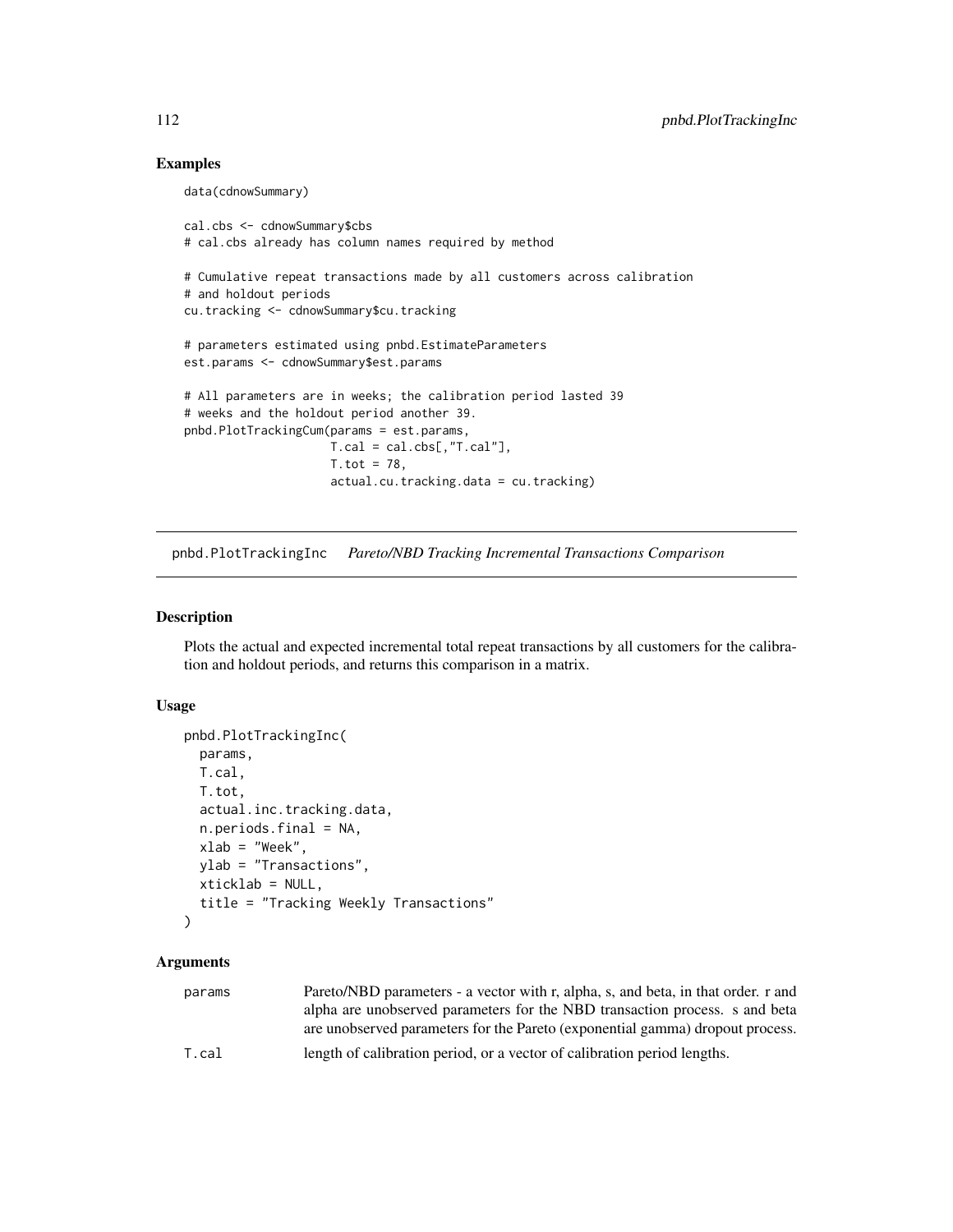<span id="page-112-0"></span>

| actual.inc.tracking.data                                                                                                                                        |  |  |
|-----------------------------------------------------------------------------------------------------------------------------------------------------------------|--|--|
| A vector containing the incremental number of repeat transactions made by cus-<br>tomers for each period in the total time period (both calibration and holdout |  |  |
| n.periods.final                                                                                                                                                 |  |  |
| Number of time periods in the calibration and holdout periods. See details.                                                                                     |  |  |
|                                                                                                                                                                 |  |  |
|                                                                                                                                                                 |  |  |
|                                                                                                                                                                 |  |  |
|                                                                                                                                                                 |  |  |
|                                                                                                                                                                 |  |  |

# Details

actual.inc.tracking.data does not have to be in the same unit of time as the T.cal data. T.tot will automatically be divided into periods to match the length of actual.inc.tracking.data. See [pnbd.ExpectedCumulativeTransactions](#page-97-0).

The holdout period should immediately follow the calibration period. This function assume that all customers' calibration periods end on the same date, rather than starting on the same date (thus customers' birth periods are determined using max(T.cal) - T.cal rather than assuming that it is 0).

# Value

Matrix containing actual and expected incremental repeat transactions.

#### Examples

```
data(cdnowSummary)
cal.cbs <- cdnowSummary$cbs
# cal.cbs already has column names required by method
# Cumulative repeat transactions made by all customers across calibration
# and holdout periods
cu.tracking <- cdnowSummary$cu.tracking
# make the tracking data incremental
inc.tracking <- dc.CumulativeToIncremental(cu.tracking)
# parameters estimated using pnbd.EstimateParameters
est.params <- cdnowSummary$est.params
# All parameters are in weeks; the calibration period lasted 39
# weeks and the holdout period another 39.
pnbd.PlotTrackingInc(params = est.params,
                    T.cal = cal.cbs[,"T.cal"],
                     T. tot = 78,
                     actual.inc.tracking.data = inc.tracking)
```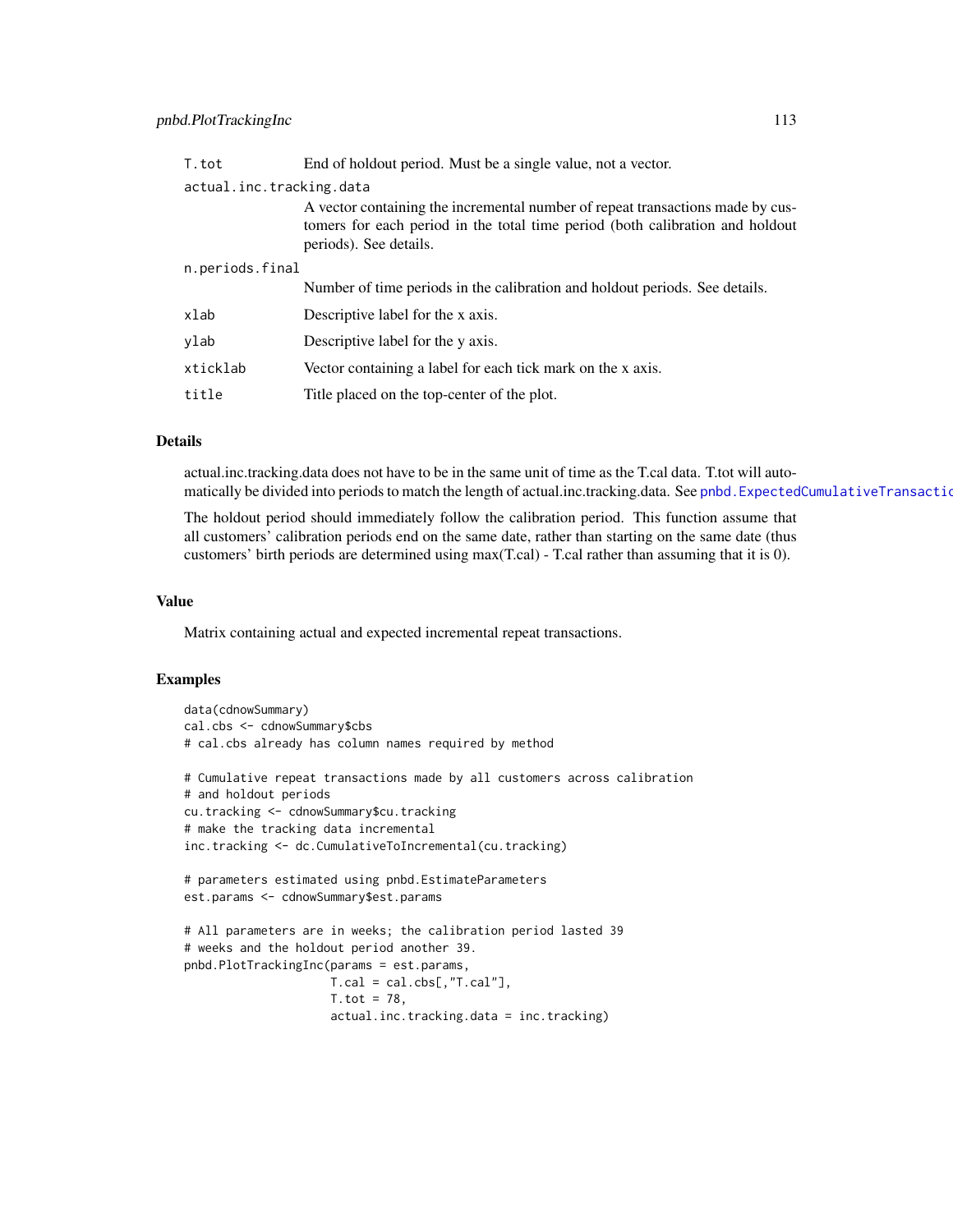<span id="page-113-0"></span>pnbd.PlotTransactionRateHeterogeneity *Pareto/NBD Plot Transaction Rate Heterogeneity*

# Description

Plots and returns the estimated gamma distribution of lambda (customers' propensities to purchase).

#### Usage

```
pnbd.PlotTransactionRateHeterogeneity(params, lim = NULL)
```
# Arguments

| params | Pareto/NBD parameters - a vector with r, alpha, s, and beta, in that order, r and<br>alpha are unobserved parameters for the NBD transaction process. s and beta<br>are unobserved parameters for the Pareto (exponential gamma) dropout process. |
|--------|---------------------------------------------------------------------------------------------------------------------------------------------------------------------------------------------------------------------------------------------------|
| lim    | The upper-bound of the x-axis. A number is chosen by the function if none is<br>provided.                                                                                                                                                         |

# Details

This returns the distribution of each customer's Poisson parameter, which determines the level of their purchasing (using the Pareto/NBD assumption that purchasing on the individual level can be modeled with a Poisson distribution).

# Value

Distribution of customers' propensities to purchase.

# Examples

```
params <- c(0.55, 10.56, 0.61, 11.64)
pnbd.PlotTransactionRateHeterogeneity(params)
params <- c(3, 10.56, 0.61, 11.64)
pnbd.PlotTransactionRateHeterogeneity(params)
```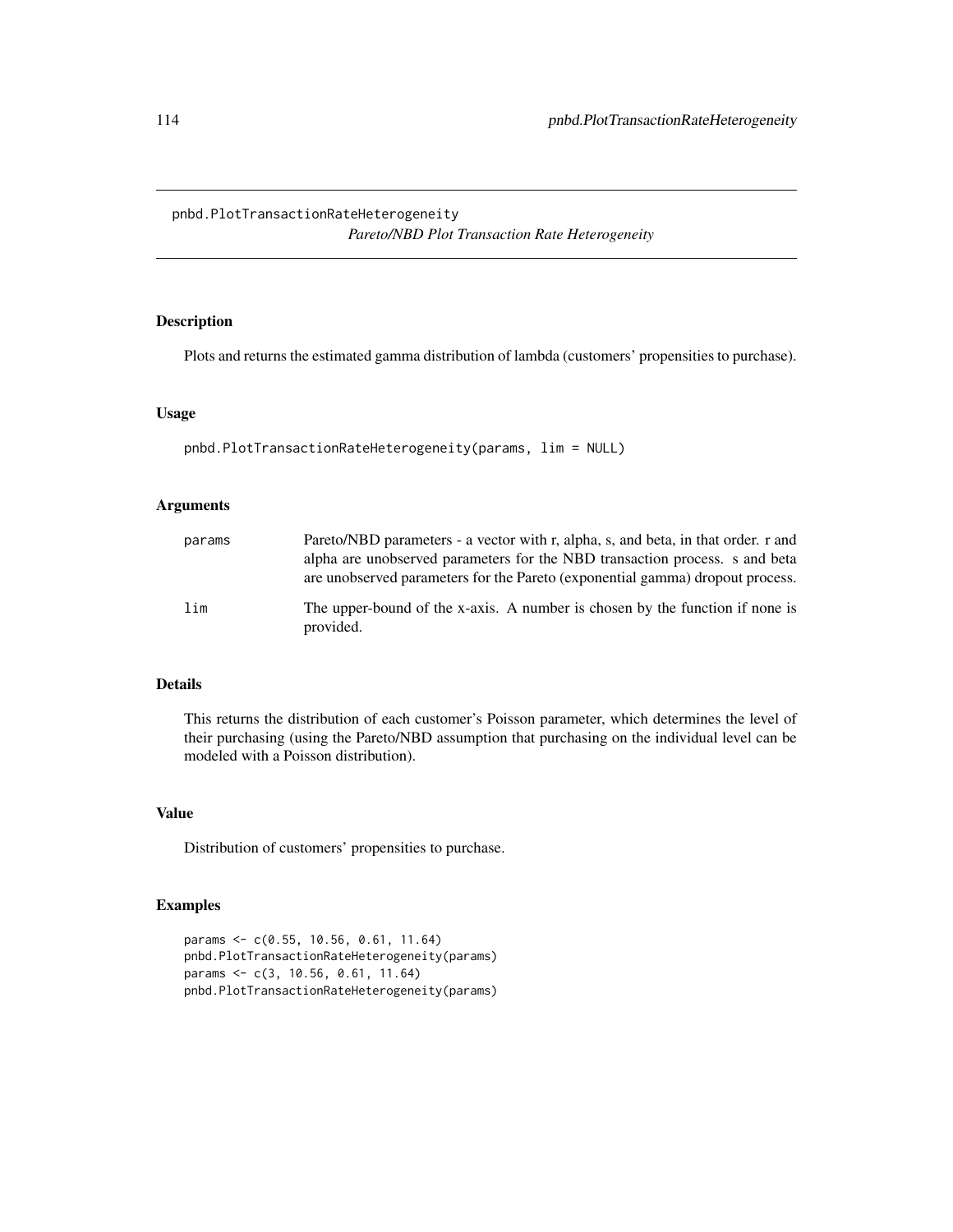<span id="page-114-0"></span>

### Description

Probability mass function for the Pareto/NBD.

# Usage

```
pnbd.pmf(params, t, x, hardie = TRUE)
```
# Arguments

| params   | Pareto/NBD parameters - a vector with r, alpha, s, and beta, in that order. r and<br>alpha are unobserved parameters for the NBD transaction process. s and beta<br>are unobserved parameters for the Pareto (exponential gamma) dropout process. |
|----------|---------------------------------------------------------------------------------------------------------------------------------------------------------------------------------------------------------------------------------------------------|
|          | length end of time period for which probability is being computed. May also be<br>a vector.                                                                                                                                                       |
| $\times$ | number of repeat transactions by a random customer in the period defined by t.<br>May also be a vector.                                                                                                                                           |
| hardie   | if TRUE, have pnbd.pmf. General use h2f1 instead of hypergeo.                                                                                                                                                                                     |

# Details

 $P(X(t)=x | r,$  alpha, s, beta). Returns the probability that a customer makes x repeat transactions in the time interval (0, t].

Parameters t and x may be vectors. The standard rules for vector operations apply - if they are not of the same length, the shorter vector will be recycled (start over at the first element) until it is as long as the longest vector. It is advisable to keep vectors to the same length and to use single values for parameters that are to be the same for all calculations. If one of these parameters has a length greater than one, the output will be a vector of probabilities.

# Value

Probability of  $X(t)=x$  conditional on model parameters. If t and/or x has a length greater than one, a vector of probabilities will be returned.

#### References

Fader, Peter S., and Bruce G.S. Hardie. "Deriving an Expression for P ( $X(t) = x$ ) Under the Pareto/NBD Model." Sept. 2006. Web. <http://www.brucehardie.com/notes/012/>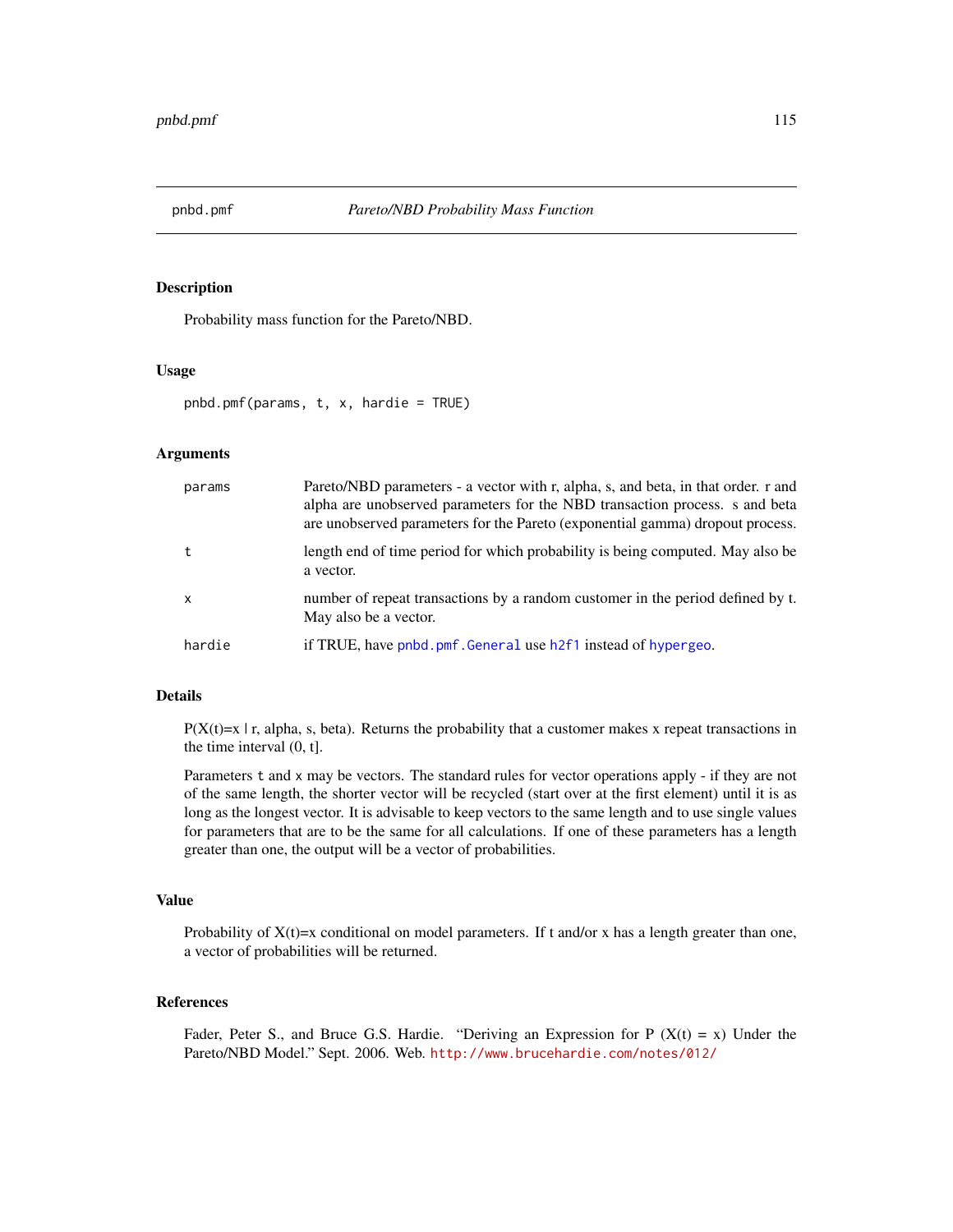# Examples

```
params <- c(0.55, 10.56, 0.61, 11.64)
# probability that a customer will make 10 repeat transactions in the
# time interval (0,2]
pnbd.pmf(params, t=2, x=10, hardie = TRUE)
# probability that a customer will make no repeat transactions in the
# time interval (0,39]
pnbd.pmf(params, t=39, x=0, hardie = TRUE)
# Vectors may also be used as arguments:
pnbd.pmf(params = params,
        t = 30,
        x = 11:20,
        hardie = TRUE)
```
<span id="page-115-0"></span>pnbd.pmf.General *Generalized Pareto/NBD Probability Mass Function*

#### Description

Generalized probability mass function for the Pareto/NBD.

# Usage

```
pnbd.pmf.General(params, t.start, t.end, x, hardie = TRUE)
```
#### **Arguments**

| params  | Pareto/NBD parameters - a vector with r, alpha, s, and beta, in that order. r and<br>alpha are unobserved parameters for the NBD transaction process. s and beta<br>are unobserved parameters for the Pareto (exponential gamma) dropout process. |
|---------|---------------------------------------------------------------------------------------------------------------------------------------------------------------------------------------------------------------------------------------------------|
| t.start | start of time period for which probability is being calculated. It can also be a<br>vector of values.                                                                                                                                             |
| t.end   | end of time period for which probability is being calculated. It can also be a<br>vector of values.                                                                                                                                               |
| x       | number of repeat transactions by a random customer in the period defined by<br>(t.start, t.end). It can also be a vector of values.                                                                                                               |
| hardie  | if TRUE, use h2f1 instead of hypergeo.                                                                                                                                                                                                            |

#### Details

 $P(X(t)$ . start, t.end)=x | r, alpha, s, beta). Returns the probability that a customer makes x repeat transactions in the time interval (t.start, t.end].

It is impossible for a customer to make a negative number of repeat transactions. This function will return an error if it is given negative times or a negative number of repeat transactions. This function will also return an error if t.end is less than t.start.

<span id="page-115-1"></span>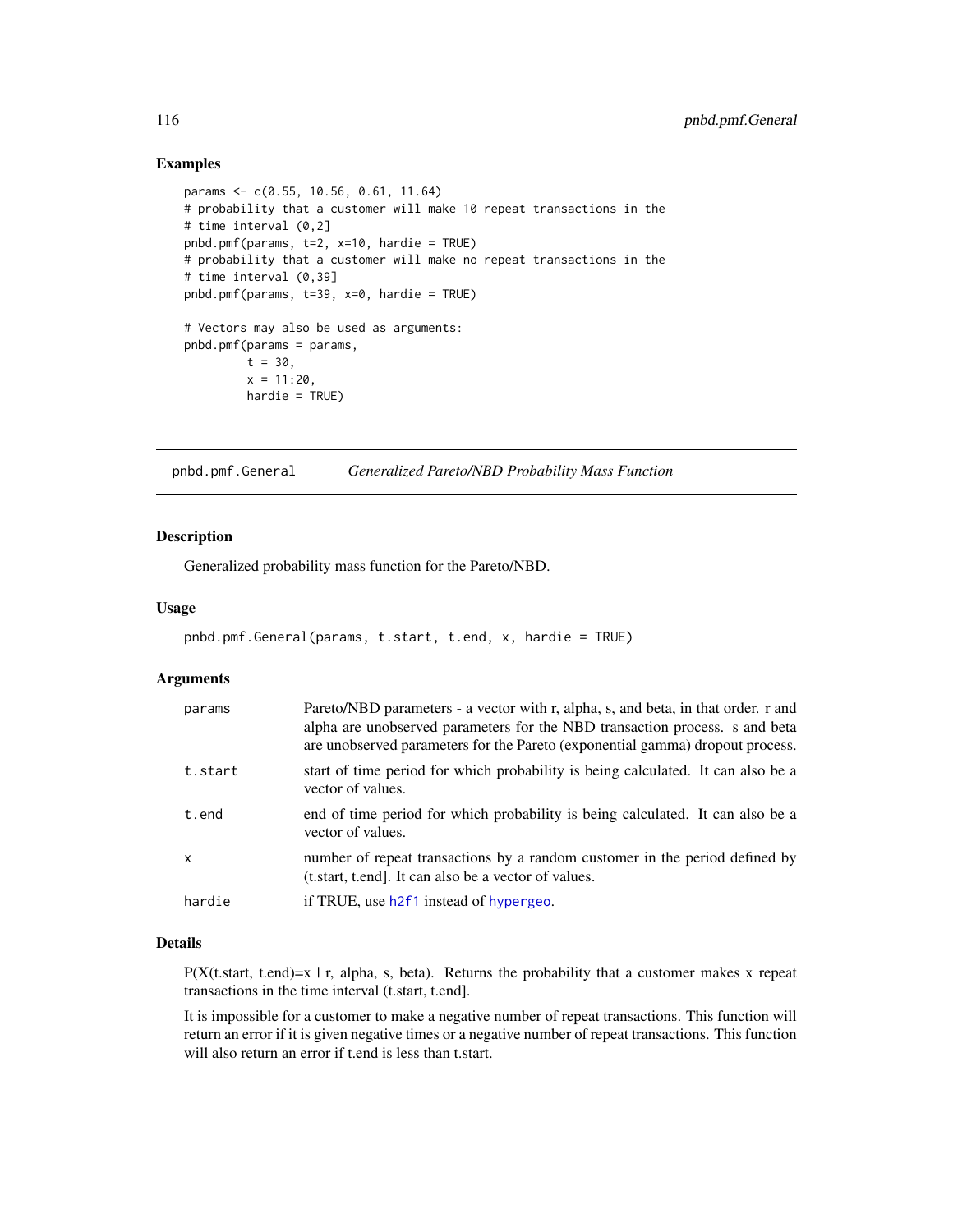<span id="page-116-0"></span>t.start, t.end, and x may be vectors. The standard rules for vector operations apply - if they are not of the same length, shorter vectors will be recycled (start over at the first element) until they are as long as the longest vector. It is advisable to keep vectors to the same length and to use single values for parameters that are to be the same for all calculations. If one of these parameters has a length greater than one, the output will be a vector of probabilities.

# Value

Probability of x transaction occuring between t.start and t.end conditional on model parameters. If t.start, t.end, and/or x has a length greater than one, a vector of probabilities will be returned.

#### References

Fader, Peter S., and Bruce G.S. Hardie. "Deriving an Expression for P  $(X(t) = x)$  Under the Pareto/NBD Model." Sept. 2006. Web. <http://www.brucehardie.com/notes/012/>

Fader, Peter S., Bruce G.S. Hardie, and Kinshuk Jerath. "Deriving an Expression for  $P(X(t, t + tau))$ = x) Under the Pareto/NBD Model." Sept. 2006. Web. [http://www.brucehardie.com/notes/](http://www.brucehardie.com/notes/013/) [013/](http://www.brucehardie.com/notes/013/)

#### Examples

```
# probability that a customer will make 10 repeat transactions in the
# time interval (1,2]
data("cdnowSummary")
cal.cbs <- cdnowSummary$cbs
params <- pnbd.EstimateParameters(cal.cbs = cal.cbs,
                                  method = "L-BFGS-B",
                                  hardie = TRUE)
pnbd.pmf.General(params, t.start=1, t.end=2, x=10, hardie = TRUE)
# probability that a customer will make no repeat transactions in the
# time interval (39,78]
pnbd.pmf.General(params,
                 t. start = 39,t.end = 78,
                 x = 0,
                 hardie = TRUE)
```
spend.EstimateParameters *Spend Parameter Estimation*

#### Description

Estimates parameters for the gamma-gamma spend model.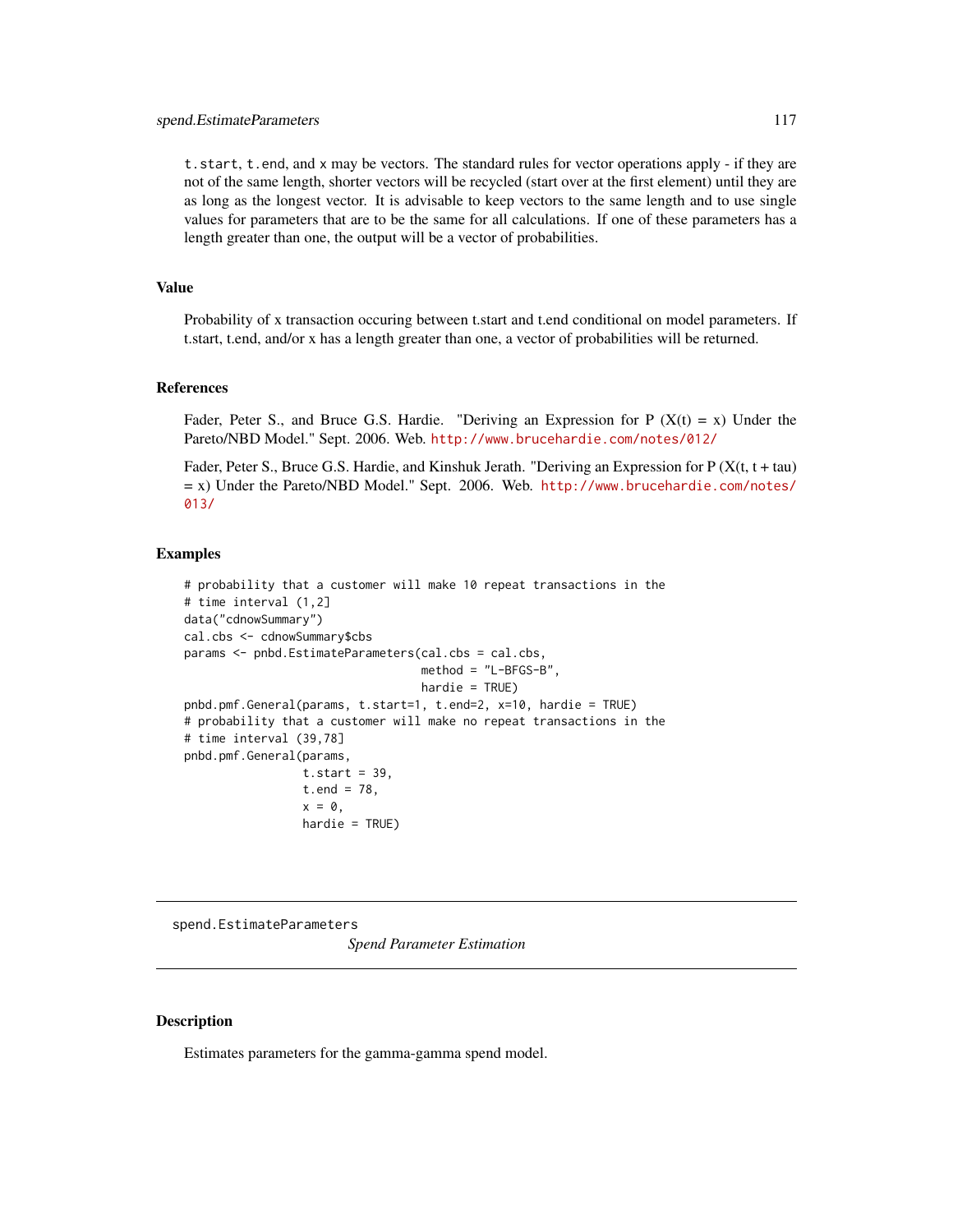# Usage

```
spend.EstimateParameters(
 m.x.vector,
 x.vector,
 par.start = c(1, 1, 1),max.param.value = 10000
\lambda
```
### Arguments

| m.x.vector      | a vector with each customer's average observed transaction value in the calibra-<br>tion period.                                                                                                                                                                                          |
|-----------------|-------------------------------------------------------------------------------------------------------------------------------------------------------------------------------------------------------------------------------------------------------------------------------------------|
| x.vector        | a vector with the number of transactions each customer made in the calibration<br>period. Must correspond to m.x. vector in terms of ordering of customers and<br>length of the vector.                                                                                                   |
| par.start       | initial vector of gamma-gamma parameters: p, q, and gamma, in that order.<br>p is the shape parameter for each transaction. The scale parameter for each<br>transaction is distributed across customers according to a gamma distribution<br>with parameters q (shape) and gamma (scale). |
| max.param.value |                                                                                                                                                                                                                                                                                           |
|                 |                                                                                                                                                                                                                                                                                           |

the upper bound on parameters.

#### Details

The best-fitting parameters are determined using the spend.LL function. The sum of the loglikelihood for each customer (for a set of parameters) is maximized in order to estimate parameters.

A set of starting parameters must be provided for this method. If no parameters are provided,  $(1,1,1,1)$  is used as a default. It may be necessary to run the estimation from multiple starting points to ensure that it converges. To compare the log-likelihoods of different parameters, use [spend.LL.](#page-120-0)

The lower bound on the parameters to be estimated is always zero, since gamma-gamma parameters cannot be negative. The upper bound can be set with the max.param.value parameter.

#### Value

Vector of estimated parameters.

# Examples

```
## Not run:
data(cdnowSummary)
ave.spend <- cdnowSummary$m.x
tot.trans <- cdnowSummary$cbs[,"x"]
# There will be many warnings due to the zeroes that are
# included in the data above. To avoid them, use the following:
# (see example for spend.LL)
ave.spend <- ave.spend[which(tot.trans > 0)]
```
<span id="page-117-0"></span>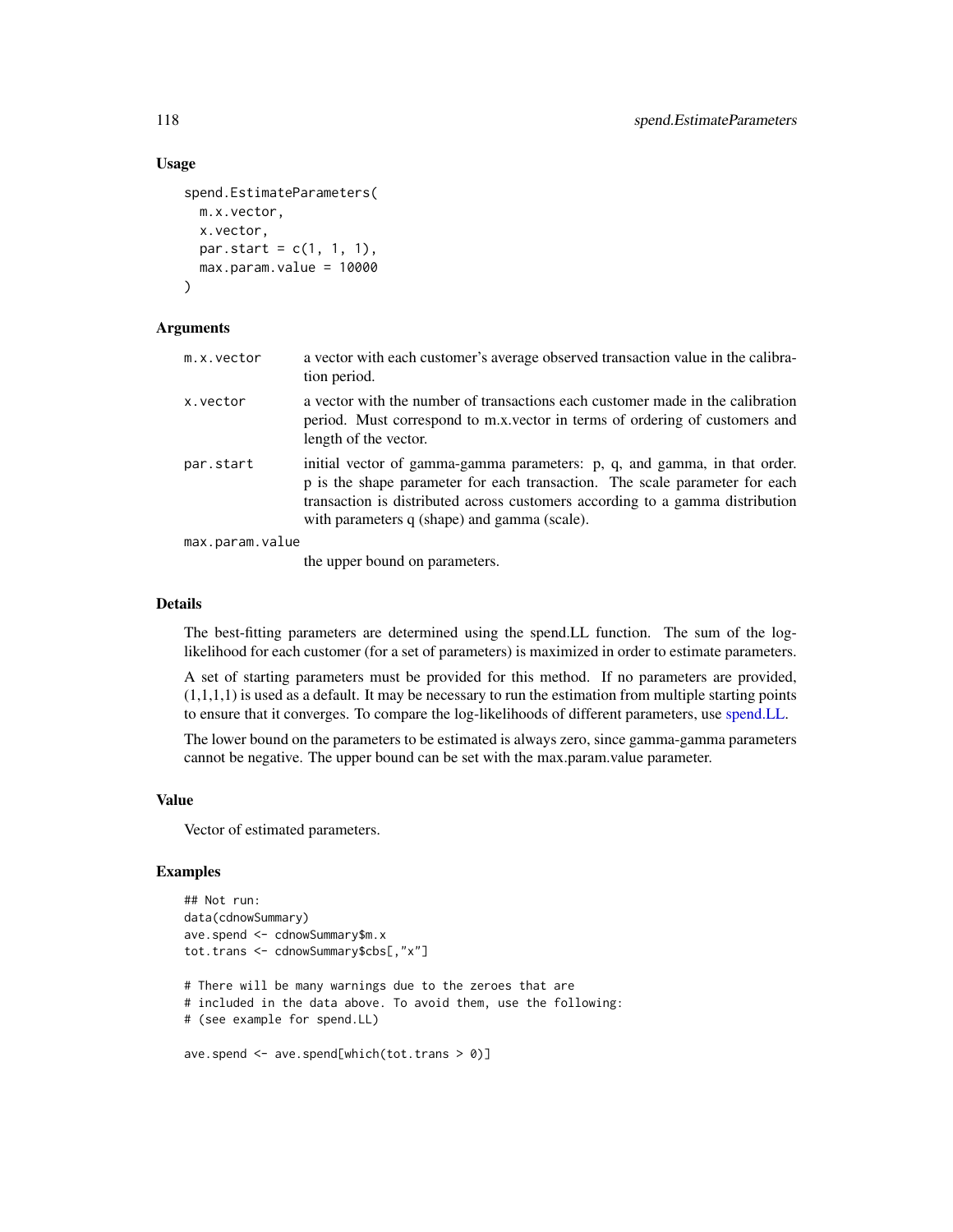# <span id="page-118-1"></span>spend.expected.value 119

tot.trans <- tot.trans[which(tot.trans > 0)] # We will let the spend function use default starting parameters spend.EstimateParameters(ave.spend, tot.trans) ## End(Not run)

<span id="page-118-0"></span>spend.expected.value *Conditional expected transaction value*

# Description

Calculates the expected transaction value for a customer, conditional on the number of transaction and average transaction value during the calibration period.

# Usage

spend.expected.value(params, m.x, x)

#### Arguments

| params | a vector of gamma-gamma parameters: p, q, and gamma, in that order. p is the<br>shape parameter for each transaction. The scale parameter for each transaction is<br>distributed across customers according to a gamma distribution with parameters<br>q (shape) and gamma (scale). |
|--------|-------------------------------------------------------------------------------------------------------------------------------------------------------------------------------------------------------------------------------------------------------------------------------------|
| m.x    | the customer's average observed transaction value in the calibration period. May<br>also be a vector of average observed transaction values - see details.                                                                                                                          |
| x      | the number of transactions the customer made in the calibration period. May<br>also be a vector of frequencies - see details.                                                                                                                                                       |

# Details

 $E(M | p, q, gamma, m.x, x)$ .

m.x and x may be vectors. The standard rules for vector operations apply - if they are not of the same length, the shorter vector will be recycled (start over at the first element) until it is as long as the longest vector. It is advisable to keep vectors to the same length and to use single values for parameters that are to be the same for all calculations. If one of these parameters has a length greater than one, the output will be a vector of probabilities.

# Value

The expected transaction value for a customer conditional on their transaction behavior during the calibration period. If m.x or x has a length greater than one, then a vector of expected transaction values will be returned.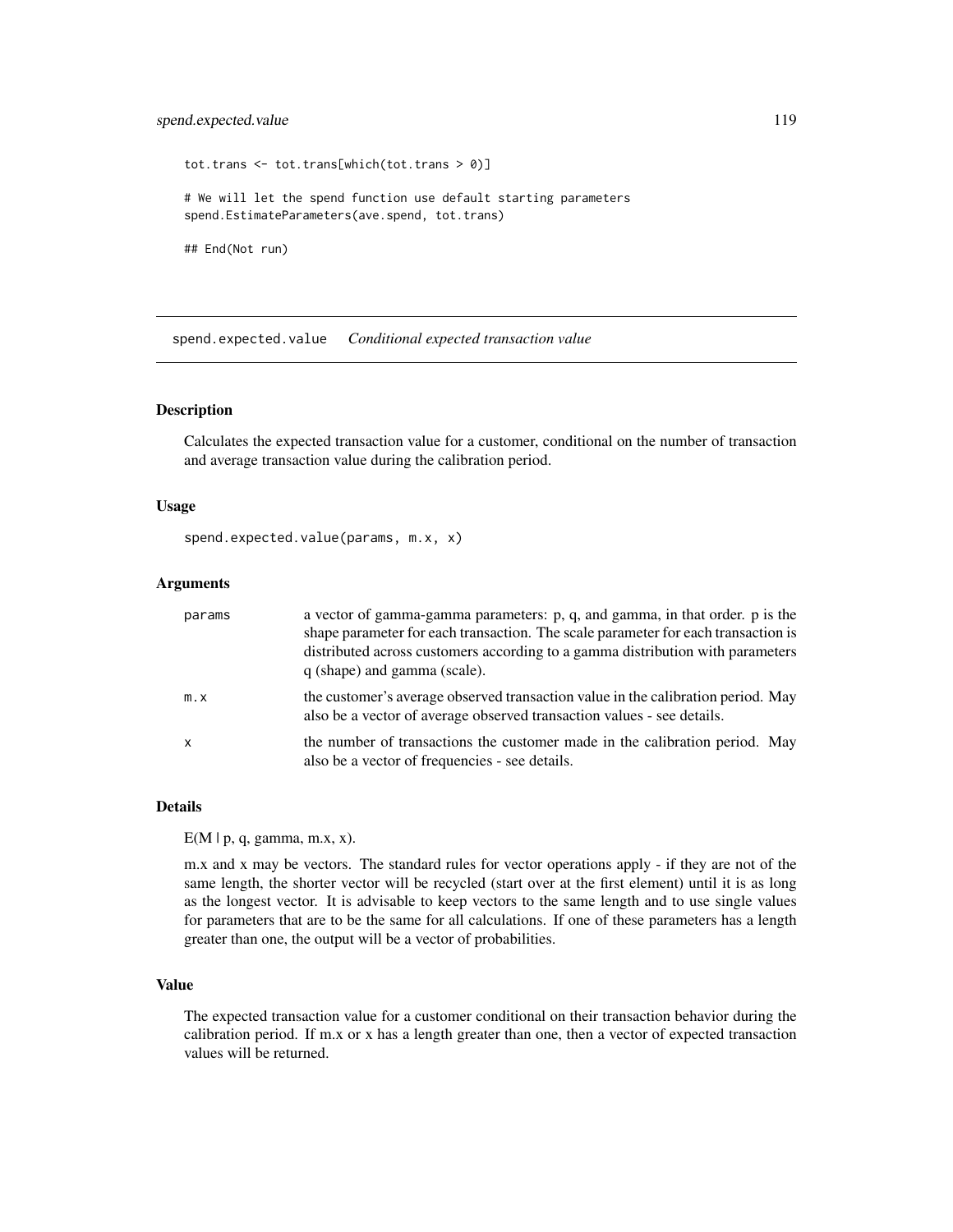# References

Fader, Peter S., Bruce G.S. Hardie, and Ka L. Lee. "RFM and CLV: Using Iso-Value Curves for Customer Base Analysis." Journal of Marketing Research Vol.42, pp.415-430. November. 2005. [Web.](http://www.brucehardie.com/papers/rfm_clv_2005-02-16.pdf)

# Examples

```
## Not run:
data(cdnowSummary)
ave.spend <- cdnowSummary$m.x
tot.trans <- cdnowSummary$cbs[,"x"]
# params <- c(6, 4, 16); # in original documentation. rounded values of:
params <- spend.EstimateParameters(m.x.vector = ave.spend, x.vector = tot.trans);
# calculate the expected transaction value of a customer
# who spent an average of $35 over 3 transactions.
spend.expected.value(params, m.x=35, x=3)
# m.x and x may be vectors:
spend.expected.value(params, m.x=30:40, x=3)
spend.expected.value(params, m.x=35, x=1:10)
spend.expected.value(params, m.x=30:40, x=1:11)
```
## End(Not run)

spend.generalParams *Define general parameters*

# Description

This is to ensure consistency across all spend functions.

#### Usage

```
spend.generalParams(params, func, m.x, x)
```

| params       | a vector of gamma-gamma parameters: p, q, and gamma, in that order. p is the<br>shape parameter for each transaction. The scale parameter for each transaction is<br>distributed across customers according to a gamma distribution with parameters<br>q (shape) and gamma (scale). |
|--------------|-------------------------------------------------------------------------------------------------------------------------------------------------------------------------------------------------------------------------------------------------------------------------------------|
| func         | name of the function calling dc. Input Check.                                                                                                                                                                                                                                       |
| $m \cdot x$  | the customer's average observed transaction value in the calibration period. May<br>also be a vector of average observed transaction values - see details.                                                                                                                          |
| $\mathsf{x}$ | the number of transactions the customer made in the calibration period. May<br>also be a vector of frequencies - see details.                                                                                                                                                       |

<span id="page-119-0"></span>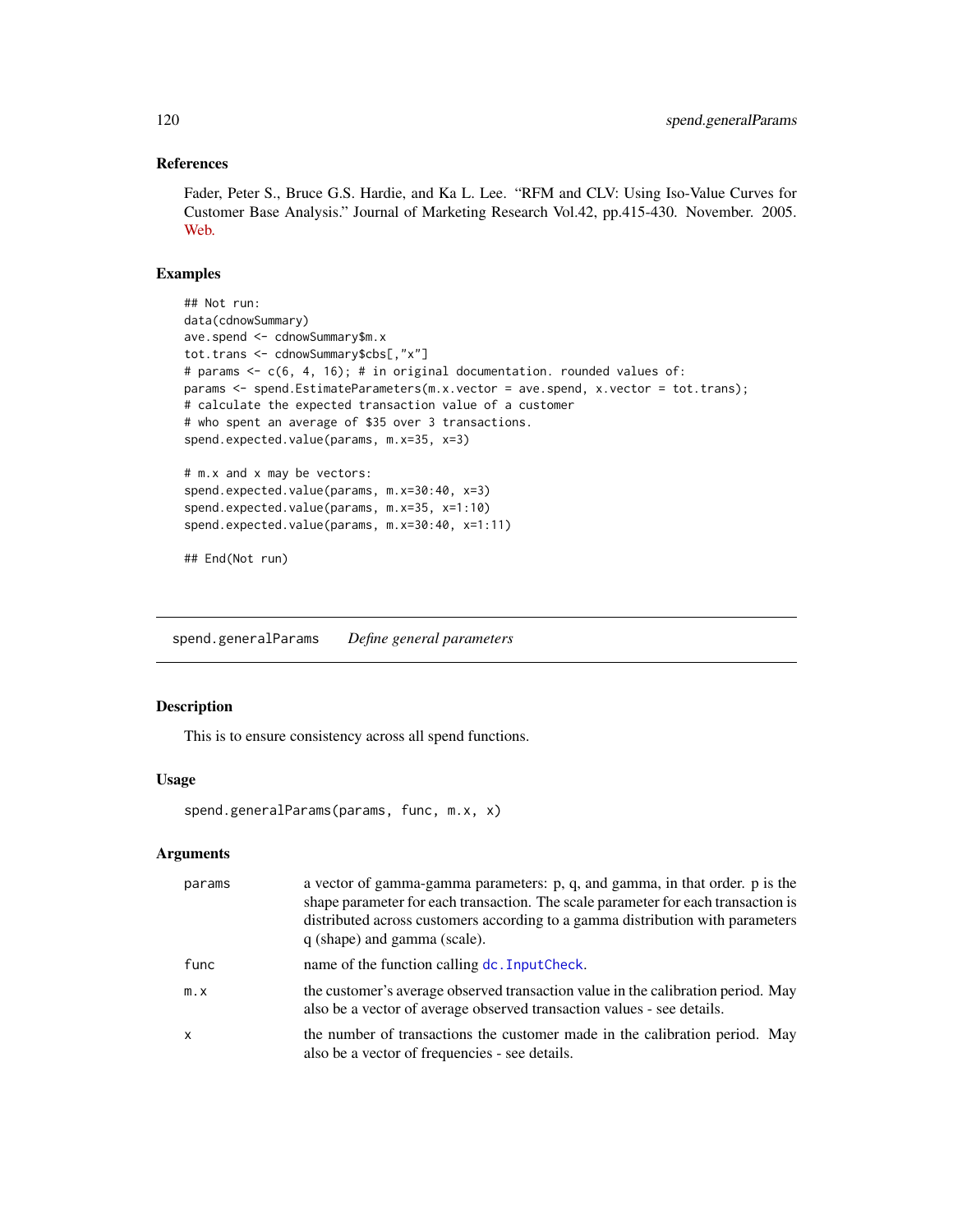#### <span id="page-120-1"></span>spend.LL 21

# Details

This function is only ever called by functions defined in the original BTYD package, such as [spend.LL](#page-120-0), [spend.marginal.likelihood](#page-122-0) or [spend.expected.value](#page-118-0) so it returns directly the output that is expected from those calling functions.

# Value

That depends on func: 1. If func is spend.marginal.likelihood, the marginal distribution of a customer's average transaction value (if m.x or x has a length greater than 1, a vector of marginal likelihoods will be returned). 2. If func is spend.LL, the log-likelihood of the gammagamma model; if m.x or x has a length greater than 1, this is a vector of log-likelihoods. 3. If func is spend.expected.value, the expected transaction value for a customer conditional on their transaction behavior during the calibration period. If m.x or x has a length greater than one, then a vector of expected transaction values will be returned.

# See Also

[spend.LL](#page-120-0) [spend.marginal.likelihood](#page-122-0)

<span id="page-120-0"></span>spend.LL *Spend Log-Likelihood*

#### Description

Calculates the log-likelihood of the gamma-gamma model for customer spending.

#### Usage

spend.LL(params, m.x, x)

| params                    | a vector of gamma-gamma parameters: p, q, and gamma, in that order. p is the<br>shape parameter for each transaction. The scale parameter for each transaction is<br>distributed across customers according to a gamma distribution with parameters<br>q (shape) and gamma (scale). |
|---------------------------|-------------------------------------------------------------------------------------------------------------------------------------------------------------------------------------------------------------------------------------------------------------------------------------|
| $m \cdot x$               | the customer's average observed transaction value in the calibration period. May<br>also be a vector of average observed transaction values - see details.                                                                                                                          |
| $\boldsymbol{\mathsf{x}}$ | the number of transactions the customer made in the calibration period. May<br>also be a vector of frequencies - see details.                                                                                                                                                       |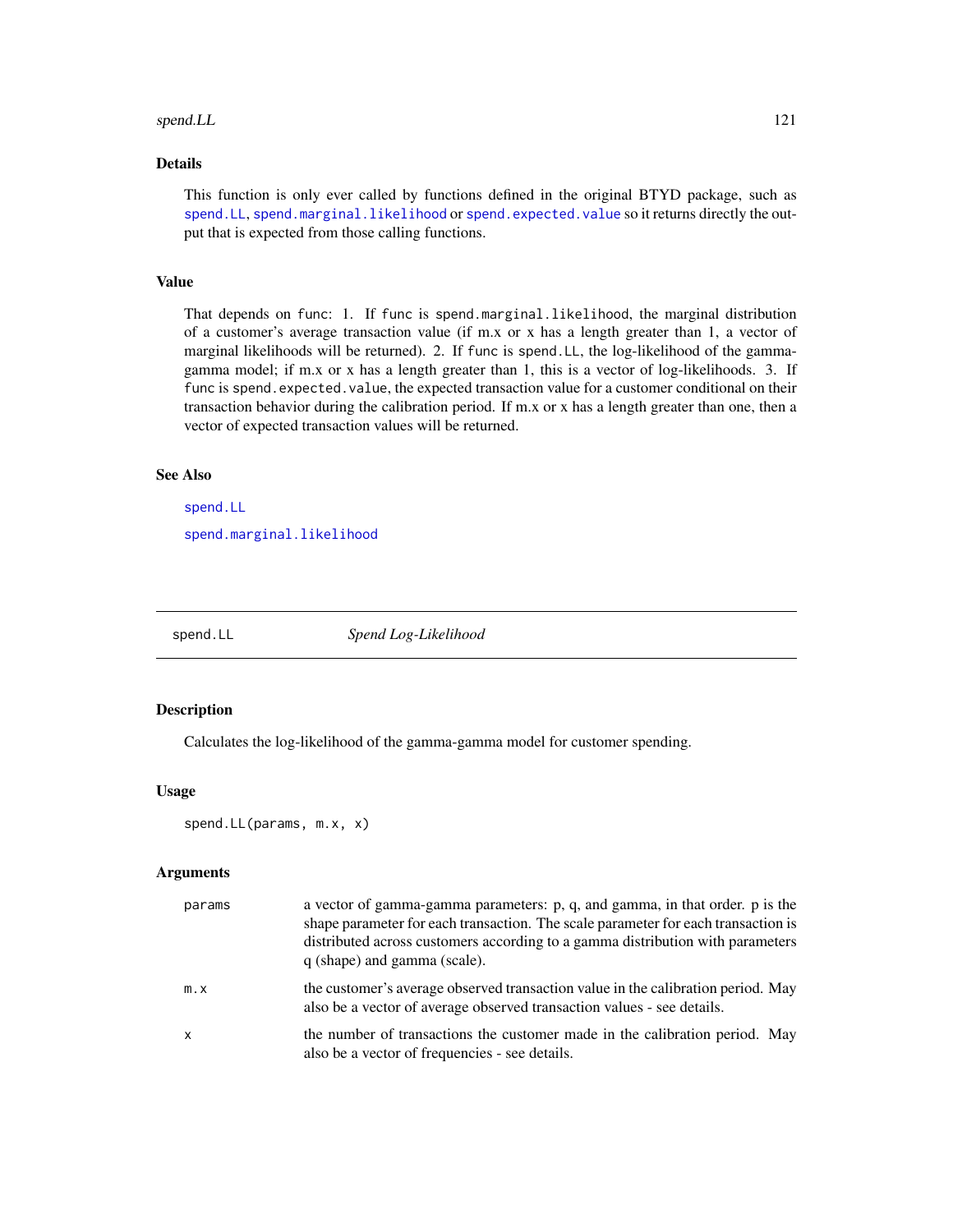# Details

m.x and x may be vectors. The standard rules for vector operations apply - if they are not of the same length, the shorter vector will be recycled (start over at the first element) until it is as long as the longest vector. It is advisable to keep vectors to the same length and to use single values for parameters that are to be the same for all calculations. If one of these parameters has a length greater than one, the output will be a vector of log-likelihoods.

#### Value

The log-likelihood of the gamma-gamma model. If m.x or x has a length greater than 1, this is a vector of log-likelihoods.

#### References

Fader, Peter S., Bruce G.S. Hardie, and Ka L. Lee. "RFM and CLV: Using Iso-Value Curves for Customer Base Analysis." Journal of Marketing Research Vol.42, pp.415-430. November. 2005. [Web.](http://www.brucehardie.com/papers/rfm_clv_2005-02-16.pdf)

#### Examples

```
## Not run:
data(cdnowSummary)
ave.spend <- cdnowSummary$m.x
tot.trans <- cdnowSummary$cbs[,"x"]
# params <- c(6.25, 3.74, 15.44) # in original documentation. check below:
params <- spend.EstimateParameters(m.x.vector = ave.spend, x.vector = tot.trans)
# get the total log-likelihood of the data and parameters
# above. There will be many warnings due to the zeroes that are
# included in the data. If you wish to avoid these warnings, use:
# ave.spend <- ave.spend[which(tot.trans > 0)]
# tot.trans <- tot.trans[which(tot.trans > 0)]
# Note that we used tot.trans to remove the zeroes from ave.spend.
# This is because we need the vectors to be the same length, and it
# is possible that your data include customers who made transactions
# worth zero dollars (in which case the vector lengths would differ
# if we used ave.spend to remove the zeroes from ave.spend).
sum(spend.LL(params, ave.spend, tot.trans))
# This log-likelihood may be different than mentioned in the
# referenced paper; in the paper, a slightly different function
# which relies on total spend (not average spend) is used.
```
## End(Not run)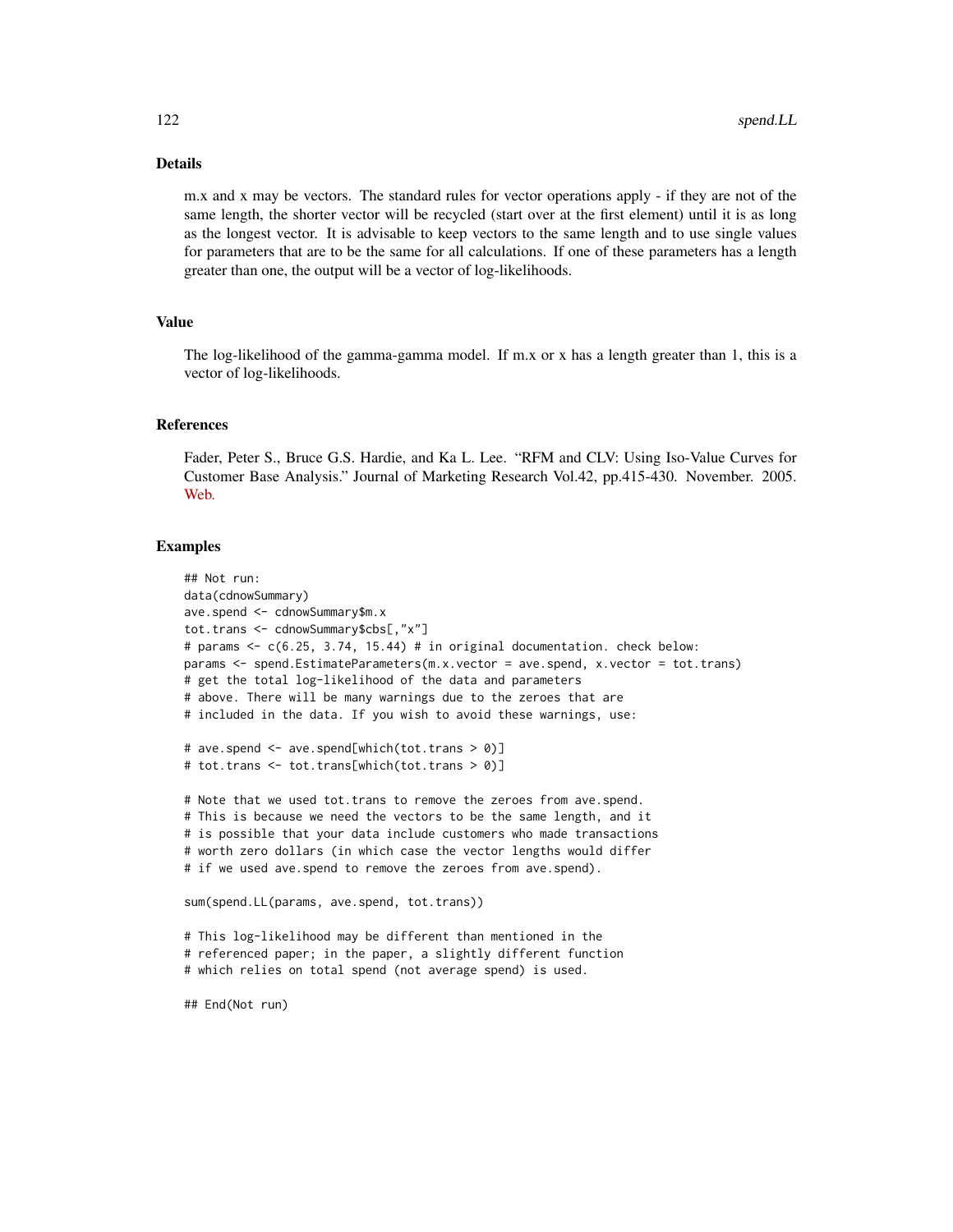<span id="page-122-1"></span><span id="page-122-0"></span>spend.marginal.likelihood

*Gamma-gamma marginal likelihood*

#### Description

Calculates the marginal likelihood of a customer's average transaction value.

#### Usage

spend.marginal.likelihood(params, m.x, x)

# Arguments

| params       | a vector of gamma-gamma parameters: p, q, and gamma, in that order. p is the<br>shape parameter for each transaction. The scale parameter for each transaction is<br>distributed across customers according to a gamma distribution with parameters<br>q (shape) and gamma (scale). |
|--------------|-------------------------------------------------------------------------------------------------------------------------------------------------------------------------------------------------------------------------------------------------------------------------------------|
| $m \cdot x$  | the customer's average observed transaction value in the calibration period. May<br>also be a vector of average observed transaction values - see details.                                                                                                                          |
| $\mathsf{x}$ | the number of transactions the customer made in the calibration period. May<br>also be a vector of frequencies - see details.                                                                                                                                                       |

#### Details

m.x and x may be vectors. The standard rules for vector operations apply - if they are not of the same length, the shorter vector will be recycled (start over at the first element) until it is as long as the longest vector. It is advisable to keep vectors to the same length and to use single values for parameters that are to be the same for all calculations. If one of these parameters has a length greater than one, the output will be a vector of probabilities.

This function will issue a warning if any of m.x or x is 0, and will return a marginal likelihood of  $0$ for those values.

 $f(m.x | p, q, gamma, x)$ .

#### Value

The marginal distribution of a customer's average transaction value. If m.x or x has a length greater than 1, a vector of marginal likelihoods will be returned.

#### References

Fader, Peter S., Bruce G.S. Hardie, and Ka L. Lee. "RFM and CLV: Using Iso-Value Curves for Customer Base Analysis." Journal of Marketing Research Vol.42, pp.415-430. November. 2005. [Web.](http://www.brucehardie.com/papers/rfm_clv_2005-02-16.pdf)

See equation 3.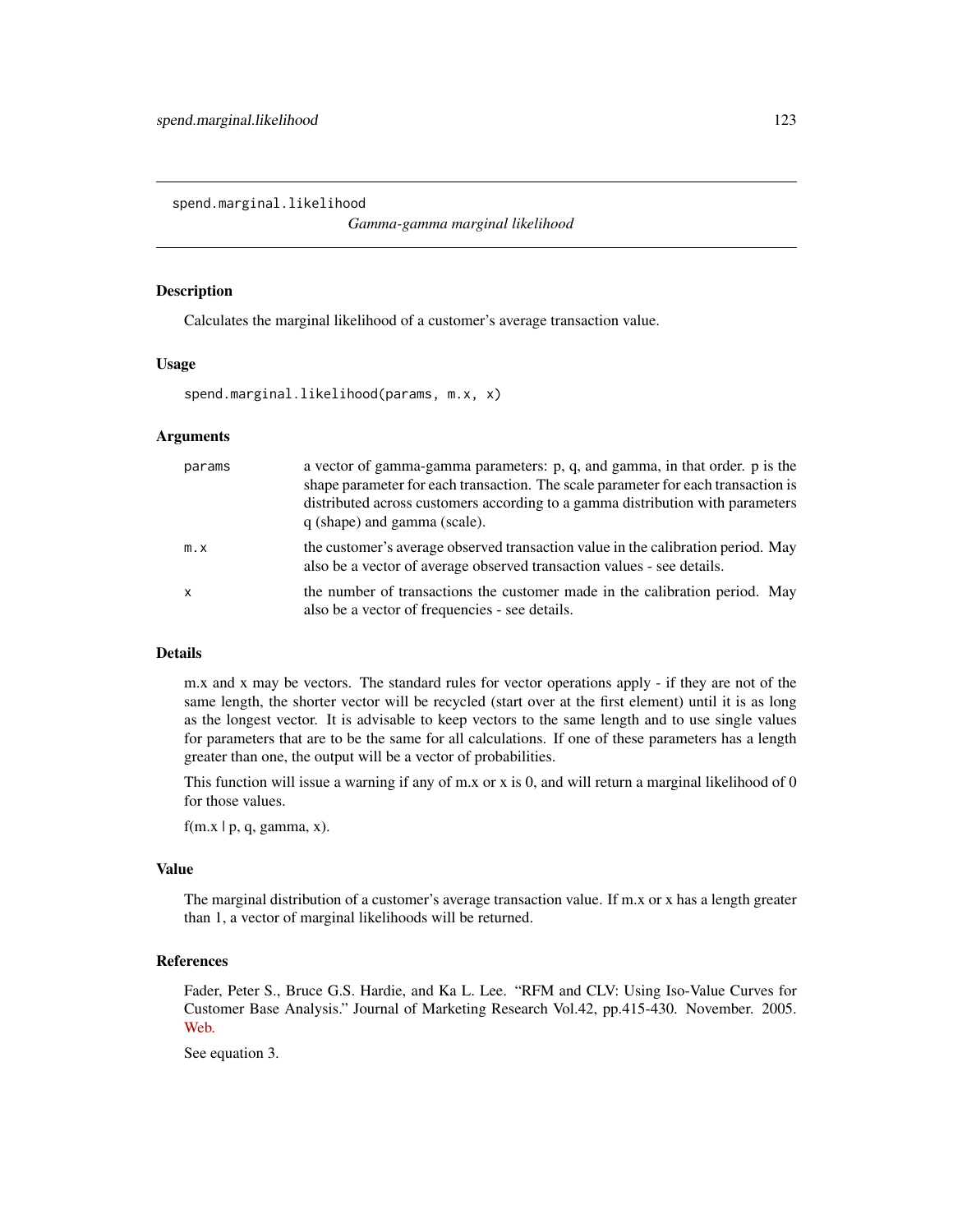# Examples

```
params <-c(6, 4, 16)# calculate the marginal distribution of the average transaction value
# of a customer who spent an average of $35 over 3 transactions.
spend.marginal.likelihood(params, m.x=35, x=3)
# Several values can also be computed at once:
spend.marginal.likelihood(params, m.x=30:40, x=3)
spend.marginal.likelihood(params, m.x=35, x=1:10)
spend.marginal.likelihood(params, m.x=30:40, x=1:11)
```
spend.plot.average.transaction.value *Plot Actual vs. Expected Average Transaction Value*

# Description

Plots the actual and expected densities of average transaction values, and returns a vector with each customer's average transaction value probability.

# Usage

```
spend.plot.average.transaction.value(
 params,
 m.x.vector,
 x.vector,
 xlab = "Average Transaction Value",
 ylab = "Marginal Distribution of Average Transaction Value",
 title = "Actual vs. Expected Average Transaction Value Across Customers"
)
```

| params     | a vector of gamma-gamma parameters: p, q, and gamma, in that order. p is the<br>shape parameter for each transaction. The scale parameter for each transaction is<br>distributed across customers according to a gamma distribution with parameters<br>q (shape) and gamma (scale). |
|------------|-------------------------------------------------------------------------------------------------------------------------------------------------------------------------------------------------------------------------------------------------------------------------------------|
| m.x.vector | a vector with each customer's average observed transaction value in the calibra-<br>tion period.                                                                                                                                                                                    |
| x.vector   | a vector with the number of transactions each customer made in the calibration<br>period. Must correspond to m.x. vector in terms of ordering of customers and<br>length of the vector.                                                                                             |
| xlab       | descriptive label for the x axis.                                                                                                                                                                                                                                                   |
| ylab       | descriptive label for the y axis.                                                                                                                                                                                                                                                   |
| title      | title placed on the top-center of the plot.                                                                                                                                                                                                                                         |

<span id="page-123-0"></span>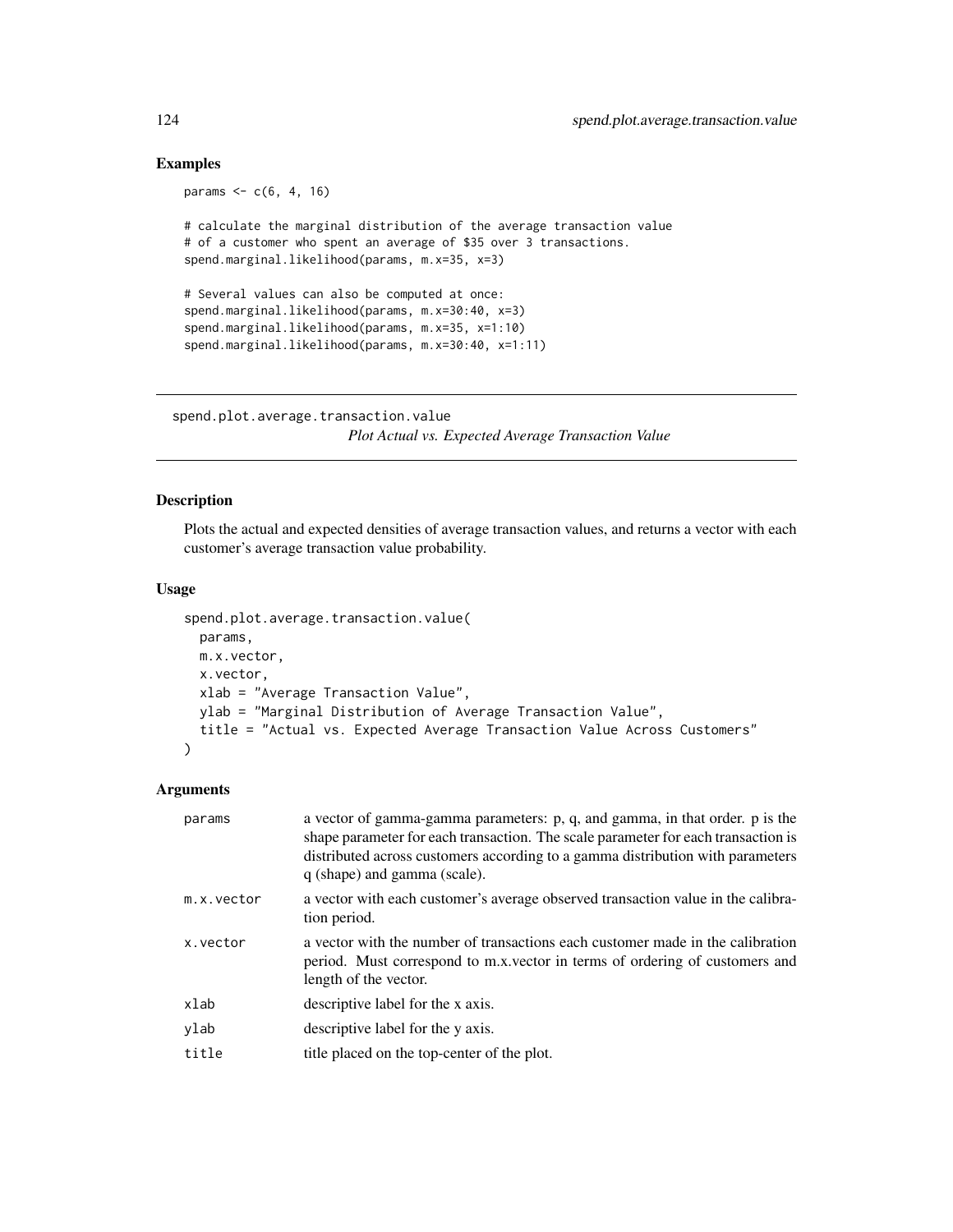#### <span id="page-124-0"></span>subLogs and the state of the state of the state of the state of the state of the state of the state of the state of the state of the state of the state of the state of the state of the state of the state of the state of th

# Value

a vector with the probability of each customer's average transaction value.

#### See Also

[spend.marginal.likelihood](#page-122-0)

# Examples

```
## Not run:
data(cdnowSummary)
ave.spend <- cdnowSummary$m.x
tot.trans <- cdnowSummary$cbs[,"x"]
# params <- c(6.25, 3.74, 15.44) # in original documentation. check below:
params <- spend.EstimateParameters(m.x.vector = ave.spend, x.vector = tot.trans)
# Plot the actual and expected average transaction value across customers.
f.m.x <- spend.plot.average.transaction.value(params, ave.spend, tot.trans)
```
## End(Not run)

subLogs *Subtract Logs*

# Description

Given  $log(a)$  and  $log(b)$ , returns  $log(a - b)$ 

#### Usage

subLogs(loga, logb)

| loga | first number in log space. |
|------|----------------------------|
| logb | first number in log space. |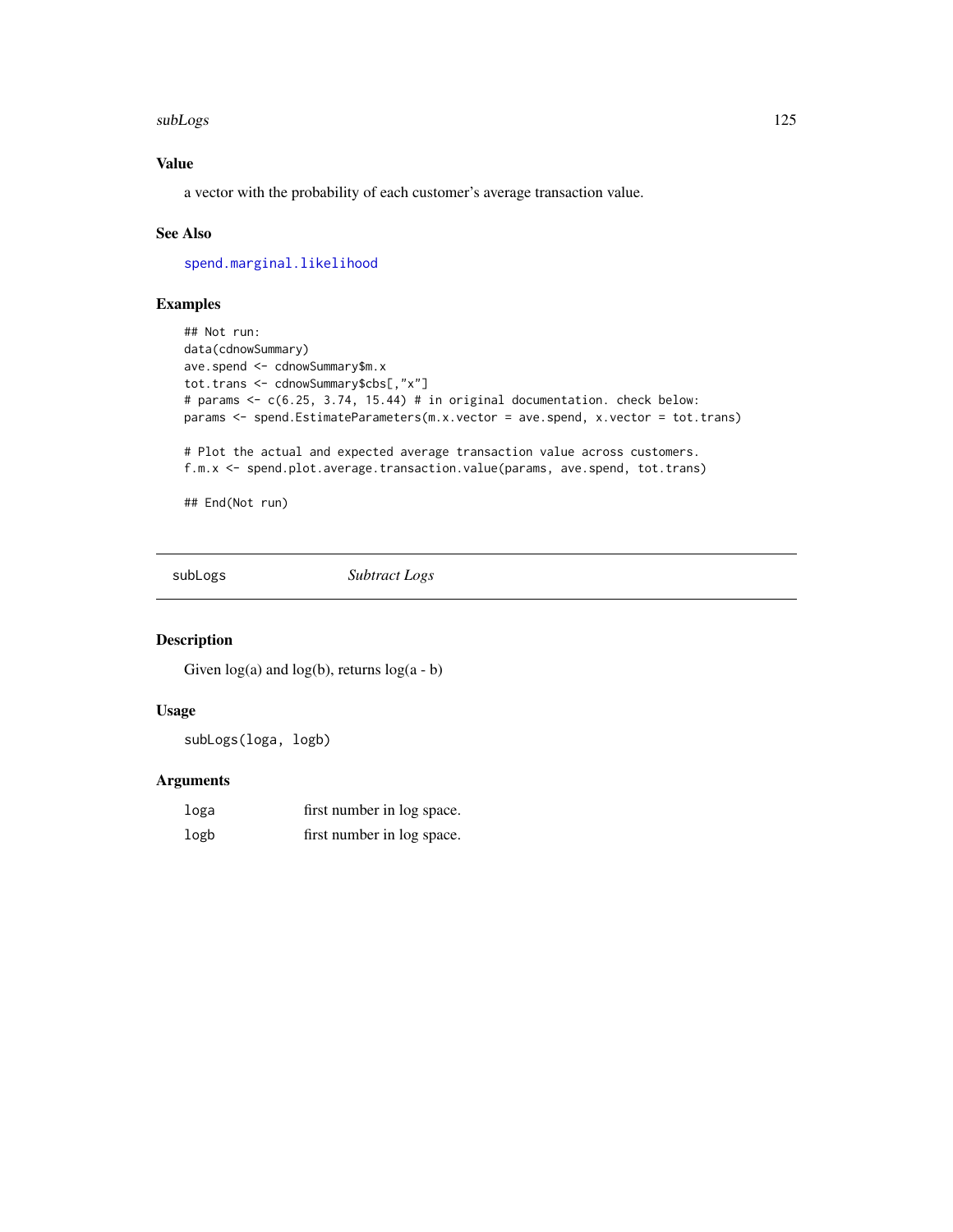# **Index**

∗ datasets cdnowElog, [60](#page-59-0) cdnowSummary, [61](#page-60-0) discreteSimElog, [88](#page-87-0) donationsSummary, [89](#page-88-0) addLogs, [6](#page-5-0) bgbb.ConditionalExpectedTransactions, *[5](#page-4-0)*, [7,](#page-6-0) *[13](#page-12-0)* bgbb.DERT, [8,](#page-7-0) *[34](#page-33-0)* bgbb.EstimateParameters, *[4](#page-3-0)*, [9](#page-8-0) bgbb.Expectation, *[5](#page-4-0)*, [11](#page-10-0) bgbb.HeatmapHoldoutExpectedTrans, [12](#page-11-0) bgbb.LL, *[5](#page-4-0)*, [13,](#page-12-0) *[35](#page-34-0)*, *[74](#page-73-0)* bgbb.PAlive, [14](#page-13-0) bgbb.PlotDropoutRateHeterogeneity, [16](#page-15-0) bgbb.PlotFrequencyInCalibration, *[5](#page-4-0)*, [16](#page-15-0) bgbb.PlotFrequencyInHoldout, [18](#page-17-0) bgbb.PlotFreqVsConditionalExpectedFrequency, [19](#page-18-0) bgbb.PlotRecVsConditionalExpectedFrequency, [21](#page-20-0) bgbb.PlotTrackingCum, [23](#page-22-0) bgbb.PlotTrackingInc, [25](#page-24-0) bgbb.PlotTransactionRateHeterogeneity, [26](#page-25-0) bgbb.pmf, *[5](#page-4-0)*, [27,](#page-26-0) *[29](#page-28-0)* bgbb.pmf.General, *[28](#page-27-0)*, [28](#page-27-0) bgbb.PosteriorMeanDropoutRate, [30,](#page-29-0) *[36](#page-35-0)* bgbb.PosteriorMeanLmProductMoment, *[30](#page-29-0)*, [31,](#page-30-0) *[33](#page-32-0)*, *[36](#page-35-0)* bgbb.PosteriorMeanTransactionRate, [32,](#page-31-0) *[38](#page-37-0)* bgbb.rf.matrix.DERT, [33](#page-32-0) bgbb.rf.matrix.LL, *[10](#page-9-0)*, [35,](#page-34-0) *[80](#page-79-0)*, *[83](#page-82-0)* bgbb.rf.matrix.PosteriorMeanDropoutRate, *[31](#page-30-0)*, [36](#page-35-0) bgbb.rf.matrix.PosteriorMeanTransactionRate, dc.FilterCustByBirth, [71](#page-70-0) *[33](#page-32-0)*, [37](#page-36-0)

bgnbd.cbs.LL, [38,](#page-37-0) *[39](#page-38-0)*, *[42](#page-41-0)*, *[46](#page-45-0)*, *[80](#page-79-0)*, *[83](#page-82-0)* bgnbd.ConditionalExpectedTransactions, *[5](#page-4-0)*, [39,](#page-38-0) *[43](#page-42-0)*, *[45,](#page-44-0) [46](#page-45-0)* bgnbd.EstimateParameters, *[4](#page-3-0)*, *[39](#page-38-0)*, [41,](#page-40-0) *[46](#page-45-0)* bgnbd.Expectation, *[5](#page-4-0)*, *[40](#page-39-0)*, [43,](#page-42-0) *[45](#page-44-0)* bgnbd.ExpectedCumulativeTransactions, [44,](#page-43-0) *[55,](#page-54-0) [56](#page-55-0)* bgnbd.generalParams, [45](#page-44-0) bgnbd.LL, *[5](#page-4-0)*, *[39](#page-38-0)*, *[46](#page-45-0)*, [46,](#page-45-0) *[74](#page-73-0)* bgnbd.PAlive, *[46](#page-45-0)*, [47](#page-46-0) bgnbd.PlotDropoutRateHeterogeneity, [48](#page-47-0) bgnbd.PlotFrequencyInCalibration, *[5](#page-4-0)*, [49](#page-48-0) bgnbd.PlotFreqVsConditionalExpectedFrequency, [50](#page-49-0) bgnbd.PlotRecVsConditionalExpectedFrequency, [52](#page-51-0) bgnbd.PlotTrackingCum, [54](#page-53-0) bgnbd.PlotTrackingInc, [55](#page-54-0) bgnbd.PlotTransactionRateHeterogeneity, [57](#page-56-0) bgnbd.pmf, *[5](#page-4-0)*, [58](#page-57-0) bgnbd.pmf.General, [59](#page-58-0) BTYD *(*BTYD-package*)*, [4](#page-3-0) BTYD-package, [4](#page-3-0) cdnowElog, [60,](#page-59-0) *[61](#page-60-0)* cdnowSummary, [61](#page-60-0) dc.BuildCBSFromCBTAndDates, [62,](#page-61-0) *[78](#page-77-0)* dc.BuildCBTFromElog, [63](#page-62-0) dc.check.model.params, [64,](#page-63-0) *[74](#page-73-0)* dc.compress.cbs, *[38](#page-37-0)*, [65,](#page-64-0) *[91](#page-90-0)*, *[95](#page-94-0)* dc.CreateFreqCBT, [66](#page-65-0) dc.CreateReachCBT, [67](#page-66-0) dc.CreateSpendCBT, [68](#page-67-0) dc.CumulativeToIncremental, [69](#page-68-0) dc.DissipateElog, [69](#page-68-0) dc.ElogToCbsCbt, *[4](#page-3-0)*, [70](#page-69-0) dc.GetFirstPurchasePeriodsFromCBT, [72](#page-71-0)